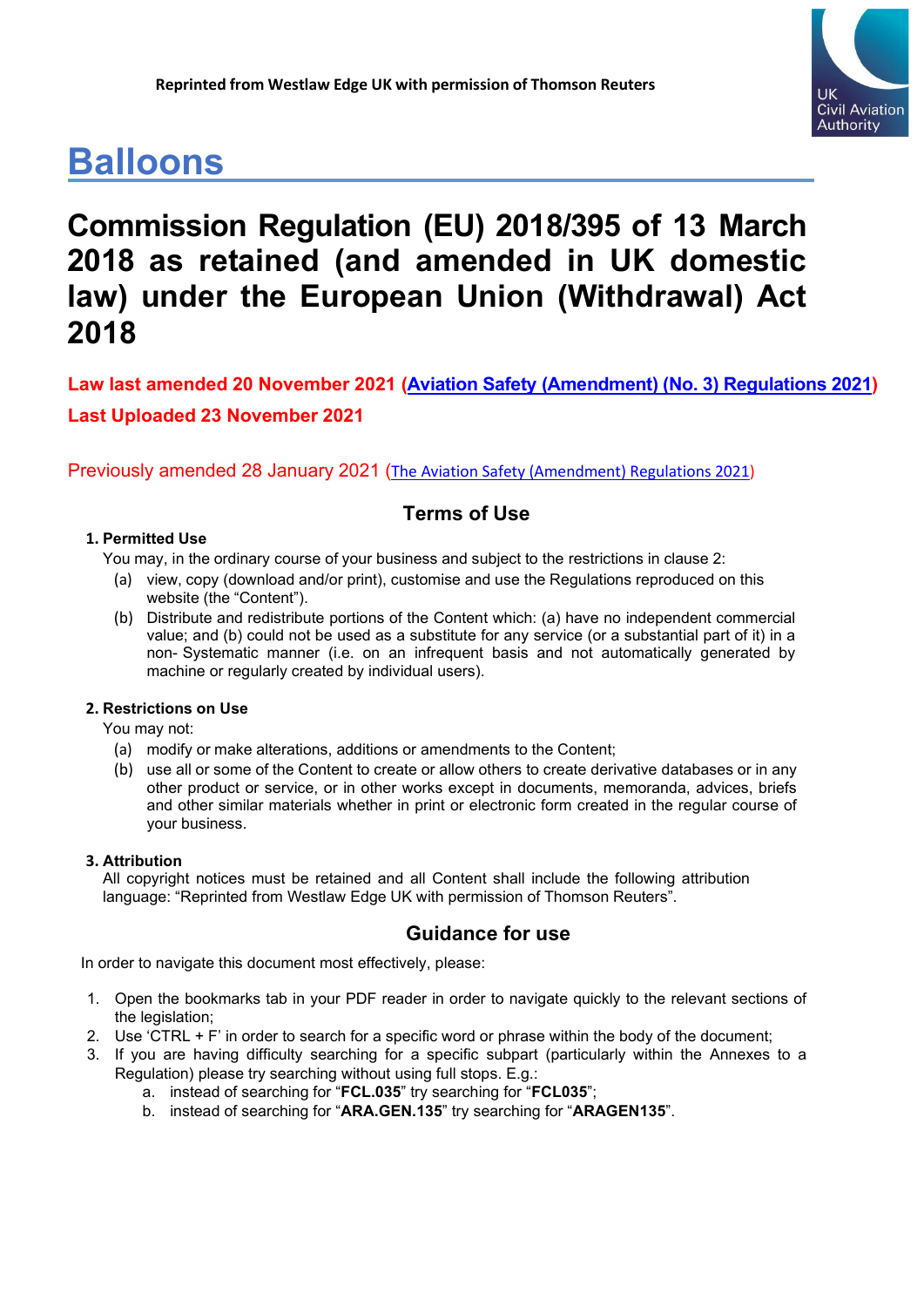**[Commission Regulation \(EU\) 2018/395 of 13 March 2018 laying](http://uk.westlaw.com/Document/I96A6BAF0F89B11EA8EECEDD71C743E8D/View/FullText.html?originationContext=document&transitionType=DocumentItem&vr=3.0&rs=PLUK1.0&contextData=(sc.Search)) [down detailed rules for the operation of balloons as well as for](http://uk.westlaw.com/Document/I96A6BAF0F89B11EA8EECEDD71C743E8D/View/FullText.html?originationContext=document&transitionType=DocumentItem&vr=3.0&rs=PLUK1.0&contextData=(sc.Search)) [the flight crew licensing for balloons pursuant to Regulation](http://uk.westlaw.com/Document/I96A6BAF0F89B11EA8EECEDD71C743E8D/View/FullText.html?originationContext=document&transitionType=DocumentItem&vr=3.0&rs=PLUK1.0&contextData=(sc.Search)) [\(EU\) 2018/1139 of the European Parliament and of the Council](http://uk.westlaw.com/Document/I96A6BAF0F89B11EA8EECEDD71C743E8D/View/FullText.html?originationContext=document&transitionType=DocumentItem&vr=3.0&rs=PLUK1.0&contextData=(sc.Search)) [\(Retained EU Legislation\)](http://uk.westlaw.com/Document/I96A6BAF0F89B11EA8EECEDD71C743E8D/View/FullText.html?originationContext=document&transitionType=DocumentItem&vr=3.0&rs=PLUK1.0&contextData=(sc.Search)) Preamble**



**Version 1 of 1**

8 April 2020 - Present

**Subjects** Aviation; Environment

THE EUROPEAN COMMISSION,

Having regard to the Treaty on the Functioning of the European Union,

<span id="page-1-0"></span>Having regard to Regulation (EC) No 216/2008 of the European Parliament and of the Council of 20 February 2008 on common rules in the field of civil aviation and establishing a European Aviation Safety Agency, and repealing Council Directive 91/670/ EEC, Regulation (EC) No [1](#page-2-0)592/2002 and Directive 2004/36/EC<sup>1</sup>, and in particular Article 8(5) thereof,

Whereas:

(1)

The Commission is to adopt the necessary implementing rules for establishing the conditions for the safe operation of balloons in accordance with Regulation (EC) No 216/2008, where such aircraft meet the conditions specified in points (b) and (c) of Article 4(1) of that Regulation.

### (2)

<span id="page-1-1"></span>In light of the specific nature of operations with balloons, there is a need for dedicated operational rules, laid down in a selfstanding Regulation. Those rules should be based on the general rules for air operations laid down in Commission Regulation (EU) No  $965/2012^2$  $965/2012^2$  $965/2012^2$ , but they should be restructured and simplified, so as to ensure that they are proportionate and founded on a risk-based approach, whilst ensuring that balloon operations are carried out safely.

(3)

The specific rules for air operations with balloons should not extend, however, to the requirements in respect of oversight of air operations by the competent authorities of the Member States, as those requirements are not specific to any particular air operation activity but apply horizontally in respect of all such activities. As regards oversight, the requirements laid down in Article 3 of Regulation (EU) No 965/2012 and Annex II to that Regulation should therefore continue to apply also with respect to air operations with balloons.

(4)

In the interest of safety and with a view to ensuring compliance with the essential requirements laid down in Annex IV to Regulation (EC) No 216/2008, all operators of balloons covered by this Regulation, with the exception of design or production organisations performing certain operations, shall be subject to a set of basic requirements.

(5)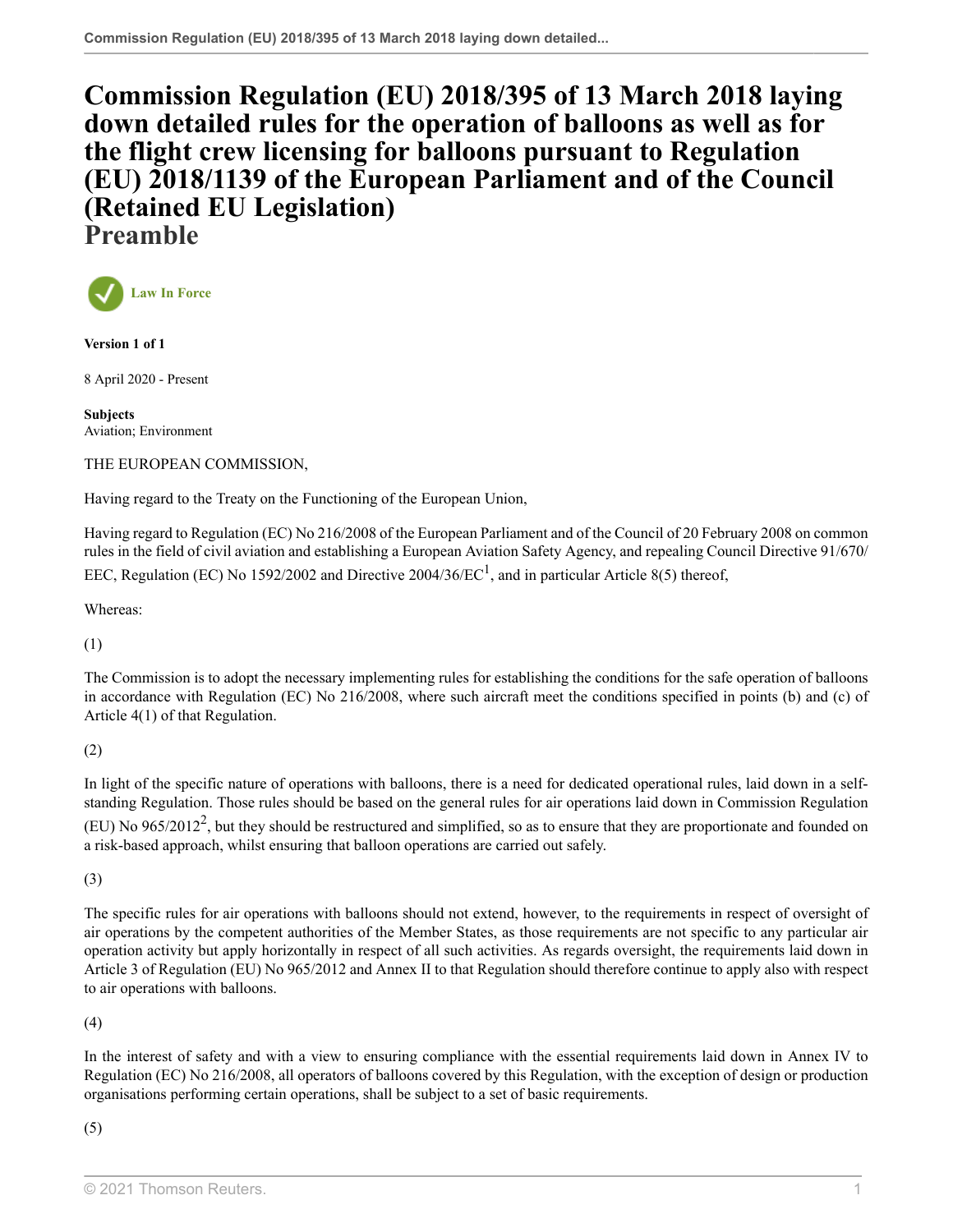In order to provide additional protection for balloon passengers, provision should be made for certain additional requirements for operators engaged in commercial operations with balloons which should apply in addition to the basic requirements.

(6)

Those additional requirements should take account of the less complex nature of commercial operations with balloons as compared to other forms of commercial aviation, be proportionate and founded on a risk-based approach. Therefore, it is appropriate to replace the requirement of a certificate for commercial operations set out in Article 8(2) of Regulation (EC) No 216/2008 by a requirement to make a prior declaration to the competent authority and to lay down the detailed rules for making such declarations as well as certain other additional requirements.

(7)

However, considering the comparatively low level of complexity and in light of a risk-based approach, operators engaged in certain commercial operations with balloons should be exempted from the requirement of certification and from those additional requirements, including the requirement of making a prior declaration. They should instead only be subject to the basic requirements set out in this Regulation which apply to all air operations with balloons covered by this Regulation.

(8)

In order to ensure a smooth transition and to avoid as much as possible any disruptions when introducing the new, specific regime for balloon operations laid down in this Regulation, any certificates, authorisations and approvals issued to operators of balloons in accordance with the rules applicable prior to the date of application of this Regulation should continue to be valid and be deemed to constitute a declaration made in accordance with this Regulation for a limited time period. After the expiry of that time period, all operators engaged in commercial operations with balloons should make a declaration in accordance with the provisions of this Regulation.

(9)

In order to ensure a smooth transition and to give all parties concerned sufficient time to prepare for the application of that new regime, this Regulation should only apply from an appropriate later date.

(10)

The Agency prepared draft implementing rules and submitted them as an opinion<sup>[3](#page-2-2)</sup> to the Commission in accordance with point (b) of Article 17(2) and Article 19(1) of Regulation (EC) No 216/2008.

(11)

The measures provided for in this Regulation are in accordance with the opinion of the Committee established by Article 65 of Regulation (EC) No 216/2008,

### HAS ADOPTED THIS REGULATION:

### <span id="page-2-3"></span>**Notes**

- <span id="page-2-0"></span>[1](#page-1-0) OJ L 79, 19.3.2008, p. 1.
- <span id="page-2-1"></span>[2](#page-1-1) Commission Regulation (EU) No 965/2012 of 5 October 2012 laying down technical requirements and administrative procedures related to air operations pursuant to Regulation (EC) No 216/2008 of the European Parliament and of the Council (OJ L 296, 25.10.2012, p. 1).
- <span id="page-2-2"></span>[3](#page-2-3) Opinion No 01/2016 of the European Aviation Safety Agency of 6 January 2016 for a Commission Regulation on the revision of the European operational rules for balloons.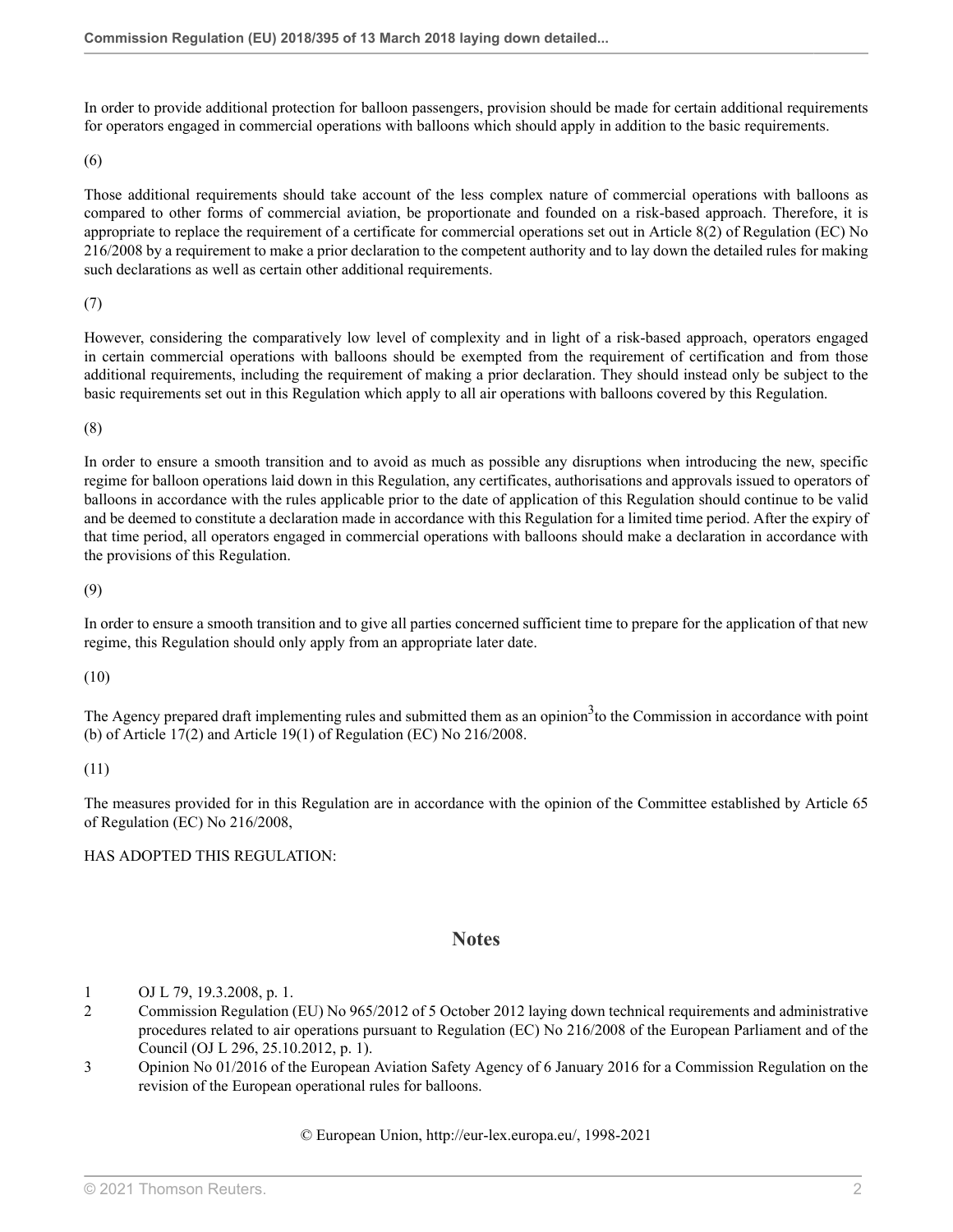## **art. 1 Subject matter and scope**



**Version 1 of 1**

8 April 2020 - Present

**Subjects** Aviation; Environment

**Article 1 Subject matter and scope**

1.

This Regulation lays down detailed rules for air operations with balloons as well as for issuing and maintaining pilot licences and associated ratings, privileges and certificates for balloons, where such aircraft meet the conditions laid down in points (b) (i) and (ii) of Article (2)([1](#page-3-0)) of Regulation (EU) 2018/1139 of the European Parliament and of the Council<sup>1</sup>.

2.

This Regulation does not apply to air operations with tethered gas balloons.

### <span id="page-3-1"></span>**Notes**

<span id="page-3-0"></span>[1](#page-3-1) Regulation (EU) 2018/1139 of the European Parliament and of the Council of 4 July 2018 on common rules in the field of civil aviation and establishing a European Union Aviation Safety Agency, and amending Regulations (EC) No 2111/2005, (EC) No 1008/2008, (EU) No 996/2010, (EU) No 376/2014 and Directives 2014/30/EU and 2014/53/EU of the European Parliament and of the Council, and repealing Regulations (EC) No 552/2004 and (EC) No 216/2008 of the European Parliament and of the Council and Council Regulation (EEC) No 3922/91 (OJ L 212, 22.8.2018, p. 1).

*Enacting Terms > art. 1 Subject matter and scope*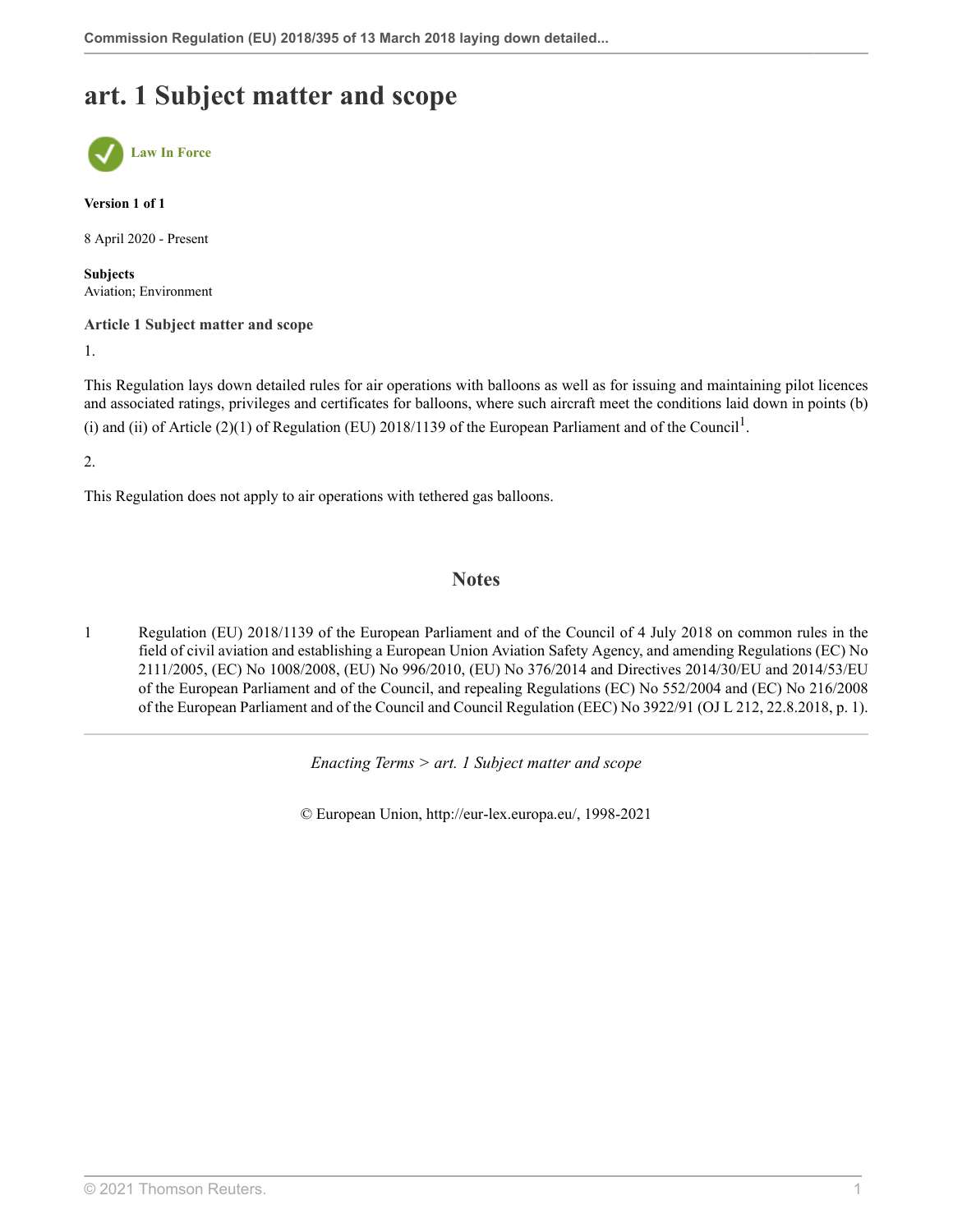## **art. 2 Definitions**



#### **Version 3 of 3**

28 January 2021 - Present

**Subjects** Aviation; Environment

#### **Article 2 Definitions**

<span id="page-4-0"></span>For the purpose of this Regulation, the following definitions and, unless terms are defined otherwise in this Article, the definitions of Article 2 of Commission Regulation (EU) No  $1178/2011<sup>1</sup>$  $1178/2011<sup>1</sup>$  apply:

(1) *'balloon'* means a manned lighter-than-air aircraft which is not power-driven and sustains flight through the use of either a lighter-than-air gas or an airborne heater, including gas balloons, hot-air balloons, mixed balloons and, although power-driven, hot-air airships;

(2) *'gas balloon'* means a free balloon that derives its lift from a lighter-than-air gas;

(3) *'tethered gas balloon'* means a gas balloon with a tether system that continuously anchors the balloon to a fixed point during operation;

(4) *'free balloon'* means a balloon that is not continuously anchored to a fixed point during operation;

(5) *'hot-air balloon'* means a free balloon that derives its lift from heated air;

(6) *'mixed balloon'* means a free balloon that derives its lift from a combination of heated air and a lighter-than–air, nonflammable gas;

(7) *'hot-air airship'* means a power-driven hot-air balloon, whereby the engine does not create any portion of lift;

(7a) *'commercial operation'* means any operation of a balloon, in return for remuneration or other valuable consideration, which is available for the public or, when not made available to the public, is performed under a contract between an operator and a customer, where the latter has no control over the operator;

(8) *'competition flight'* means any air operation with a balloon performed for the purposes of participating in air races or contests, including practising for such an operation and flying to and from air races or contests;

(9) *'flying display'* means any air operation with a balloon performed for the purposes of providing an exhibition or entertainment at an advertised event open to the public, including practising for such an operation and flying to and from the advertised event;

(10) *'introductory flight'* means any air operation, against remuneration or other valuable consideration, that consists of an air tour of short duration for the purpose of attracting new trainees or new members, performed either by a training organisation referred to in Article 10a of Regulation (EU) No 1178/2011 or by an organisation established with the aim of promoting aerial sport or leisure aviation;

(11) *'principal place of business'* means the head office or registered office of the operator of the balloon within which the principal financial functions and operational control of the activities referred to in this Regulation are exercised;

(12) *'dry lease agreement'* means an agreement between undertakings pursuant to which the balloon is operated under the responsibility of the lessee;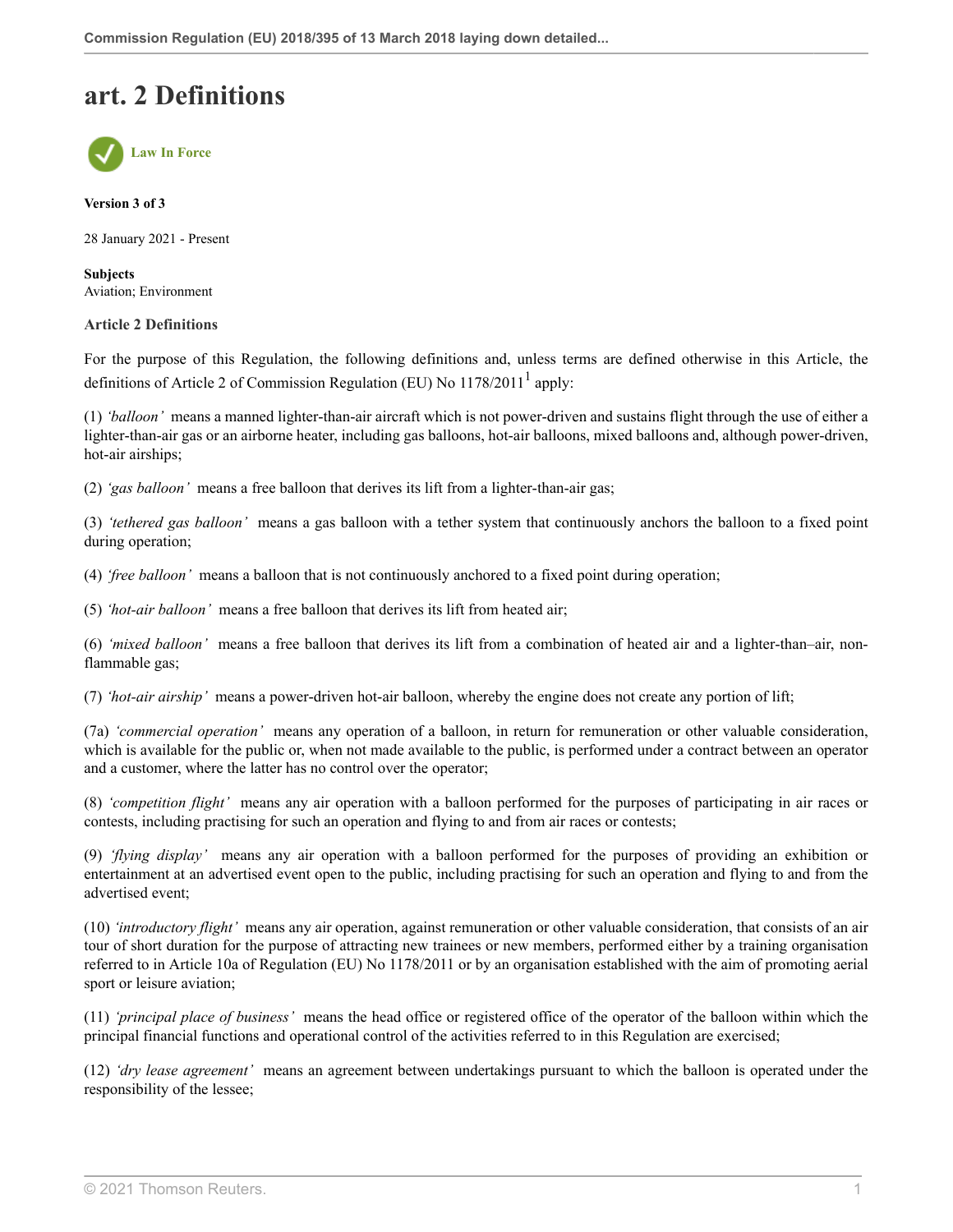(13) 'national licence' means a pilot licence issued by [the CAA] $<sup>2</sup>$  $<sup>2</sup>$  $<sup>2</sup>$  in accordance with national legislation before the date of</sup> application of Annex III (Part-BFCL) to this Regulation or of Annex I (Part-FCL) to Regulation (EU) No 1178/2011;

(14) *'Part-BFCL licence'* means a flight crew licence which complies with the requirements of Annex III (Part-BFCL) to this Regulation;

(15) 'conversion report' means a report on the basis of which a licence may be converted into a Part-BFCL licence  $\left[\cdot\right]^3$  $\left[\cdot\right]^3$ 

 $\lceil$ 

(16) *'medical declaration'* means a medical declaration made in accordance with [article 163\(3\)](http://uk.westlaw.com/Document/I0DF5435052E311E686C2D14C34A48DDE/View/FullText.html?originationContext=document&transitionType=DocumentItem&vr=3.0&rs=PLUK1.0&contextData=(sc.Search)) of the [Air Navigation Order 2016](http://uk.westlaw.com/Document/IFB20F86052E111E6A6AF8D1CDE5E7BD2/View/FullText.html?originationContext=document&transitionType=DocumentItem&vr=3.0&rs=PLUK1.0&contextData=(sc.Search)) by a pilot holding a balloon pilot licence (BPL), which has not ceased to be valid in accordance with [article 163\(4\)](http://uk.westlaw.com/Document/I0DF5435052E311E686C2D14C34A48DDE/View/FullText.html?originationContext=document&transitionType=DocumentItem&vr=3.0&rs=PLUK1.0&contextData=(sc.Search)) of that Order.

 $]^{3}$  $]^{3}$  $]^{3}$ 

### <span id="page-5-4"></span><span id="page-5-3"></span>**Notes**

- <span id="page-5-0"></span>[1](#page-4-0) Commission Regulation (EU) No 1178/2011 of 3 November 2011 laying down technical requirements and administrative procedures related to civil aviation aircrew pursuant to Regulation (EC) No 216/2008 of the European Parliament and of the Council (OJ L 311, 25.11.2011, p. 1).
- <span id="page-5-1"></span>[2](#page-5-3) Words substituted by Aviation Safety (Amendment) (EU Exit) Regulations 2020/1116 [Pt 4\(5\) reg.80](http://uk.westlaw.com/Document/I3A49D1700E9E11EBA7DFEE51C635DBBB/View/FullText.html?originationContext=document&transitionType=DocumentItem&vr=3.0&rs=PLUK1.0&contextData=(sc.Search)) (December 31, 2020: shall come into force on IP completion day)
- <span id="page-5-2"></span>[3](#page-5-4) Definition inserted by Aviation Safety (Amendment) Regulations 2021/10 [reg.5\(2\)](http://uk.westlaw.com/Document/IDE561C00523D11EBB02597D7573F1600/View/FullText.html?originationContext=document&transitionType=DocumentItem&vr=3.0&rs=PLUK1.0&contextData=(sc.Search)) (January 28, 2021)

*Enacting Terms > art. 2 Definitions*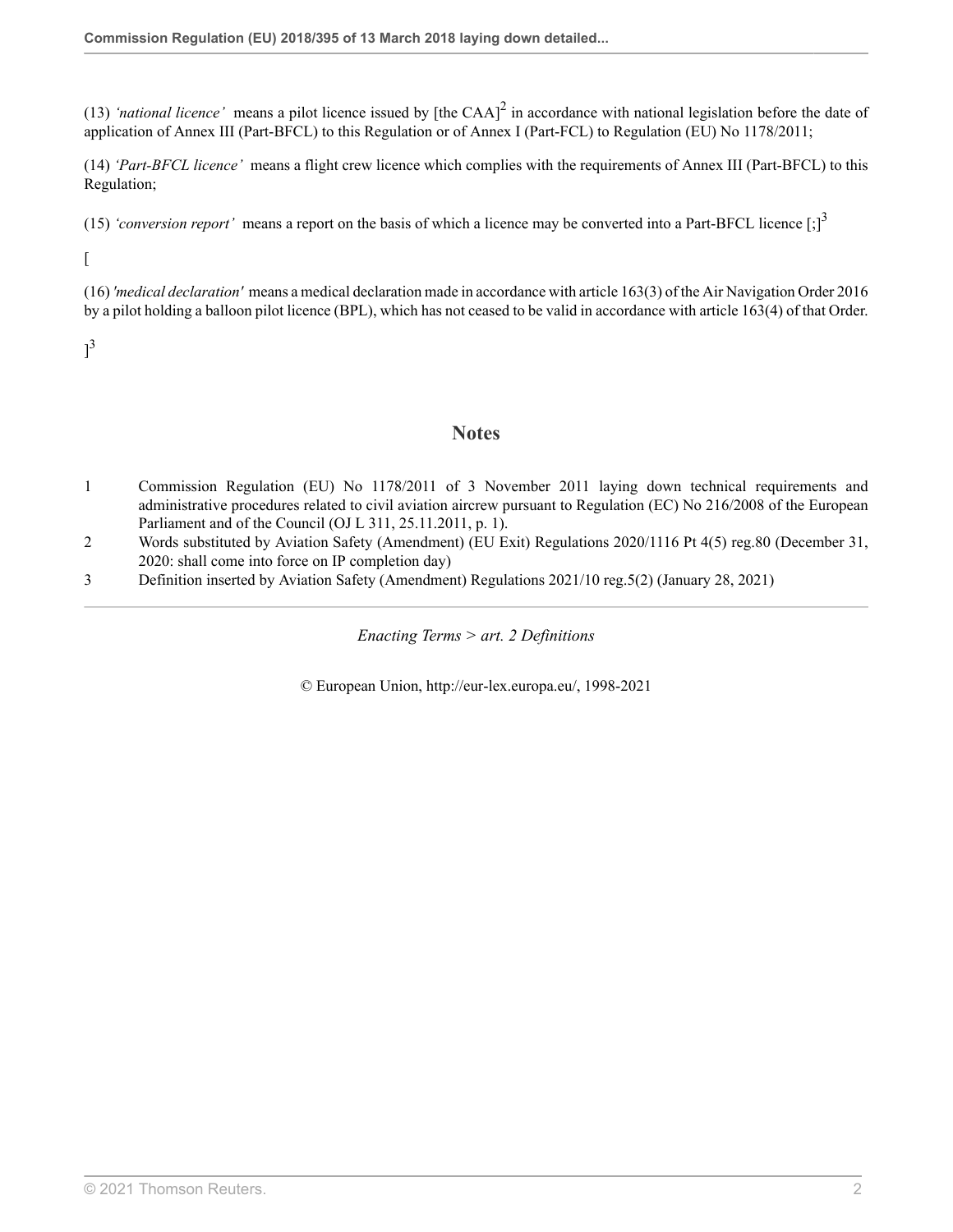## **art. 3 Air operations**



**Version 2 of 2**

31 December 2020 - Present

**Subjects** Aviation; Environment

**Article 3 Air operations**

1.

Operators of balloons shall operate the balloon in accordance with the requirements set out in Subpart BAS of Annex II.

<span id="page-6-0"></span>However, the first subparagraph shall not apply to design or production organisations which are compliant with Articles 8 and 9, respectively, of Commission Regulation (EU) No 748/20[1](#page-7-0)2<sup>1</sup> and which operate the balloon, within the scope of their privileges, for the purposes of the introduction or modification of balloon types.

2.

Operators of balloons shall engage in commercial operations only after having declared to the  $[CAA]^2$  $[CAA]^2$  their capacity and means to discharge the responsibilities associated with the operation of the balloon.

Provision repealed before document was retained.

The first subparagraph shall not apply to the following operations with balloons:

<span id="page-6-1"></span>(a) cost-shared operations by four individuals or less, including the pilot, provided that the direct costs of the flight of the balloon and a proportionate part of the annual costs incurred for the storage, insurance and maintenance of the balloon are shared by all those individuals;

(b) competition flights or flying displays, provided that the remuneration or any other valuable consideration for such flights is limited to the recovery of the direct costs of the flight of the balloon and a proportionate part of the annual costs incurred for the storage, insurance and maintenance of the balloon and that any prizes gained do not exceed the value specified by the  $[{\rm CAA}]^2$  $[{\rm CAA}]^2$ ;

(c) introductory flights with four individuals or less, including the pilot, and flights for the purposes of parachute dropping, performed either by a training organisation referred to in Article 10a of Regulation (EU) No 1178/2011 that has its principal

place of business in [the United Kingdom]<sup>[2](#page-7-1)</sup>, or by an organisation created for the purposes of promoting aerial sport or leisure aviation, provided that the organisation operates the balloon on the basis of either ownership or a dry lease agreement and provided that the flight does not generate profits distributed outside the organisation and that such flights represent only a marginal activity of the organisation;

(d) training flights performed by a training organisation referred to in Article 10a of Regulation (EU) No 1178/2011 that has its principal place of business in [the United Kingdom] $^2$  $^2$ .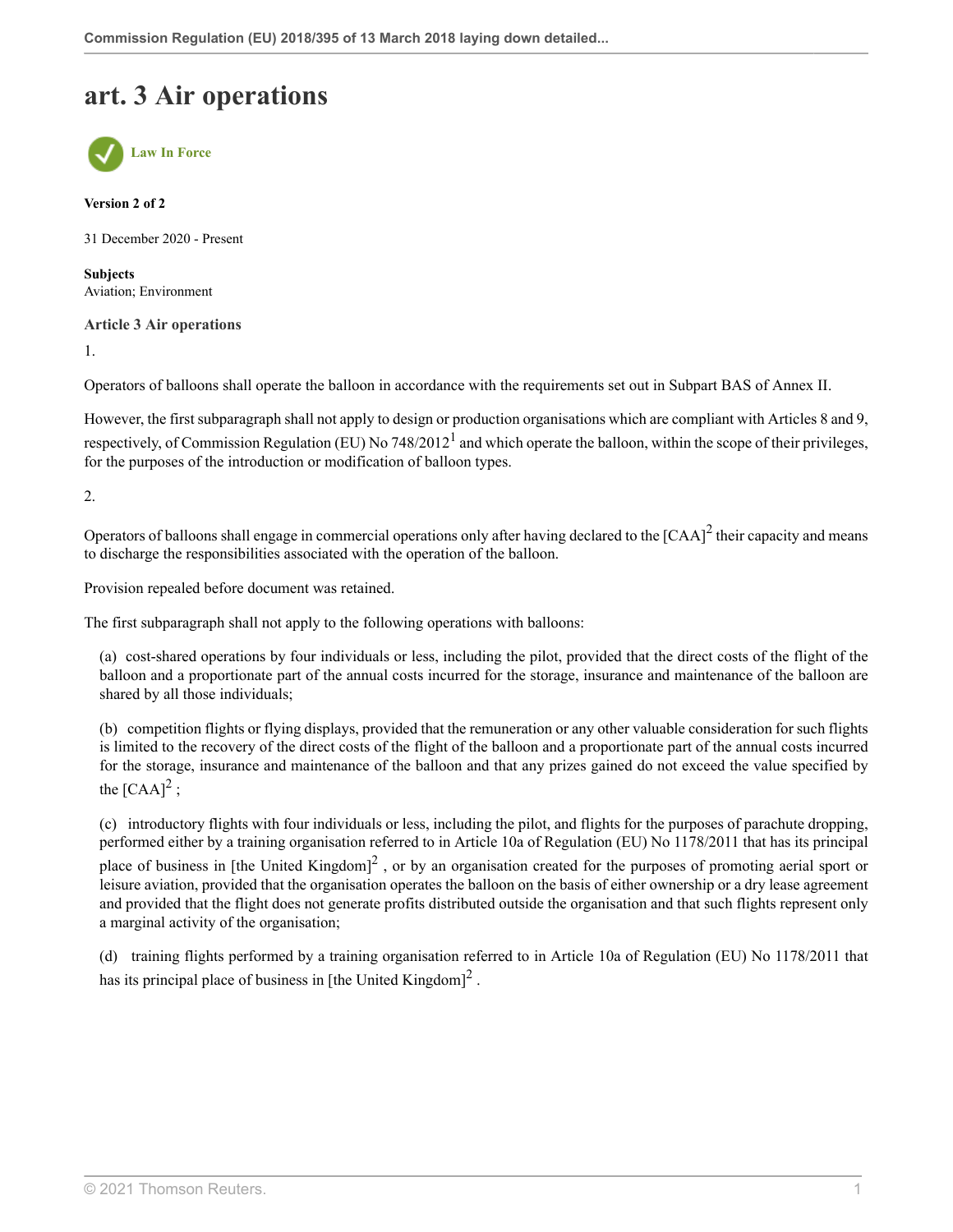### **Notes**

- <span id="page-7-0"></span>[1](#page-6-0) Commission Regulation (EU) No 748/2012 of 3 August 2012 laying down implementing rules for the airworthiness and environmental certification of aircraft and related products, parts and appliances, as well as for the certification of design and production organisations (OJ L 224, 21.8.2012, p. 1).
- <span id="page-7-1"></span>[2](#page-6-1) Words substituted by Aviation Safety (Amendment etc.) (EU Exit) (No. 2) Regulations 2019/1098 [Pt 3\(1\) reg.14](http://uk.westlaw.com/Document/I155A3190A46711E9AA46BDE62A47EF6F/View/FullText.html?originationContext=document&transitionType=DocumentItem&vr=3.0&rs=PLUK1.0&contextData=(sc.Search)) (December 31, 2020: commenced by an amendment)

*Enacting Terms > art. 3 Air operations*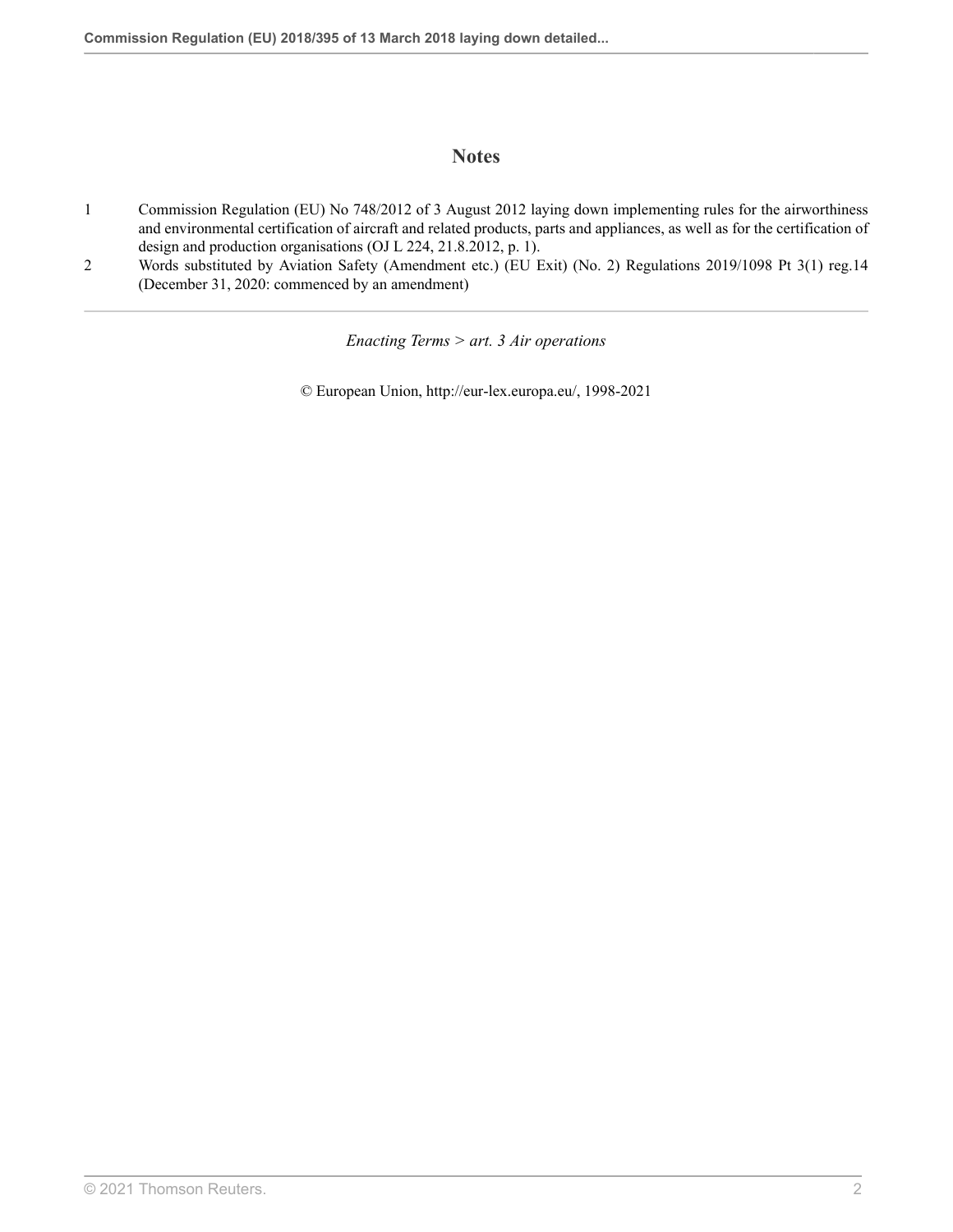## **art. 3a Pilot licences and medical certification**



#### **Version 2 of 2**

31 December 2020 - Present

**Subjects** Aviation; Environment

### **Article 3a Pilot licences and medical certification**

1.

<span id="page-8-1"></span>Without prejudice to Commission Delegated Regulation  $(EU)^{1}$  $(EU)^{1}$  $(EU)^{1}$ , pilots of aircraft referred to in Article 1(1) of this Regulation shall comply with the technical requirements and administrative procedures laid down in Annex III (Part-BFCL) to this Regulation and in Annex IV (Part-MED) to Regulation (EU) No 1178/2011.

2.

As an exception to the privileges of the holders of licences as defined in Annex III (Part-BFCL) to this Regulation, holders of such licences may carry out flights referred to in Article  $3(2)(a)$  to (d) without complying with point BFCL.215 of Annex III (Part-BFCL) to this Regulation.

3.

<span id="page-8-2"></span>[The CAA]<sup>[2](#page-9-0)</sup> may authorise student pilots who follow a balloon pilot licence ('BPL') training course to exercise limited privileges without supervision before they meet all the requirements that are necessary for the issue of a BPL in accordance with Annex III (Part-BFCL), subject to all of the following conditions:

(a) the scope of the privileges granted shall be based on a safety risk assessment carried out by the  $[CAA]<sup>3</sup>$  $[CAA]<sup>3</sup>$  $[CAA]<sup>3</sup>$ , taking into account the extent of training necessary for the intended level of pilot competence to be achieved;

(b) the privileges shall be limited to the following:

(i) the whole or part of the [the territory of the United Kingdom] $<sup>4</sup>$  $<sup>4</sup>$  $<sup>4</sup>$ ;</sup>

(ii) balloons that are registered in the authorising [United Kingdom]<sup>[5](#page-9-3)</sup>;

(c) the holder of such an authorisation who applies for the issue of a BPL shall receive credits for training conducted under the authorisation on the basis of a recommendation from an approved training organisation ('ATO') or a declared training organisation ('DTO');

<span id="page-8-6"></span> $[...]^{6}$  $[...]^{6}$  $[...]^{6}$ 

<span id="page-8-7"></span>(e) the  $[CAA]^7$  $[CAA]^7$  shall monitor the use of authorisations issued under this paragraph to ensure an acceptable level of aviation safety and take appropriate action in case of identifying an increased safety risk or any safety concerns.

### <span id="page-8-5"></span><span id="page-8-4"></span><span id="page-8-3"></span>**Notes**

<span id="page-8-0"></span>[1](#page-8-1) Commission Delegated Regulation (EU) of 4 March 2020 (not yet published in the Official Journal).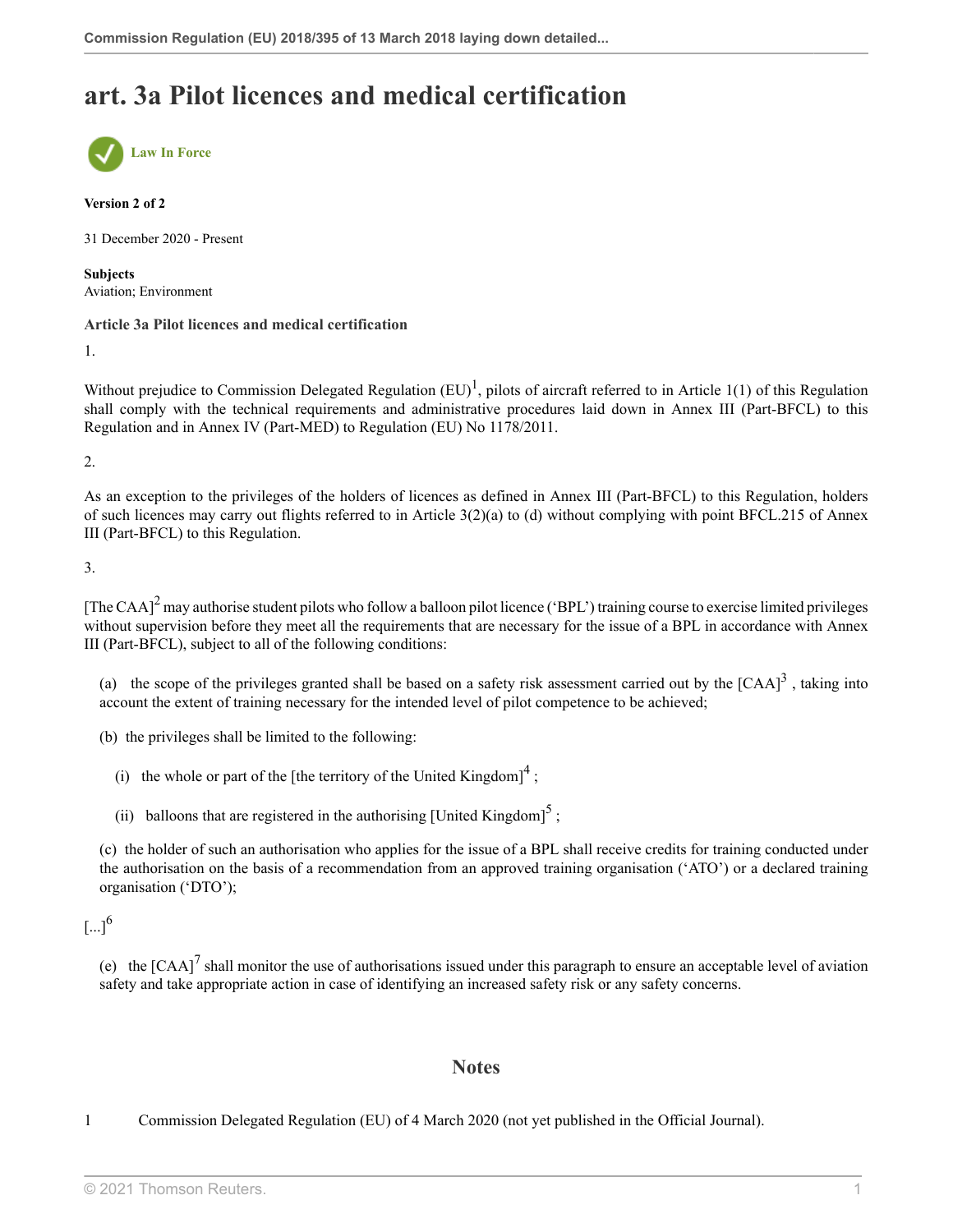### **Notes**

- <span id="page-9-0"></span>[2](#page-8-2) Words substituted by Aviation Safety (Amendment) (EU Exit) Regulations 2020/1116 [Pt 4\(5\) reg.81\(a\)](http://uk.westlaw.com/Document/I4DB919500E9E11EBA7DFEE51C635DBBB/View/FullText.html?originationContext=document&transitionType=DocumentItem&vr=3.0&rs=PLUK1.0&contextData=(sc.Search)) (December 31, 2020: shall come into force on IP completion day)
- <span id="page-9-1"></span>[3](#page-8-3) Words substituted by Aviation Safety (Amendment) (EU Exit) Regulations 2020/1116 [Pt 4\(5\) reg.81\(b\)](http://uk.westlaw.com/Document/I4DB919500E9E11EBA7DFEE51C635DBBB/View/FullText.html?originationContext=document&transitionType=DocumentItem&vr=3.0&rs=PLUK1.0&contextData=(sc.Search)) (December 31, 2020: shall come into force on IP completion day)
- <span id="page-9-2"></span>[4](#page-8-4) Words substituted by Aviation Safety (Amendment) (EU Exit) Regulations 2020/1116 [Pt 4\(5\) reg.81\(c\)\(i\)](http://uk.westlaw.com/Document/I4DB919500E9E11EBA7DFEE51C635DBBB/View/FullText.html?originationContext=document&transitionType=DocumentItem&vr=3.0&rs=PLUK1.0&contextData=(sc.Search)) (December 31, 2020: shall come into force on IP completion day)
- <span id="page-9-3"></span>[5](#page-8-5) Words substituted by Aviation Safety (Amendment) (EU Exit) Regulations 2020/1116 [Pt 4\(5\) reg.81\(c\)\(ii\)](http://uk.westlaw.com/Document/I4DB919500E9E11EBA7DFEE51C635DBBB/View/FullText.html?originationContext=document&transitionType=DocumentItem&vr=3.0&rs=PLUK1.0&contextData=(sc.Search)) (December 31, 2020: shall come into force on IP completion day)
- <span id="page-9-4"></span>[6](#page-8-6) Repealed by Aviation Safety (Amendment) (EU Exit) Regulations 2020/1116 [Pt 4\(5\) reg.81\(d\)](http://uk.westlaw.com/Document/I4DB919500E9E11EBA7DFEE51C635DBBB/View/FullText.html?originationContext=document&transitionType=DocumentItem&vr=3.0&rs=PLUK1.0&contextData=(sc.Search)) (December 31, 2020: shall come into force on IP completion day)
- <span id="page-9-5"></span>[7](#page-8-7) Words substituted by Aviation Safety (Amendment) (EU Exit) Regulations 2020/1116 [Pt 4\(5\) reg.81\(e\)](http://uk.westlaw.com/Document/I4DB919500E9E11EBA7DFEE51C635DBBB/View/FullText.html?originationContext=document&transitionType=DocumentItem&vr=3.0&rs=PLUK1.0&contextData=(sc.Search)) (December 31, 2020: shall come into force on IP completion day)

*Enacting Terms > art. 3a Pilot licences and medical certification*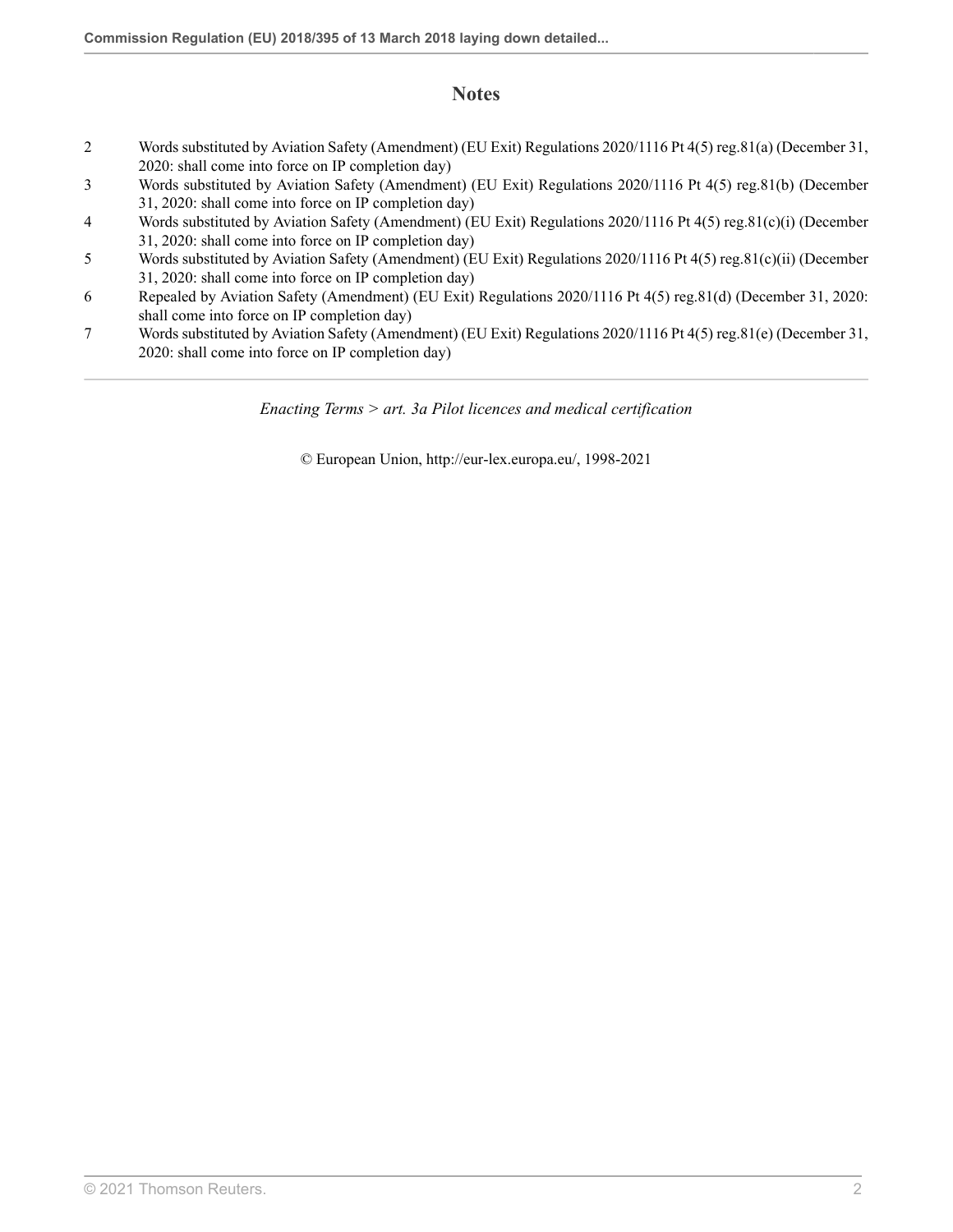## **art. 3b Existing pilot licences and national medical certificates**



#### **Version 3 of 3**

20 November 2021 - Present

**Subjects** Aviation; Environment

### **Article 3b Existing pilot licences and national medical certificates**

1.

<span id="page-10-1"></span><span id="page-10-0"></span>Part-FCL licences for balloons and associated privileges, ratings and certificates issued by [the CAA] $^1$  $^1$  before the date of application of this Regulation shall be deemed to have been issued in accordance with this Regulation. [The CAA] $^2$  $^2$  shall replace those licences with licences that comply with the format laid down in Annex VI (Part-ARA) to Regulation (EU) No 1178/2011 when they reissue licences for administrative reasons or upon a request of licence holders.

2.

<span id="page-10-2"></span>When [the CAA]<sup>[3](#page-11-2)</sup> reissues licences and associated privileges, ratings and certificates in accordance with paragraph 1 of this Article,  $[the CAA]$ <sup>[4](#page-11-3)</sup> shall, as applicable:

<span id="page-10-3"></span>(a) transfer all privileges already endorsed in Part-FCL licences to the new licence format;

(b) convert the privileges for tethered flight or commercial operation associated with a Part-FCL licence into a tethered flight rating or a commercial operation rating in accordance with the provisions of Point BFCL.200 and BFCL.215 of Annex III (Part-BFCL) to this Regulation;

<span id="page-10-5"></span><span id="page-10-4"></span>(c) endorse the expiry date of a flight instructor certificate associated with a Part-FCL licence into the pilot's logbook or issue an equivalent document. After that date, those pilots shall exercise instructor privileges only if they comply with point BFCL.360 of Annex III (Part-BFCL) to this Regulation.

3.

<span id="page-10-6"></span>Holders of national licences for balloons issued by [the CAA]<sup>[5](#page-11-4)</sup> before the date of application of Annex III (Part-BFCL) to this Regulation shall be allowed to continue to exercise the privileges of their licences until [8 December 2023] $^6$  $^6$ . By that date, [the  $CAA$ ]<sup>[7](#page-11-6)</sup> shall convert those licences into Part-BFCL licences and associated ratings, privileges and certificates in accordance with the elements laid down in a conversion report that complies with the requirements of Article 4(4) and (5) of Regulation (EU) No 1178/2011.

4.

<span id="page-10-7"></span>National pilot medical certificates associated with a licence as specified in paragraph 2 of this Article and issued by [the  $CAA$ <sup>[8](#page-11-7)</sup> before the date of application of Annex III (Part-BFCL) to this Regulation shall remain valid until the date of their next revalidation or until 8 April 2021, whichever is the earliest. The revalidation of those medical certificates shall comply with the requirements of Annex IV (Part-MED) to Regulation (EU) No 1178/2011.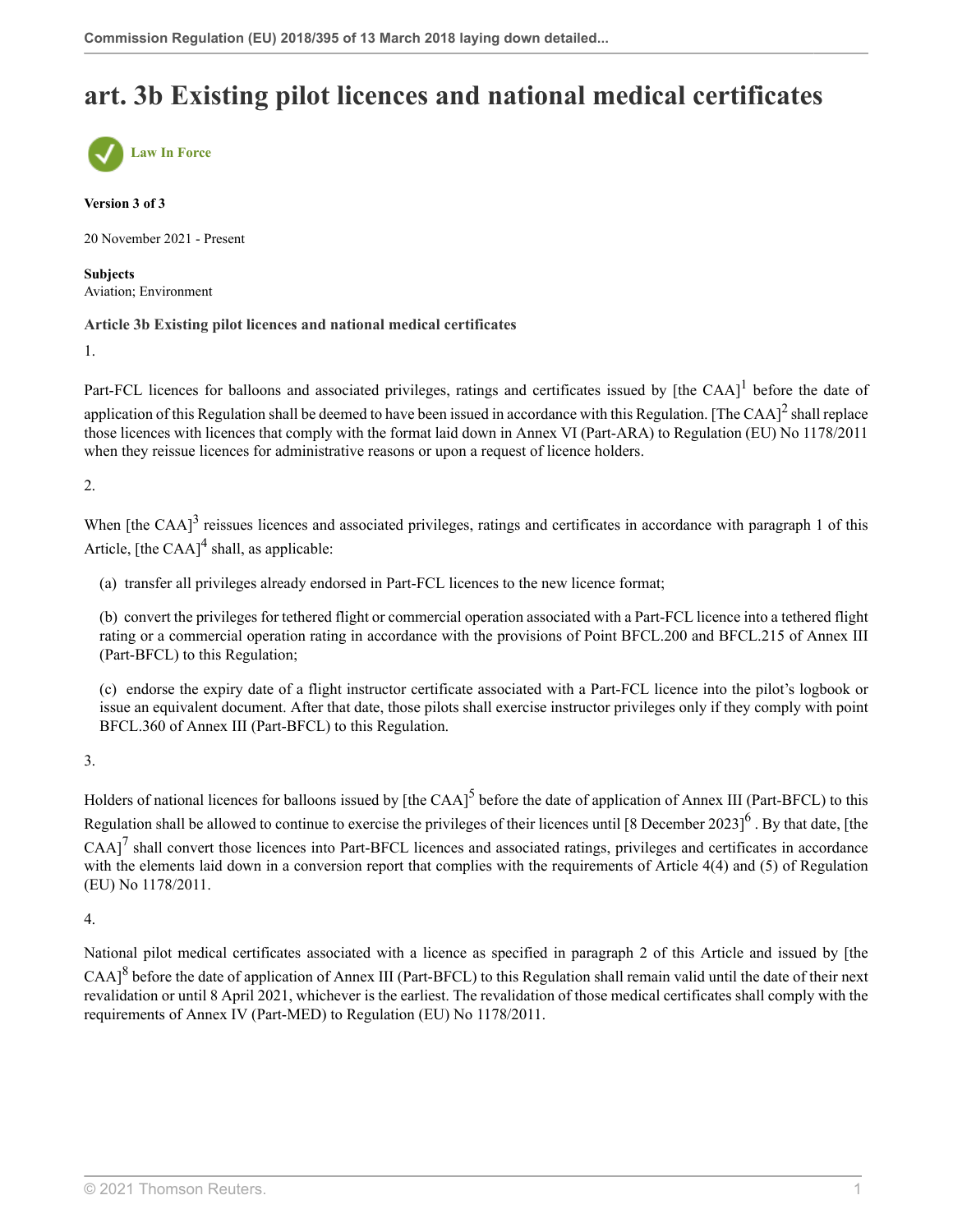### **Notes**

- <span id="page-11-0"></span>[1](#page-10-0) Words substituted by Aviation Safety (Amendment) (EU Exit) Regulations 2020/1116 [Pt 4\(5\) reg.82\(2\)\(a\)](http://uk.westlaw.com/Document/I76A8AEC00E9E11EBA7DFEE51C635DBBB/View/FullText.html?originationContext=document&transitionType=DocumentItem&vr=3.0&rs=PLUK1.0&contextData=(sc.Search)) (December 31, 2020: shall come into force on IP completion day)
- <span id="page-11-1"></span>[2](#page-10-1) Words substituted by Aviation Safety (Amendment) (EU Exit) Regulations 2020/1116 [Pt 4\(5\) reg.82\(2\)\(b\)](http://uk.westlaw.com/Document/I76A8AEC00E9E11EBA7DFEE51C635DBBB/View/FullText.html?originationContext=document&transitionType=DocumentItem&vr=3.0&rs=PLUK1.0&contextData=(sc.Search)) (December 31, 2020: shall come into force on IP completion day)
- <span id="page-11-2"></span>[3](#page-10-2) Words substituted by Aviation Safety (Amendment) (EU Exit) Regulations 2020/1116 [Pt 4\(5\) reg.82\(3\)\(a\)](http://uk.westlaw.com/Document/I76A8AEC00E9E11EBA7DFEE51C635DBBB/View/FullText.html?originationContext=document&transitionType=DocumentItem&vr=3.0&rs=PLUK1.0&contextData=(sc.Search)) (December 31, 2020: shall come into force on IP completion day)
- <span id="page-11-3"></span>[4](#page-10-3) Words substituted by Aviation Safety (Amendment) (EU Exit) Regulations 2020/1116 [Pt 4\(5\) reg.82\(3\)\(b\)](http://uk.westlaw.com/Document/I76A8AEC00E9E11EBA7DFEE51C635DBBB/View/FullText.html?originationContext=document&transitionType=DocumentItem&vr=3.0&rs=PLUK1.0&contextData=(sc.Search)) (December 31, 2020: shall come into force on IP completion day)
- <span id="page-11-4"></span>[5](#page-10-4) Words substituted by Aviation Safety (Amendment) (EU Exit) Regulations 2020/1116 [Pt 4\(5\) reg.82\(4\)\(a\)](http://uk.westlaw.com/Document/I76A8AEC00E9E11EBA7DFEE51C635DBBB/View/FullText.html?originationContext=document&transitionType=DocumentItem&vr=3.0&rs=PLUK1.0&contextData=(sc.Search)) (December 31, 2020: shall come into force on IP completion day)
- <span id="page-11-5"></span>[6](#page-10-5) Words substituted by Aviation Safety (Amendment) (No. 3) Regulations 2021/1203 [Pt 3\(7\) reg.31](http://uk.westlaw.com/Document/IDAFB57403A3711EC8C3F8DC6E4B22D01/View/FullText.html?originationContext=document&transitionType=DocumentItem&vr=3.0&rs=PLUK1.0&contextData=(sc.Search)) (November 20, 2021)
- <span id="page-11-6"></span>[7](#page-10-6) Words substituted by Aviation Safety (Amendment) (EU Exit) Regulations 2020/1116 [Pt 4\(5\) reg.82\(4\)\(b\)](http://uk.westlaw.com/Document/I76A8AEC00E9E11EBA7DFEE51C635DBBB/View/FullText.html?originationContext=document&transitionType=DocumentItem&vr=3.0&rs=PLUK1.0&contextData=(sc.Search)) (December 31, 2020: shall come into force on IP completion day)
- <span id="page-11-7"></span>[8](#page-10-7) Words substituted by Aviation Safety (Amendment) (EU Exit) Regulations 2020/1116 [Pt 4\(5\) reg.82\(5\)](http://uk.westlaw.com/Document/I76A8AEC00E9E11EBA7DFEE51C635DBBB/View/FullText.html?originationContext=document&transitionType=DocumentItem&vr=3.0&rs=PLUK1.0&contextData=(sc.Search)) (December 31, 2020: shall come into force on IP completion day)

*Enacting Terms > art. 3b Existing pilot licences and national medical certificates*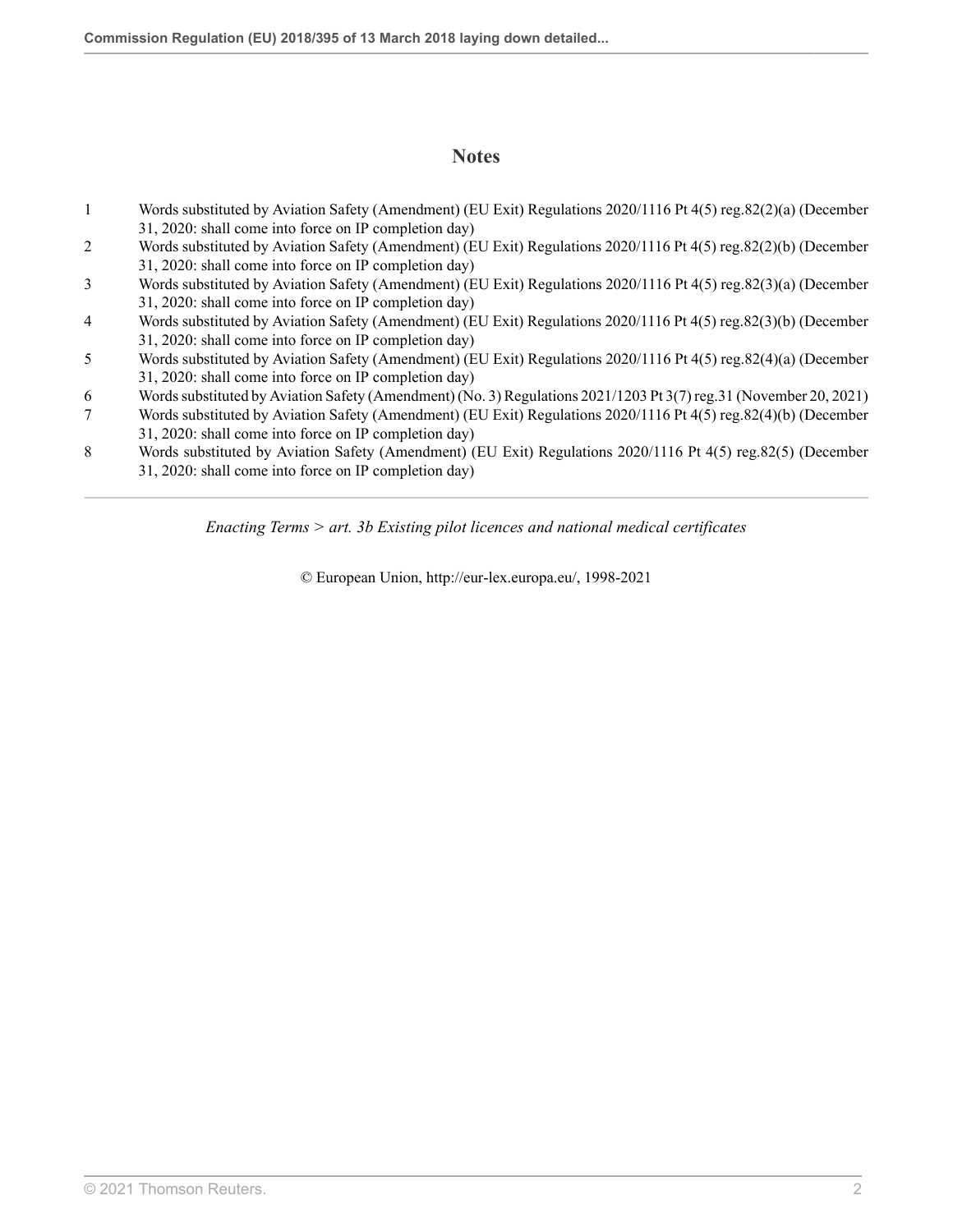## **art. 3c Credit for training that commenced prior to the date of application of this Regulation**



**Version 2 of 2**

31 December 2020 - Present

**Subjects** Aviation; Environment

### **Article 3c Credit for training that commenced prior to the date of application of this Regulation**

1.

In respect of issuing Part-BFCL licences and associated privileges, ratings or certificates in accordance with Annex III (Part-BFCL) to this Regulation, training that commenced prior to the date of application of this Regulation in accordance with Annex I (Part-FCL) to Regulation (EU) No 1178/2011 shall be deemed to comply with the requirements of this Regulation, provided that the BPL is issued by 8 April 2021 at the latest. In that case, the following shall apply:

(a) BPL training commenced on balloons representing the hot-air airship class, including the related testing, may be completed on those balloons;

(b) training hours completed in the hot-air balloon class in balloons other than group A of that balloon class shall be fully credited towards the requirement in point BFCL.130(b) of Annex III.

2.

Training that commenced prior to the date of application of this Regulation or of Annex I (Part-FCL) to Regulation (EU) No 1178/2011, in accordance with Annex 1 to the Chicago Convention, shall be credited for the purposes of issuing Part-BFCL licences on the basis of a credit report established by the  $[{\rm CAA}]^1$  $[{\rm CAA}]^1$ .

3.

The credit report referred to in paragraph 2 shall describe the scope of the training, indicate for which requirements of Part-BFCL credit is given and, if applicable, which requirements applicants need to comply with in order to be issued with a Part-BFCL licence. It shall include copies of all the documents necessary to attest the scope of the training, as well as copies of the national regulations and procedures in accordance with which the training was initiated.

### <span id="page-12-1"></span>**Notes**

<span id="page-12-0"></span>[1](#page-12-1) Words substituted by Aviation Safety (Amendment) (EU Exit) Regulations 2020/1116 [Pt 4\(5\) reg.83](http://uk.westlaw.com/Document/I3C4B6DD00E9E11EBA7DFEE51C635DBBB/View/FullText.html?originationContext=document&transitionType=DocumentItem&vr=3.0&rs=PLUK1.0&contextData=(sc.Search)) (December 31, 2020: shall come into force on IP completion day)

*Enacting Terms > art. 3c Credit for training that commenced prior to the date of application of this Regulation*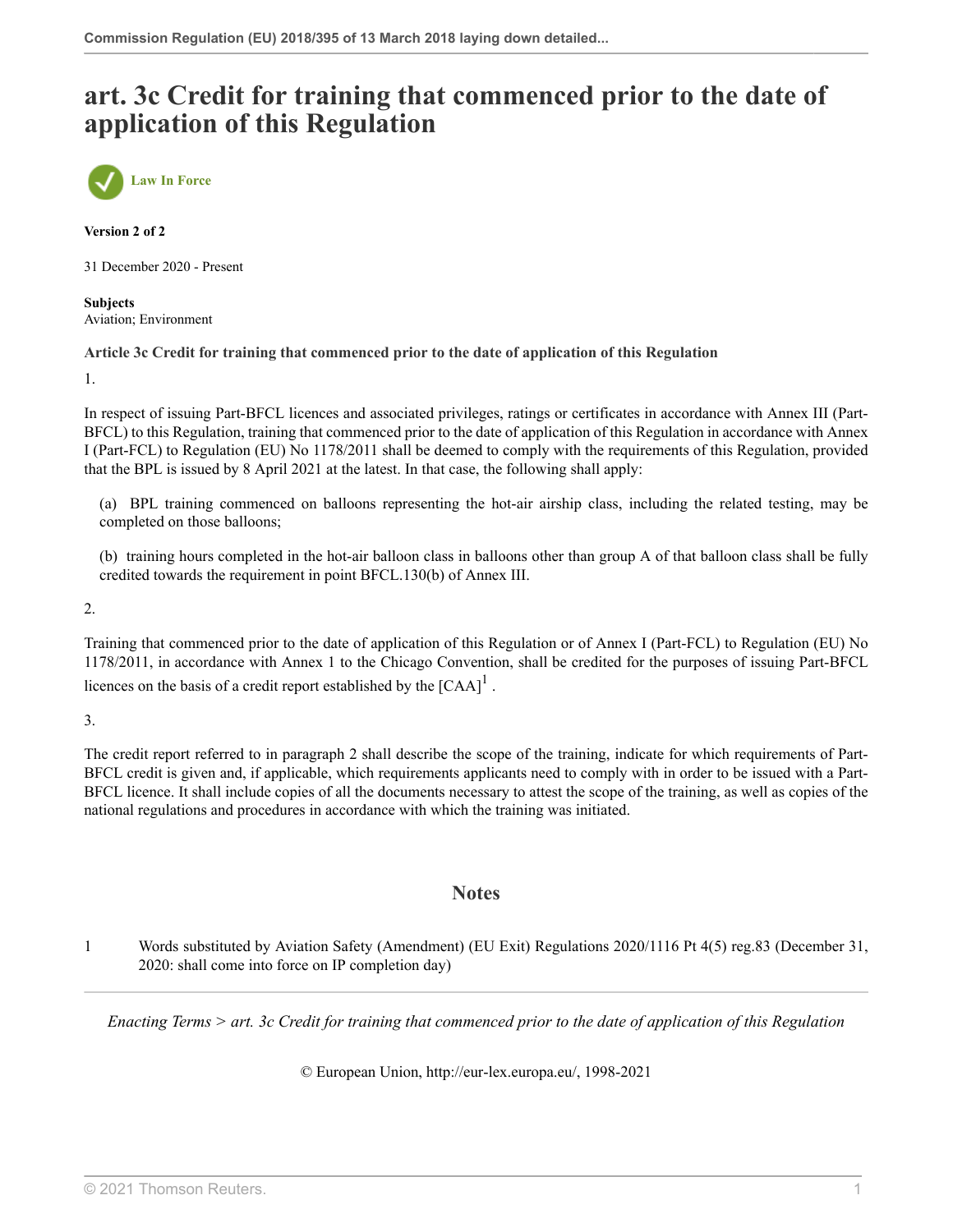## **art. 3d Training organisations**



#### **Version 1 of 1**

8 April 2020 - Present

**Subjects** Aviation; Environment

### **Article 3d Training organisations**

1.

Training organisations for pilot licences referred to in Article 1(1) shall comply with the requirements of Article 10a of Regulation (EU) No 1178/2011.

2.

Training organisations referred to in paragraph 1 of this Article which hold an approval issued in accordance with Annex VII (Part-ORA) to Regulation (EU) No 1178/2011 or have submitted a declaration in accordance with Annex VIII (Part-DTO) to Regulation (EU) No 1178/2011 before the date of application of this Regulation shall adapt their training programmes, where necessary, by 8 April 2021 at the latest.

*Enacting Terms > art. 3d Training organisations*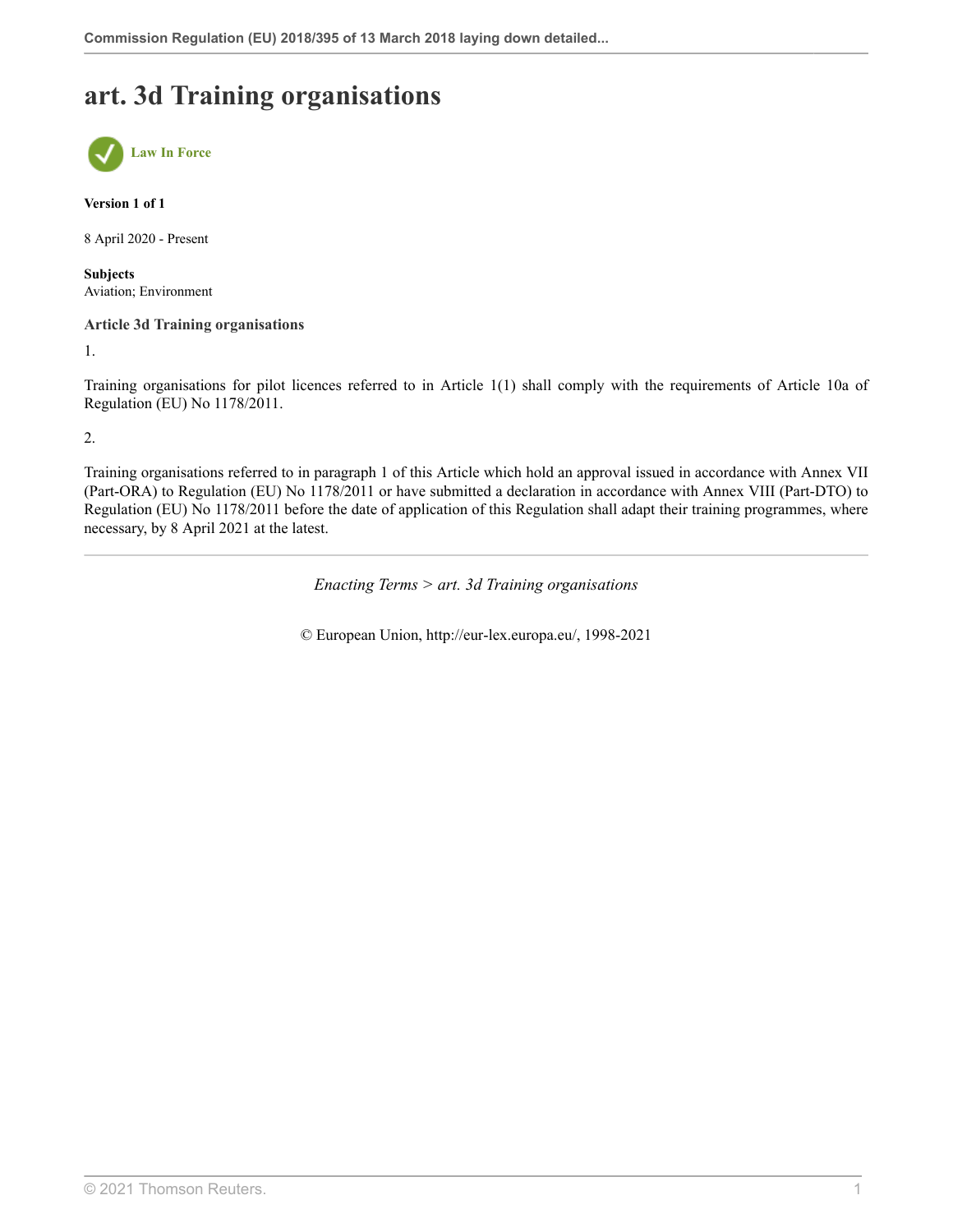## **art. 4 Transitional provisions**



**Version 2 of 2**

31 December 2020 - Present

**Subjects** Aviation; Environment

### **Article 4 Transitional provisions**

Certificates, authorisations and approvals issued to operators of balloons by [the CAA] $^1$  $^1$  before 8 April 2019 in accordance with Regulation (EU) No 965/[2](#page-14-1)012 or in accordance with provisions of [any other relevant enactment]<sup>2</sup> compliant with Article 10(2), (3) and (5)(b) of Regulation (EU) No 965/2012 shall remain valid until 8 October 2019.

Until 8 October 2019, any reference made in this Regulation to a declaration shall also be understood as a reference to the certificates, authorisations or approvals issued by [the CAA] $3$  before 8 April 2019.

### <span id="page-14-5"></span><span id="page-14-4"></span><span id="page-14-3"></span>**Notes**

- <span id="page-14-0"></span>[1](#page-14-3) Words substituted by Aviation Safety (Amendment etc.) (EU Exit) (No. 2) Regulations 2019/1098 [Pt 3\(1\) reg.15\(a\)](http://uk.westlaw.com/Document/IAD2C1E80A46611E9AA46BDE62A47EF6F/View/FullText.html?originationContext=document&transitionType=DocumentItem&vr=3.0&rs=PLUK1.0&contextData=(sc.Search)) [\(i\)](http://uk.westlaw.com/Document/IAD2C1E80A46611E9AA46BDE62A47EF6F/View/FullText.html?originationContext=document&transitionType=DocumentItem&vr=3.0&rs=PLUK1.0&contextData=(sc.Search)) (December 31, 2020: shall come into force on IP completion day not exit day as specified in 2020 c.1 s.39(1) and Sch.5 para. $1(1)$ )
- <span id="page-14-1"></span>[2](#page-14-4) Words substituted by Aviation Safety (Amendment etc.) (EU Exit) (No. 2) Regulations 2019/1098 [Pt 3\(1\) reg.15\(a\)](http://uk.westlaw.com/Document/IAD2C1E80A46611E9AA46BDE62A47EF6F/View/FullText.html?originationContext=document&transitionType=DocumentItem&vr=3.0&rs=PLUK1.0&contextData=(sc.Search)) [\(ii\)](http://uk.westlaw.com/Document/IAD2C1E80A46611E9AA46BDE62A47EF6F/View/FullText.html?originationContext=document&transitionType=DocumentItem&vr=3.0&rs=PLUK1.0&contextData=(sc.Search)) (December 31, 2020: shall come into force on IP completion day not exit day as specified in 2020 c.1 s.39(1) and Sch.5 para. $1(1)$ )
- <span id="page-14-2"></span>[3](#page-14-5) Words substituted by Aviation Safety (Amendment etc.) (EU Exit) (No. 2) Regulations 2019/1098 [Pt 3\(1\) reg.15\(b\)](http://uk.westlaw.com/Document/IAD2C1E80A46611E9AA46BDE62A47EF6F/View/FullText.html?originationContext=document&transitionType=DocumentItem&vr=3.0&rs=PLUK1.0&contextData=(sc.Search)) (December 31, 2020: shall come into force on IP completion day not exit day as specified in 2020 c.1 s.39(1) and Sch.5 para. $1(1)$ )

*Enacting Terms > art. 4 Transitional provisions*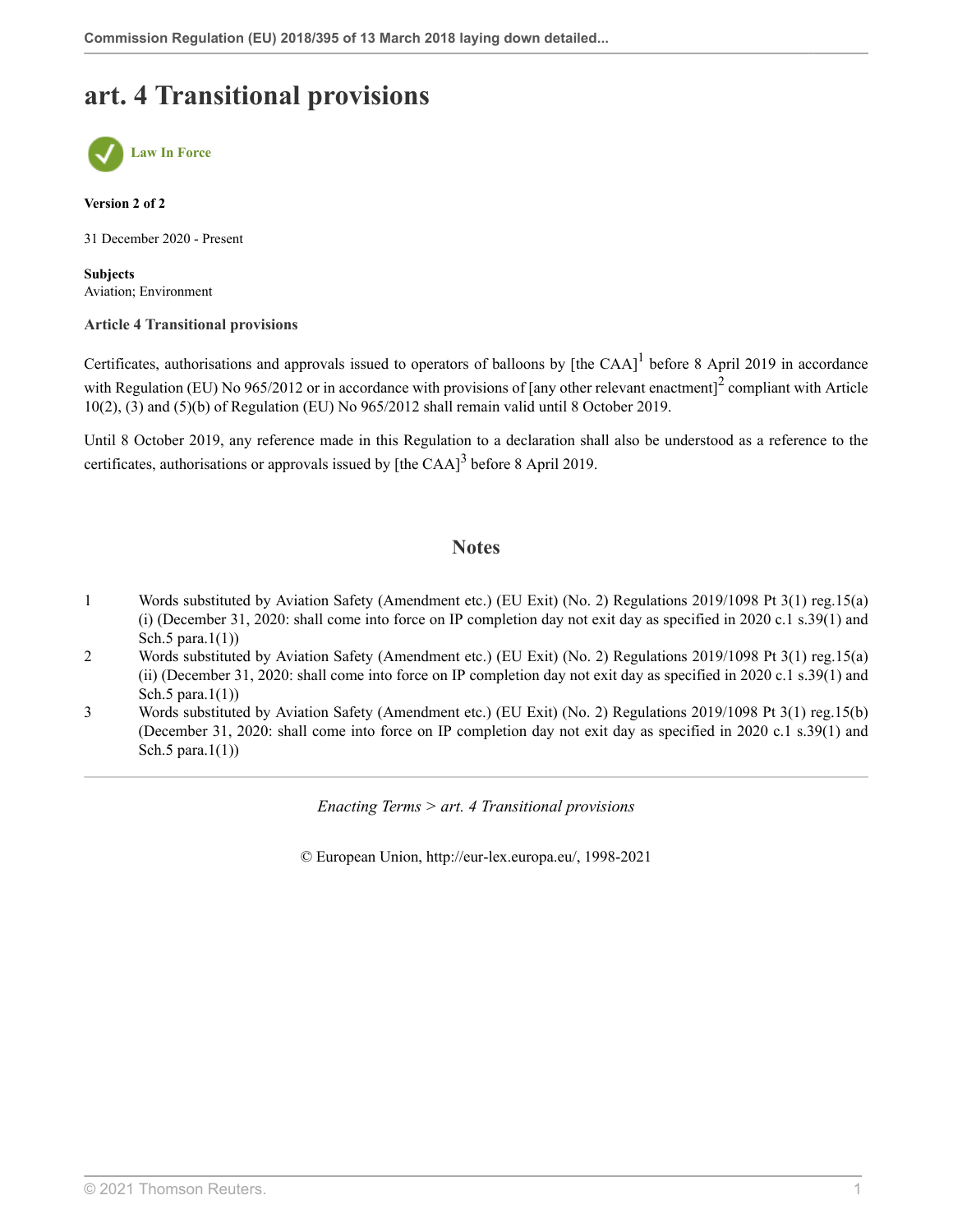## **art. 5 Entry into force and application**



**Version 1 of 1**

8 April 2020 - Present

**Subjects** Aviation; Environment

### **Article 5 Entry into force and application**

This Regulation shall enter into force on the twentieth day following that of its publication in the *Official Journal of the European Union* .

It shall apply from 8 April 2019.

*Enacting Terms > art. 5 Entry into force and application*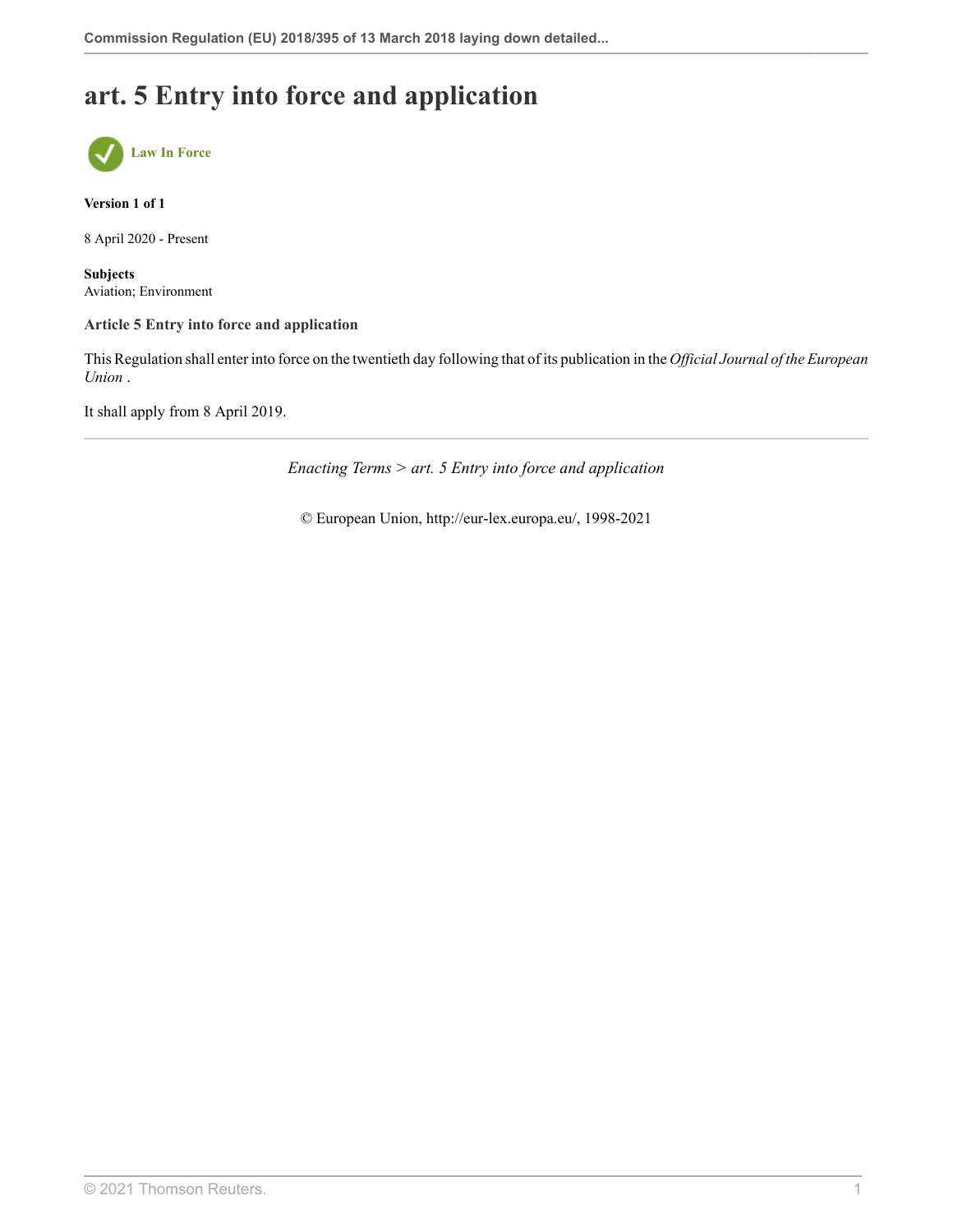## **Signatures**



**Version 2 of 2**

31 December 2020 - Present

**Subjects** Aviation; Environment

<span id="page-16-1"></span> $\left[\ldots\right]^1$  $\left[\ldots\right]^1$ 

Done at Brussels, 13 March 2018. *For the Commission The President* Jean-Claude *Juncker*

### **Notes**

<span id="page-16-0"></span>[1](#page-16-1) Words repealed by Aviation Safety (Amendment etc.) (EU Exit) (No. 2) Regulations 2019/1098 [Pt 3\(1\) reg.16](http://uk.westlaw.com/Document/IAC9BEC70A46611E9AA46BDE62A47EF6F/View/FullText.html?originationContext=document&transitionType=DocumentItem&vr=3.0&rs=PLUK1.0&contextData=(sc.Search)) (December 31, 2020: shall come into force on IP completion day not exit day as specified in 2020 c.1 s.39(1) and Sch.5 para.1(1))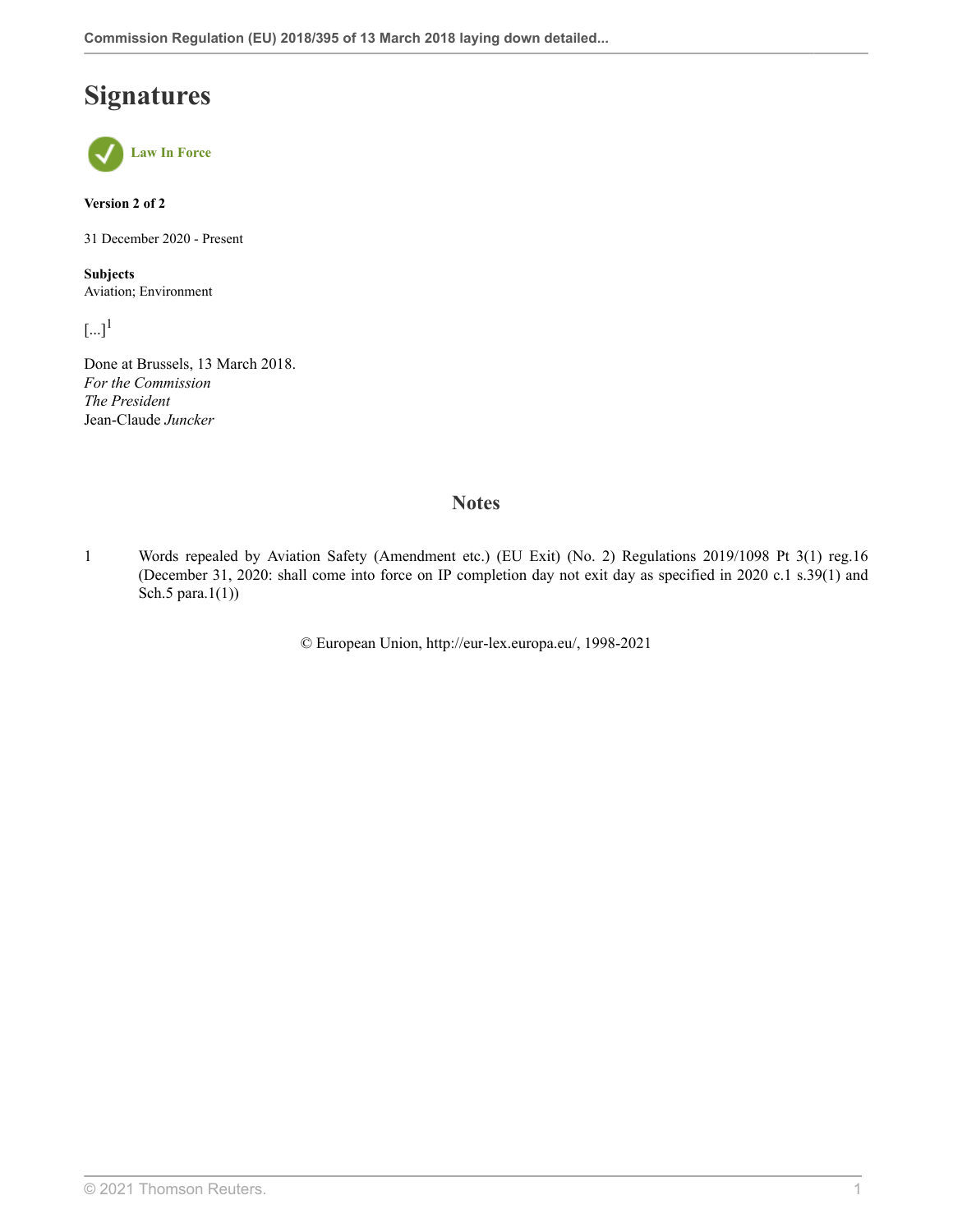

**Version 2 of 2**

31 December 2020 - Present

**Subjects** Aviation; Environment

### **[PART-DEF]**

For the purpose of this Regulation, the following definitions and, unless terms are defined otherwise in this Annex, the definitions of Article 2 of Regulation (EU) No 1178/2011 as well as of point FCL.010 of Annex I (Part-FCL) to that Regulation, shall apply:

<span id="page-17-0"></span>[1](#page-19-0). 'acceptable means of compliance (AMC)' means non-binding standards adopted by the  $[CAA]$ <sup>1</sup> to illustrate means to establish compliance with Regulation (EU) 2018/1139 and its delegated and implementing acts;

2. 'alternative means of compliance (AltMoC)' means those means that propose an alternative to an existing AMC or those that propose new means to establish compliance with Regulation (EU) 2018/1139 and its delegated and implementing acts for which no associated AMC have been adopted by the  $[CAA]$ <sup>[1](#page-19-0)</sup>;

3. 'pilot-in-command' means the pilot designated as being in command and charged with the safe conduct of the flight;

4. 'crew member' means a person assigned by an operator to perform duties on board the balloon or, where the duties are directly related to the operation of the balloon, on the ground;

5. 'flight crew member' means a licensed crew member charged with duties essential to the operation of an aircraft during a flight duty period;

6. 'psychoactive substances' means alcohol, opioids, cannabinoids, sedatives and hypnotics, cocaine, other psychostimulants, hallucinogens and volatile solvents, excluding coffee and tobacco;

7. 'accident' means an occurrence associated with the operation of a balloon which takes place between the moment of the commencement of the inflation of the balloon and the moment of complete deflation of the balloon, in which:

(a) a person suffers fatal or serious injuries as a result of being in the balloon or as a result of direct contact with any part of the balloon, including parts which have become detached from the balloon, but excluding any injuries arising from natural causes or which are self-inflicted or inflicted by other persons;

(b) the balloon sustains damage or structural failure which adversely affects its structural strength, performance or flight characteristics and requires major repair or replacement of the affected component; or

(c) the balloon is missing or is completely inaccessible;

8. 'incident' means an occurrence, other than an accident, associated with the operation of a balloon which affects or could affect the safety of its operation;

9. 'serious incident' means an occurrence associated with the operation of the balloon which takes place between the moment of the commencement of the inflation of the balloon and the moment of complete deflation of the balloon, in which there was a high probability of an accident;

10. 'critical phases of flight' means take-off, final approach, missed approach, landing and any other phases of a flight which the pilot-in-command determines as critical for the safe operation of the balloon;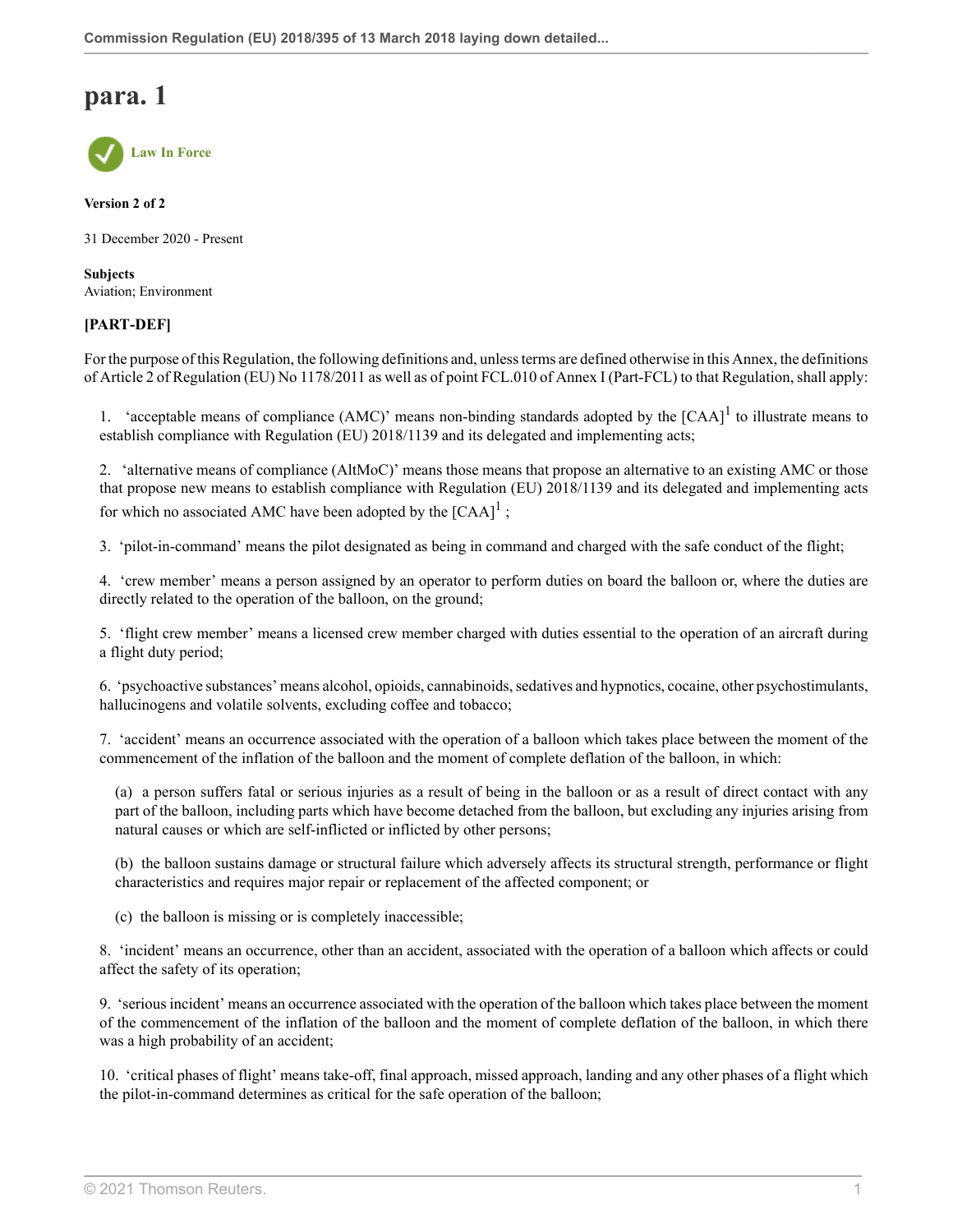11. 'aircraft flight manual (AFM)' means the document containing the applicable and approved operating limitations and information with respect to the balloon;

11a. 'flight time' means the total time from the moment the basket leaves the ground for the purpose of taking off until the moment it finally comes to a rest at the end of the flight;

12. 'dangerous goods' means articles or substances which are capable of posing a risk to health, safety, property or the environment and which are shown in the list of dangerous goods in the technical instructions or which are to be classified as such in accordance with those instructions;

13. 'technical instructions' means the latest applicable edition of the 'Technical instructions for the safe transport of dangerous goods by air', including the supplement and any addenda, published by ICAO in document 9284-AN/905;

14. 'operating site' means a site selected by the pilot-in-command or the operator for landing, take-off or external load operations;

15. 'refuelling' means the refilling of fuel cylinders or fuel tanks from an external source, excluding the replacement of fuel cylinders;

<span id="page-18-0"></span>16. 'night' means the [time from half an hour after sunset until half an hour before sunrise (both times inclusive), sunset and sunrise being determined at surface level] $^2$  $^2$ ;

17. 'balloon specialised operation' means any operation, which can be commercial or non-commercial, with a balloon the main purpose of which is not the carriage of passengers for sightseeing or experience flights, but parachute operations, hanggliding dropping, flying displays, competition flights or similar specialised activities;

17a. 'class of balloons' means a categorisation of balloons taking into account the lifting means used to sustain flight;

17b. 'proficiency check' means the demonstration of skill for the purpose of complying with the recency requirements as established in this Regulation, including oral examinations as may be required;

18. 'traffic load' means the total mass of passengers, baggage and carry-on specialist equipment;

19. 'balloon empty mass' means the mass determined by weighing the balloon with all the installed equipment as specified in the AFM;

20. 'wet lease agreement' means an agreement between operators pursuant to which the balloon is operated under the responsibility of the lessor;

21. 'commercial passenger ballooning' (CPB) means a form of commercial air transport operation with a balloon whereby passengers are carried on sightseeing or experience flights for remuneration or other valuable consideration;

22. 'group of balloons' means a categorisation of balloons, taking into account the size or capacity of the envelope;

23. 'skill test' means the demonstration of skill for the purpose of issuing a licence or rating, or extension of a privilege, including oral examinations as may be required;

24. 'assessment of competence' means the demonstration of skill, knowledge and attitude for the initial issue, revalidation or renewal of an instructor or examiner certificate;

25. 'solo flight' means a flight during which a student pilot is the sole occupant of the balloon;

26. 'tethered flight' means a flight with a tether system that anchors the balloon to a fixed location during operation, with the exception of a tether which may be used as part of the take-off procedure.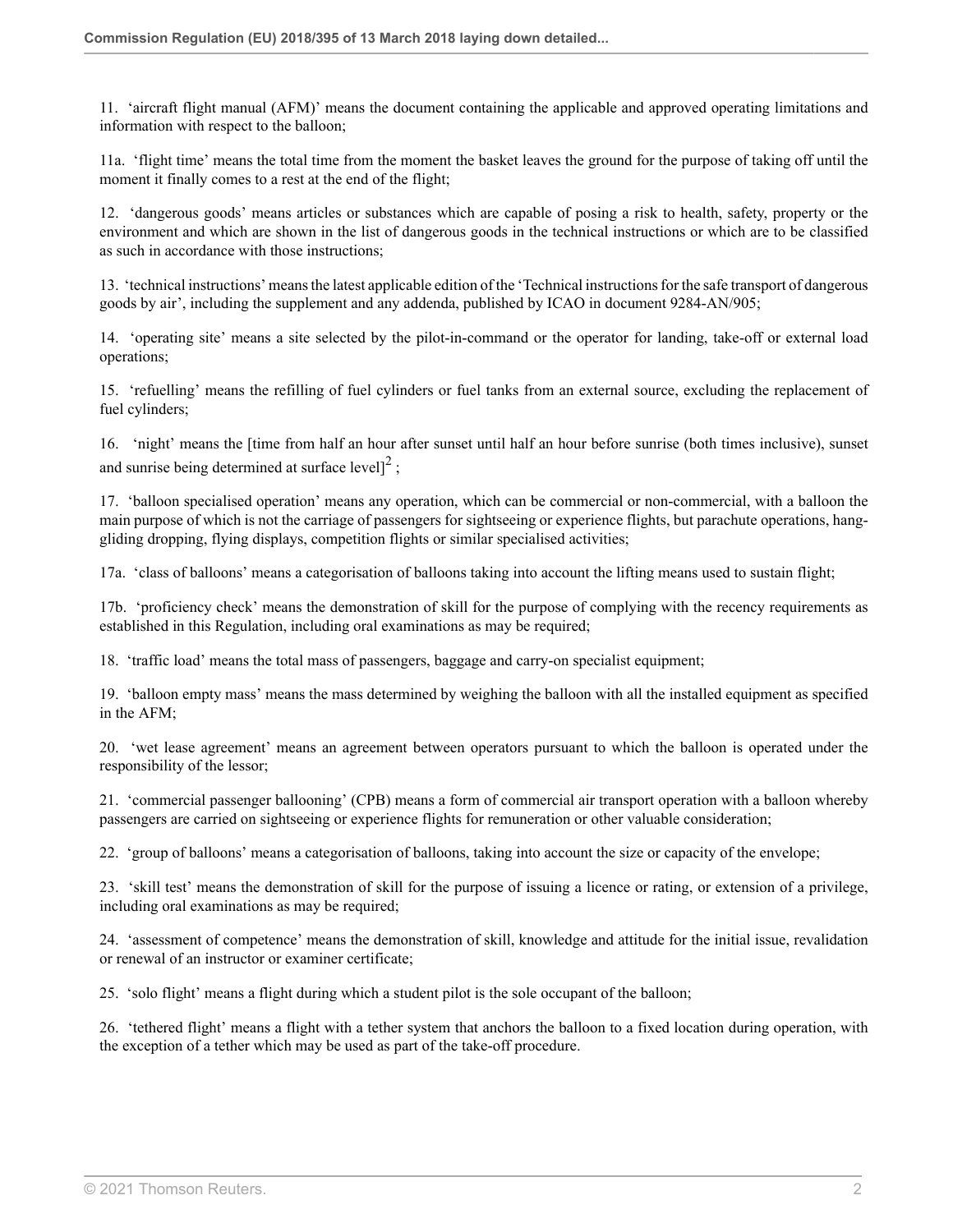### **Notes**

- <span id="page-19-0"></span>[1](#page-17-0) Word substituted in points 1 and 2 by Aviation Safety (Amendment etc.) (EU Exit) (No. 2) Regulations 2019/1098 [Pt 3\(1\) reg.17\(a\)](http://uk.westlaw.com/Document/ID6871FF0A46611E9AA46BDE62A47EF6F/View/FullText.html?originationContext=document&transitionType=DocumentItem&vr=3.0&rs=PLUK1.0&contextData=(sc.Search)) (December 31, 2020: shall come into force on IP completion day not exit day as specified in 2020 c.1 s.39(1) and Sch.5 para.1(1))
- <span id="page-19-1"></span>[2](#page-18-0) Words substituted in point 16 by Aviation Safety (Amendment etc.) (EU Exit) (No. 2) Regulations 2019/1098 [Pt 3\(1\)](http://uk.westlaw.com/Document/ID6871FF0A46611E9AA46BDE62A47EF6F/View/FullText.html?originationContext=document&transitionType=DocumentItem&vr=3.0&rs=PLUK1.0&contextData=(sc.Search)) [reg.17\(b\)](http://uk.westlaw.com/Document/ID6871FF0A46611E9AA46BDE62A47EF6F/View/FullText.html?originationContext=document&transitionType=DocumentItem&vr=3.0&rs=PLUK1.0&contextData=(sc.Search)) (December 31, 2020: shall come into force on IP completion day not exit day as specified in 2020 c.1 s.39(1) and Sch.5 para. $1(1)$ )

*Annex I DEFINITIONS > para. 1*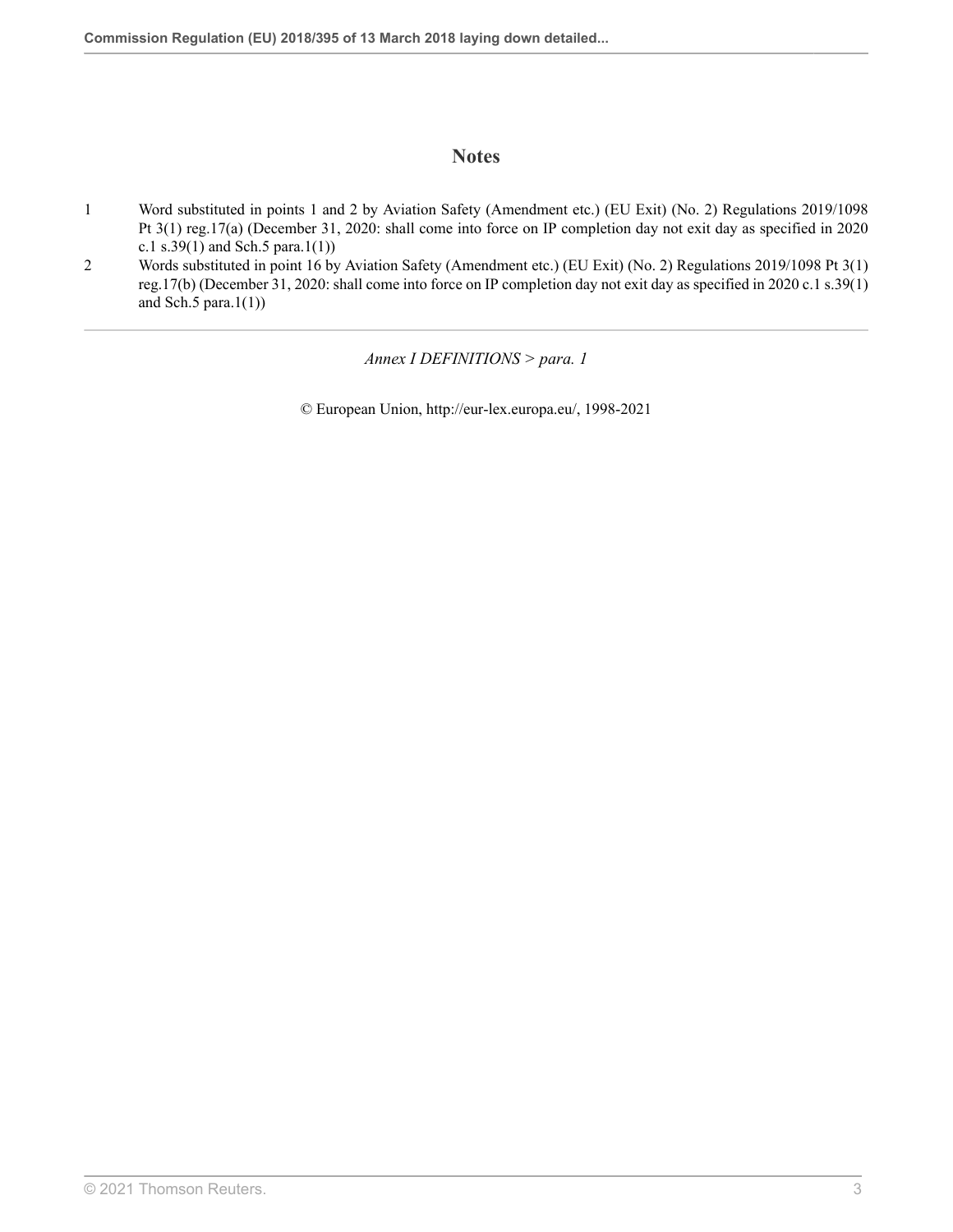

**Version 1 of 1**

8 April 2020 - Present

**Subjects** Aviation; Environment

### **[PART-BOP]**

*Annex II BALLOON AIR OPERATIONS > para. 1*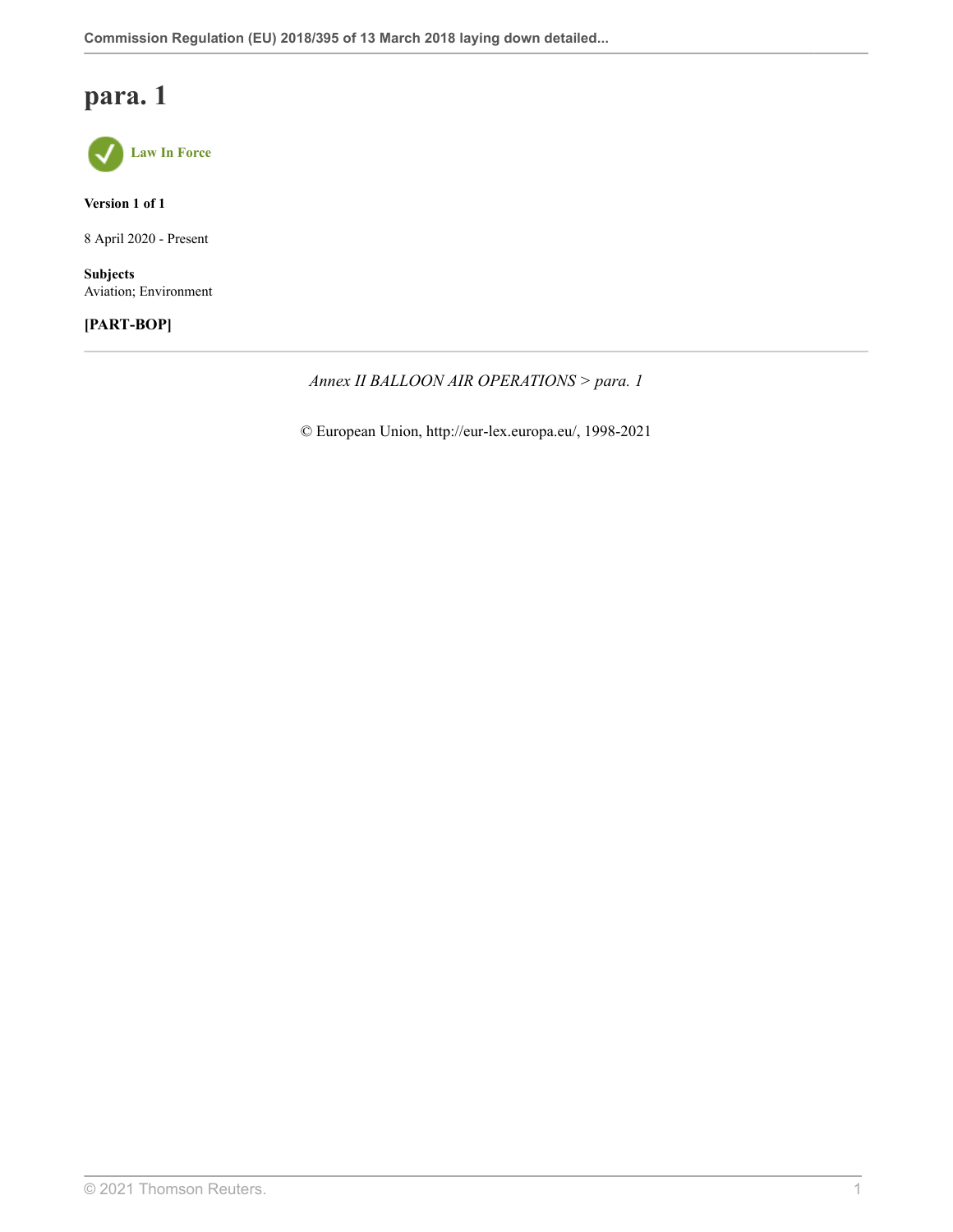

**Version 1 of 1**

8 April 2020 - Present

**Subjects** Aviation; Environment

In accordance with Article 3, this Subpart establishes the requirements to be met by any operator of balloons, other than the design or production organisations referred to in the second subparagraph of Article 3(1).

*Annex II BALLOON AIR OPERATIONS > Annex partBAS BASIC OPERATIONAL REQUIREMENTS > Annex subpart1 General requirements > Annex subsubpartBOPBAS001 Scope > para. 1*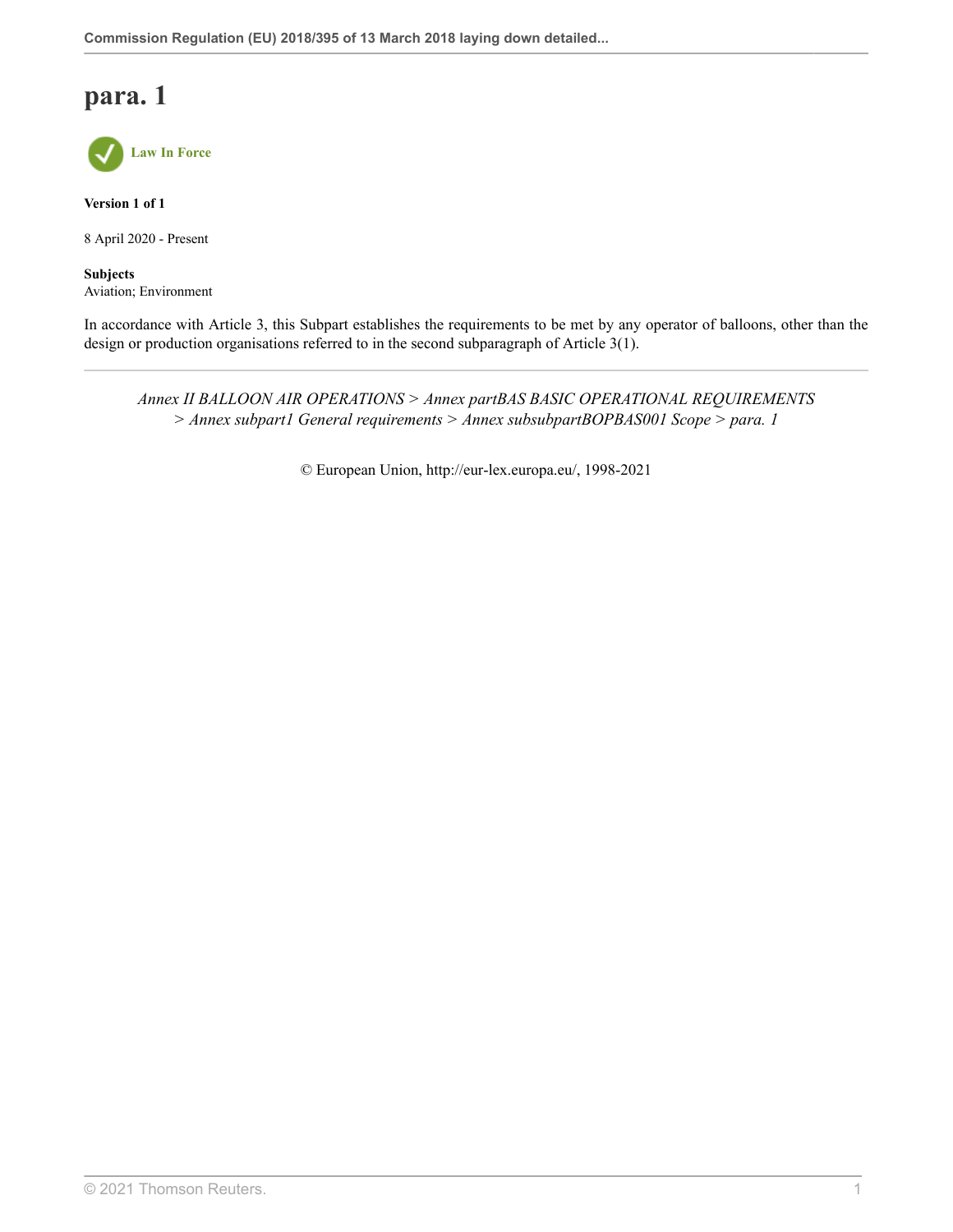

**Version 2 of 2**

31 December 2020 - Present

<span id="page-22-1"></span>**Subjects** Aviation; Environment  $\left[\ldots\right]^1$  $\left[\ldots\right]^1$ 

### **Notes**

<span id="page-22-0"></span>[1](#page-22-1) Repealed by Aviation Safety (Amendment etc.) (EU Exit) (No. 2) Regulations 2019/1098 [Pt 3\(1\) reg.18\(2\)](http://uk.westlaw.com/Document/I1025CBD0A46711E9AA46BDE62A47EF6F/View/FullText.html?originationContext=document&transitionType=DocumentItem&vr=3.0&rs=PLUK1.0&contextData=(sc.Search)) (December 31, 2020: shall come into force on IP completion day not exit day as specified in 2020 c.1 s.39(1) and Sch.5 para.1(1))

*Annex II BALLOON AIR OPERATIONS > Annex partBAS BASIC OPERATIONAL REQUIREMENTS > Annex subpart1 General requirements > Annex subsubpartBOPBAS005 Competent authority > para. 1*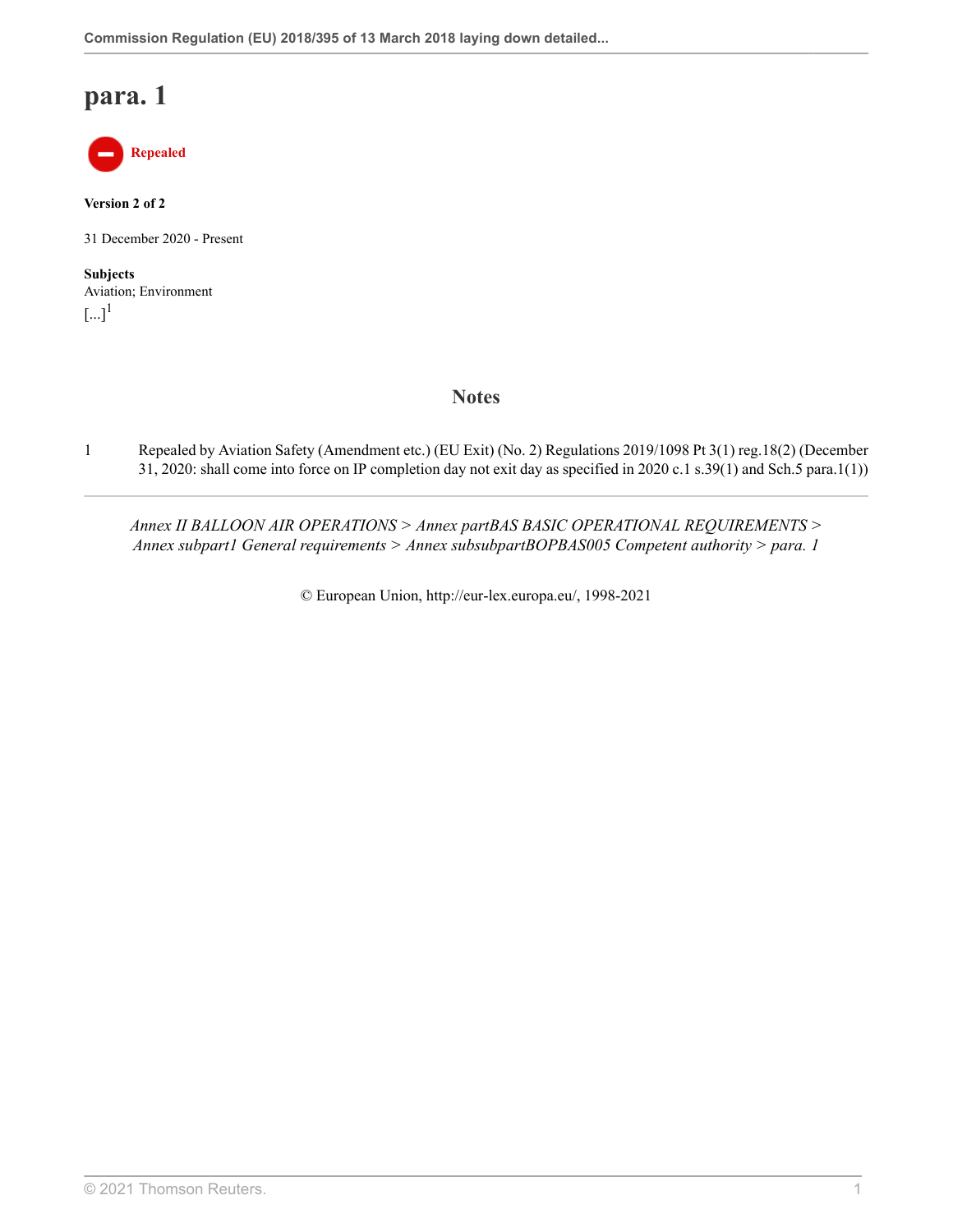

**Version 2 of 2**

31 December 2020 - Present

**Subjects** Aviation; Environment

**(a)**

An operator shall, when so requested by the  $[CAA]^1$  $[CAA]^1$ , demonstrate compliance with the essential requirements set out in Annex V to Regulation (EU) 2018/1139 and with the requirements of this Regulation.

**(b)**

The operator shall use either of the following means to demonstrate such compliance:

- (1) acceptable means of compliance (AMC);
- (2) alternative means of compliance (AltMoC).

### <span id="page-23-1"></span>**Notes**

<span id="page-23-0"></span>[1](#page-23-1) Words substituted in point (a) by Aviation Safety (Amendment etc.) (EU Exit) (No. 2) Regulations 2019/1098 [Pt 3\(1\)](http://uk.westlaw.com/Document/I1025CBD0A46711E9AA46BDE62A47EF6F/View/FullText.html?originationContext=document&transitionType=DocumentItem&vr=3.0&rs=PLUK1.0&contextData=(sc.Search)) [reg.18](http://uk.westlaw.com/Document/I1025CBD0A46711E9AA46BDE62A47EF6F/View/FullText.html?originationContext=document&transitionType=DocumentItem&vr=3.0&rs=PLUK1.0&contextData=(sc.Search)) (December 31, 2020: commenced by an amendment)

*Annex II BALLOON AIR OPERATIONS > Annex partBAS BASIC OPERATIONAL REQUIREMENTS > Annex subpart1 General requirements > Annex subsubpartBOPBAS010 Demonstration of compliance > para. 1*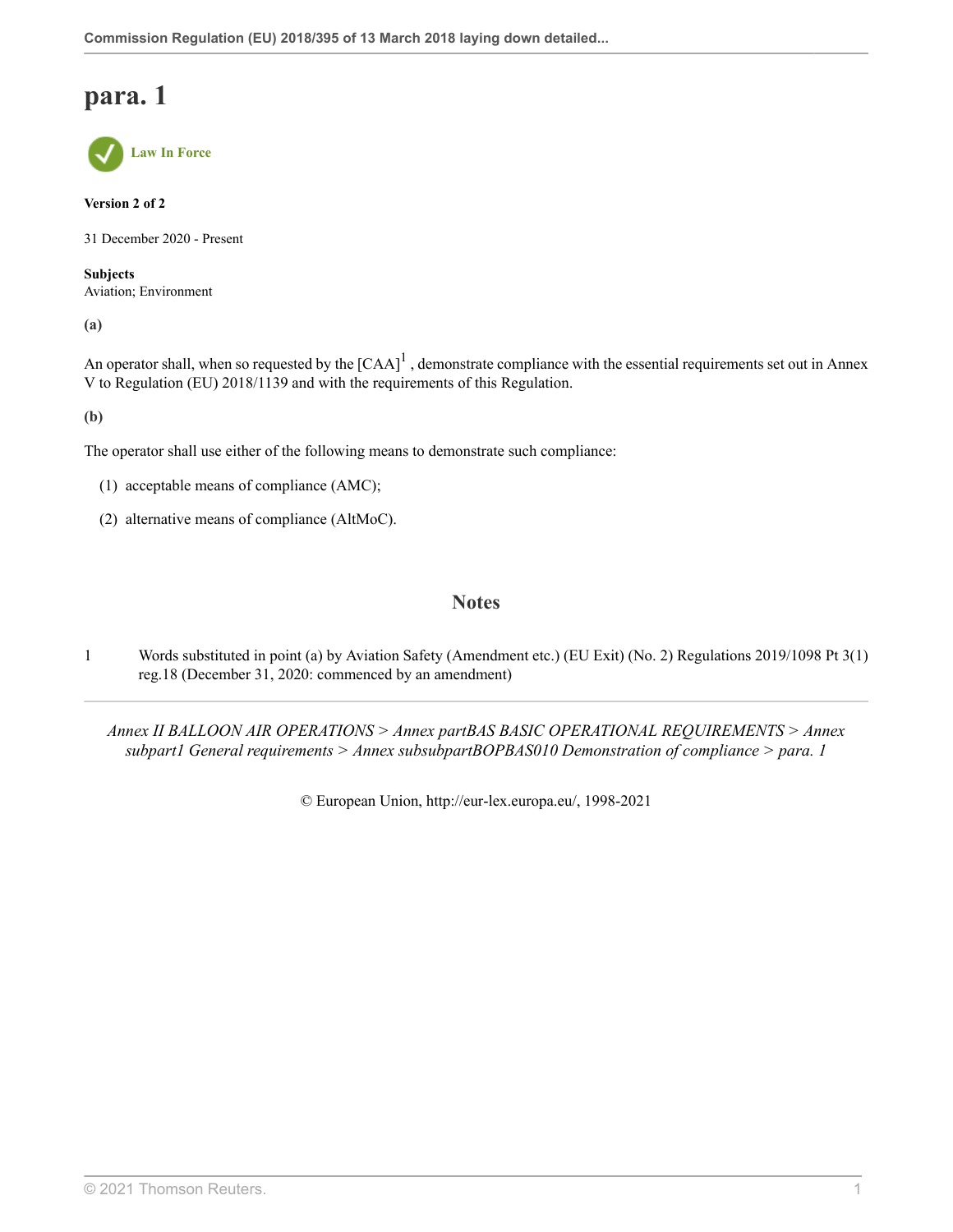**Law In Force**

**Version 1 of 1**

8 April 2020 - Present

**Subjects** Aviation; Environment

Introductory flights shall be:

**(a)**

operated under visual flight rules (VFR) by day; and

**(b)**

overseen as regards their safety by a person who has been nominated by the organisation performing the introductory flights.

*Annex II BALLOON AIR OPERATIONS > Annex partBAS BASIC OPERATIONAL REQUIREMENTS > Annex subpart1 General requirements > Annex subsubpartBOPBAS015 Introductory flights > para. 1*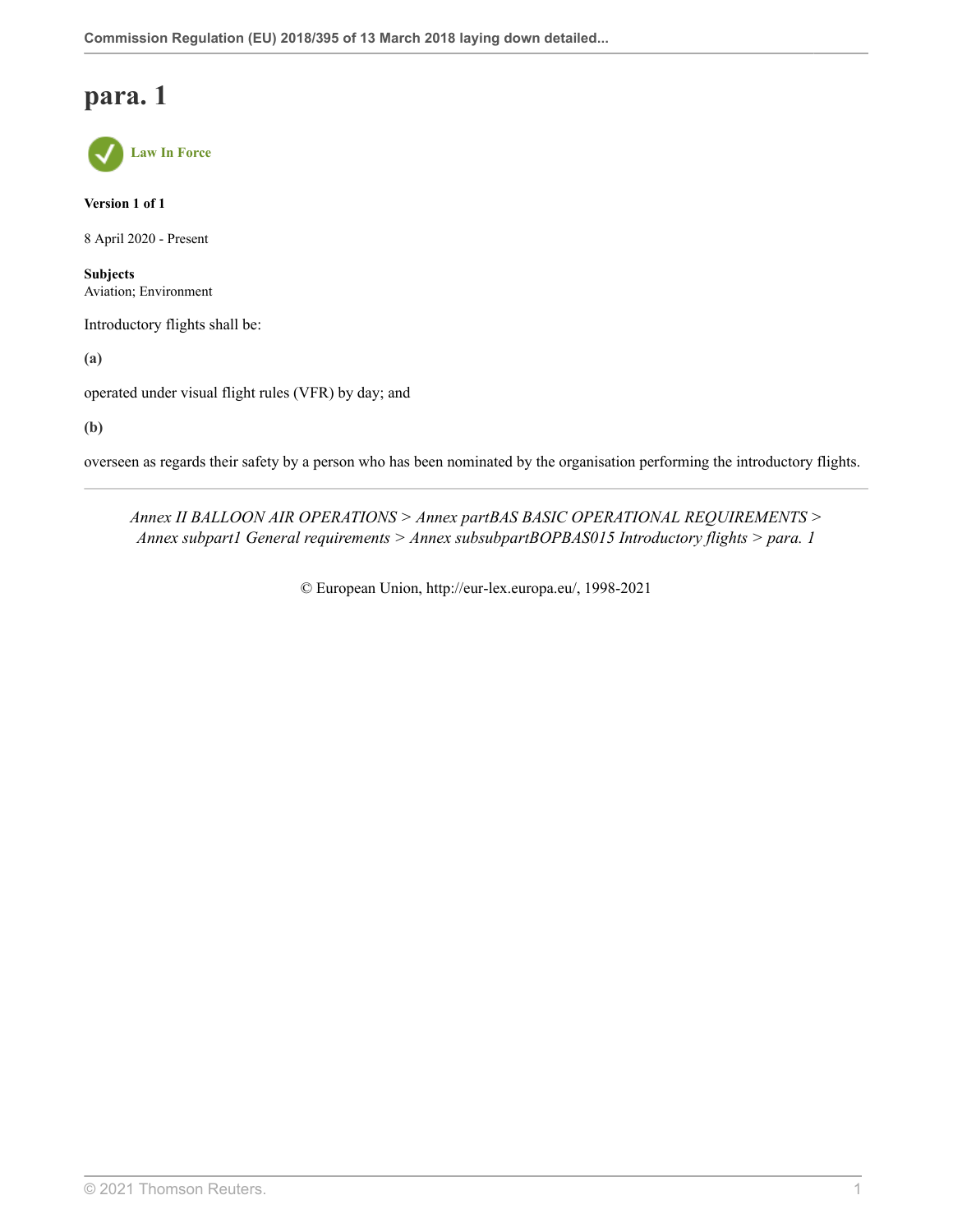**Law In Force**

**Version 2 of 2**

31 December 2020 - Present

**Subjects** Aviation; Environment

The operator shall implement:

**(a)**

safety measures mandated by the  $[CAA]$ <sup>[1](#page-25-0)</sup> in accordance with paragraph (c) of point ARO.GEN.135 of Annex II (Part-ARO) to Regulation (EU) No 965/2012; and

**(b)**

airworthiness directives and other mandatory information issued by the  $[{\rm CAA}]^2$  $[{\rm CAA}]^2$  in accordance with paragraph (h) of Article 77(1) of Regulation (EU) 2018/1139.

### <span id="page-25-3"></span><span id="page-25-2"></span>**Notes**

- <span id="page-25-0"></span>[1](#page-25-2) Words substituted in point (a) by Aviation Safety (Amendment etc.) (EU Exit) (No. 2) Regulations 2019/1098 [Pt 3\(1\)](http://uk.westlaw.com/Document/I1025CBD0A46711E9AA46BDE62A47EF6F/View/FullText.html?originationContext=document&transitionType=DocumentItem&vr=3.0&rs=PLUK1.0&contextData=(sc.Search)) [reg.18\(4\)\(a\)](http://uk.westlaw.com/Document/I1025CBD0A46711E9AA46BDE62A47EF6F/View/FullText.html?originationContext=document&transitionType=DocumentItem&vr=3.0&rs=PLUK1.0&contextData=(sc.Search)) (December 31, 2020: shall come into force on IP completion day not exit day as specified in 2020 c.1 s.39(1) and Sch.5 para.1(1))
- <span id="page-25-1"></span>[2](#page-25-3) Word substituted in point (b) by Aviation Safety (Amendment etc.) (EU Exit) (No. 2) Regulations 2019/1098 [Pt 3\(1\)](http://uk.westlaw.com/Document/I1025CBD0A46711E9AA46BDE62A47EF6F/View/FullText.html?originationContext=document&transitionType=DocumentItem&vr=3.0&rs=PLUK1.0&contextData=(sc.Search)) [reg.18\(4\)\(b\)](http://uk.westlaw.com/Document/I1025CBD0A46711E9AA46BDE62A47EF6F/View/FullText.html?originationContext=document&transitionType=DocumentItem&vr=3.0&rs=PLUK1.0&contextData=(sc.Search)) (December 31, 2020: shall come into force on IP completion day not exit day as specified in 2020 c.1 s.39(1) and Sch.5 para.1(1))

*Annex II BALLOON AIR OPERATIONS > Annex partBAS BASIC OPERATIONAL REQUIREMENTS > Annex subpart1 General requirements > Annex subsubpartBOPBAS020 Immediate reaction to a safety problem > para. 1*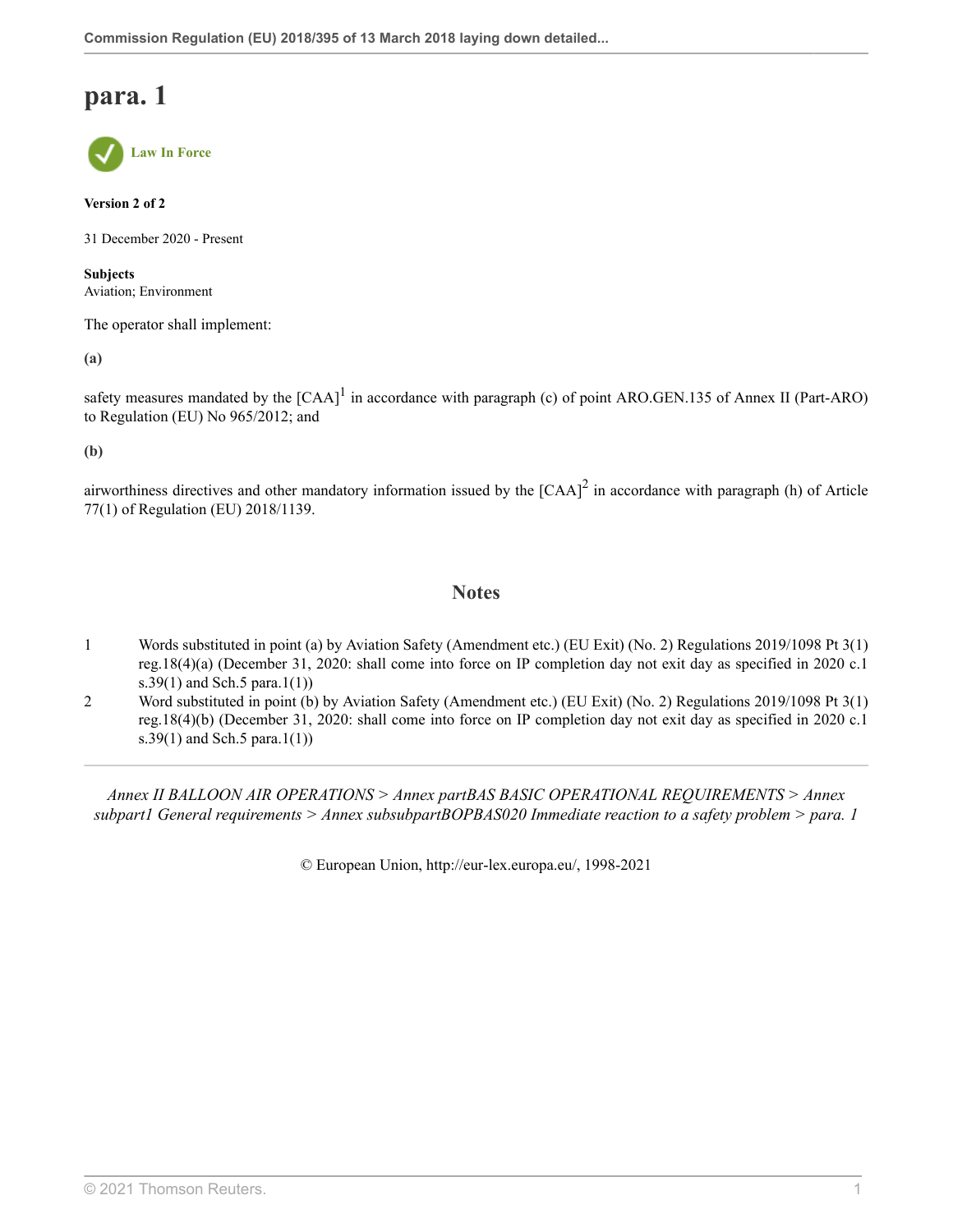

**Version 1 of 1**

8 April 2020 - Present

**Subjects** Aviation; Environment

The operator shall designate a pilot-in-command who is qualified to act as pilot-in-command in accordance with Annex III (Part-BFCL) to this Regulation.

*Annex II BALLOON AIR OPERATIONS > Annex partBAS BASIC OPERATIONAL REQUIREMENTS > Annex subpart1 General requirements > Annex subsubpartBOPBAS025 Designation as pilot-in-command > para. 1*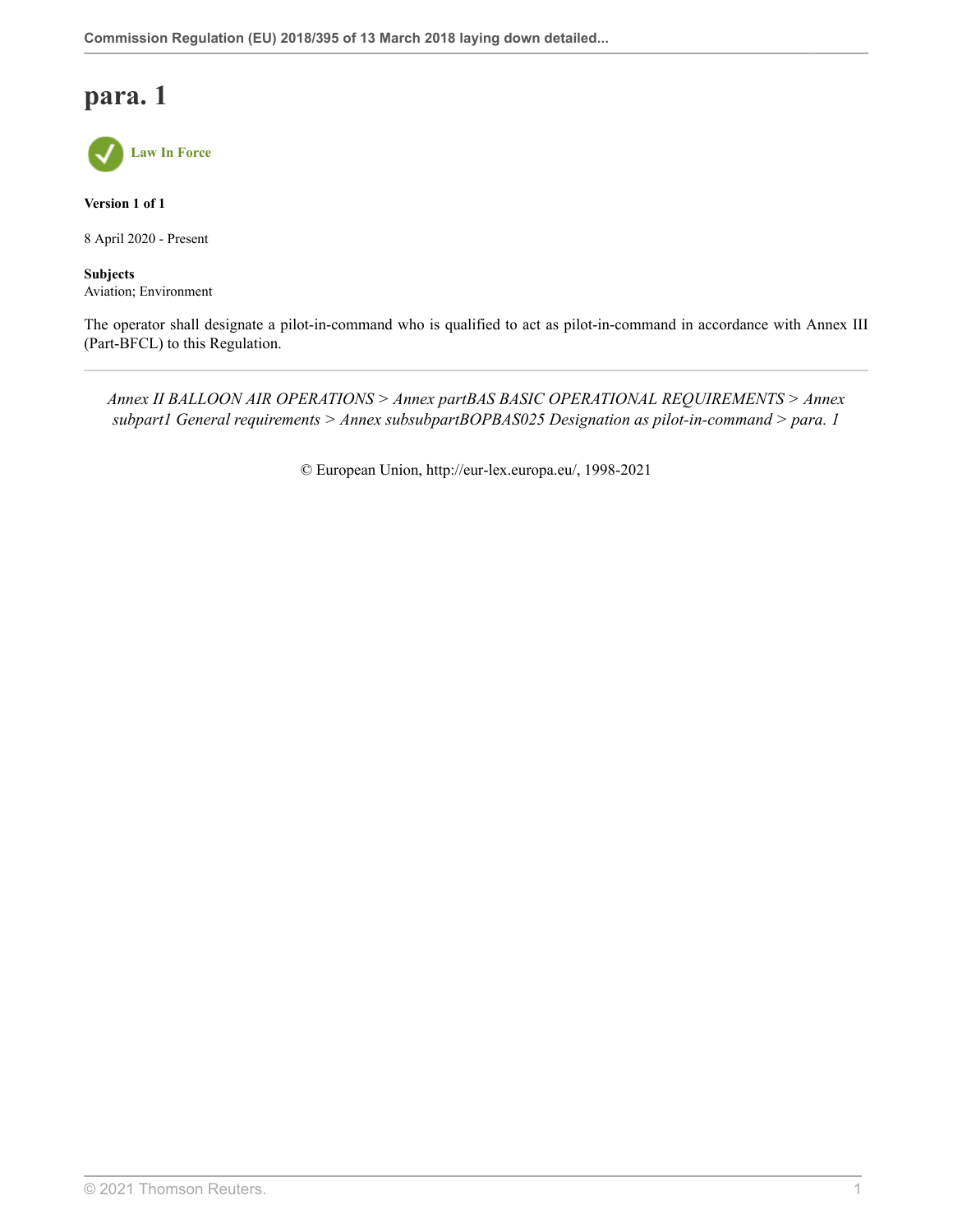**Law In Force**

#### **Version 2 of 2**

31 December 2020 - Present

**Subjects** Aviation; Environment

**(a)**

The pilot-in-command shall:

- (1) be responsible for the safety of the balloon and of any person or property carried therein during balloon operations;
- (2) be responsible for the initiation, continuation or termination of a flight in the interest of safety;
- (3) ensure that all applicable operational procedures and checklists are complied with;
- (4) only commence a flight if he or she is satisfied that all operational limitations are complied with, as follows:
	- (i) the balloon is airworthy;
	- (ii) the balloon is duly registered;
	- (iii) instruments and equipment required for the execution of the flight are carried on board the balloon and are operative;
	- (iv) the mass of the balloon is such that the flight can be conducted within the limits defined by the AFM;
	- (v) all equipment and baggage are properly loaded and secured; and
	- (vi) the operating limitations of the balloon as specified in the AFM will not be exceeded at any time during the flight;

<span id="page-27-0"></span>(5) ensure that the pre-flight inspection has been carried out as required by Annex I to Commission Regulation (EU) No  $1321/2014^1;$  $1321/2014^1;$ 

(6) be responsible for the pre-flight briefing of persons assisting in the inflation and deflation of the envelope;

- (7) ensure that persons assisting in the inflation and deflation of the envelope wear appropriate protective clothing;
- (8) be satisfied that relevant emergency equipment remains easily accessible for immediate use;
- (9) ensure that no person is smoking on board or within the direct vicinity of the balloon;

(10) not allow a person to be carried in the balloon who appears to be under the influence of psychoactive substances to the extent that the safety of the balloon or of any person or property carried therein is likely to be endangered;

(11) remain during flight in control of the balloon at all times except if another pilot is taking the controls;

(12) take any action in an emergency situation that requires immediate decision and action which he or she considers necessary under the circumstances. In such cases he or she may deviate from rules, operational procedures and methods to the extent necessary in the interest of safety;

(13) not continue a flight beyond the nearest weather-permissible operating site when his or her capacity to perform his or her duties is significantly reduced because of sickness, fatigue, lack of oxygen or any other cause;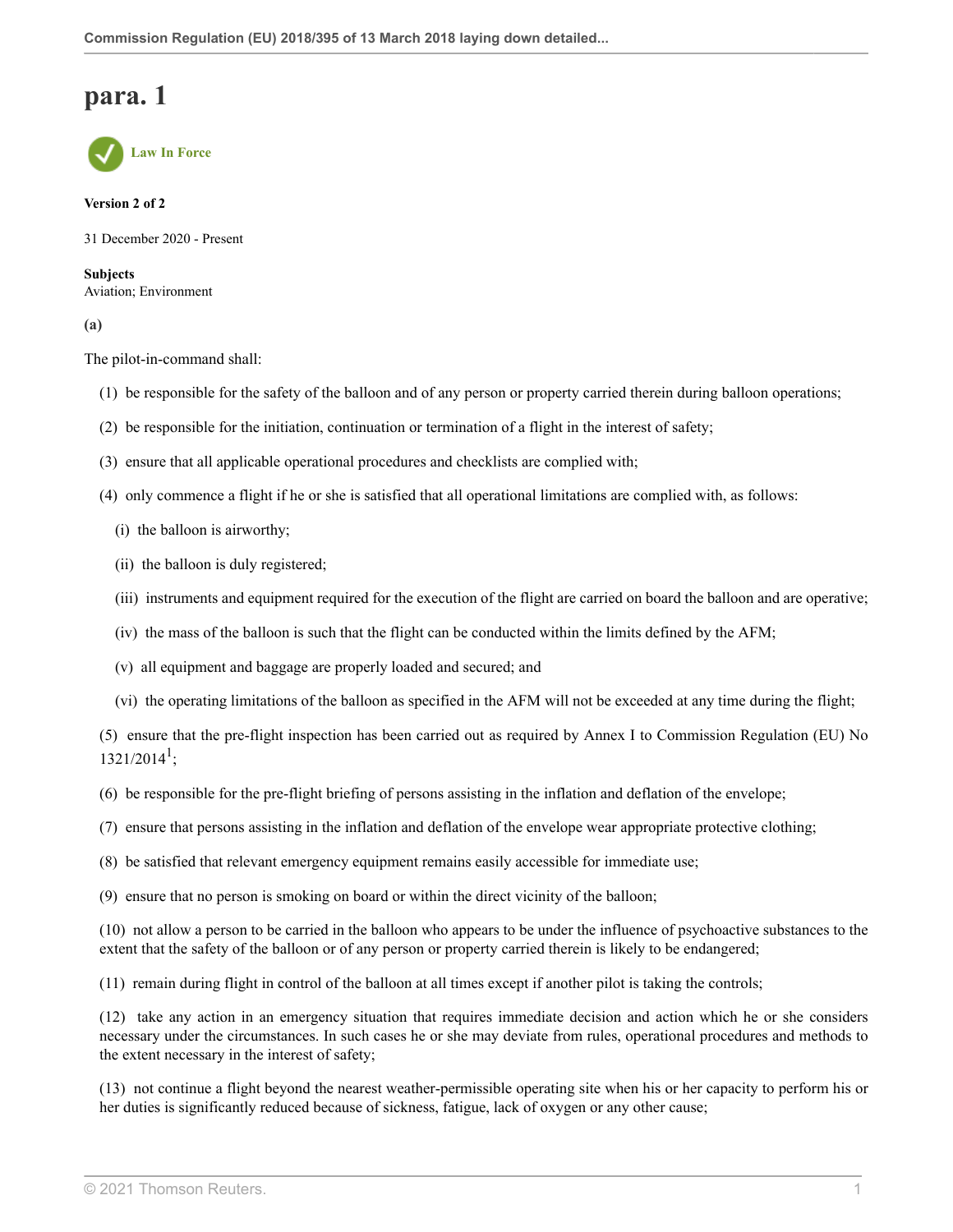(14) record utilisation data and all known or suspected defects in the balloon at the termination of the flight, or series of flights, in the balloon logbook;

(15) notify the safety investigation authority of the State in the territory of which the occurrence took place and the emergency services of that State without delay by the quickest available means of any serious incident or accident involving the balloon;

<span id="page-28-2"></span>(16) submit a report of an act of unlawful interference without delay to the  $[CAA]^2$  $[CAA]^2$  and inform the local authority designated by the State in the territory of which the unlawful interference took place; and

(17) report to the appropriate air traffic services (ATS) unit, without delay, any hazardous weather or flight conditions encountered that are likely to affect the safety of other aircraft.

**(b)**

The pilot-in-command shall not perform duties on a balloon in one of the following situations:

(1) when he or she is incapacitated from performing his or her duties by any cause, including injury, sickness, medication, fatigue or the effects of any psychoactive substance, or feels otherwise unfit;

(2) if applicable medical requirements are not fulfilled.

**(c)**

Whenever crew members are involved in the operation of the balloon, the pilot-in-command shall:

(1) ensure that during critical phases of flight or whenever deemed necessary in the interest of safety, all crew members are at their assigned stations and do not perform any activities other than those required for the safe operation of the balloon;

(2) not commence a flight if any crew member is incapacitated from performing his or her duties by any cause, including injury, sickness, medication, fatigue or the effects of any psychoactive substance, or feels otherwise unfit;

(3) not continue a flight beyond the nearest weather-permissible operating site when any crew member's capacity to perform duties is significantly reduced because of sickness, fatigue or lack of oxygen or any other cause; and

(4) ensure that all crew members can communicate with each other in a common language.

### **Notes**

- <span id="page-28-0"></span>[1](#page-27-0) Commission Regulation (EU) No 1321/2014 of 26 November 2014 on the continuing airworthiness of aircraft and aeronautical products, parts and appliances, and on the approval of organisations and personnel involved in these tasks (OJ L 362, 17.12.2014, p. 1).
- <span id="page-28-1"></span>[2](#page-28-2) Words substituted by Aviation Safety (Amendment etc.) (EU Exit) (No. 2) Regulations 2019/1098 [Pt 3\(1\) reg.18\(5\)](http://uk.westlaw.com/Document/I1025CBD0A46711E9AA46BDE62A47EF6F/View/FullText.html?originationContext=document&transitionType=DocumentItem&vr=3.0&rs=PLUK1.0&contextData=(sc.Search)) (December 31, 2020: shall come into force on IP completion day not exit day as specified in 2020 c.1 s.39(1) and Sch.5 para. $1(1)$ )

*Annex II BALLOON AIR OPERATIONS > Annex partBAS BASIC OPERATIONAL REQUIREMENTS > Annex subpart1 General requirements > Annex subsubpartBOPBAS030 Responsibilities of the pilot-in-command > para. 1*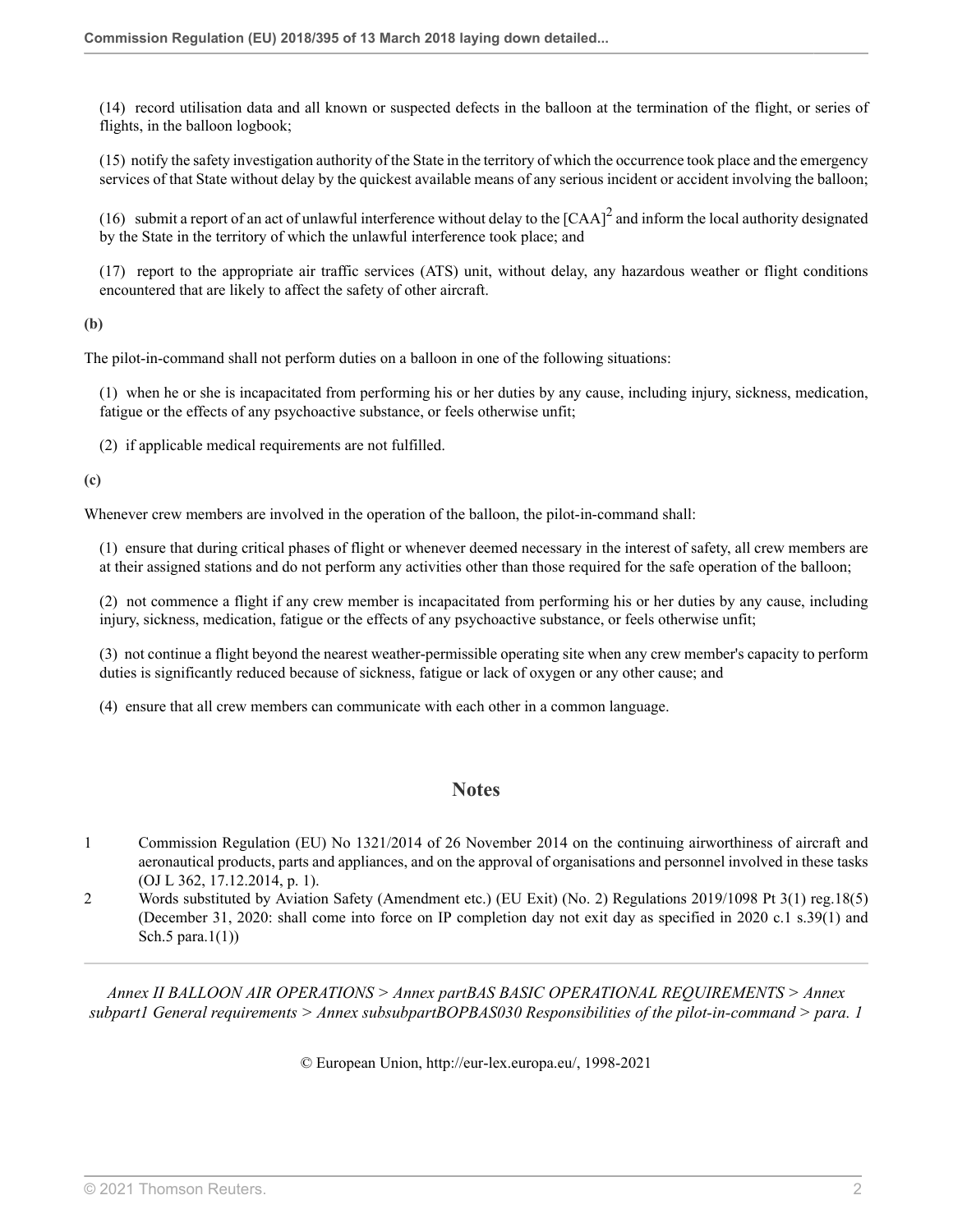**Law In Force**

**Version 1 of 1**

8 April 2020 - Present

**Subjects** Aviation; Environment

The pilot-in-command shall have the authority to:

**(a)**

give all commands and take any appropriate actions for the purpose of ensuring the safety of the balloon and of any person or property carried therein; and

**(b)**

refuse embarkation or carriage of any person or baggage that may represent a potential hazard to the safety of the balloon or of any person or property carried therein.

*Annex II BALLOON AIR OPERATIONS > Annex partBAS BASIC OPERATIONAL REQUIREMENTS > Annex subpart1 General requirements > Annex subsubpartBOPBAS035 Authority of the pilot-in-command > para. 1*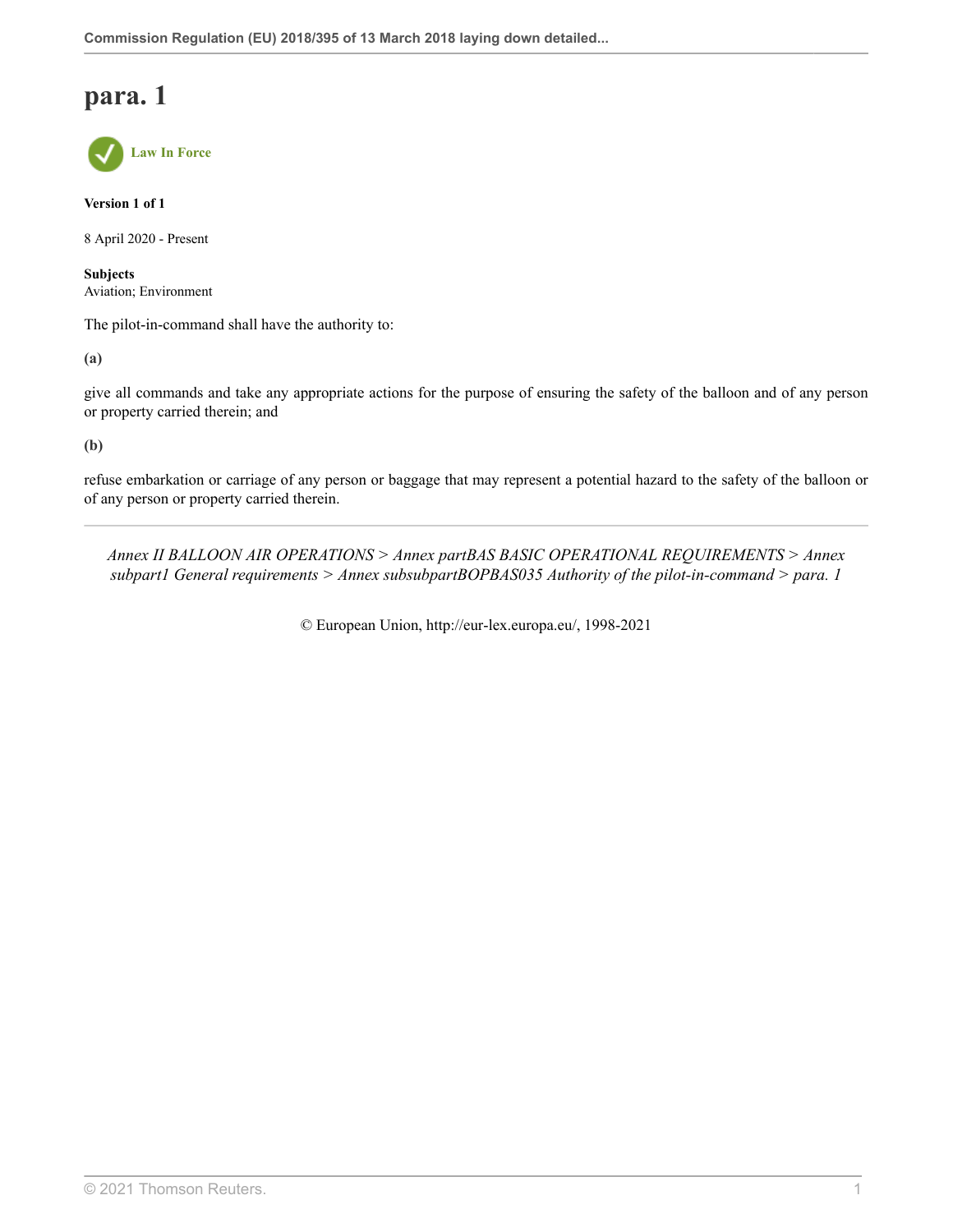**Law In Force**

**Version 1 of 1**

8 April 2020 - Present

**Subjects** Aviation; Environment

**(a)**

Any crew member shall be responsible for the proper execution of his or her duties in respect of the operation of the balloon.

**(b)**

Crew members shall not perform duties on a balloon when incapacitated by any cause, including injury, sickness, medication, fatigue or the effects of any psychoactive substance, or if he or she feels otherwise unfit.

**(c)**

Crew members shall report to the pilot-in-command both of the following:

(1) any fault, failure, malfunction or defect, which he or she believes may affect the airworthiness or safe operation of the balloon, including emergency systems;

(2) any incident.

**(d)**

Any flight crew member who undertakes duties for more than one operator shall:

(1) maintain his or her individual records regarding flight times and rest periods, if applicable; and

(2) provide each operator with the data needed to schedule activities in accordance with the applicable flight and duty time limitations and rest requirements.

*Annex II BALLOON AIR OPERATIONS > Annex partBAS BASIC OPERATIONAL REQUIREMENTS > Annex subpart1 General requirements > Annex subsubpartBOPBAS040 Responsibilities of crew members > para. 1*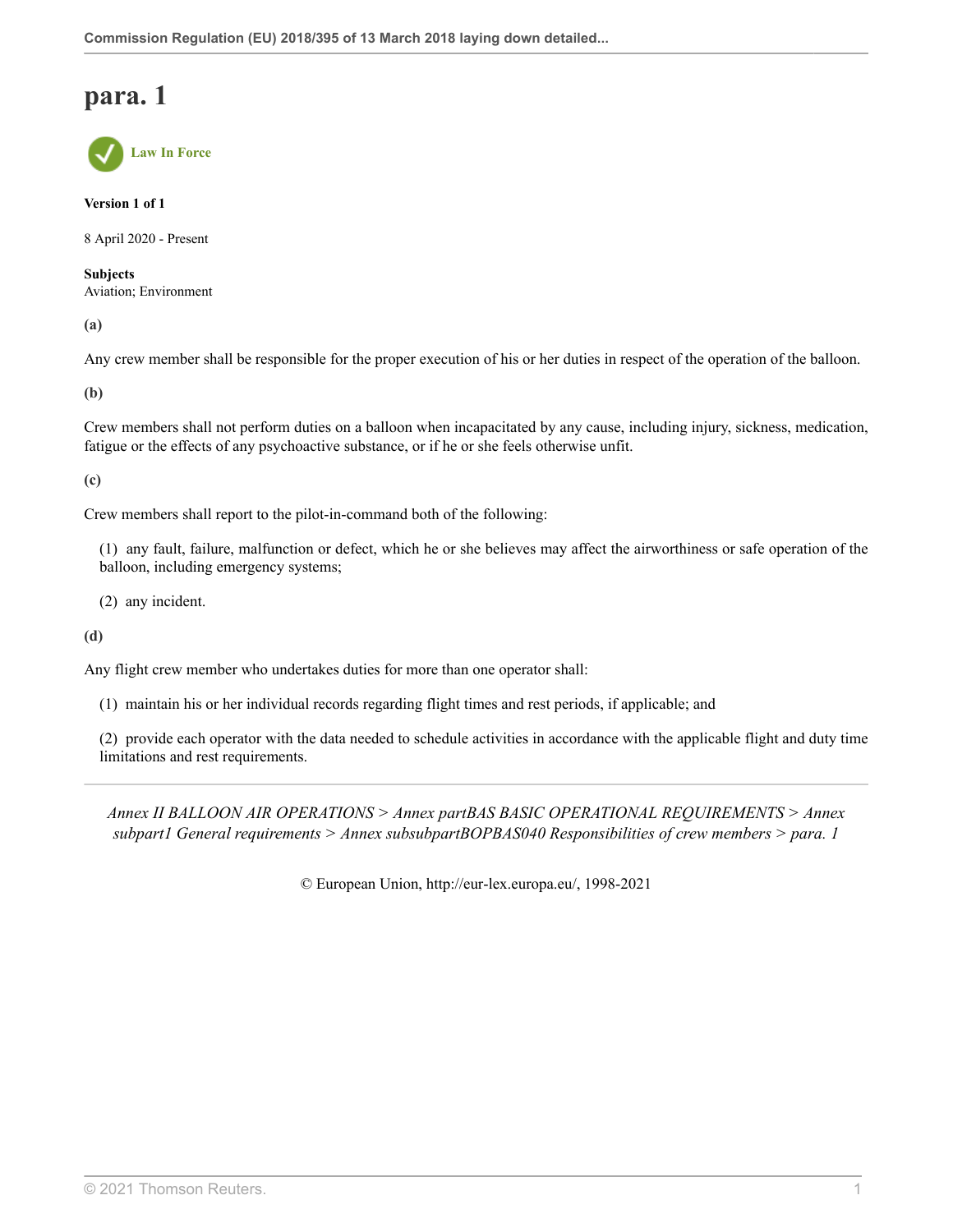**Law In Force**

**Version 1 of 1**

8 April 2020 - Present

**Subjects** Aviation; Environment

**(a)**

The pilot-in-command and all other crew members shall comply with the laws, regulations and procedures of those States where operations are conducted.

**(b)**

The pilot-in-command shall be familiar with the laws, regulations and procedures, pertinent to the performance of his or her duties, prescribed for the areas to be traversed, the operating sites to be used and the related air navigation facilities.

> *Annex II BALLOON AIR OPERATIONS > Annex partBAS BASIC OPERATIONAL REQUIREMENTS > Annex subpart1 General requirements > Annex subsubpartBOPBAS045 Compliance with laws, regulations and procedures > para. 1*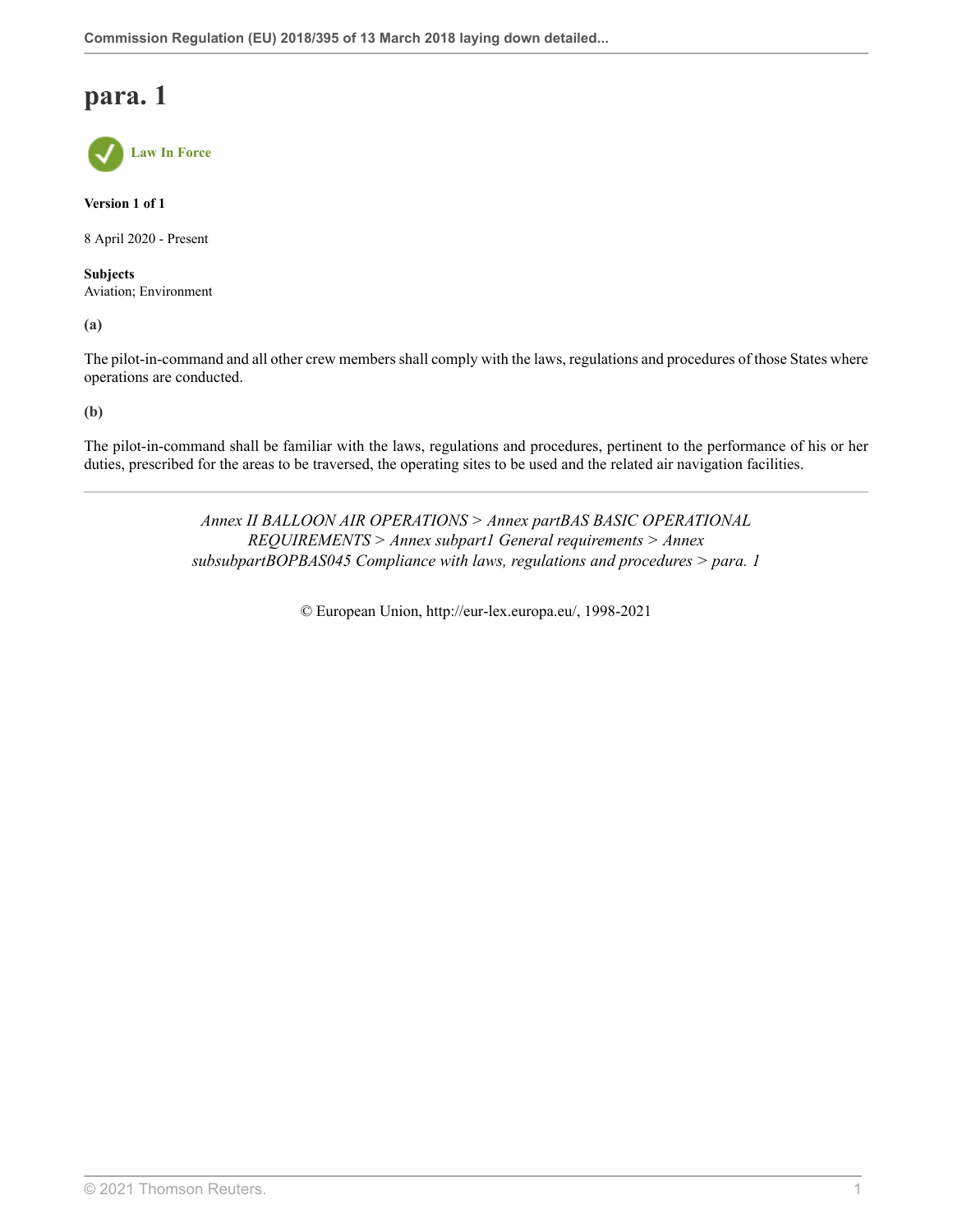**Law In Force**

### **Version 2 of 2**

31 December 2020 - Present

**Subjects** Aviation; Environment

**(a)**

All of the following documents, manuals and information shall be carried on each flight, as originals or copies:

(1) the operating limitations, normal, abnormal and emergency procedures and other relevant information specific to the balloon's operating characteristics;

<span id="page-32-1"></span>(2) details of the filed ATS flight plan, when required in accordance with Section 4 of the Annex to Commission Implementing Regulation (EU) No  $923/2012^1$  $923/2012^1$  $923/2012^1$ ;

(3) current and suitable aeronautical charts for the area of the intended flight.

### **(b)**

All of the following documents, manuals and information shall be carried on each flight or shall be stowed in the retrieve vehicle, as originals or copies:

- (1) the certificate of registration;
- (2) the certificate of airworthiness, including the annexes;
- (3) the AFM or equivalent document(s);

(4) the aircraft radio licence, where the balloon is equipped with radio communication equipment in accordance with point (a) of point BOP.BAS.355;

- (5) the third party liability insurance certificate(s);
- (6) the balloon logbook or equivalent document(s);
- <span id="page-32-2"></span>(7) any other documentation that may be pertinent to the flight or is required by the State or States concerned with the flight.

**(c)**

When requested by the  $[CAA]^2$  $[CAA]^2$ , the pilot-in-command or the operator shall make available to that authority the original documentation within the time period specified by the authority which shall not be less than 24 hours.

### **Notes**

<span id="page-32-0"></span>[1](#page-32-1) Commission Implementing Regulation (EU) No 923/2012 of 26 September 2012 laying down the common rules of the air and operational provisions regarding services and procedures in air navigation and amending Implementing Regulation (EU) No 1035/2011 and Regulations (EC) No 1265/2007, (EC) No 1794/2006, (EC) No 730/2006, (EC) No 1033/2006 and (EU) No 255/2010 (OJ L 281, 13.10.2012, p. 1).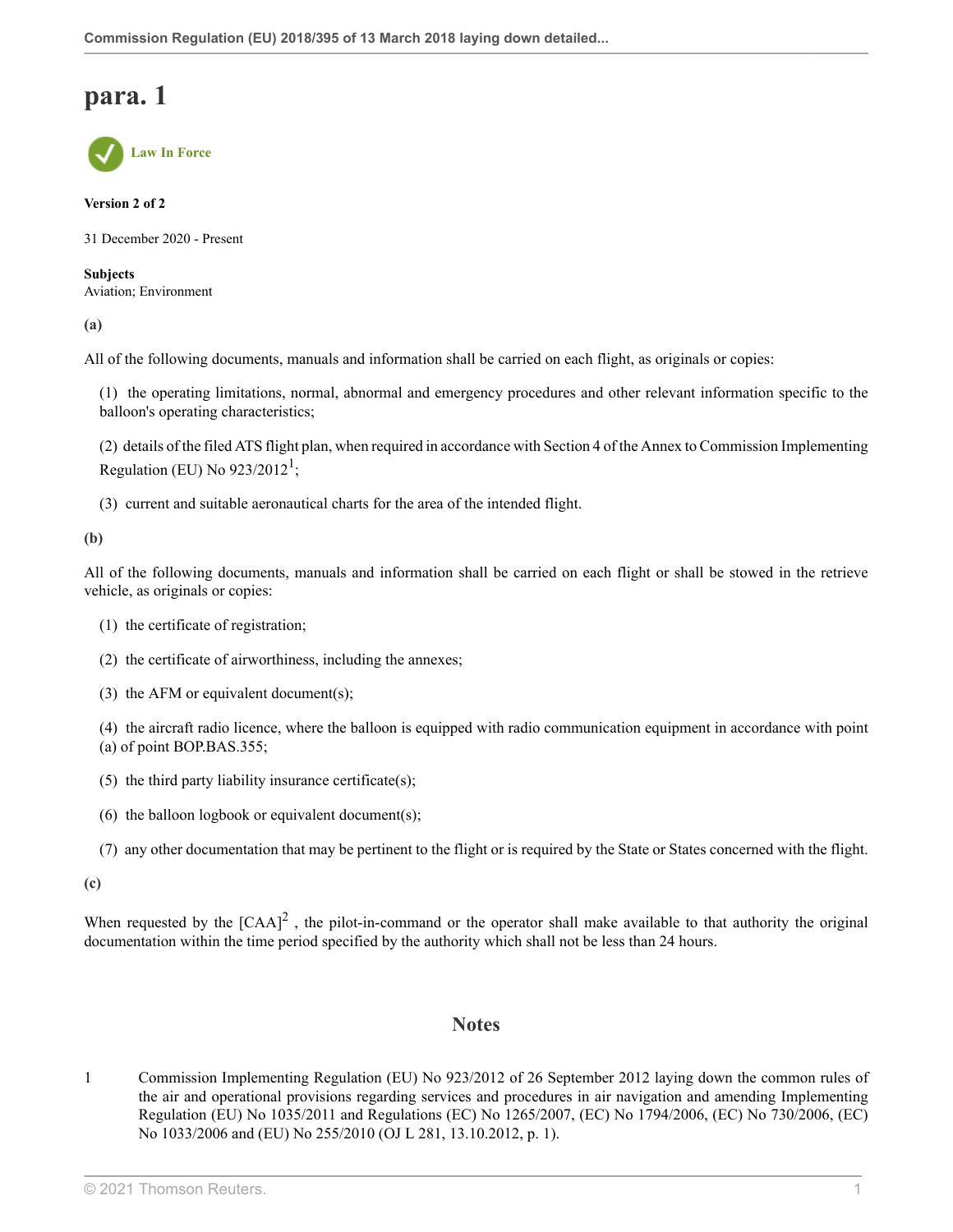### **Notes**

<span id="page-33-0"></span>[2](#page-32-2) Words substituted by Aviation Safety (Amendment etc.) (EU Exit) (No. 2) Regulations 2019/1098 [Pt 3\(1\) reg.18\(5\)](http://uk.westlaw.com/Document/I1025CBD0A46711E9AA46BDE62A47EF6F/View/FullText.html?originationContext=document&transitionType=DocumentItem&vr=3.0&rs=PLUK1.0&contextData=(sc.Search)) (December 31, 2020: shall come into force on IP completion day not exit day as specified in 2020 c.1 s.39(1) and Sch.5 para.1(1))

> *Annex II BALLOON AIR OPERATIONS > Annex partBAS BASIC OPERATIONAL REQUIREMENTS > Annex subpart1 General requirements > Annex subsubpartBOPBAS050 Documents, manuals and information to be carried > para. 1*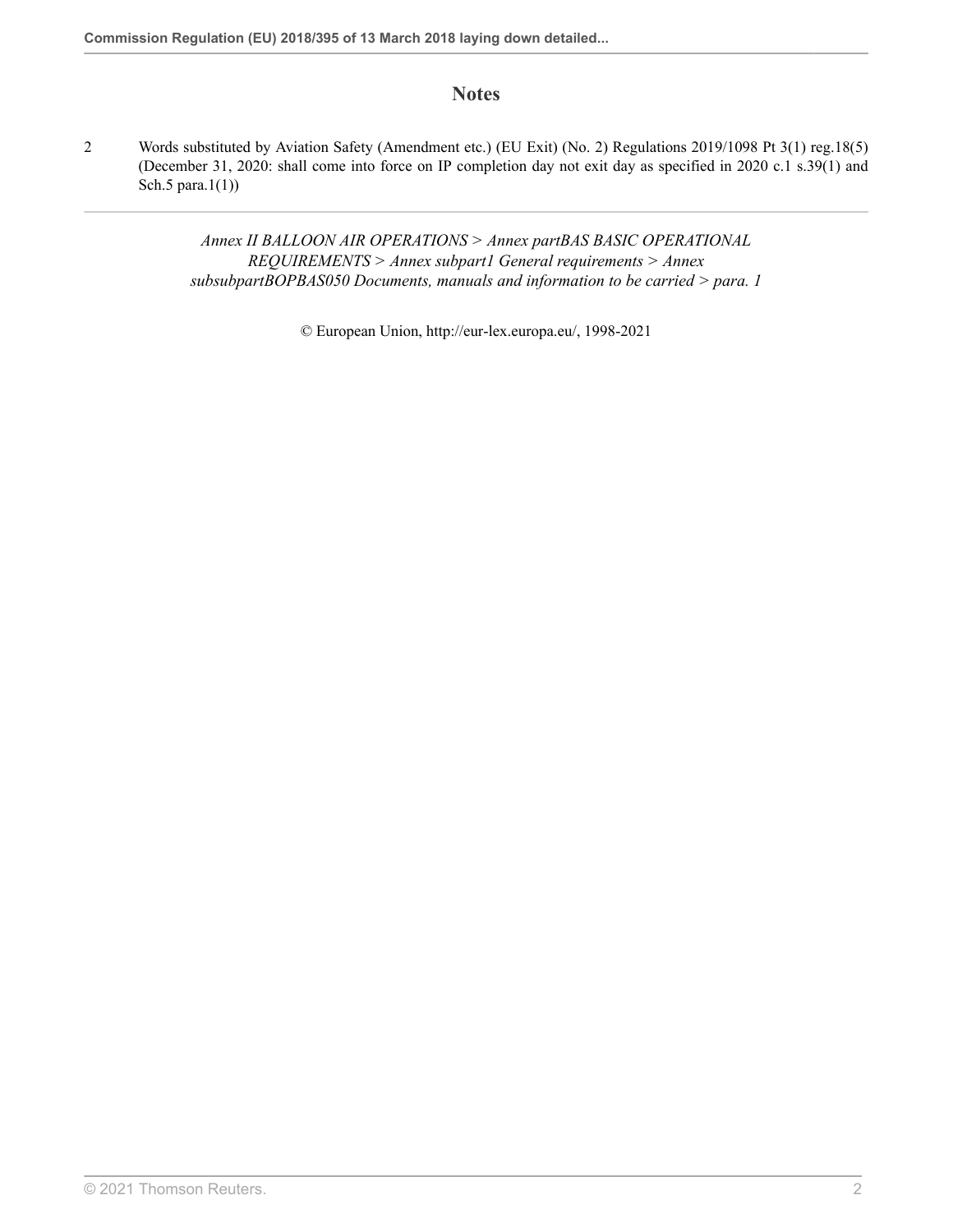**Law In Force**

### **Version 2 of 2**

31 December 2020 - Present

### **Subjects**

Aviation; Environment

**(a)**

The transport of dangerous goods on board the balloon shall be conducted in accordance with the requirements set out in Annex 18 to the Chicago Convention, as last amended and amplified by the technical instructions.

**(b)**

The pilot-in-command shall take all reasonable measures to prevent dangerous goods from being carried on board the balloon inadvertently.

**(c)**

Reasonable quantities of articles and substances that would otherwise be classified as dangerous goods and that are used to facilitate flight safety, where carriage on board the balloon is advisable to ensure their timely availability for operational purposes, shall be considered authorised under point 2.2.1(a) of Part 1 of the technical instructions, regardless of whether or not such articles and substances are required to be carried or intended to be used in connection with a particular flight. The pilot-incommand shall ensure that the packing and loading on board the balloon of those articles and substances is performed in such a way as to minimise the risks posed to crew members, passengers and the balloon during operation.

**(d)**

The pilot-in-command or, when the pilot-in-command is incapacitated, the operator shall report without delay any accidents or incidents involving dangerous goods to the safety investigation authority of the State in the territory of which the occurrence took place, the emergency services of that State, any other authority designated by that State and the  $[CAA]$ <sup>[1](#page-34-0)</sup>.

### <span id="page-34-1"></span>**Notes**

<span id="page-34-0"></span>[1](#page-34-1) Words substituted by Aviation Safety (Amendment etc.) (EU Exit) (No. 2) Regulations 2019/1098 [Pt 3\(1\) reg.18\(5\)](http://uk.westlaw.com/Document/I1025CBD0A46711E9AA46BDE62A47EF6F/View/FullText.html?originationContext=document&transitionType=DocumentItem&vr=3.0&rs=PLUK1.0&contextData=(sc.Search)) (December 31, 2020: shall come into force on IP completion day not exit day as specified in 2020 c.1 s.39(1) and Sch.5 para.1(1))

*Annex II BALLOON AIR OPERATIONS > Annex partBAS BASIC OPERATIONAL REQUIREMENTS > Annex subpart1 General requirements > Annex subsubpartBOPBAS055 Dangerous goods > para. 1*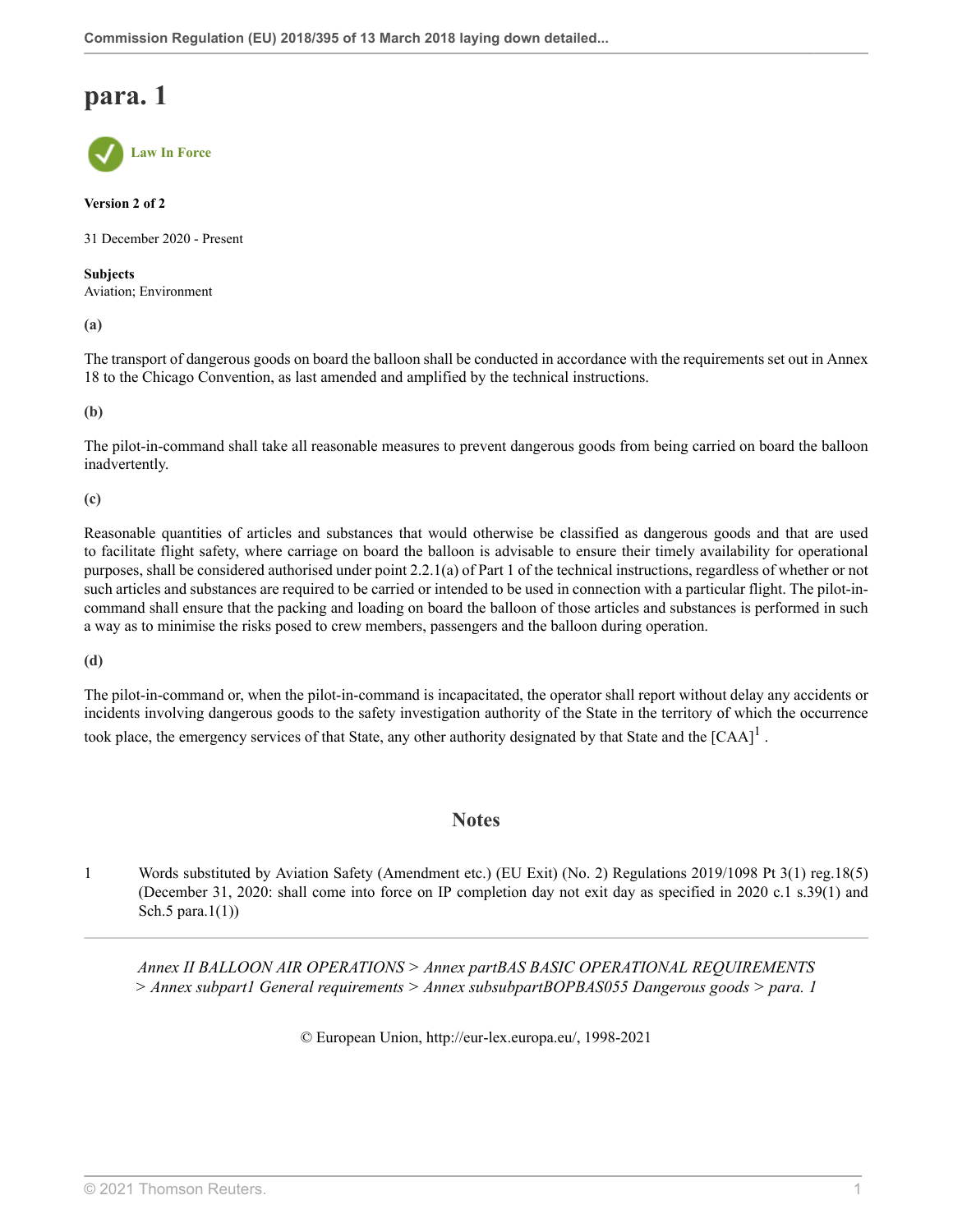**Law In Force**

**Version 1 of 1**

8 April 2020 - Present

**Subjects** Aviation; Environment

**(a)**

The pilot-in-command shall not release dangerous goods when operating a balloon over congested areas of cities, towns or settlements or over an open-air assembly of persons.

**(b)**

Notwithstanding point (a), parachutists may exit the balloon for the purpose of parachute display over those congested areas or over that open-air assembly of persons whilst carrying smoke trail devices that were manufactured for that purpose.

*Annex II BALLOON AIR OPERATIONS > Annex partBAS BASIC OPERATIONAL REQUIREMENTS > Annex subpart1 General requirements > Annex subsubpartBOPBAS060 Release of dangerous goods > para. 1*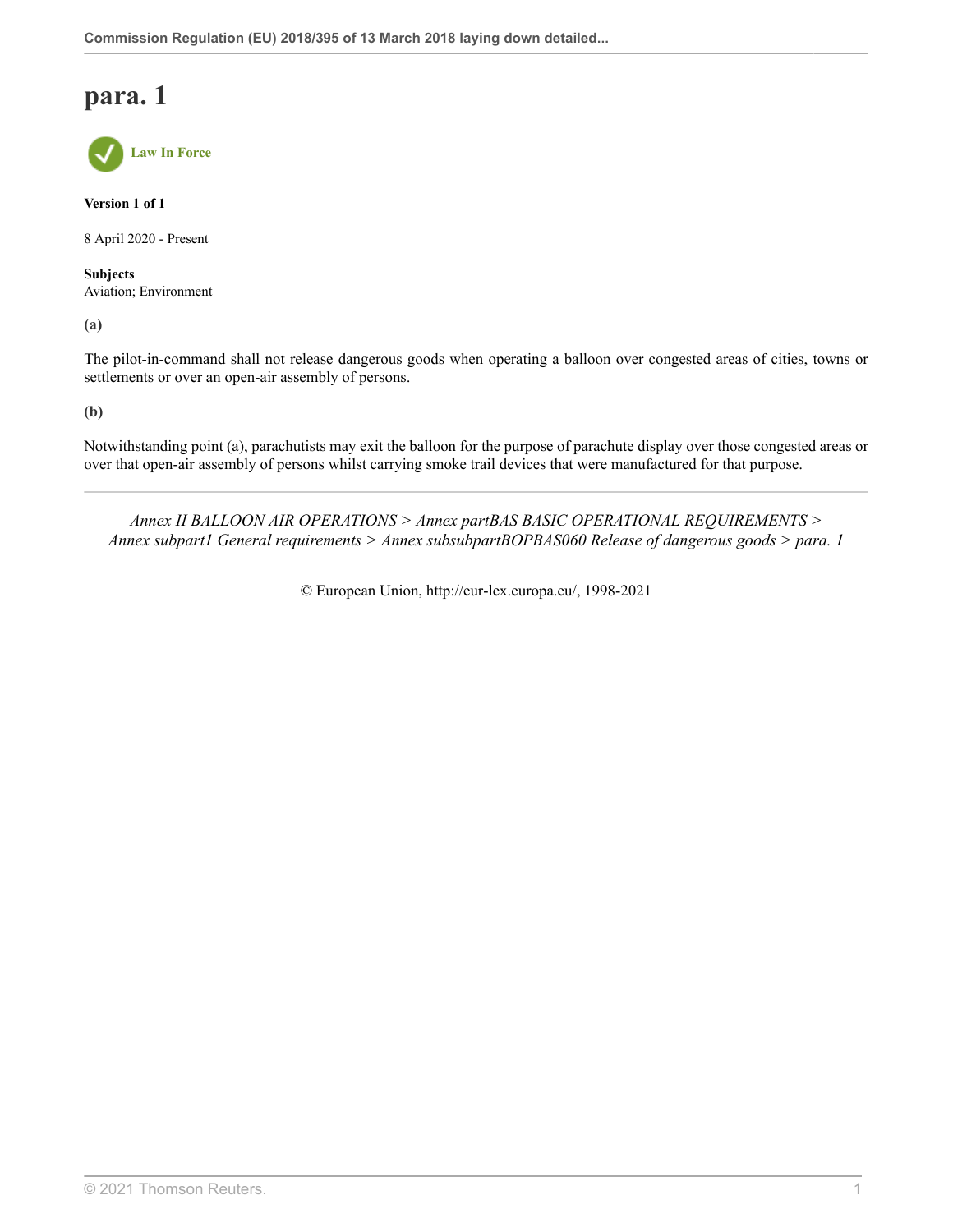

**Version 1 of 1**

8 April 2020 - Present

**Subjects** Aviation; Environment

For each flight, or series of flights, particulars of the balloon, its crew and each journey shall be retained in the form of a balloon logbook or an equivalent document.

*Annex II BALLOON AIR OPERATIONS > Annex partBAS BASIC OPERATIONAL REQUIREMENTS > Annex subpart1 General requirements > Annex subsubpartBOPBAS065 Balloon logbook > para. 1*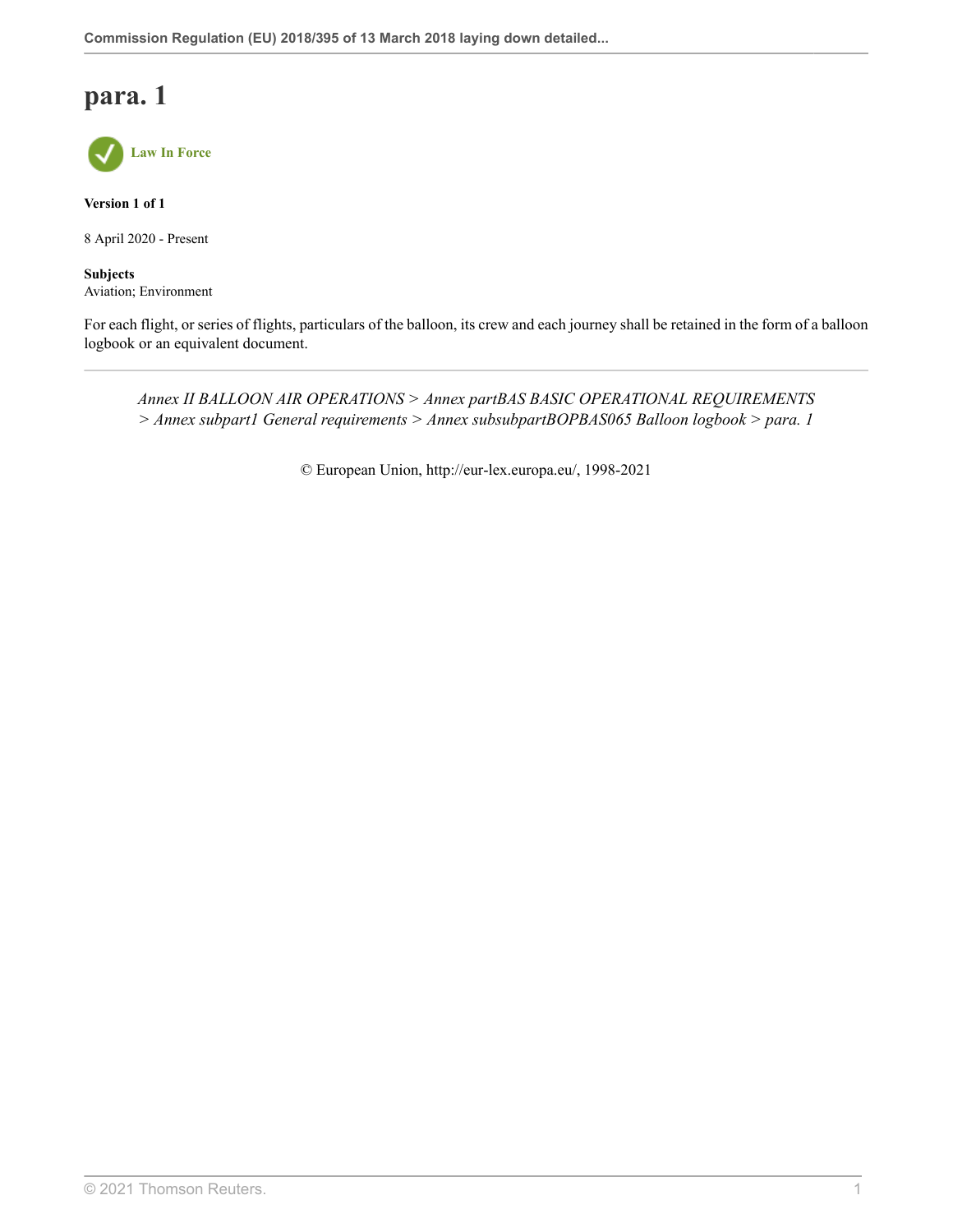

**Version 1 of 1**

8 April 2020 - Present

**Subjects** Aviation; Environment

The pilot-in-command shall only use operating sites that are adequate for the type of balloon and operation concerned.

*Annex II BALLOON AIR OPERATIONS > Annex partBAS BASIC OPERATIONAL REQUIREMENTS > Annex subpart2 Operating procedures > Annex subsubpartBOPBAS100 Use of operating sites > para. 1*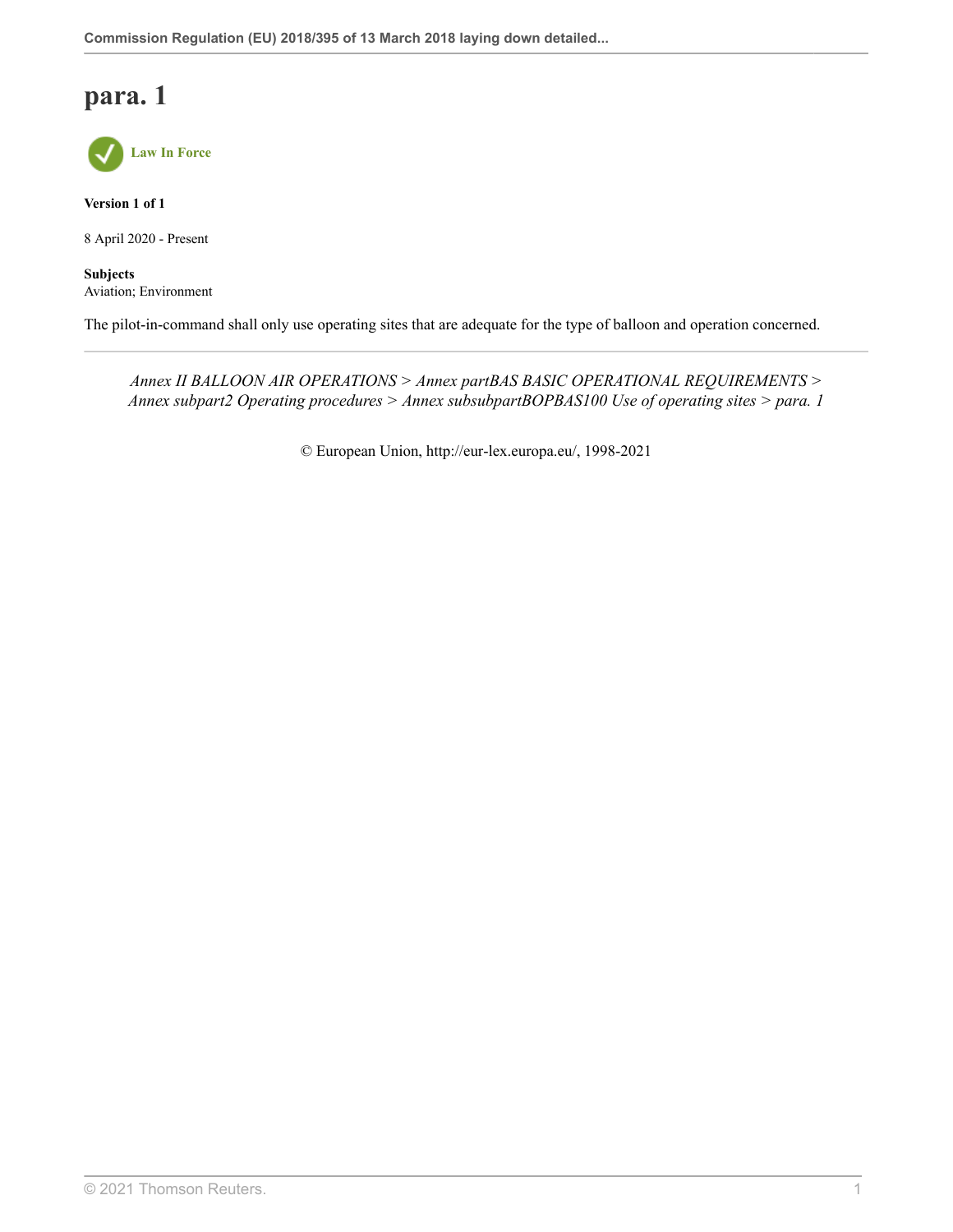

**Version 1 of 1**

8 April 2020 - Present

**Subjects** Aviation; Environment

The pilot-in-command shall take into account operating procedures to minimise the effect of heating-system noise, while ensuring however that safety has priority over noise abatement.

*Annex II BALLOON AIR OPERATIONS > Annex partBAS BASIC OPERATIONAL REQUIREMENTS > Annex subpart2 Operating procedures > Annex subsubpartBOPBAS105 Noise abatement procedures > para. 1*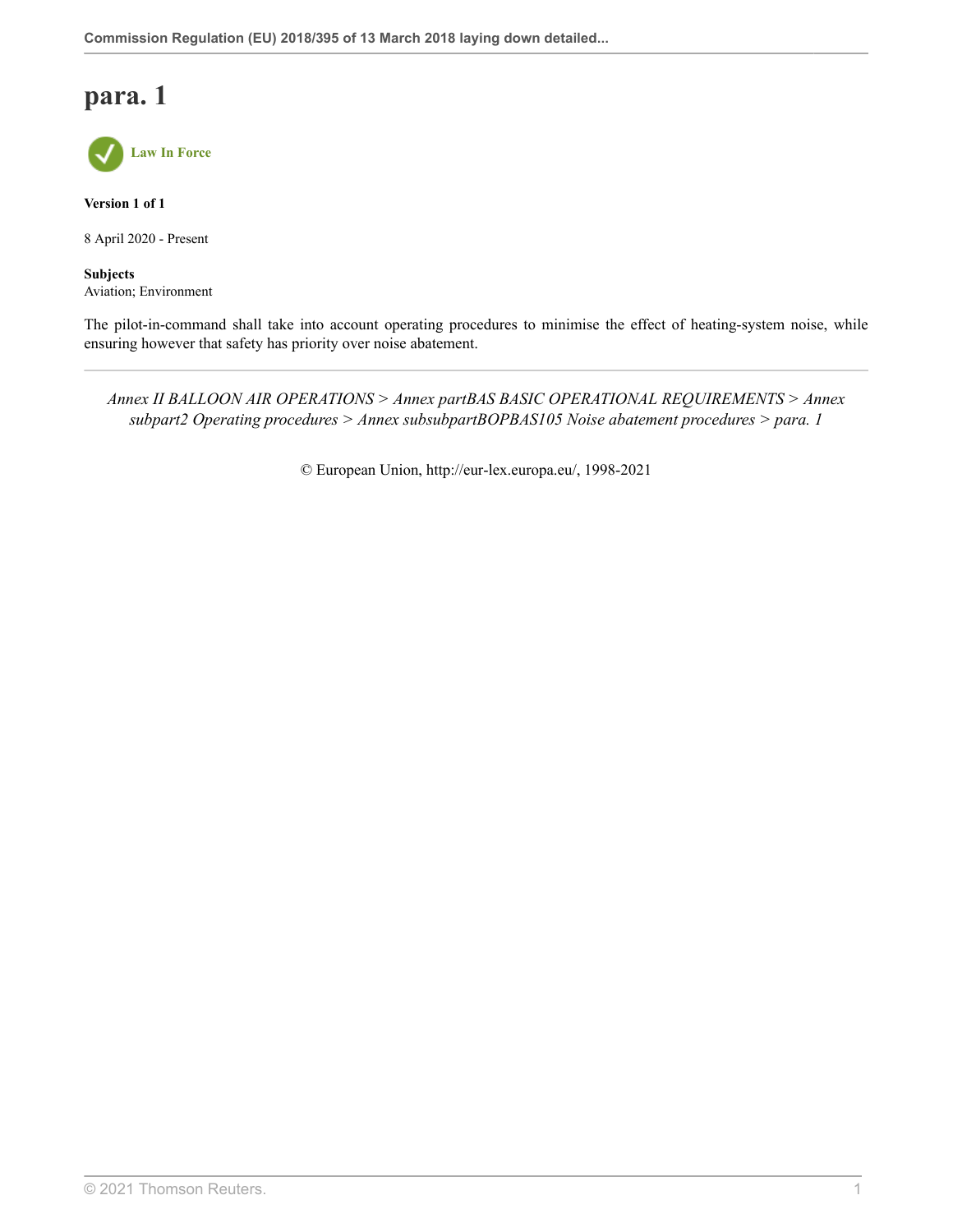

**Version 1 of 1**

8 April 2020 - Present

**Subjects** Aviation; Environment

The pilot-in-command shall only commence a flight if the reserve fuel or ballast carried on board the balloon is sufficient to ensure a safe landing.

*Annex II BALLOON AIR OPERATIONS > Annex partBAS BASIC OPERATIONAL REQUIREMENTS > Annex subpart2 Operating procedures > Annex subsubpartBOPBAS110 Fuel and ballast supply and planning > para. 1*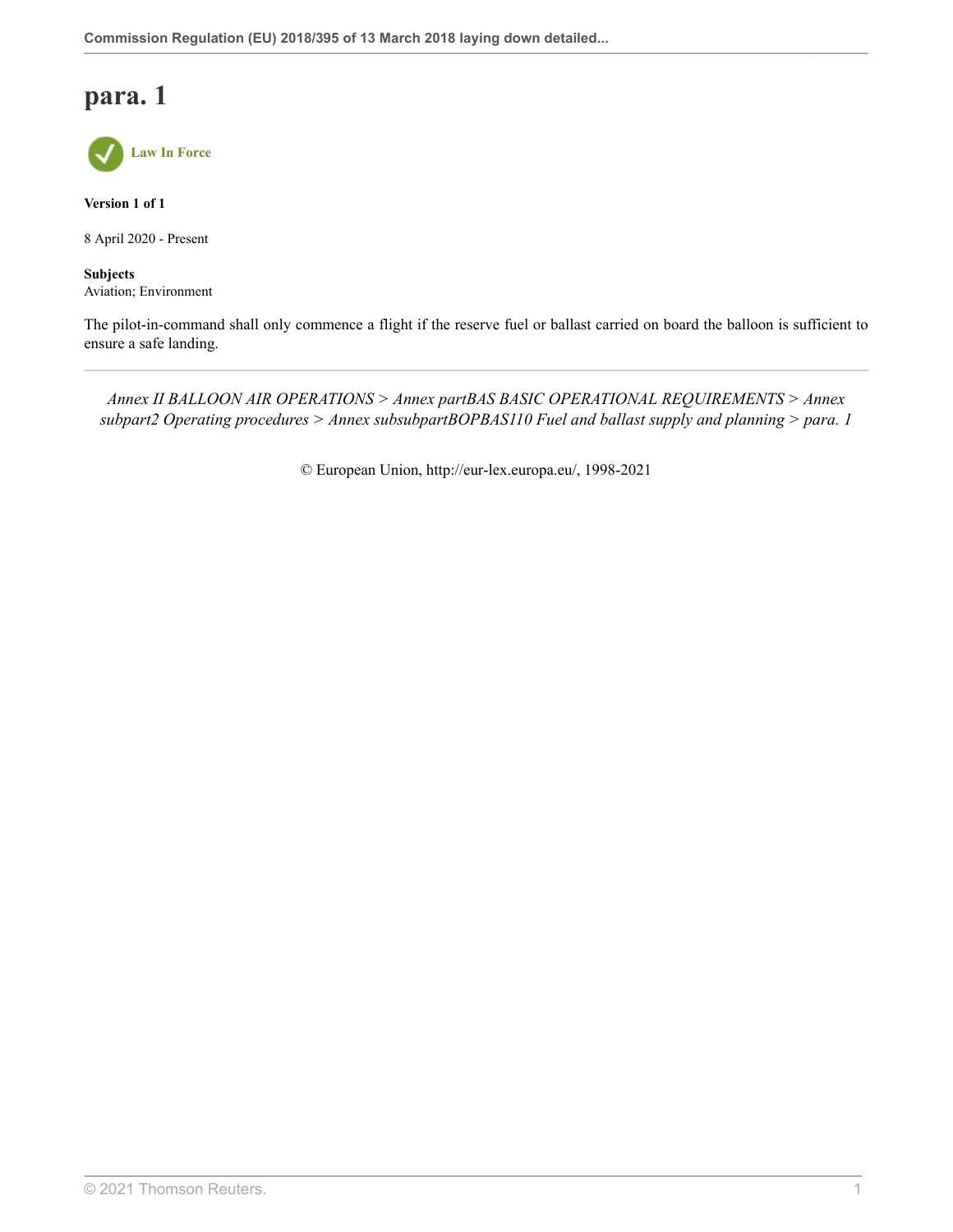

**Version 1 of 1**

8 April 2020 - Present

**Subjects** Aviation; Environment

The pilot-in-command shall ensure that before and, when appropriate, during the flight passengers are given a briefing on normal, abnormal and emergency procedures.

*Annex II BALLOON AIR OPERATIONS > Annex partBAS BASIC OPERATIONAL REQUIREMENTS > Annex subpart2 Operating procedures > Annex subsubpartBOPBAS115 Passenger briefing > para. 1*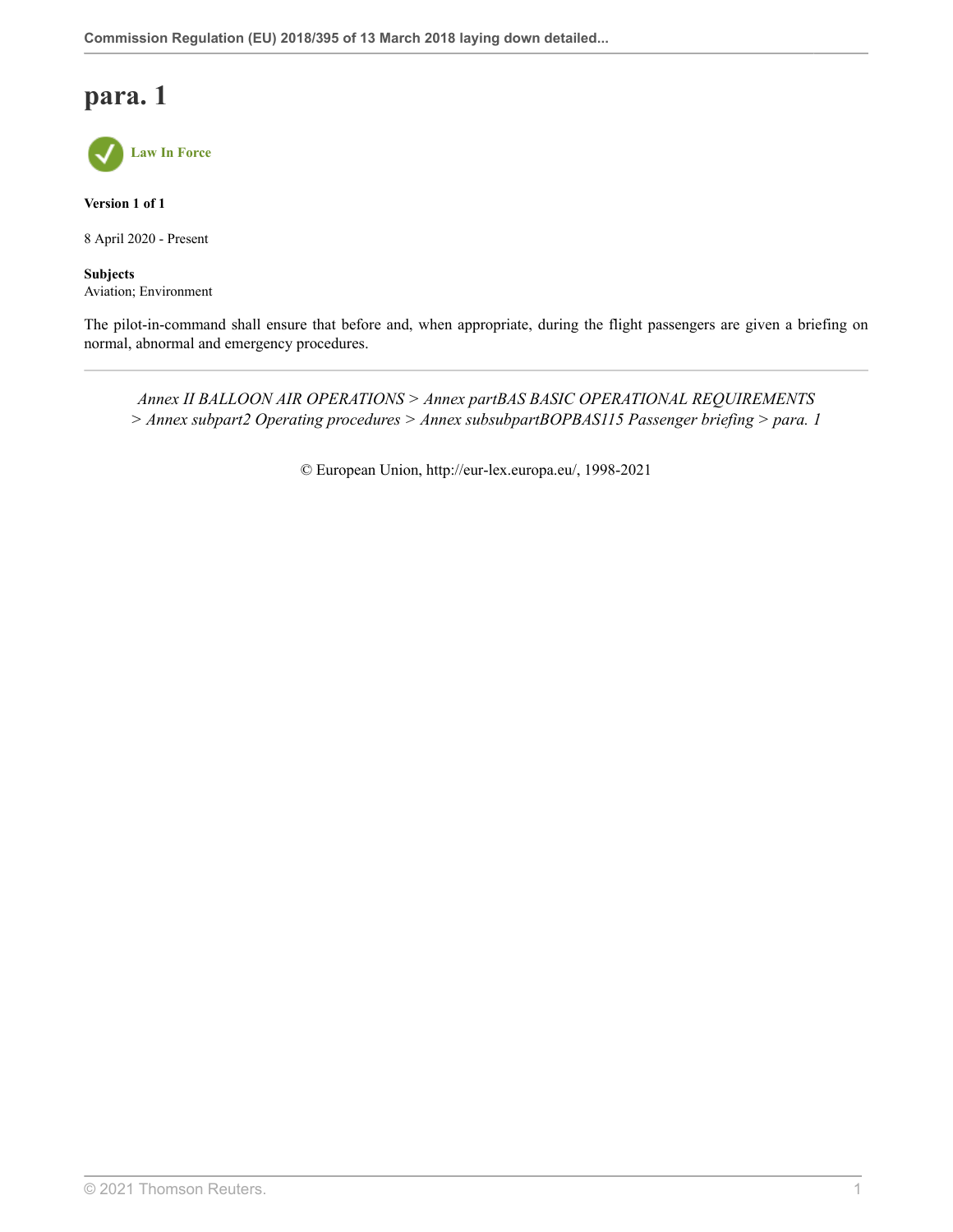

**Version 1 of 1**

8 April 2020 - Present

**Subjects** Aviation; Environment

The pilot-in-command shall ensure that persons requiring special conditions, assistance or devices when carried on board a balloon are carried under conditions that ensure the safety of the balloon and of any persons or property carried therein.

> *Annex II BALLOON AIR OPERATIONS > Annex partBAS BASIC OPERATIONAL REQUIREMENTS > Annex subpart2 Operating procedures > Annex subsubpartBOPBAS120 Carriage of special categories of passengers > para. 1*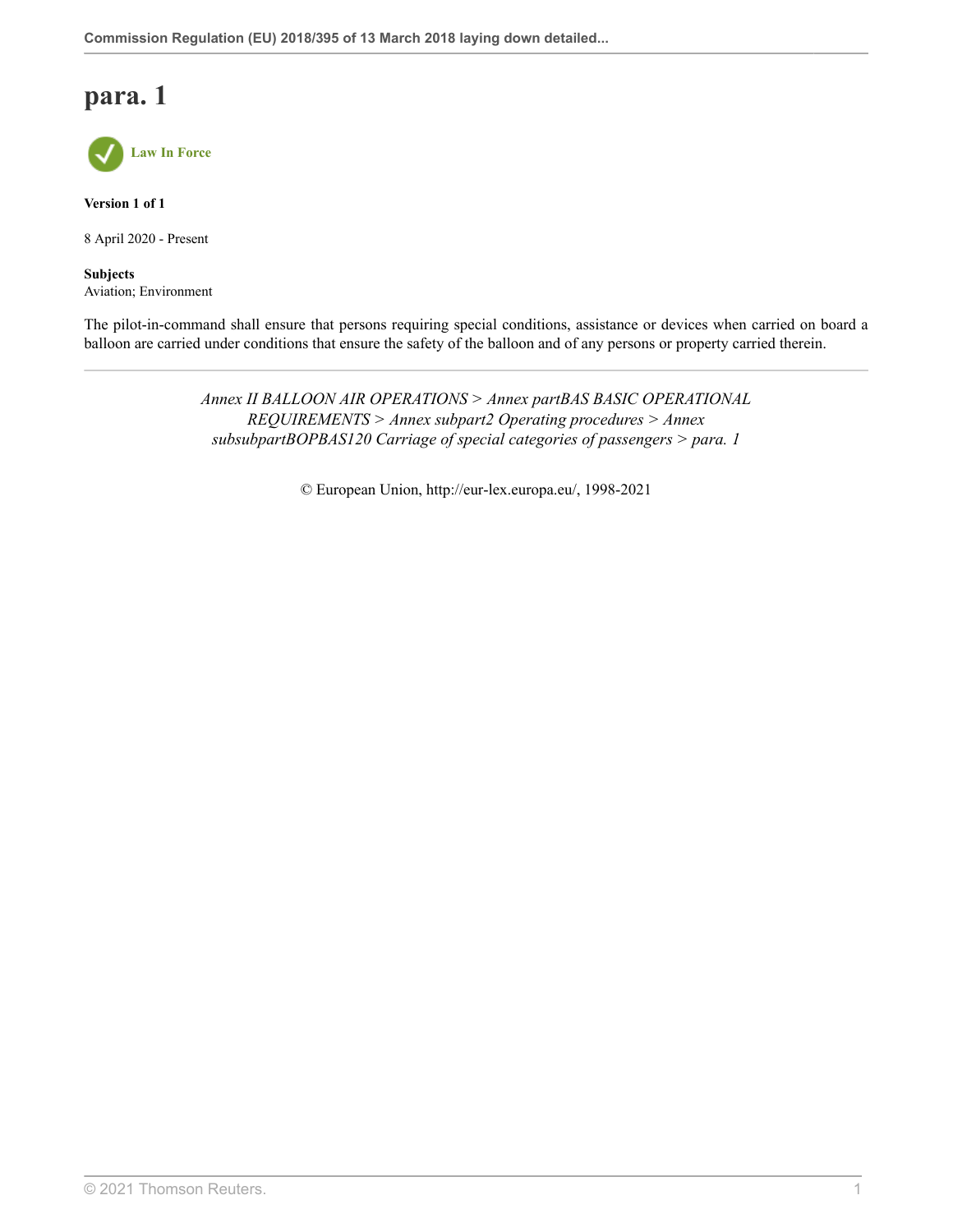**Law In Force**

**Version 1 of 1**

8 April 2020 - Present

**Subjects** Aviation; Environment

**(a)**

If an air traffic service (ATS) flight plan is not submitted because it is not required in accordance with point (b) of point SERA.4001 of the Annex to Implementing Regulation (EU) No 923/2012, the pilot-in-command shall submit adequate information in order to permit alerting services to be activated if required.

**(b)**

When operating from an operating site where it is impossible to submit an ATS flight plan, although required in accordance with point (b) of point SERA.4001 of the Annex to Implementing Regulation (EU) No 923/2012, the pilot-in-command shall submit the ATS flight plan after take-off.

> *Annex II BALLOON AIR OPERATIONS > Annex partBAS BASIC OPERATIONAL REQUIREMENTS > Annex subpart2 Operating procedures > Annex subsubpartBOPBAS125 Submission of the air traffic service flight plan > para. 1*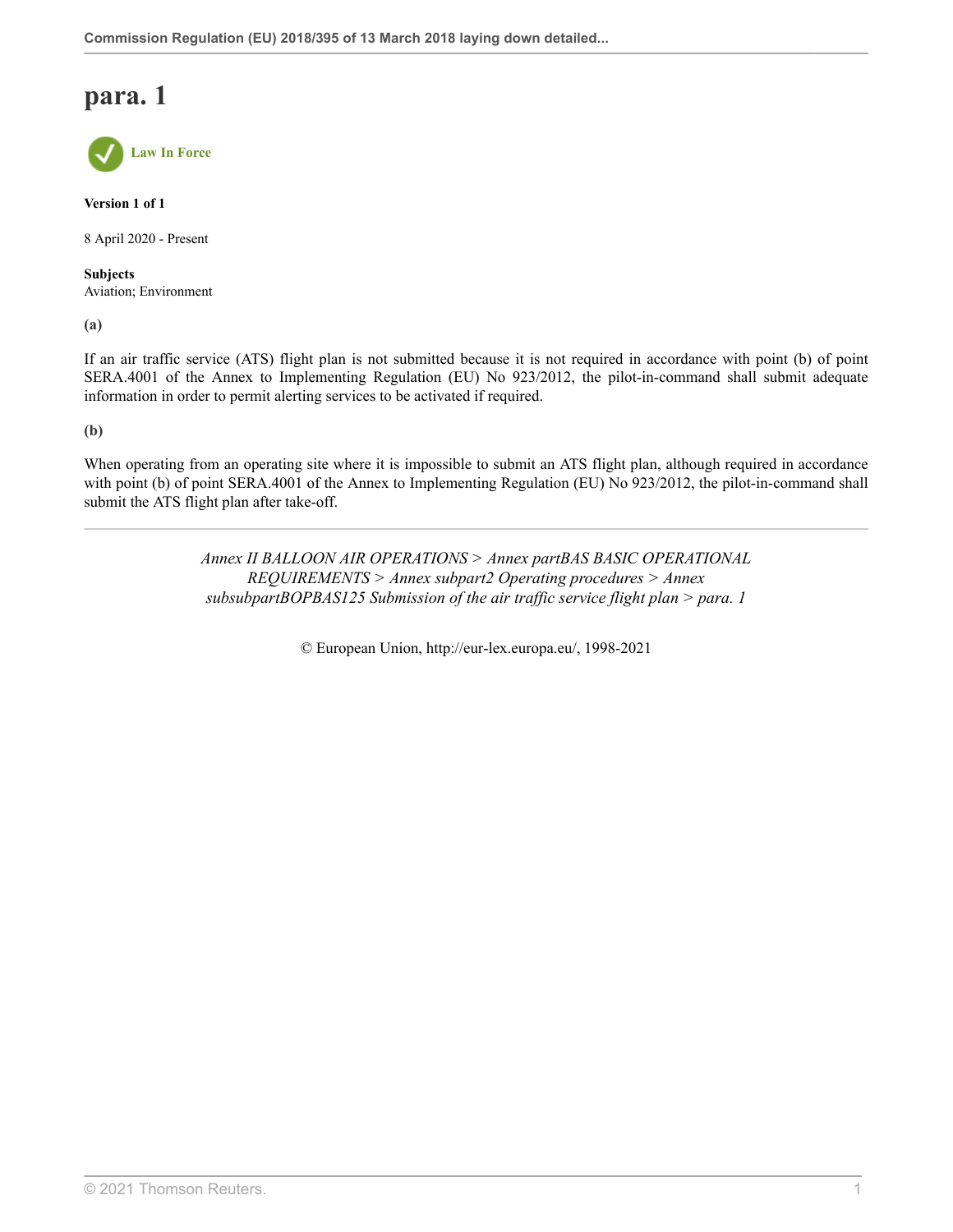

**Version 1 of 1**

8 April 2020 - Present

**Subjects** Aviation; Environment

Before commencing the flight, the pilot-in-command shall be familiar with the available meteorological and aeronautical information appropriate to the intended flight which includes both of the following:

**(a)**

a study of available current weather reports and forecasts;

**(b)**

the planning of an alternative course of action to provide for the eventuality that the flight cannot be completed as planned.

*Annex II BALLOON AIR OPERATIONS > Annex partBAS BASIC OPERATIONAL REQUIREMENTS > Annex subpart2 Operating procedures > Annex subsubpartBOPBAS130 Flight preparation > para. 1*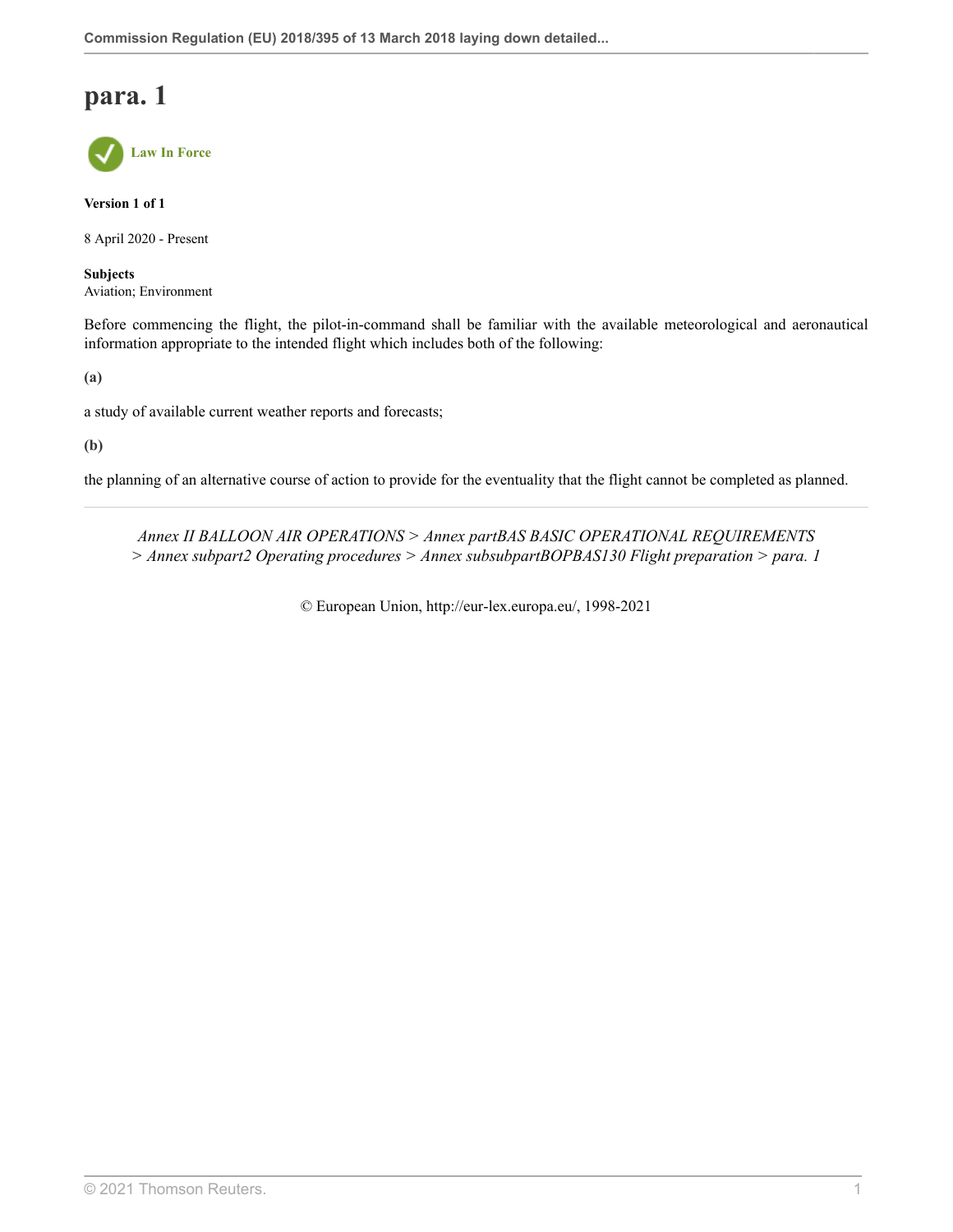

**Version 1 of 1**

8 April 2020 - Present

**Subjects** Aviation; Environment

No person shall smoke on board a balloon during any phase of flight or within the direct vicinity of a balloon.

*Annex II BALLOON AIR OPERATIONS > Annex partBAS BASIC OPERATIONAL REQUIREMENTS > Annex subpart2 Operating procedures > Annex subsubpartBOPBAS135 Smoking on board > para. 1*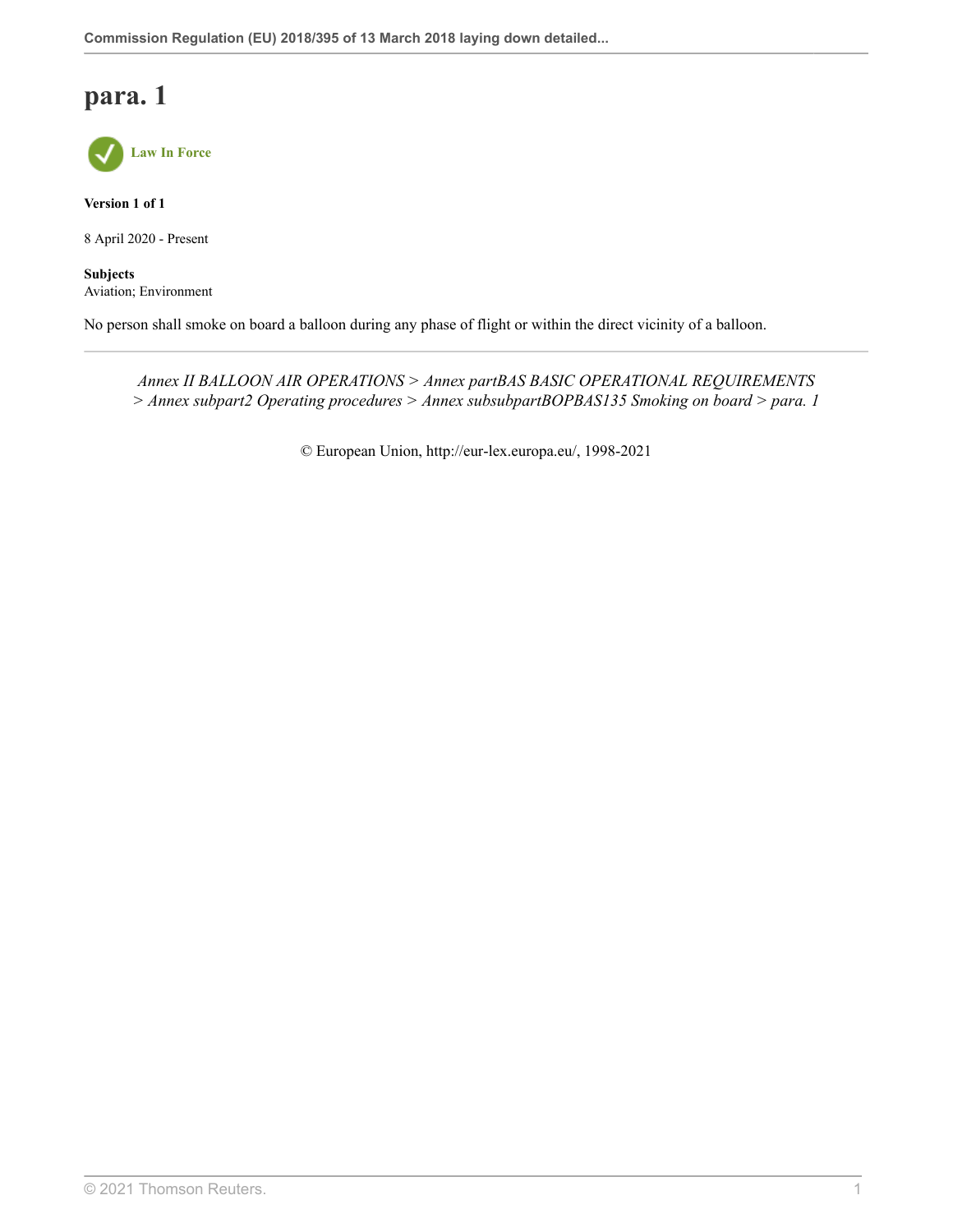**Law In Force**

**Version 1 of 1**

8 April 2020 - Present

**Subjects** Aviation; Environment

**(a)**

The pilot-in-command shall ensure that no person carries and uses a weapon on board the balloon.

**(b)**

By way of derogation from point (a), the pilot-in-command may permit the carriage and use of weapons on board the balloon when required for the safety of the crew members or the passengers. In such cases the pilot-in-command shall ensure that the weapons are secured when not in use.

*Annex II BALLOON AIR OPERATIONS > Annex partBAS BASIC OPERATIONAL REQUIREMENTS > Annex subpart2 Operating procedures > Annex subsubpartBOPBAS140 Carriage and use of weapons > para. 1*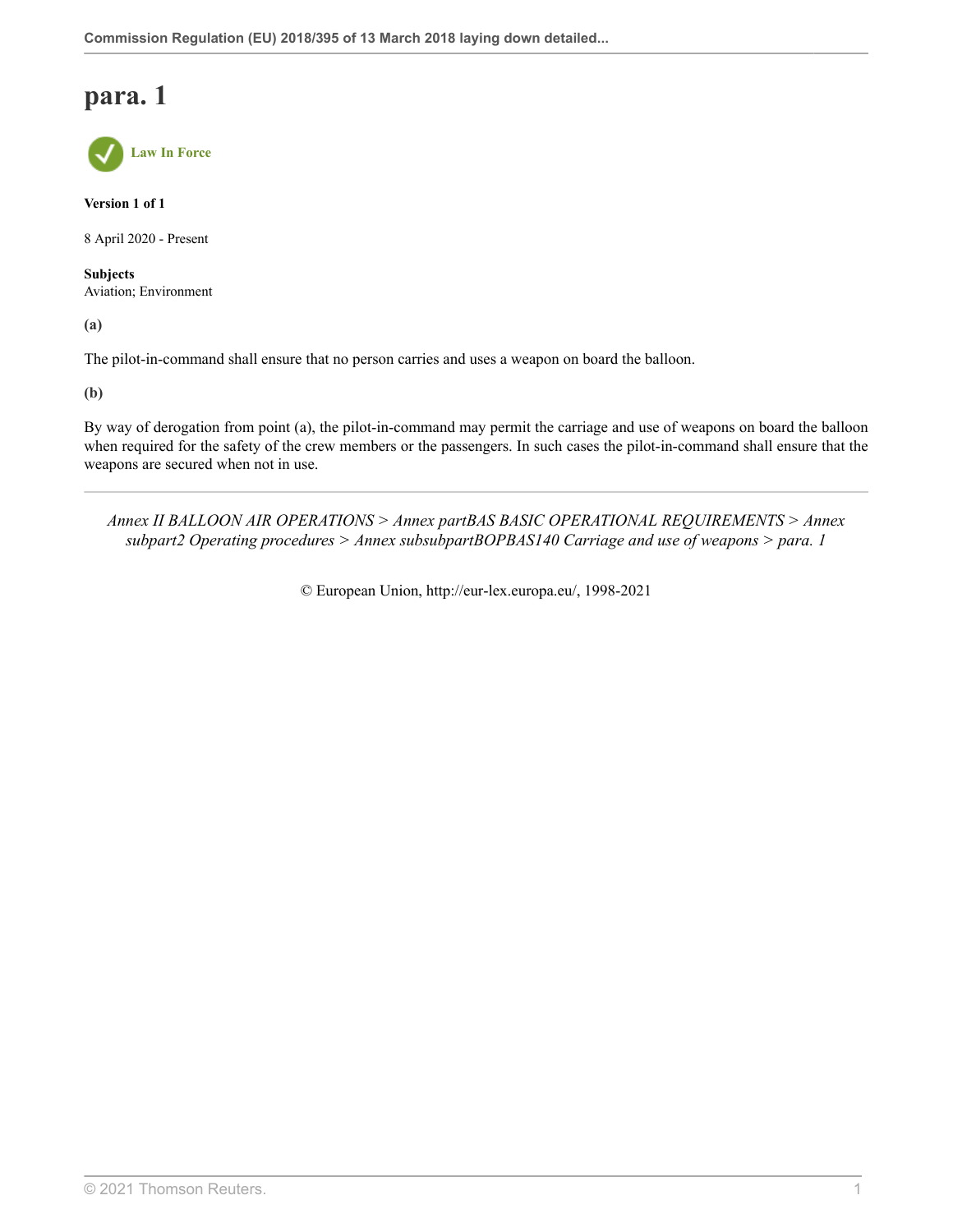**Law In Force**

**Version 1 of 1**

8 April 2020 - Present

**Subjects** Aviation; Environment

The pilot-in-command shall only commence or continue a VFR flight if the latest available meteorological information indicates that the weather conditions along the route and at the intended destination at the estimated time of use are as follows:

**(a)**

at or above the applicable VFR operating minima; and

**(b)**

within the meteorological limitations specified in the AFM.

*Annex II BALLOON AIR OPERATIONS > Annex partBAS BASIC OPERATIONAL REQUIREMENTS > Annex subpart2 Operating procedures > Annex subsubpartBOPBAS145 Meteorological conditions > para. 1*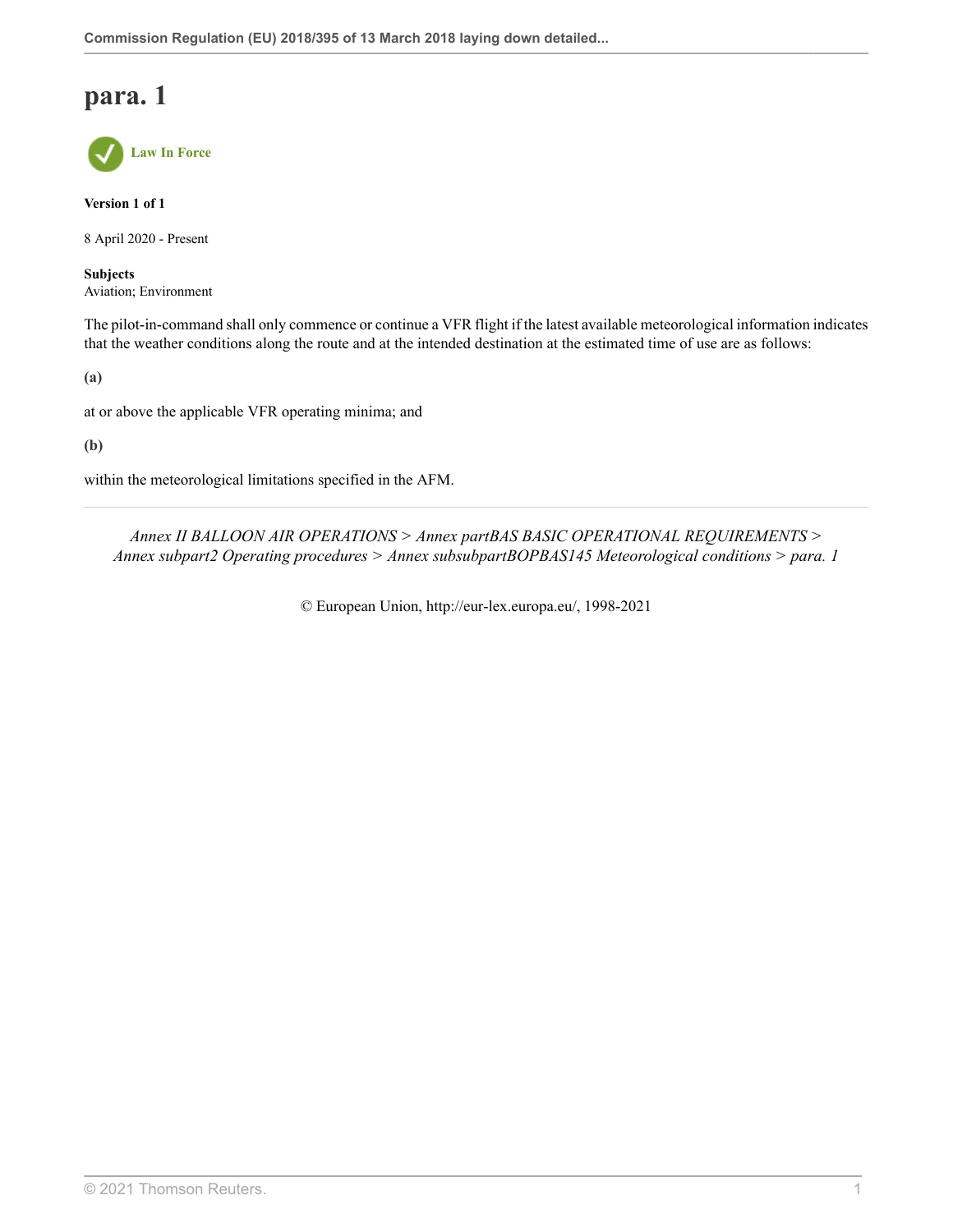

**Version 1 of 1**

8 April 2020 - Present

**Subjects** Aviation; Environment

The pilot-in-command shall be satisfied before commencing take-off of the balloon that, according to the latest available information, the weather at the operating site permits a safe take-off and departure.

*Annex II BALLOON AIR OPERATIONS > Annex partBAS BASIC OPERATIONAL REQUIREMENTS > Annex subpart2 Operating procedures > Annex subsubpartBOPBAS150 Take-off conditions > para. 1*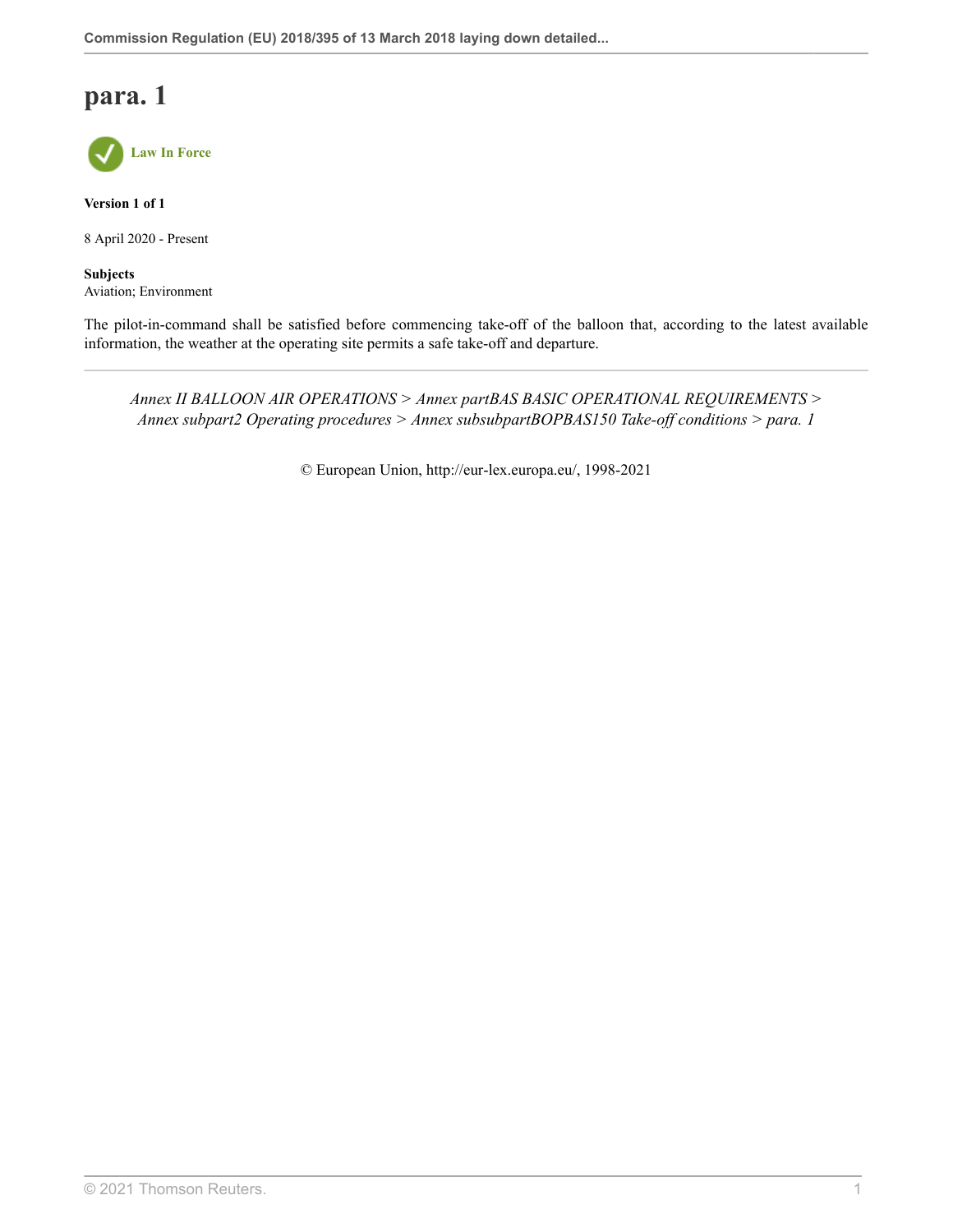

**Version 1 of 1**

8 April 2020 - Present

**Subjects** Aviation; Environment

Except in emergency situations, the pilot-in-command shall be satisfied before commencing an approach to land that, according to the latest available information, the conditions at the intended operating site permit a safe approach and landing.

*Annex II BALLOON AIR OPERATIONS > Annex partBAS BASIC OPERATIONAL REQUIREMENTS > Annex subpart2 Operating procedures > Annex subsubpartBOPBAS155 Approach and landing conditions > para. 1*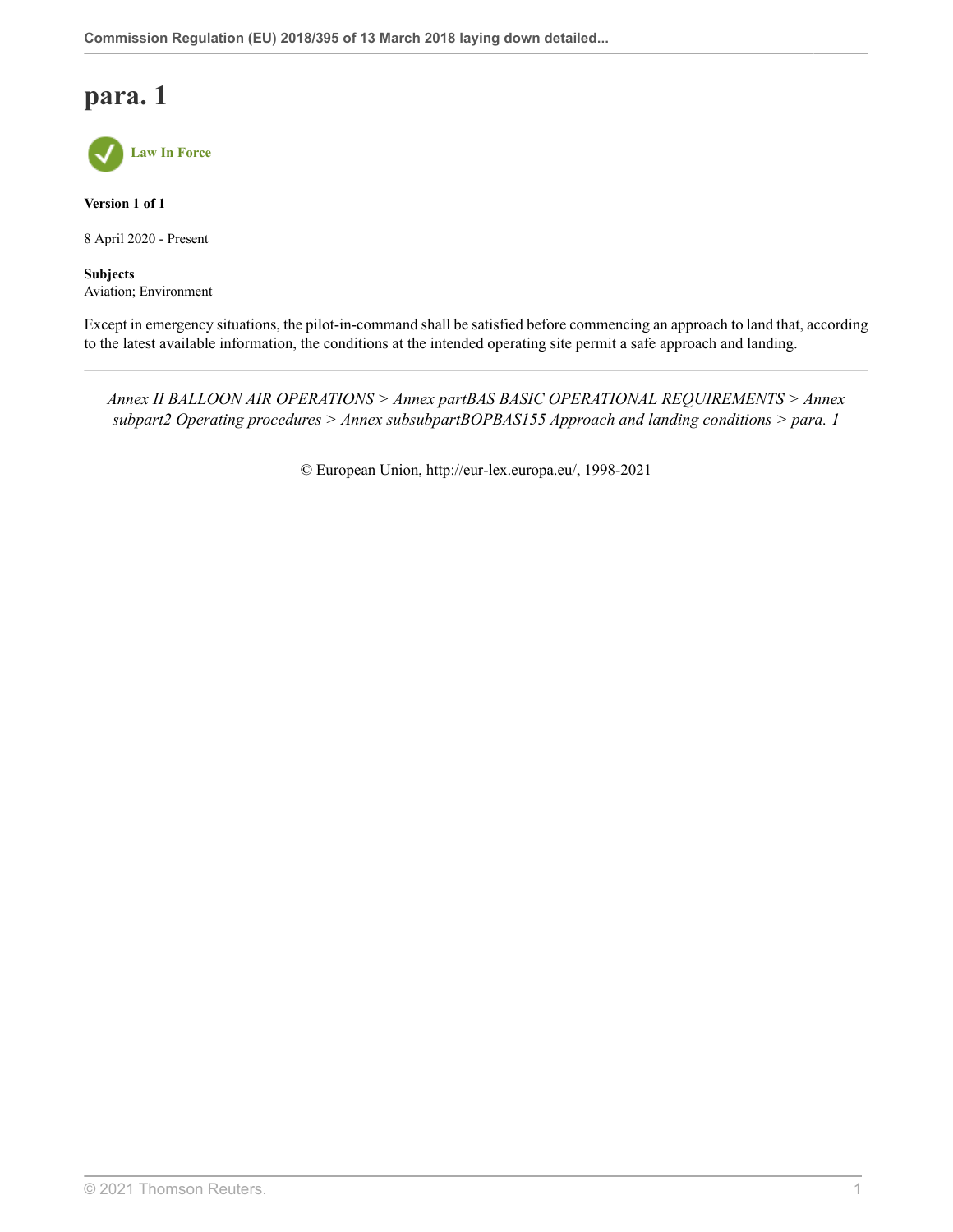**Law In Force**

**Version 1 of 1**

8 April 2020 - Present

**Subjects** Aviation; Environment

**(a)**

The pilot-in-command shall not simulate situations that require the application of abnormal or emergency procedures when carrying passengers.

**(b)**

By way of derogation from point (a), the pilot-in-command may simulate such situations, during operations other than commercial operations of the balloon, when conducting training flights either with student pilots or with passengers, provided that the passengers have been duly informed and agreed to the simulation in advance.

*Annex II BALLOON AIR OPERATIONS > Annex partBAS BASIC OPERATIONAL REQUIREMENTS > Annex subpart2 Operating procedures > Annex subsubpartBOPBAS160 Simulated situations in flight > para. 1*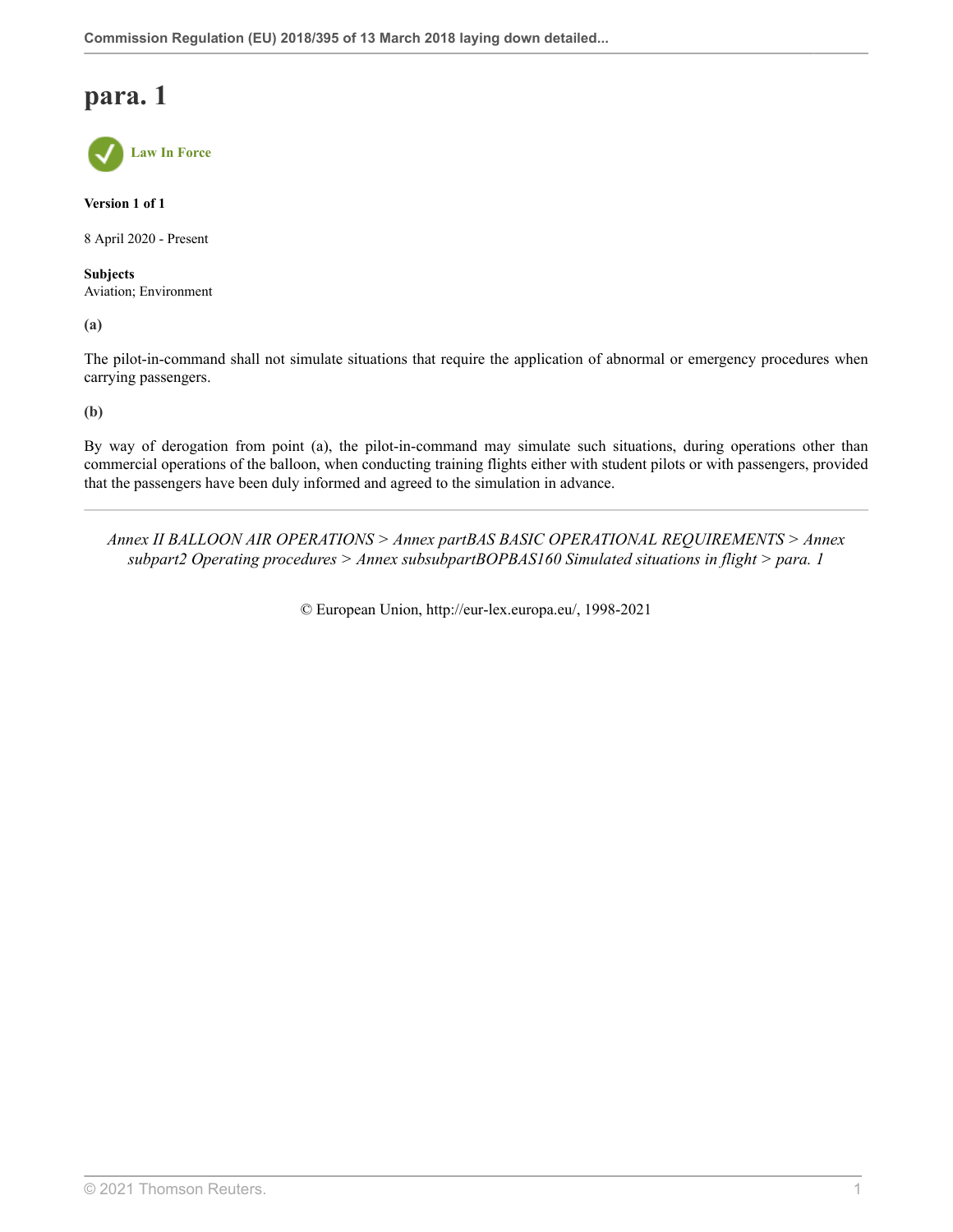

**Version 1 of 1**

8 April 2020 - Present

**Subjects** Aviation; Environment

The pilot-in-command shall check at regular intervals during the flight that the amount of usable fuel or ballast remaining in flight is not less than the fuel or ballast needed to complete the intended flight and the reserve planned for landing.

*Annex II BALLOON AIR OPERATIONS > Annex partBAS BASIC OPERATIONAL REQUIREMENTS > Annex subpart2 Operating procedures > Annex subsubpartBOPBAS165 In-flight fuel management > para. 1*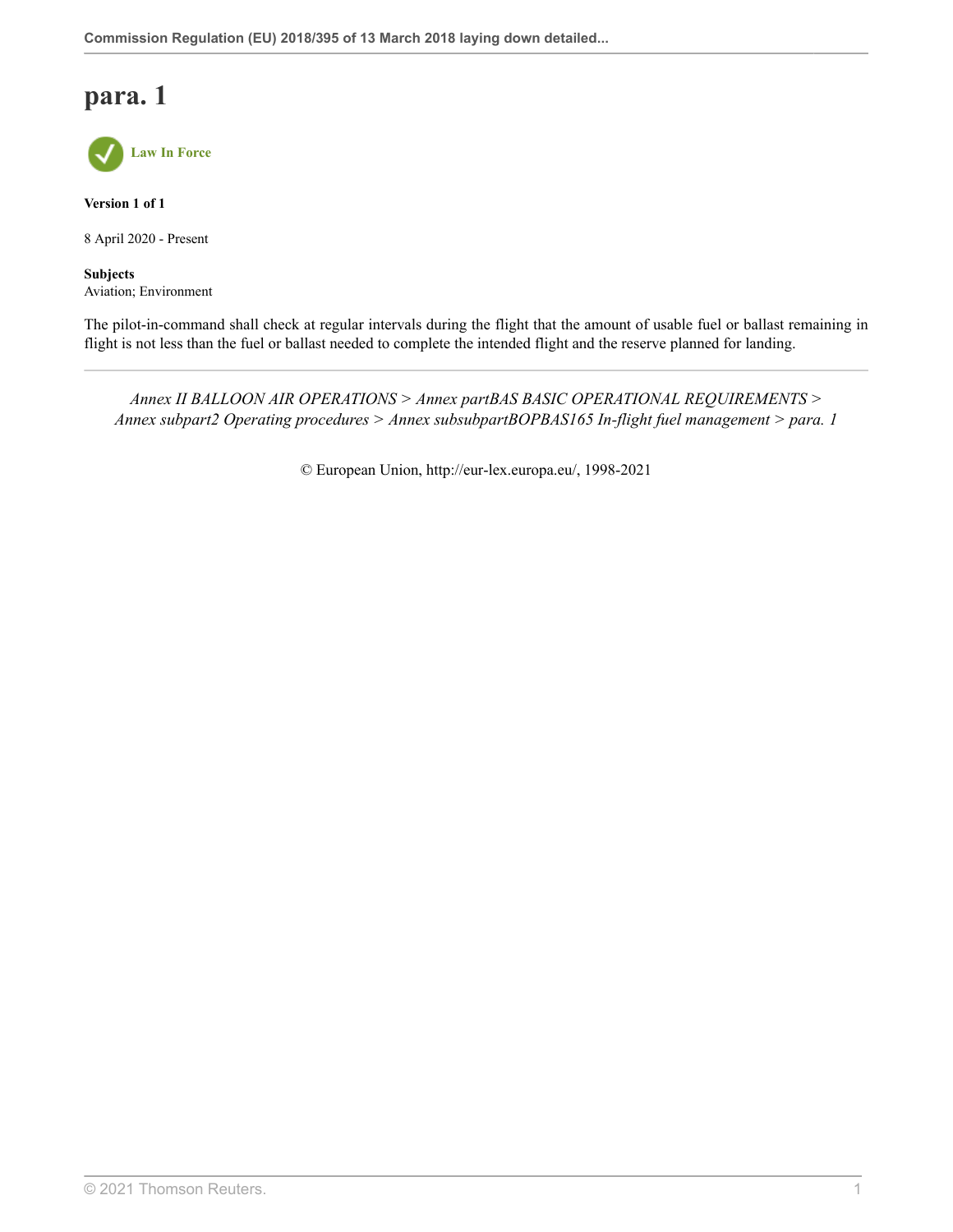

**Version 1 of 1**

8 April 2020 - Present

**Subjects** Aviation; Environment

**(a)**

Refuelling of balloons shall not be conducted when persons are on board.

**(b)**

By derogation from point (a), refuelling the engine of hot-air airships may be conducted with the pilot-in-command on board.

*Annex II BALLOON AIR OPERATIONS > Annex partBAS BASIC OPERATIONAL REQUIREMENTS > Annex subpart2 Operating procedures > Annex subsubpartBOPBAS170 Refuelling with persons on board > para. 1*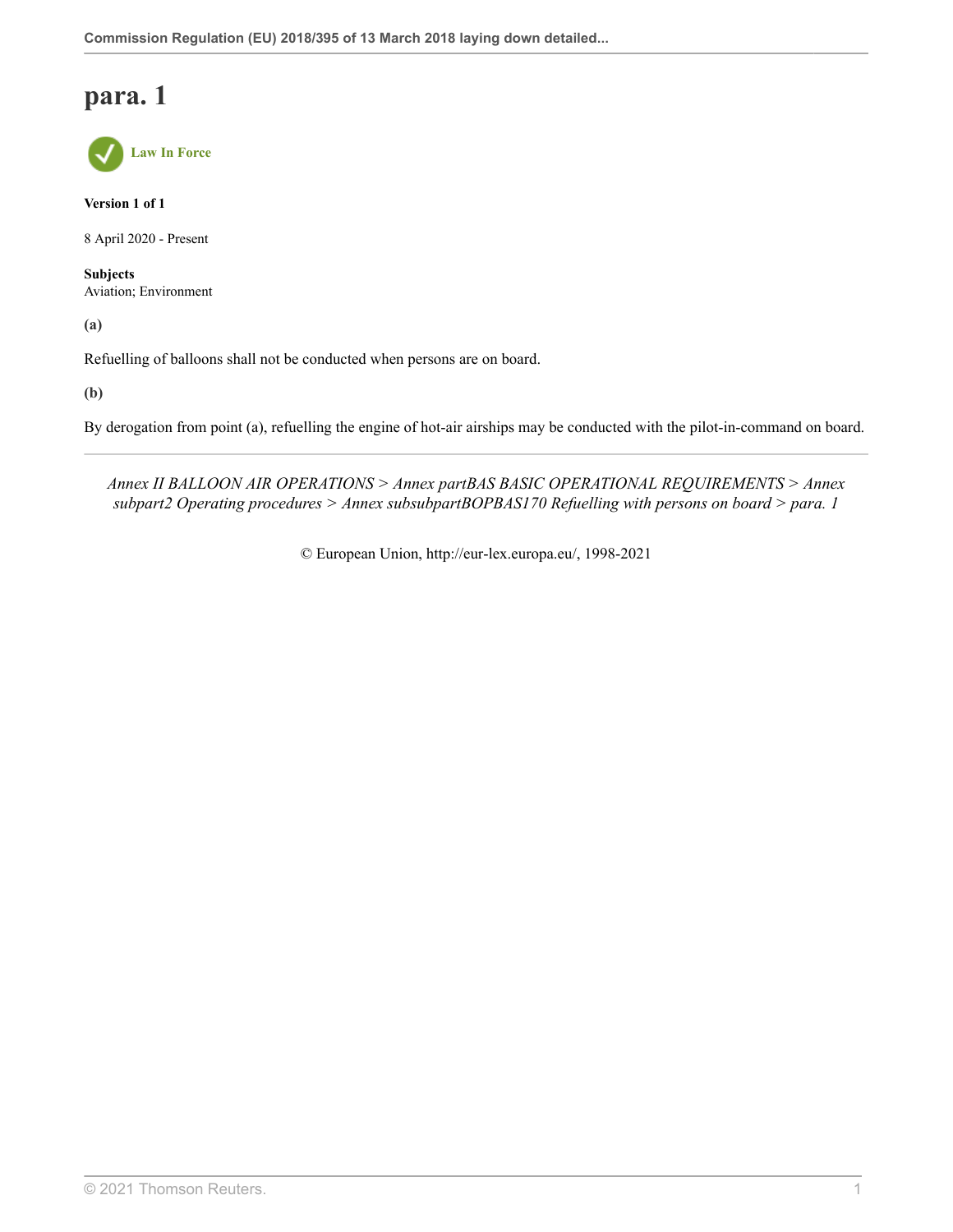

**Version 1 of 1**

8 April 2020 - Present

**Subjects** Aviation; Environment

When a restraint system is required in accordance with point BOP.BAS.320, the pilot-in-command shall wear the system at least during landing.

*Annex II BALLOON AIR OPERATIONS > Annex partBAS BASIC OPERATIONAL REQUIREMENTS > Annex subpart2 Operating procedures > Annex subsubpartBOPBAS175 Use of restraint system > para. 1*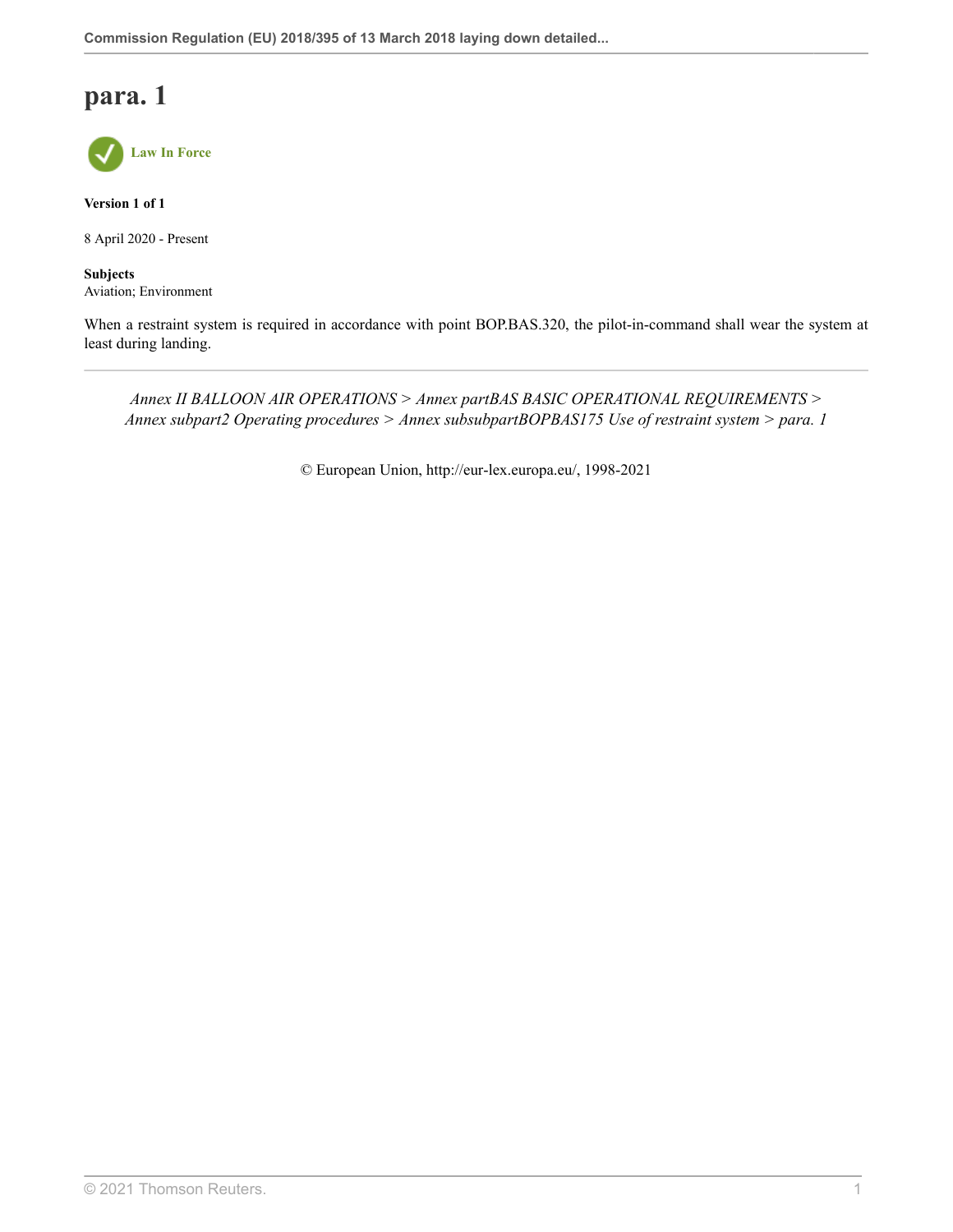**Law In Force**

**Version 1 of 1**

8 April 2020 - Present

**Subjects** Aviation; Environment

The pilot-in-command shall ensure that:

**(a)**

all crew members engaged in performing duties essential to the safe operation of the balloon use supplemental oxygen continuously whenever he or she determines that, at the altitude of the intended flight, the lack of oxygen might result in impairment of the faculties of crew members; and

**(b)**

supplemental oxygen is available to passengers when lack of oxygen might harmfully affect them.

*Annex II BALLOON AIR OPERATIONS > Annex partBAS BASIC OPERATIONAL REQUIREMENTS > Annex subpart2 Operating procedures > Annex subsubpartBOPBAS180 Use of supplemental oxygen > para. 1*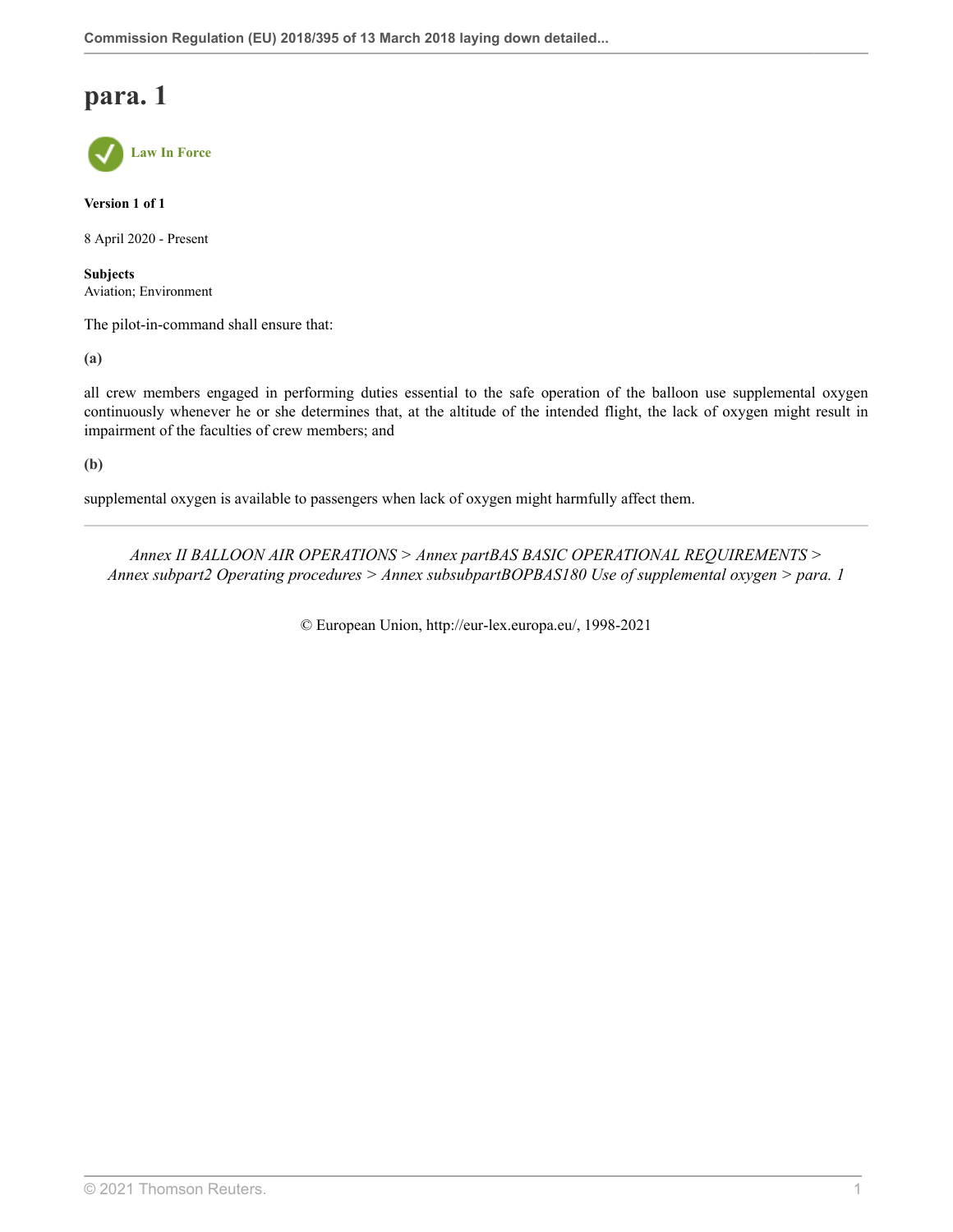**Law In Force**

**Version 1 of 1**

8 April 2020 - Present

**Subjects** Aviation; Environment

**(a)**

Hot-air balloons:

- (1) shall not land during night, except in emergency situations; and
- (2) may take off during night, provided that sufficient fuel or ballast is carried for a landing during day.

**(b)**

Gas balloons and mixed balloons:

- (1) shall not land during night, except in emergency situations or as a precautionary landing; and
- (2) may take off during night, provided that sufficient fuel or ballast is carried for a landing during day.

**(c)**

Hot-air airships shall be operated in accordance with their approved VFR night operating limitations and information.

*Annex II BALLOON AIR OPERATIONS > Annex partBAS BASIC OPERATIONAL REQUIREMENTS > Annex subpart2 Operating procedures > Annex subsubpartBOPBAS185 Operational limitations at night > para. 1*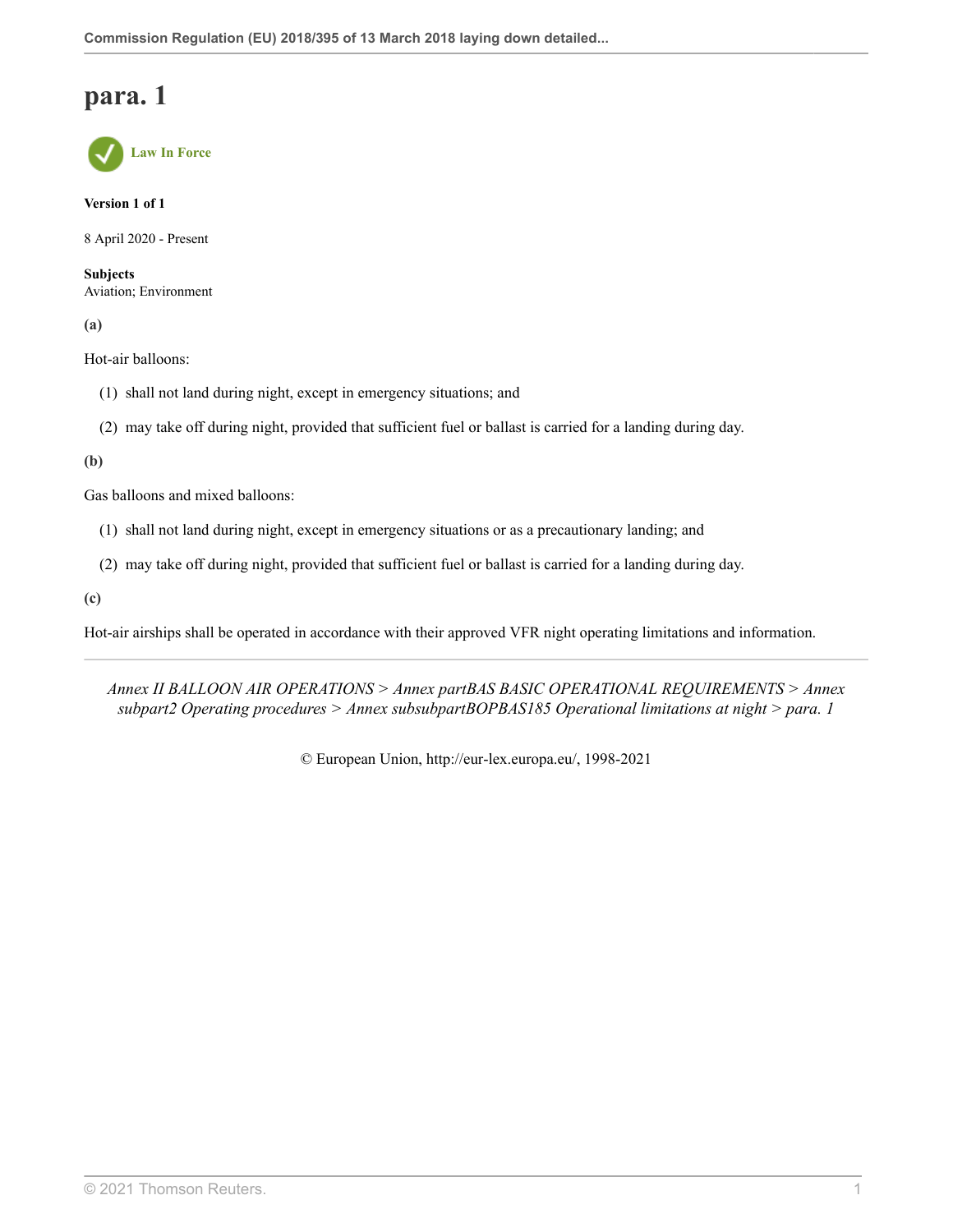**Law In Force**

**Version 1 of 1**

8 April 2020 - Present

**Subjects** Aviation; Environment

**(a)**

Before commencing a balloon specialised operation, the pilot-in-command shall conduct a risk assessment, assessing the complexity of the activity in order to determine the hazards and associated risks of the intended operation and establish mitigating measures where necessary.

**(b)**

A balloon specialised operation shall be performed in accordance with a checklist. The pilot-in-command shall establish that checklist and ensure that it is appropriate to the specialised activity and balloon used, based on the risk assessment and taking account of all requirements set out in this Subpart. The checklist shall be readily accessible on each flight to the pilot-incommand and other crew members, where it is relevant for the performance of their duties.

**(c)**

The pilot-in-command shall regularly review and update the checklist where necessary in order to adequately take account of the risk assessment.

> *Annex II BALLOON AIR OPERATIONS > Annex partBAS BASIC OPERATIONAL REQUIREMENTS > Annex subpart2 Operating procedures > Annex subsubpartBOPBAS190 Balloon specialised operations — Risk assessment and checklist > para. 1*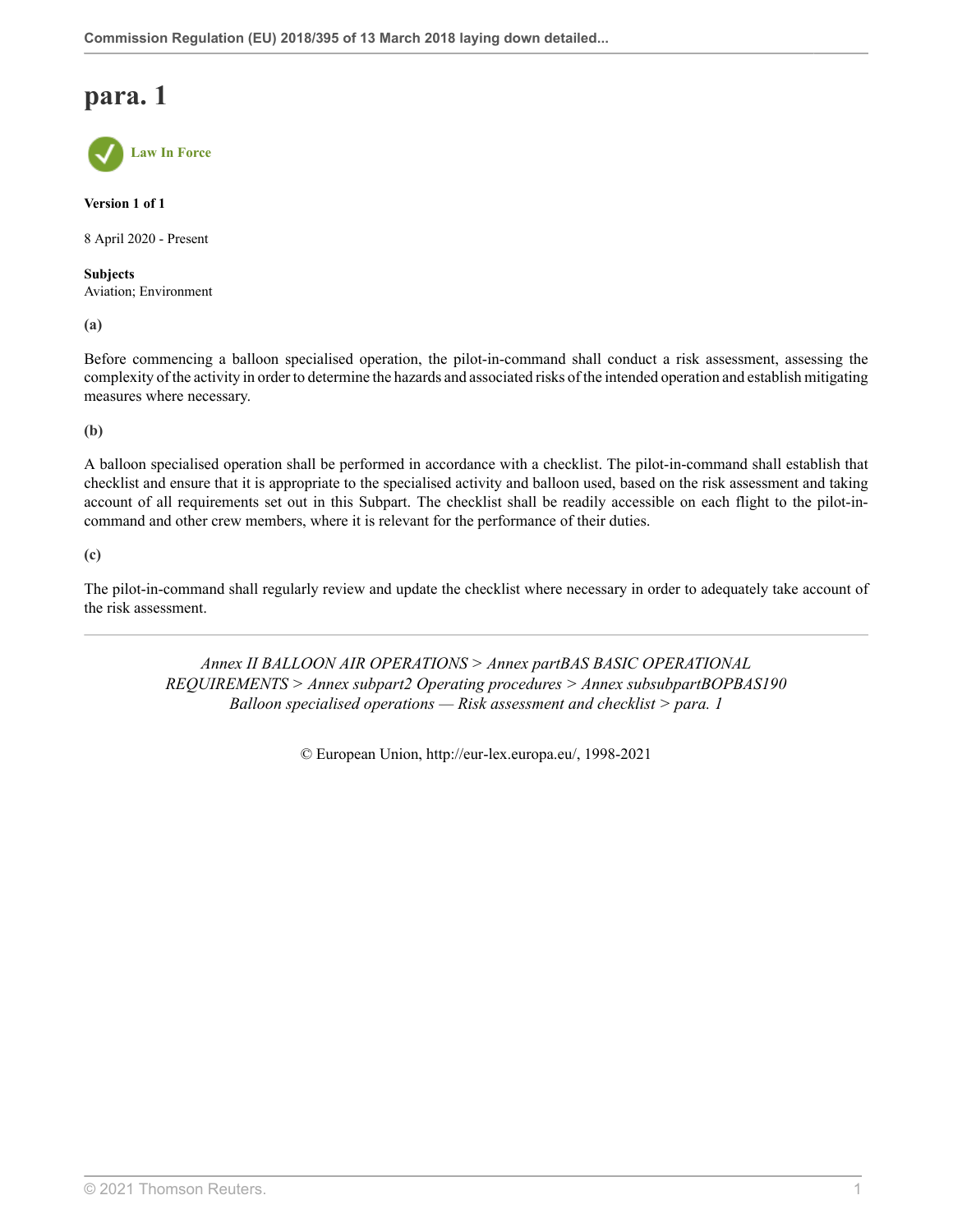

**Version 1 of 1**

8 April 2020 - Present

**Subjects** Aviation; Environment

The pilot-in-command shall ensure that, during any phase of operation, the balloon is not exceeding any of the limitations set out in the AFM or equivalent document(s).

*Annex II BALLOON AIR OPERATIONS > Annex partBAS BASIC OPERATIONAL REQUIREMENTS > Annex subpart3 Performance and operating limitations > Annex subsubpartBOPBAS200 Operating limitations > para. 1*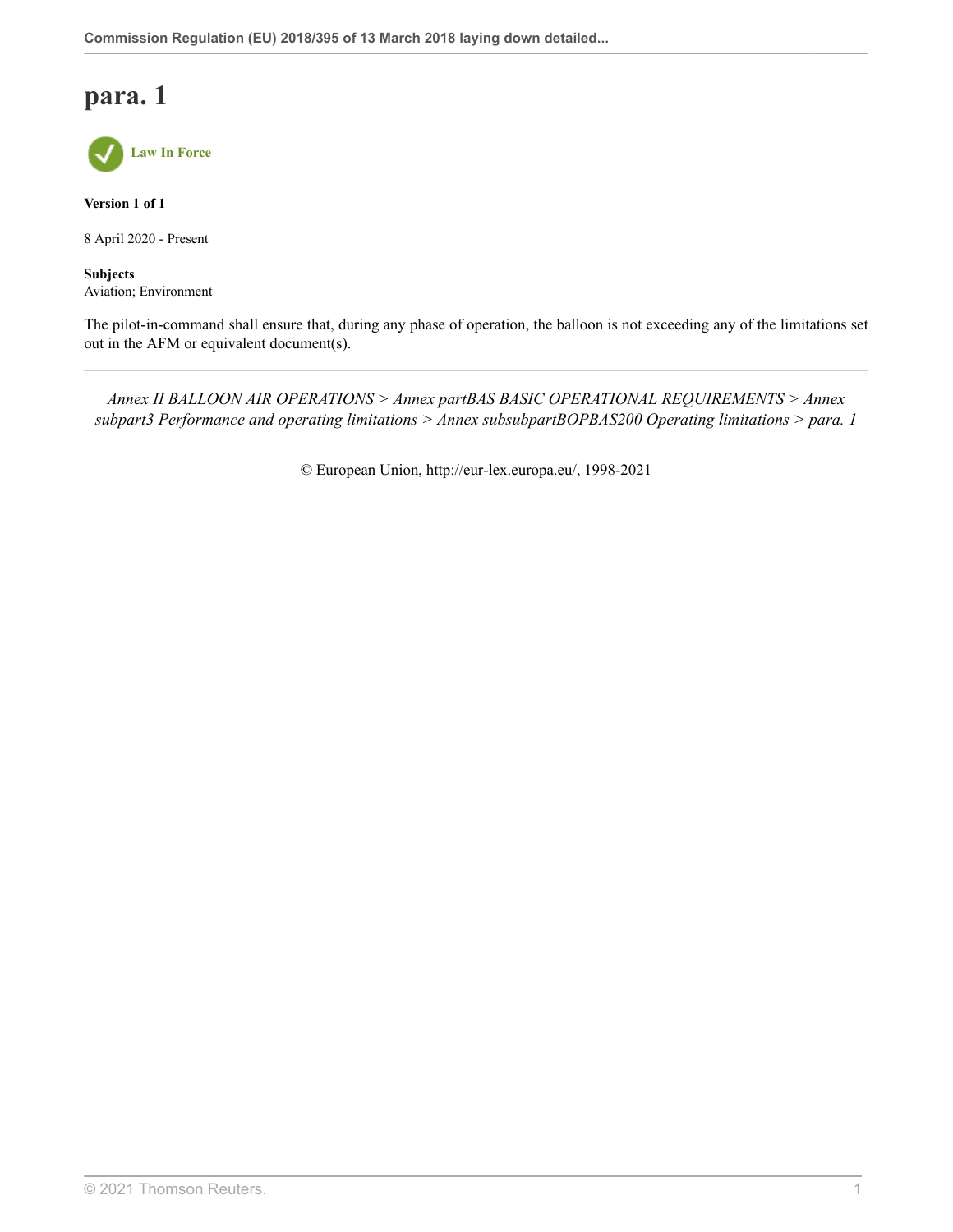**Law In Force**

**Version 1 of 1**

8 April 2020 - Present

**Subjects** Aviation; Environment

**(a)**

The weighing of the balloon shall be accomplished by the manufacturer of the balloon or in accordance with Annex I to Regulation (EU) No 1321/2014.

**(b)**

The operator shall ensure that the mass of the balloon has been established by actual weighing prior to its initial entry into service. The accumulated effects of modifications and repairs on the mass shall be accounted for and properly documented. Such information shall be made available to the pilot-in-command. The balloon shall be reweighed if the effects of modifications or repairs on the mass are not known.

*Annex II BALLOON AIR OPERATIONS > Annex partBAS BASIC OPERATIONAL REQUIREMENTS > Annex subpart3 Performance and operating limitations > Annex subsubpartBOPBAS205 Weighing > para. 1*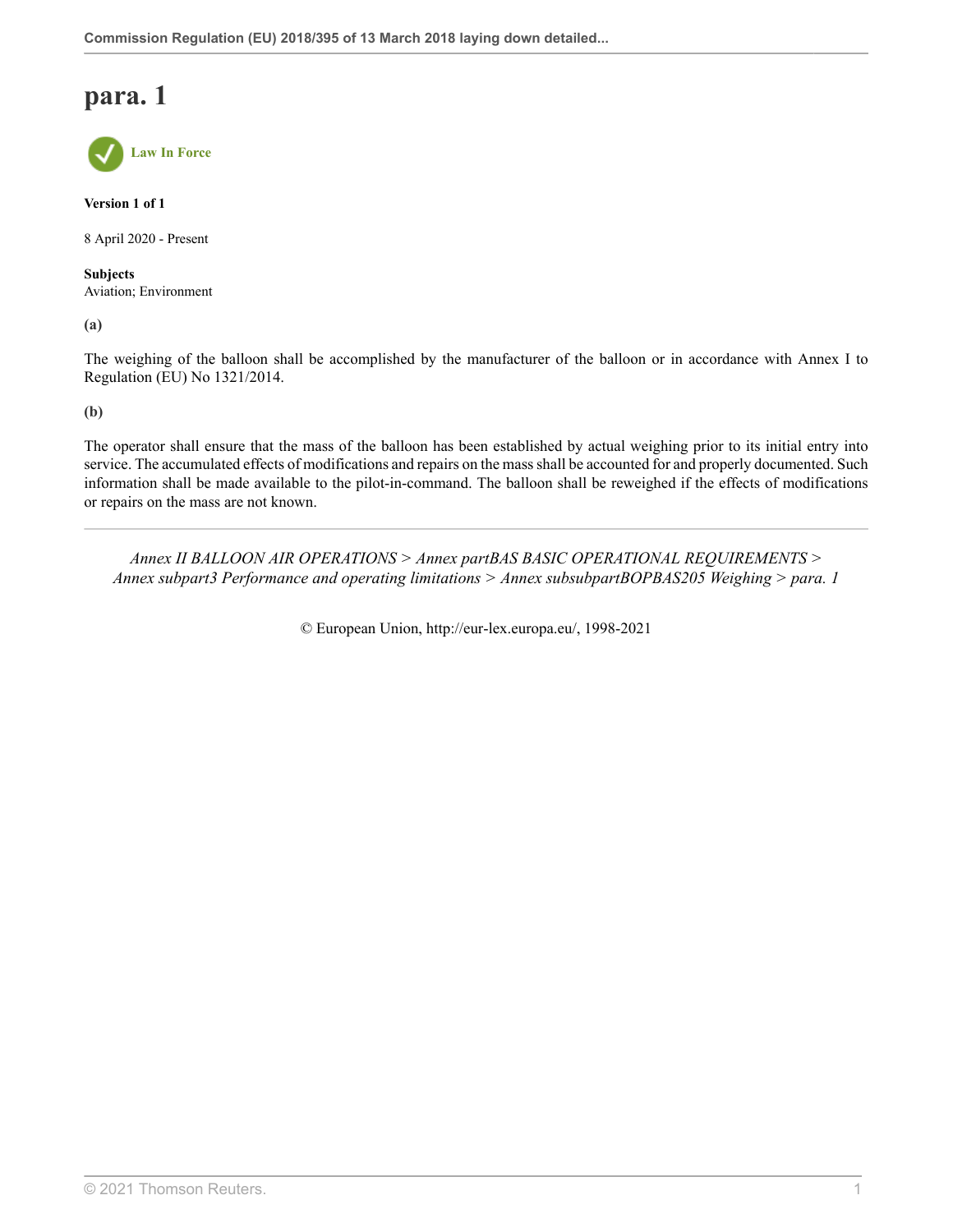

**Version 1 of 1**

8 April 2020 - Present

**Subjects** Aviation; Environment

The pilot-in-command shall only operate the balloon if the performance of the balloon is adequate to comply with the requirements set out in the Annex to Implementing Regulation (EU) No 923/2012 and any other restrictions applicable to the flight, the airspace or operating sites used, ensuring that any charts or maps used are the latest available edition.

*Annex II BALLOON AIR OPERATIONS > Annex partBAS BASIC OPERATIONAL REQUIREMENTS > Annex subpart3 Performance and operating limitations > Annex subsubpartBOPBAS210 Performance — General > para. 1*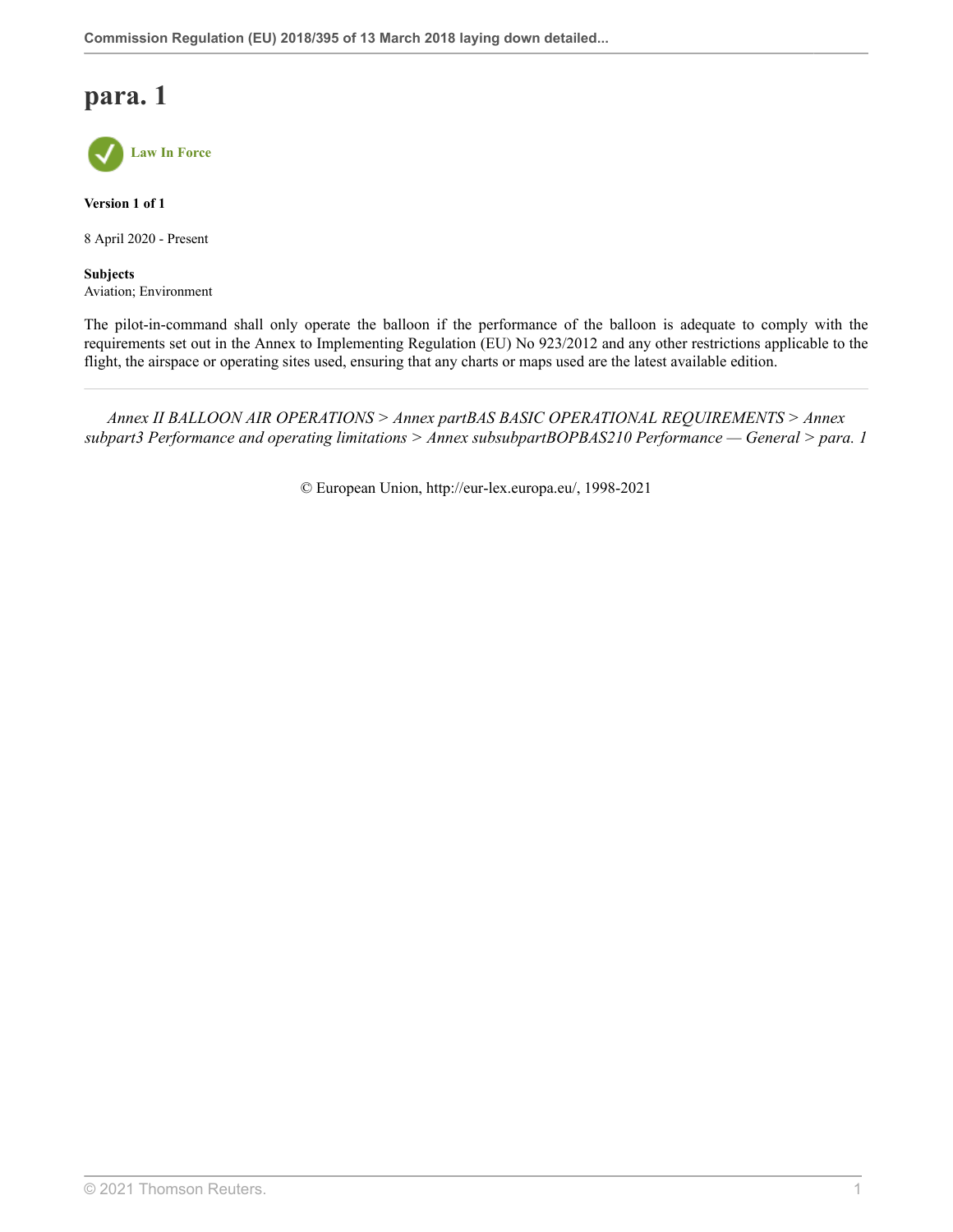

**Version 1 of 1**

8 April 2020 - Present

**Subjects** Aviation; Environment

**(a)**

Instruments and equipment required by this Section shall be approved in accordance with Annex I to Regulation (EU) No 748/2012 if one of the following conditions is fulfilled:

- (1) they are used to comply with points BOP.BAS.355 and BOP.BAS.360;
- (2) they are permanently installed in the balloon.

**(b)**

By way of derogation from point (a), all of the following instruments or equipment, when required by this Section, shall not need an approval:

- (1) instruments or equipment used by the flight crew to determine the flight path;
- (2) independent portable lights;
- (3) an accurate time piece;
- (4) first-aid kit;
- (5) survival and signalling equipment;
- (6) supplemental oxygen storage and dispensing apparatus;
- (7) alternative source of ignition;
- (8) fire blanket or fire-resistant cover;
- (9) hand fire extinguisher;
- (10) drop line;
- (11) knife.

**(c)**

Instruments and equipment not required by this Section, as well as any other equipment that is not required by this Annex but is carried on board a balloon during a flight, shall comply with the following two conditions:

(1) the information provided by those instruments or equipment shall not be used by the flight crew to comply with the essential requirements for airworthiness set out in Annex II to Regulation (EU) 2018/1139;

(2) the instruments and equipment shall not affect the airworthiness of the balloon, even in the case of failures or malfunction.

**(d)**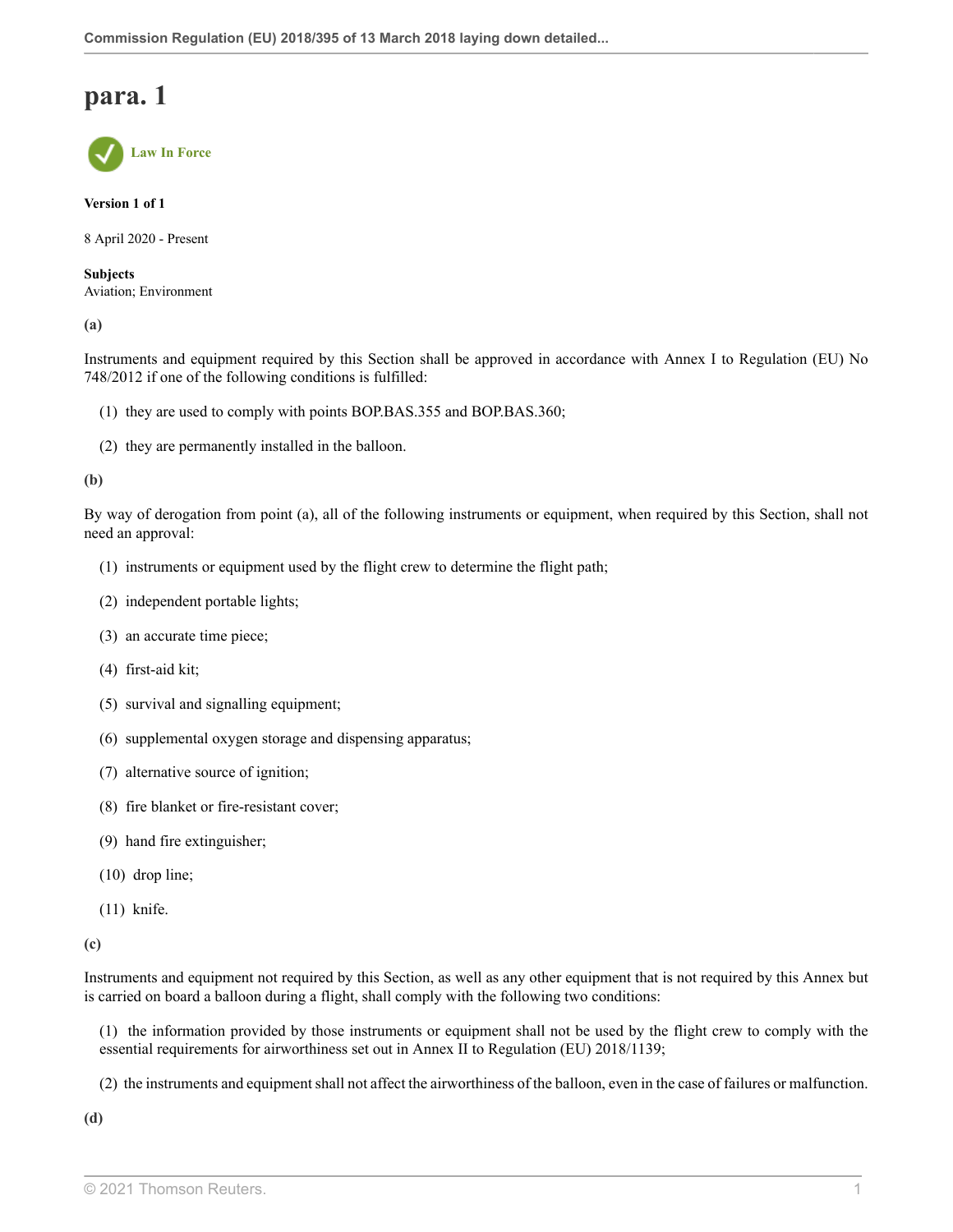Instruments and equipment shall be readily operable or accessible from the station where the flight crew member that needs to use it is assigned.

**(e)**

All required emergency equipment shall be easily accessible for immediate use.

*Annex II BALLOON AIR OPERATIONS > Annex partBAS BASIC OPERATIONAL REQUIREMENTS > Annex subpart4 Instruments and equipment > Annex subsubpartBOPBAS300 Instruments and equipment — General > para. 1*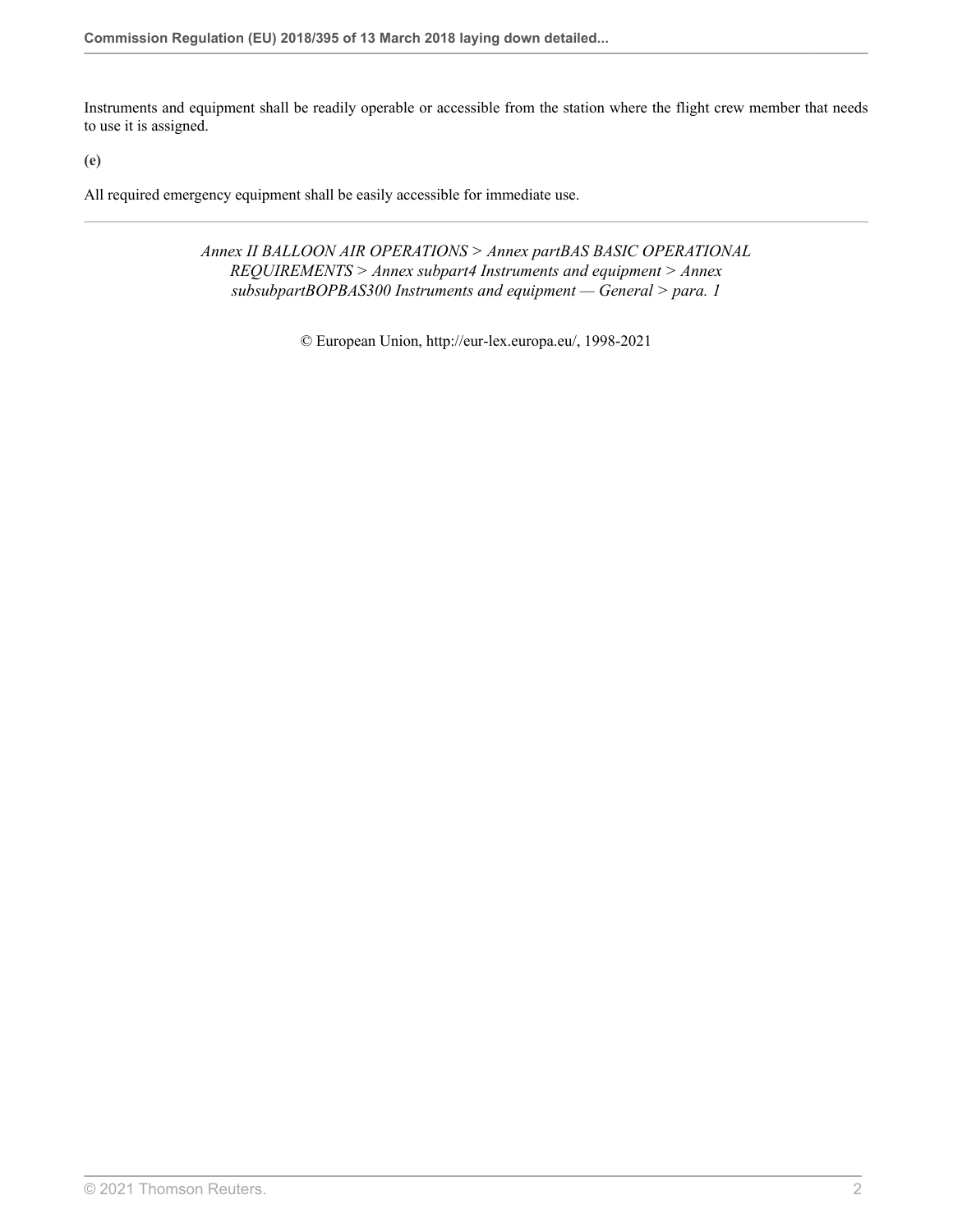

**Version 1 of 1**

8 April 2020 - Present

**Subjects** Aviation; Environment

A balloon flight shall not be commenced when any of the instruments and equipment required for the intended flight with the balloon are missing, inoperative or do not fulfil the required functions.

> *Annex II BALLOON AIR OPERATIONS > Annex partBAS BASIC OPERATIONAL REQUIREMENTS > Annex subpart4 Instruments and equipment > Annex subsubpartBOPBAS305 Minimum instruments and equipment for flight > para. 1*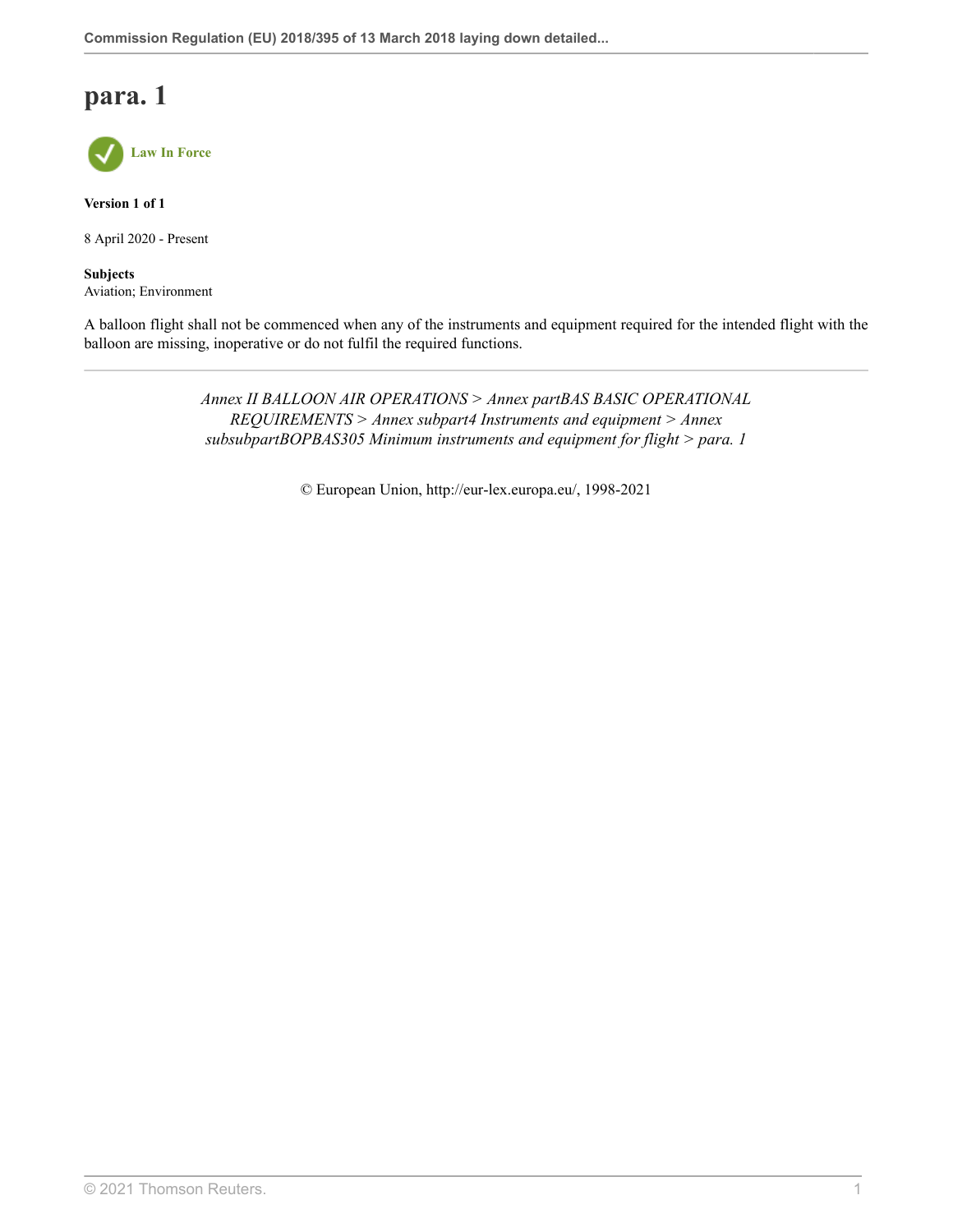**Law In Force**

**Version 1 of 1**

8 April 2020 - Present

**Subjects** Aviation; Environment

Balloons operated at night shall be equipped with all of the following:

**(a)**

an anti-collision light;

**(b)**

a means to provide adequate illumination for all instruments and equipment essential to the safe operation of the balloon;

**(c)**

an independent portable light.

*Annex II BALLOON AIR OPERATIONS > Annex partBAS BASIC OPERATIONAL REQUIREMENTS > Annex subpart4 Instruments and equipment > Annex subsubpartBOPBAS310 Operating lights > para. 1*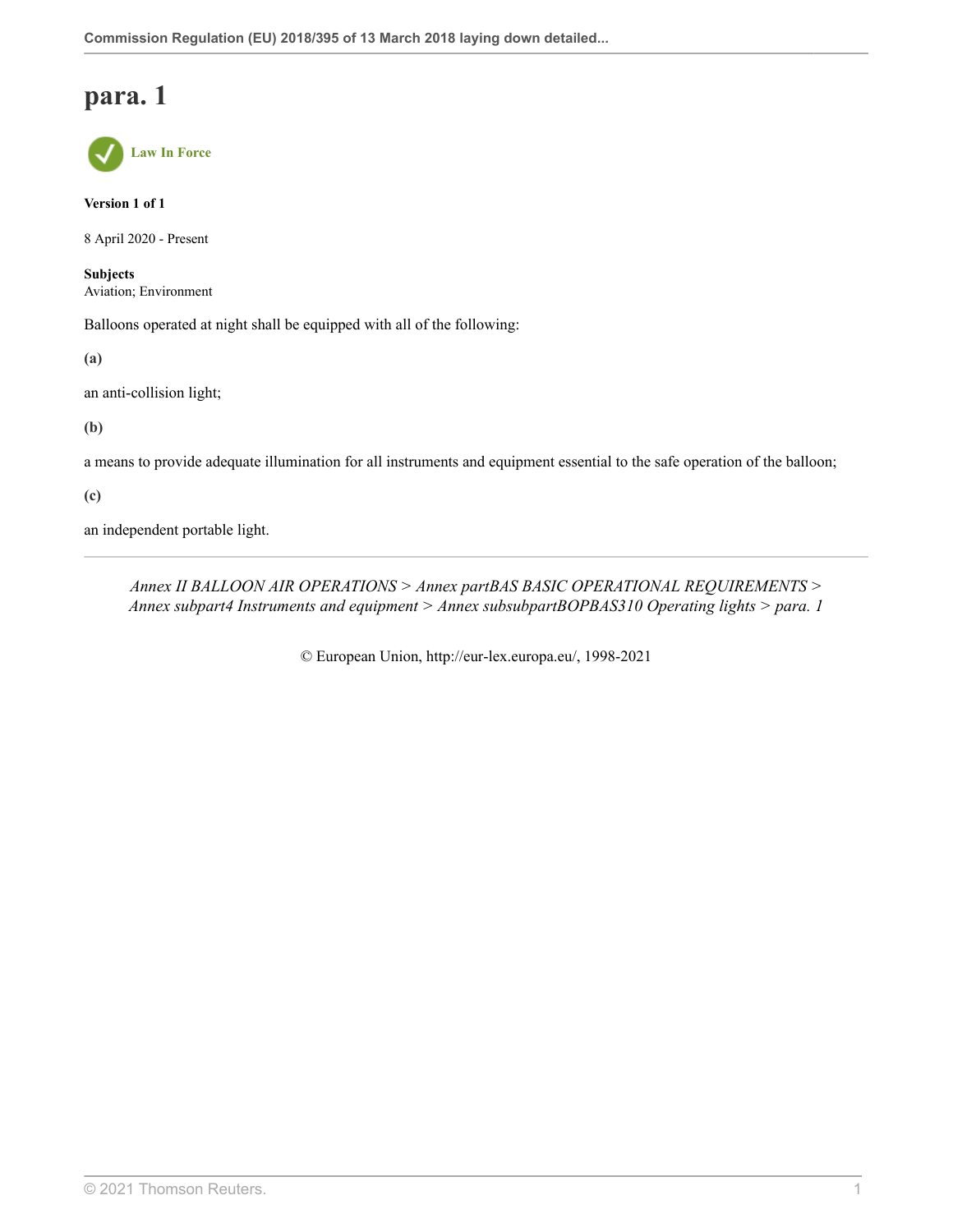

**Version 1 of 1**

8 April 2020 - Present

**Subjects** Aviation; Environment

Balloons operated under VFR by day shall be equipped with both of the following:

**(a)**

a means of displaying drift direction;

**(b)**

a means of measuring and displaying:

(1) time in hours, minutes and seconds;

(2) vertical speed, if required by the AFM; and

(3) pressure altitude, if required by the AFM, when required by airspace requirements or when the altitude needs to be known for the use of oxygen.

> *Annex II BALLOON AIR OPERATIONS > Annex partBAS BASIC OPERATIONAL REQUIREMENTS > Annex subpart4 Instruments and equipment > Annex subsubpartBOPBAS315 Flight and navigational instruments and equipment > para. 1*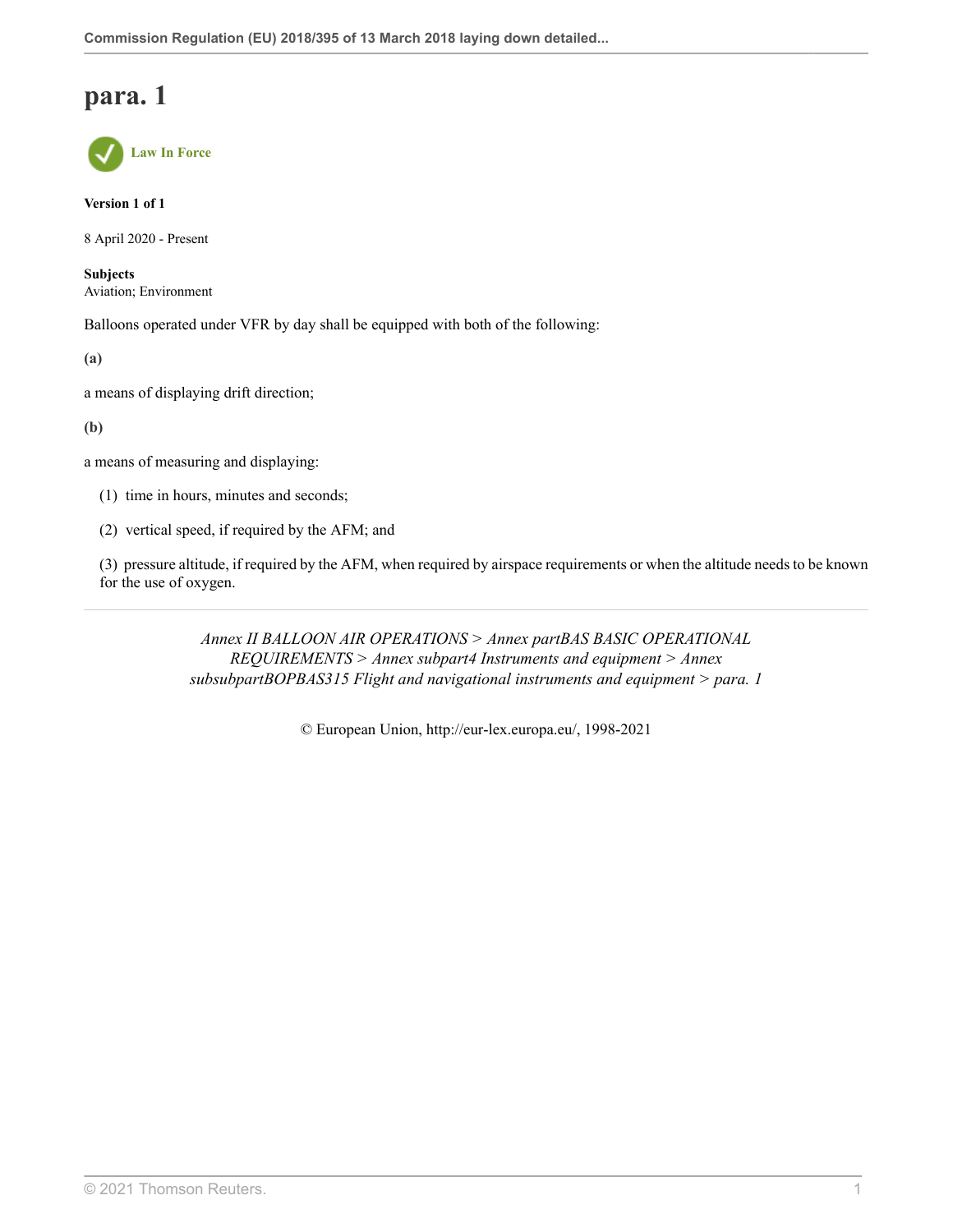**Law In Force**

**Version 1 of 1**

8 April 2020 - Present

**Subjects** Aviation; Environment

Balloons shall be equipped with a restraint system for the pilot-in-command when the balloon is equipped with one of the following:

**(a)**

a separate compartment for the pilot-in-command;

**(b)**

turning vent(s).

*Annex II BALLOON AIR OPERATIONS > Annex partBAS BASIC OPERATIONAL REQUIREMENTS > Annex subpart4 Instruments and equipment > Annex subsubpartBOPBAS320 Restraint systems > para. 1*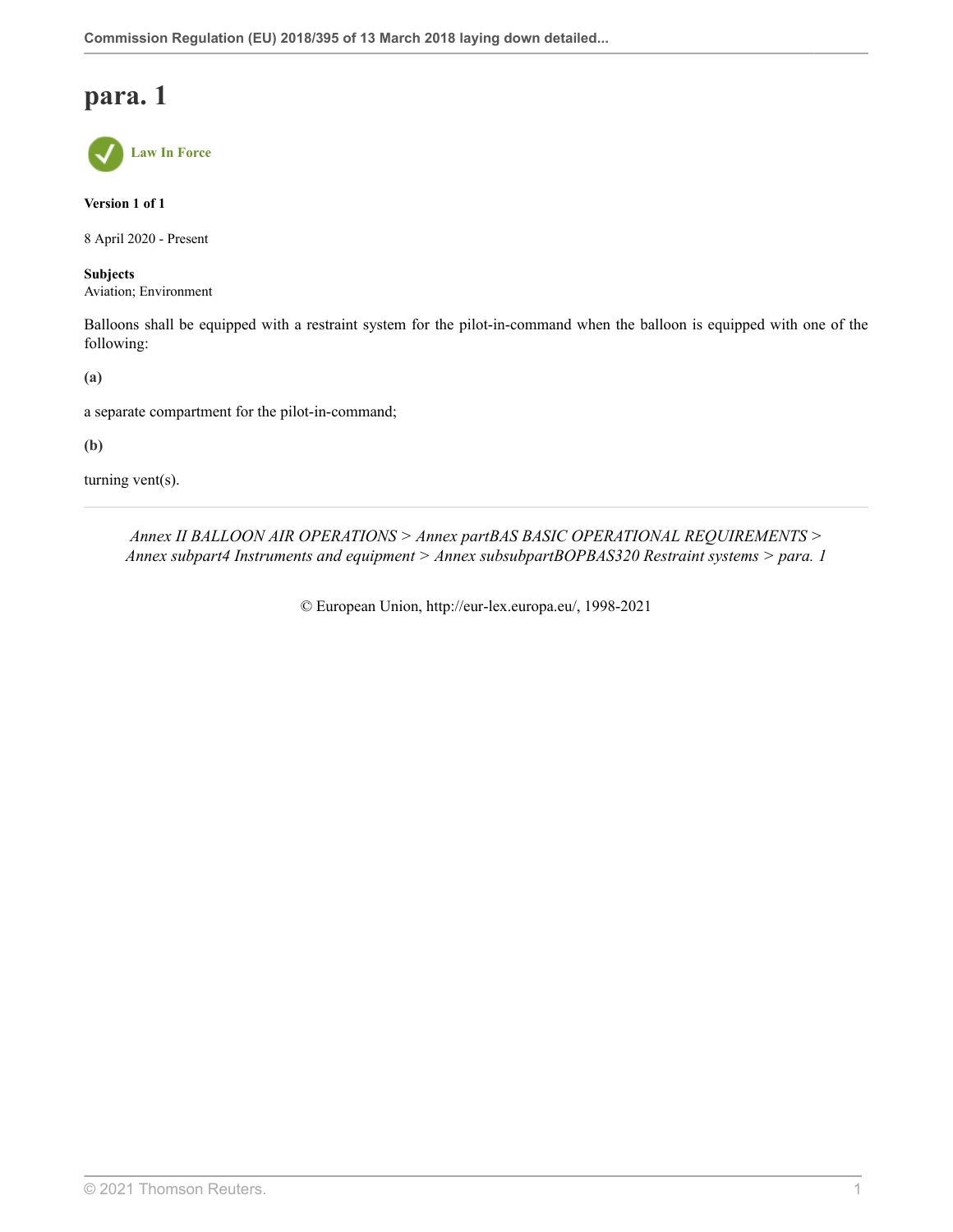

**Version 1 of 1**

8 April 2020 - Present

**Subjects** Aviation; Environment

Balloons operated when an oxygen supply is required in accordance with point BOP.BAS.180 shall be equipped with oxygen storage and dispensing apparatus capable of storing and dispensing the required oxygen supplies.

*Annex II BALLOON AIR OPERATIONS > Annex partBAS BASIC OPERATIONAL REQUIREMENTS > Annex subpart4 Instruments and equipment > Annex subsubpartBOPBAS325 Supplemental oxygen > para. 1*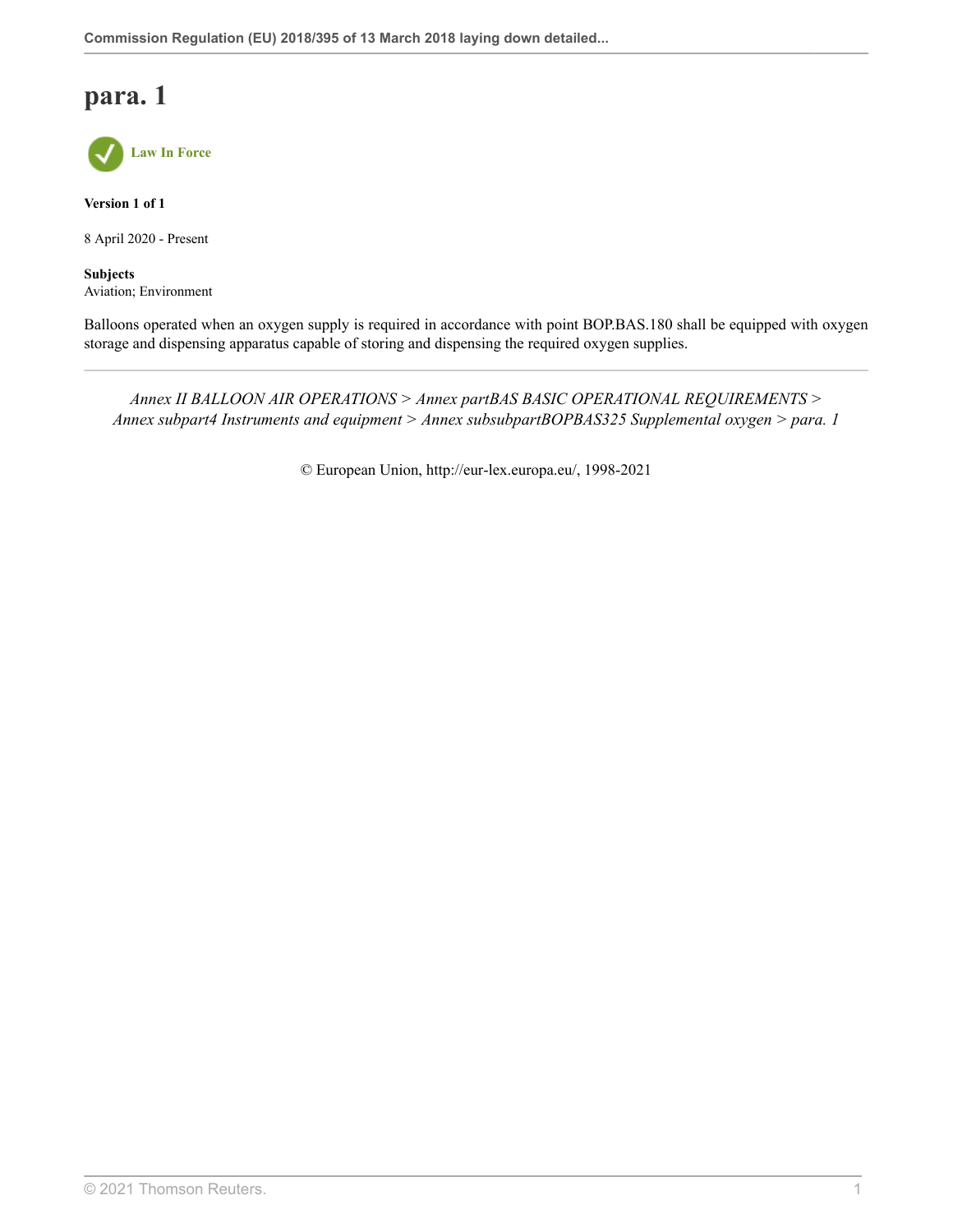

**Version 1 of 1**

8 April 2020 - Present

**Subjects** Aviation; Environment

**(a)**

Balloons shall be equipped with a first-aid kit.

**(b)**

The first-aid kit shall be:

- (1) readily accessible for use; and
- (2) kept up-to-date.

*Annex II BALLOON AIR OPERATIONS > Annex partBAS BASIC OPERATIONAL REQUIREMENTS > Annex subpart4 Instruments and equipment > Annex subsubpartBOPBAS330 First-aid kit > para. 1*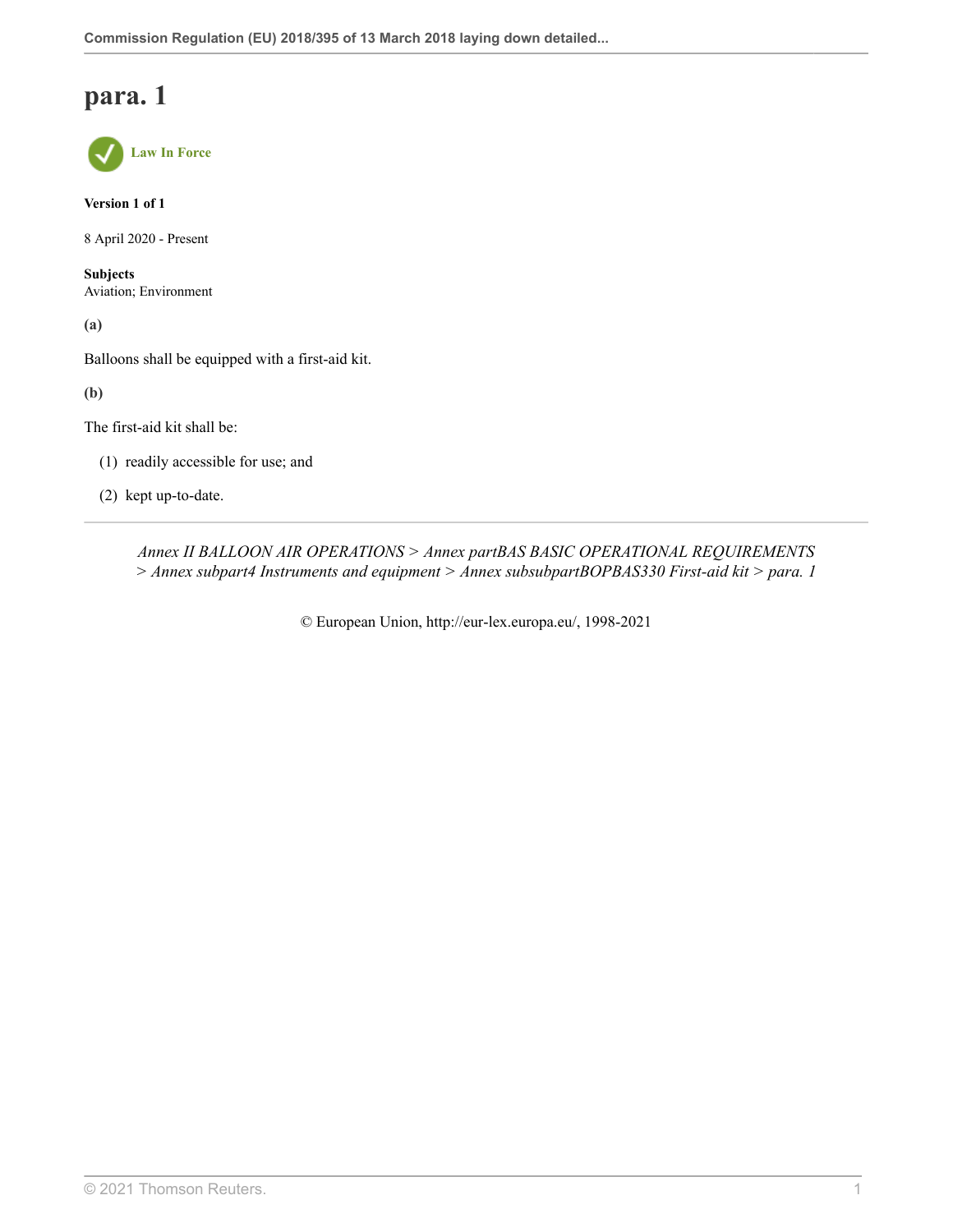

**Version 1 of 1**

8 April 2020 - Present

**Subjects** Aviation; Environment

Except for gas balloons, balloons shall be equipped with at least one hand fire extinguisher.

*Annex II BALLOON AIR OPERATIONS > Annex partBAS BASIC OPERATIONAL REQUIREMENTS > Annex subpart4 Instruments and equipment > Annex subsubpartBOPBAS335 Hand fire extinguishers > para. 1*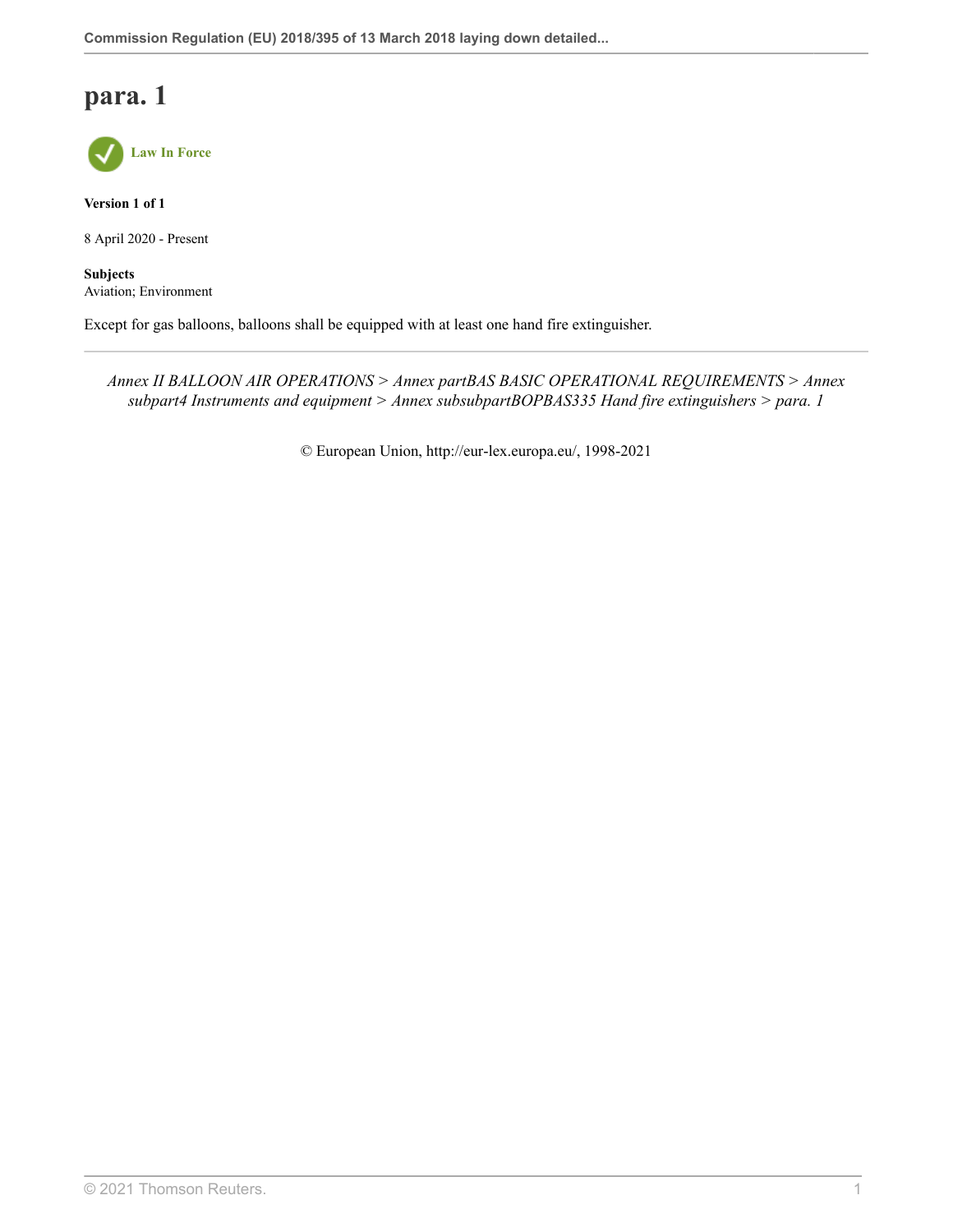

**Version 1 of 1**

8 April 2020 - Present

**Subjects** Aviation; Environment

The pilot-in-command of a balloon operated over water shall determine, before commencing the flight, the risks to survival of the persons carried in the balloon in the event of ditching. In light of those risks, he or she shall determine whether there is need to carry life-saving and signalling equipment.

> *Annex II BALLOON AIR OPERATIONS > Annex partBAS BASIC OPERATIONAL REQUIREMENTS > Annex subpart4 Instruments and equipment > Annex subsubpartBOPBAS340 Life-saving and signalling equipment – Flights over water > para. 1*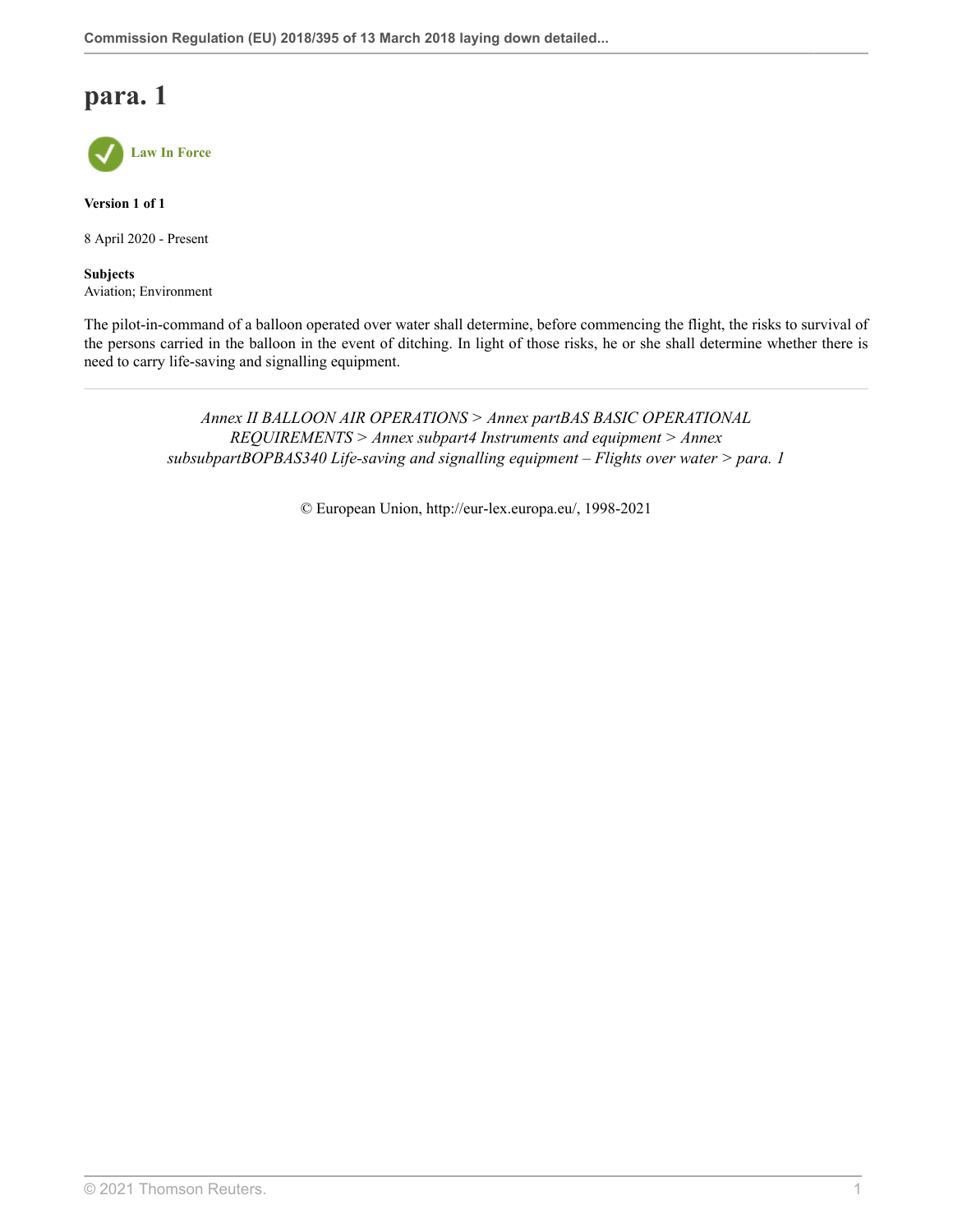

**Version 1 of 1**

8 April 2020 - Present

**Subjects** Aviation; Environment

Balloons operated over areas in which search and rescue (SAR) would be especially difficult shall be equipped with such lifesaving and signalling equipment as appropriate to the area overflown.

*Annex II BALLOON AIR OPERATIONS > Annex partBAS BASIC OPERATIONAL REQUIREMENTS > Annex subpart4 Instruments and equipment > Annex subsubpartBOPBAS345 Life-saving and signalling equipment – Search and rescue difficulties > para. 1*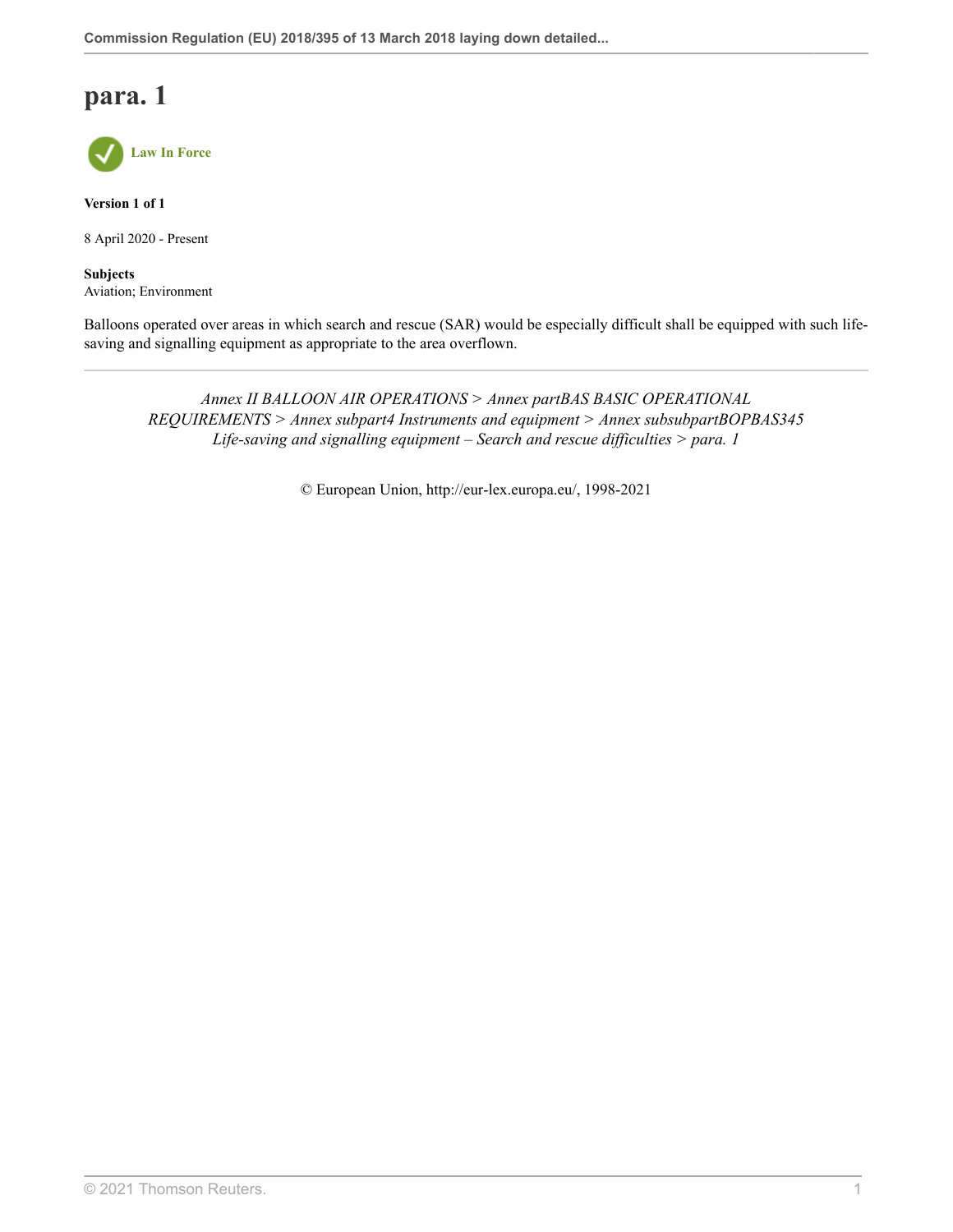

**Version 1 of 1**

8 April 2020 - Present

**Subjects** Aviation; Environment

**(a)**

Balloons shall be equipped with protective gloves for each crew member.

**(b)**

Mixed balloons, hot-air balloons and hot-air airships shall be equipped with all of the following:

- (1) an alternative and independent source of ignition;
- (2) a means of measuring and indicating fuel quantity;
- (3) a fire blanket or fire-resistant cover;
- (4) a drop line of at least 25 m in length.
- **(c)**

Gas balloons shall be equipped with both of the following:

(1) a knife;

(2) a trail rope of at least 20 m in length made of natural fibre or electrostatic, conductive material.

*Annex II BALLOON AIR OPERATIONS > Annex partBAS BASIC OPERATIONAL REQUIREMENTS > Annex subpart4 Instruments and equipment > Annex subsubpartBOPBAS350 Miscellaneous equipment > para. 1*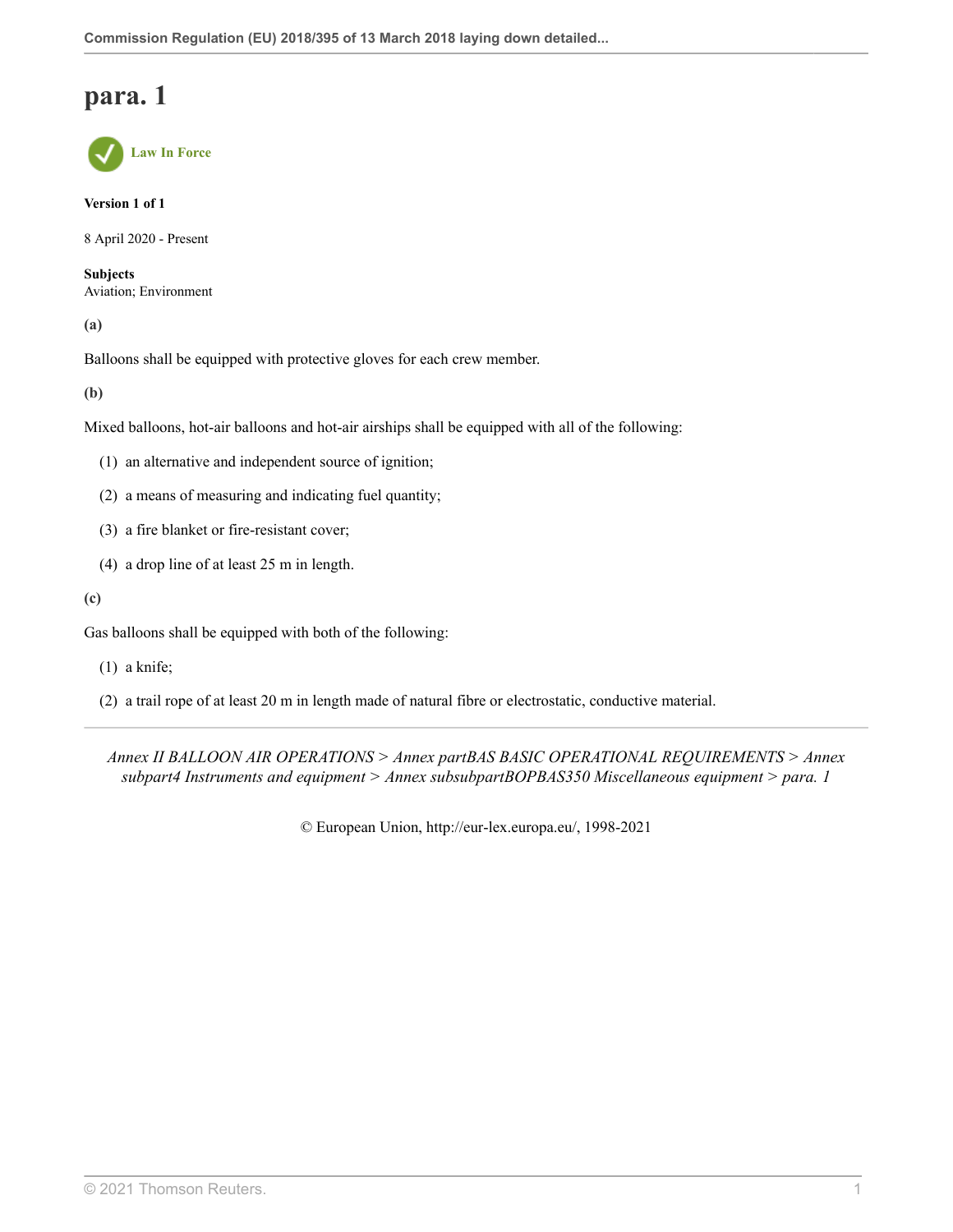**Law In Force**

**Version 1 of 1**

8 April 2020 - Present

**Subjects** Aviation; Environment

**(a)**

Balloons shall have radio communication equipment to allow for the communication required in accordance with appendix 4 to the Annex to Implementing Regulation (EU) No 923/2012 and, if the flight takes place in the airspace of a third country, the law of that third country.

**(b)**

The radio communication equipment shall provide for communication on the aeronautical emergency frequency 121,5 MHz.

*Annex II BALLOON AIR OPERATIONS > Annex partBAS BASIC OPERATIONAL REQUIREMENTS > Annex subpart4 Instruments and equipment > Annex subsubpartBOPBAS355 Radio communication equipment > para. 1*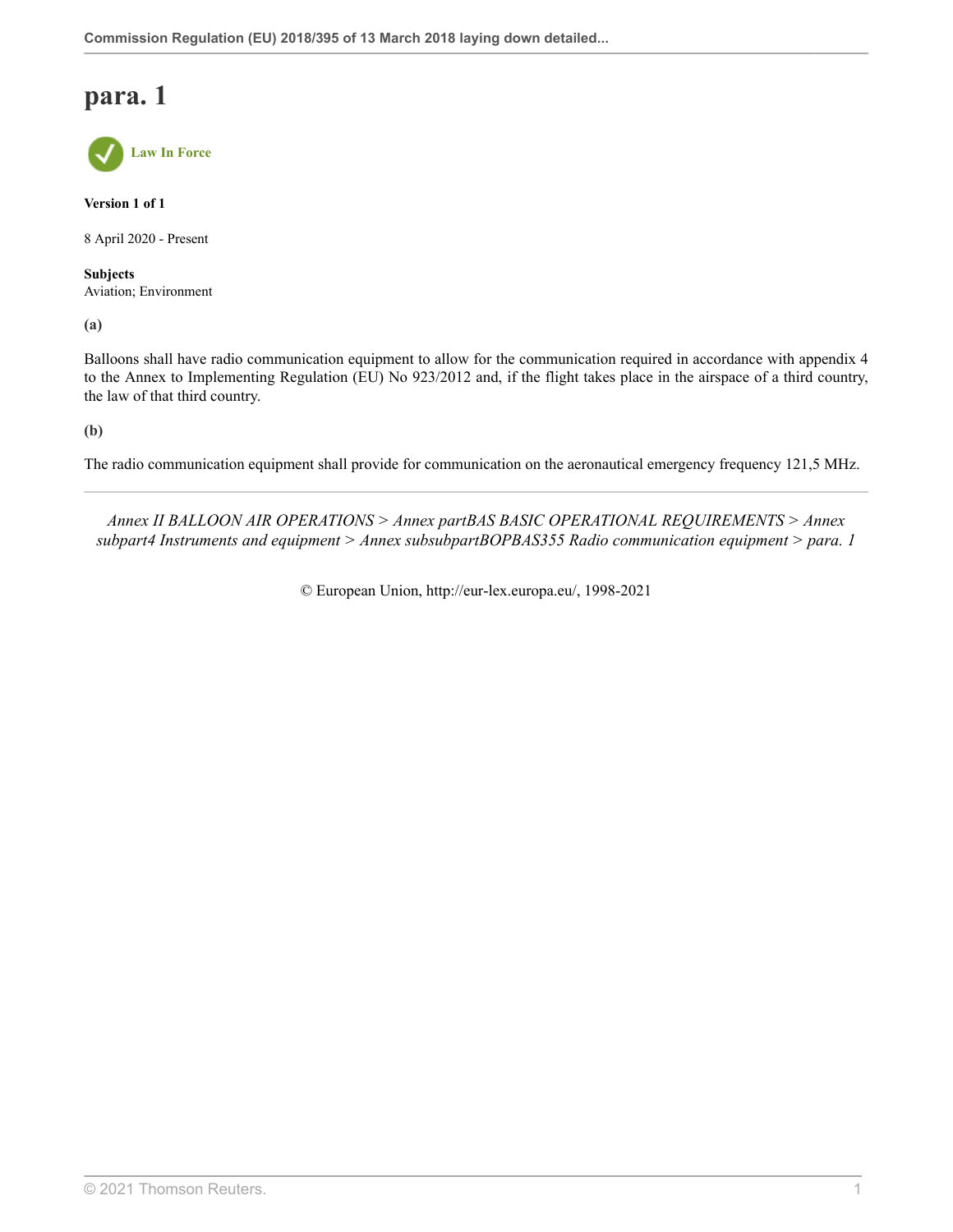

**Version 1 of 1**

8 April 2020 - Present

**Subjects** Aviation; Environment

Balloons shall have a secondary surveillance radar (SSR) transponder with all the capabilities required in accordance with point (b) of point SERA.6005 of the Annex to Implementing Regulation (EU) No 923/2012 and, if the flight takes places in airspace of a third country, the law of that third country.

*Annex II BALLOON AIR OPERATIONS > Annex partBAS BASIC OPERATIONAL REQUIREMENTS > Annex subpart4 Instruments and equipment > Annex subsubpartBOPBAS360 Transponder > para. 1*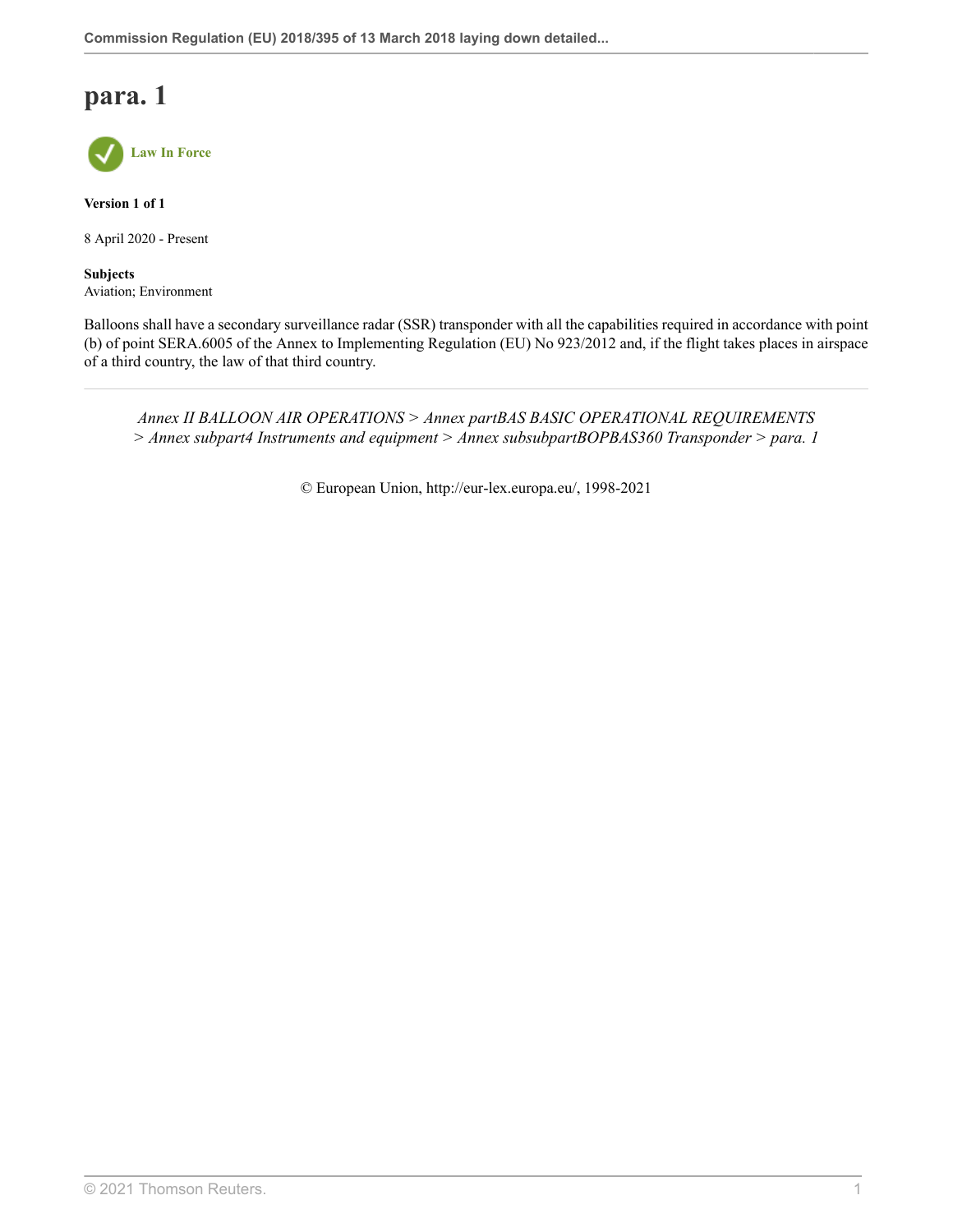

**Version 1 of 1**

8 April 2020 - Present

**Subjects** Aviation; Environment

In accordance with Article 3, this Subpart establishes the requirements to be met, in addition to the requirements of Subpart BAS, by any operator engaged in commercial operations with balloons, other than the operators referred to in the last subparagraph Article 3(2).

> *Annex II BALLOON AIR OPERATIONS > Annex partADD ADDITIONAL REQUIREMENTS FOR COMMERCIAL OPERATIONS > Annex subpart1 General organisation requirements > Annex subsubpartBOPADD001 Scope > para. 1*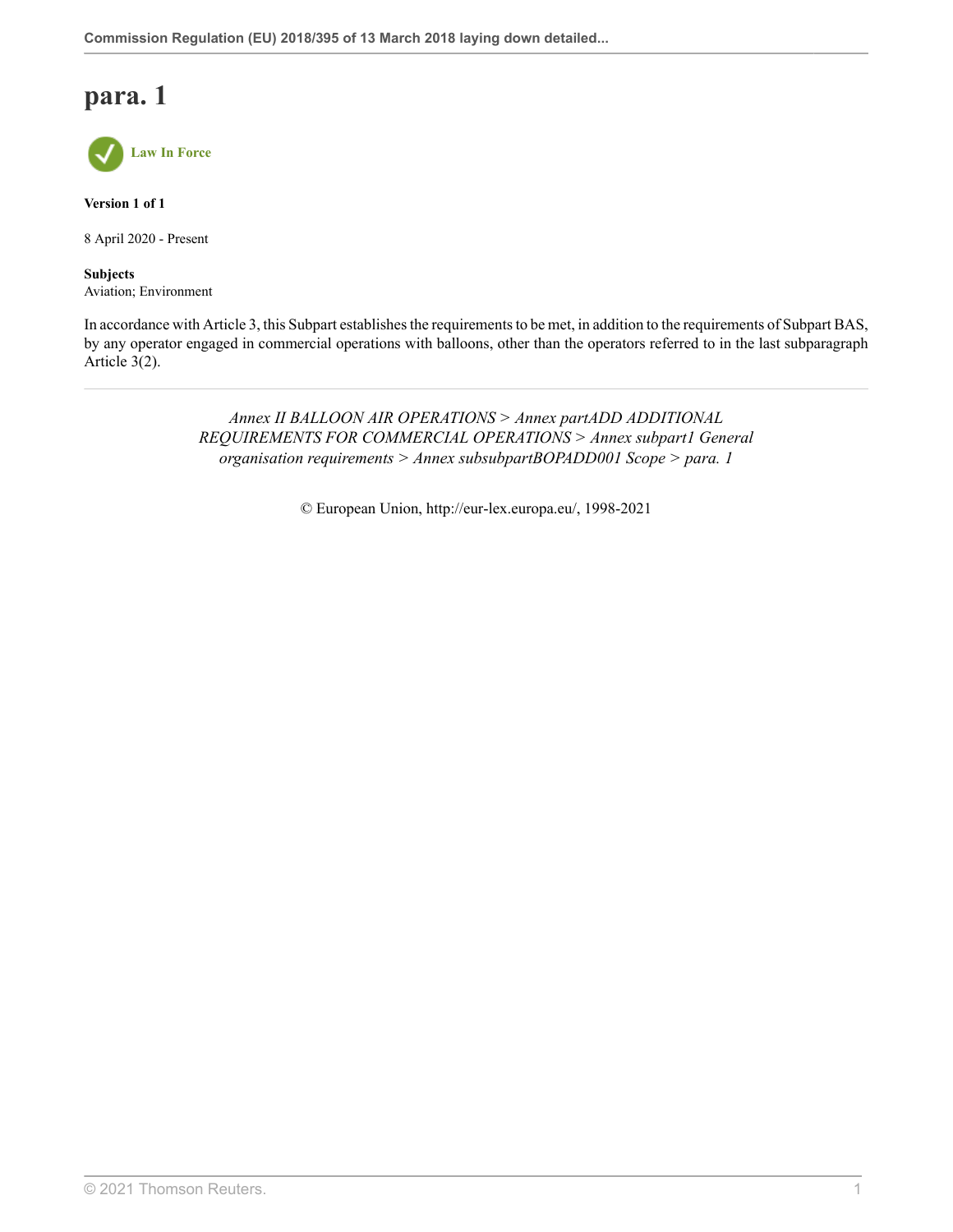**Law In Force**

**Version 1 of 1**

8 April 2020 - Present

**Subjects** Aviation; Environment

**(a)**

The operator shall be responsible for the operation of the balloon in accordance with the essential requirements set out in Annex V to Regulation (EU) 2018/1139, with the requirements of this Subpart and with its declaration.

**(b)**

Every flight shall be conducted in accordance with the provisions of the operations manual.

**(c)**

The operator shall ensure that the balloon is equipped and all crew members are qualified as required for the area and type of operation.

**(d)**

The operator shall ensure that all crew members assigned to, or directly involved in, flight operations comply with all of the following conditions:

(1) they are properly trained and instructed;

- (2) they are aware of the rules and procedures relevant to their particular duties;
- (3) they have demonstrated their abilities in their particular duties;
- (4) they are aware of their responsibilities and the relationship of such duties to the operation of the balloon as a whole.

**(e)**

The operator shall establish procedures and instructions for the safe operation of each balloon type, containing duties and responsibilities of the crew members, for all types of operations. Those procedures and instructions shall not require crew members to perform any activity during critical phases of flight other than those required for the safe operation of the balloon.

**(f)**

The operator shall make arrangements for the supervision of crew members and personnel involved in the operation of the balloon by individuals with adequate experience and skills in order to ensure the attainment of the standards specified in the operations manual.

**(g)**

The operator shall ensure that all crew members and personnel involved in the operation of the balloon are made aware that they are to comply with the laws, regulations and procedures of the States in which operations are conducted that are pertinent to the performance of their duties.

**(h)**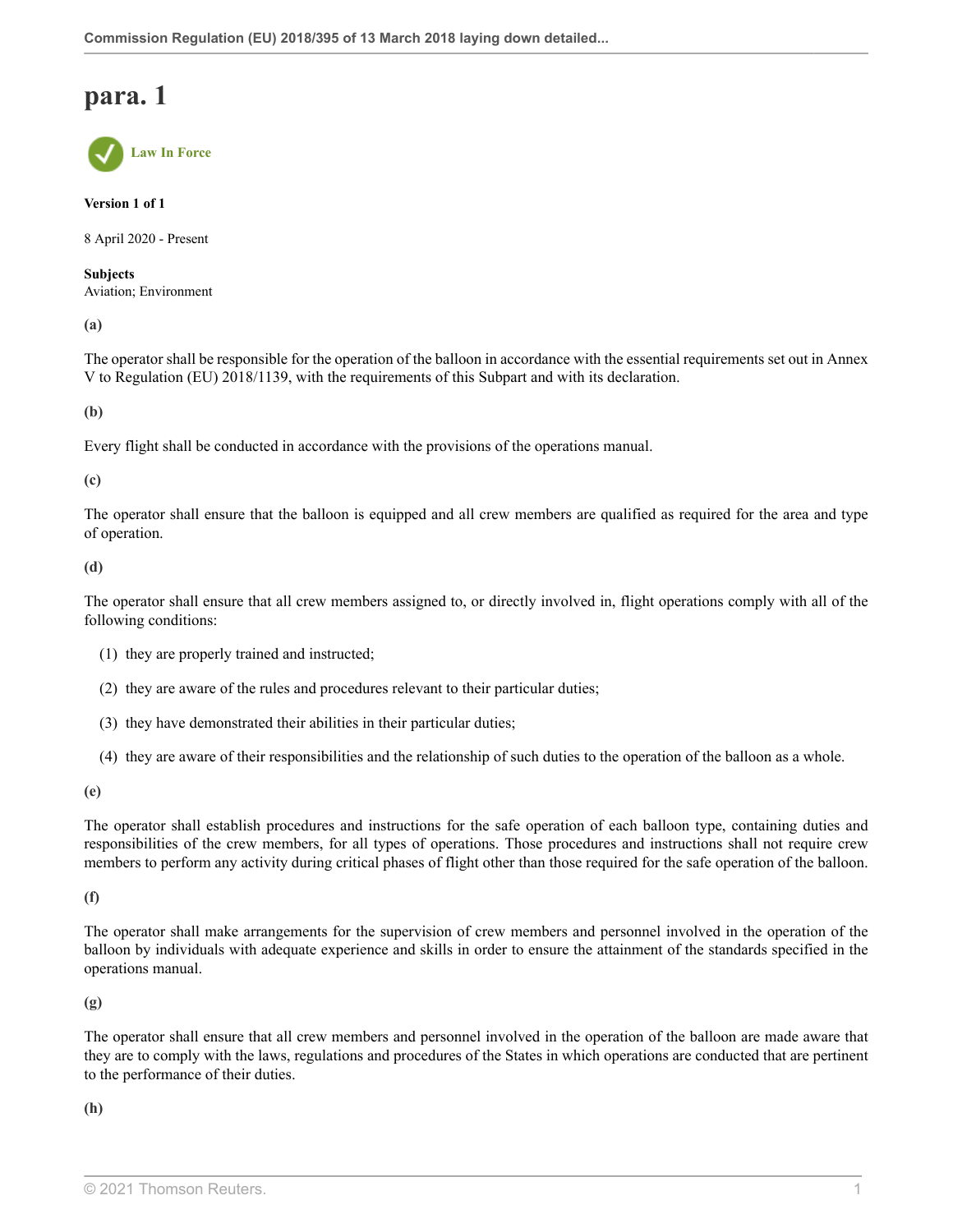The operator shall specify flight planning procedures to provide for the safe conduct of the flight, based on considerations of balloon performance, other operating limitations and relevant expected conditions on the route to be followed and at the operating sites concerned. Those procedures shall be included in the operations manual.

> *Annex II BALLOON AIR OPERATIONS > Annex partADD ADDITIONAL REQUIREMENTS FOR COMMERCIAL OPERATIONS > Annex subpart1 General organisation requirements > Annex subsubpartBOPADD005 Responsibilities of the operator > para. 1*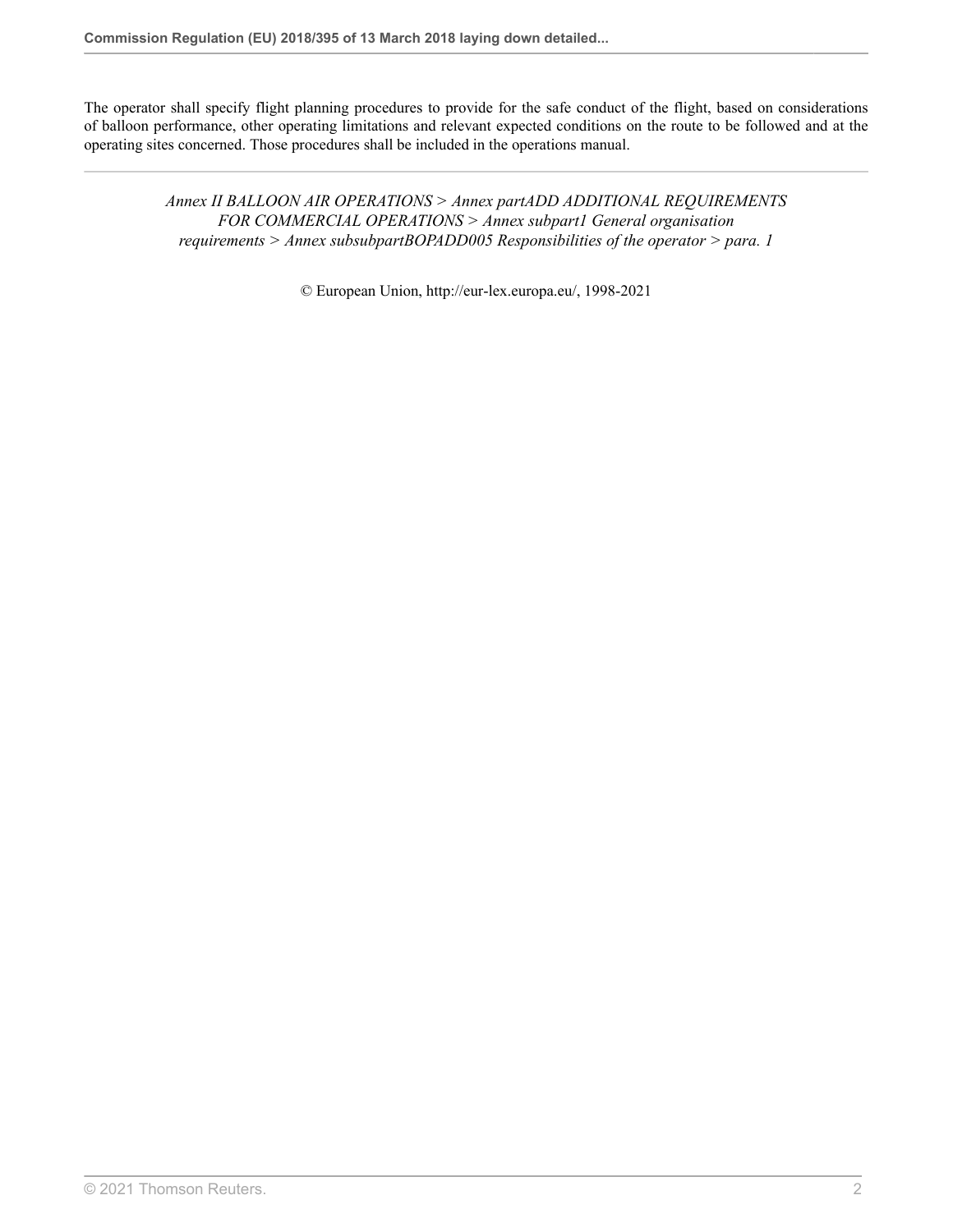

**Version 2 of 2**

31 December 2020 - Present

**Subjects** Aviation; Environment

The operator shall, when making the declaration in accordance with point BOP.ADD.[1](#page-76-0)00, notify to the  $[CAA]$ <sup>1</sup> the list of alternative means of compliance (AltMoC), where it intends to use AltMoC to demonstrate compliance when so requested in accordance with point BOP.BAS.010. That list shall contain references to the acceptable means of compliance (AMC) which they replace in case associated AMC have been adopted by the  $[{\rm CAA}]^2$  $[{\rm CAA}]^2$ .

### <span id="page-76-3"></span><span id="page-76-2"></span>**Notes**

- <span id="page-76-0"></span>[1](#page-76-2) Words substituted by Aviation Safety (Amendment etc.) (EU Exit) (No. 2) Regulations 2019/1098 [Pt 3\(1\) reg.18\(5\)](http://uk.westlaw.com/Document/I1025CBD0A46711E9AA46BDE62A47EF6F/View/FullText.html?originationContext=document&transitionType=DocumentItem&vr=3.0&rs=PLUK1.0&contextData=(sc.Search)) (December 31, 2020: shall come into force on IP completion day not exit day as specified in 2020 c.1 s.39(1) and Sch.5 para.1(1))
- <span id="page-76-1"></span>[2](#page-76-3) Word substituted by Aviation Safety (Amendment etc.) (EU Exit) (No. 2) Regulations 2019/1098 [Pt 3\(1\) reg.18\(6\)](http://uk.westlaw.com/Document/I1025CBD0A46711E9AA46BDE62A47EF6F/View/FullText.html?originationContext=document&transitionType=DocumentItem&vr=3.0&rs=PLUK1.0&contextData=(sc.Search)) (December 31, 2020: shall come into force on IP completion day not exit day as specified in 2020 c.1 s.39(1) and Sch.5 para.1(1))

*Annex II BALLOON AIR OPERATIONS > Annex partADD ADDITIONAL REQUIREMENTS FOR COMMERCIAL OPERATIONS > Annex subpart1 General organisation requirements > Annex subsubpartBOPADD010 Notification of alternative means of compliance > para. 1*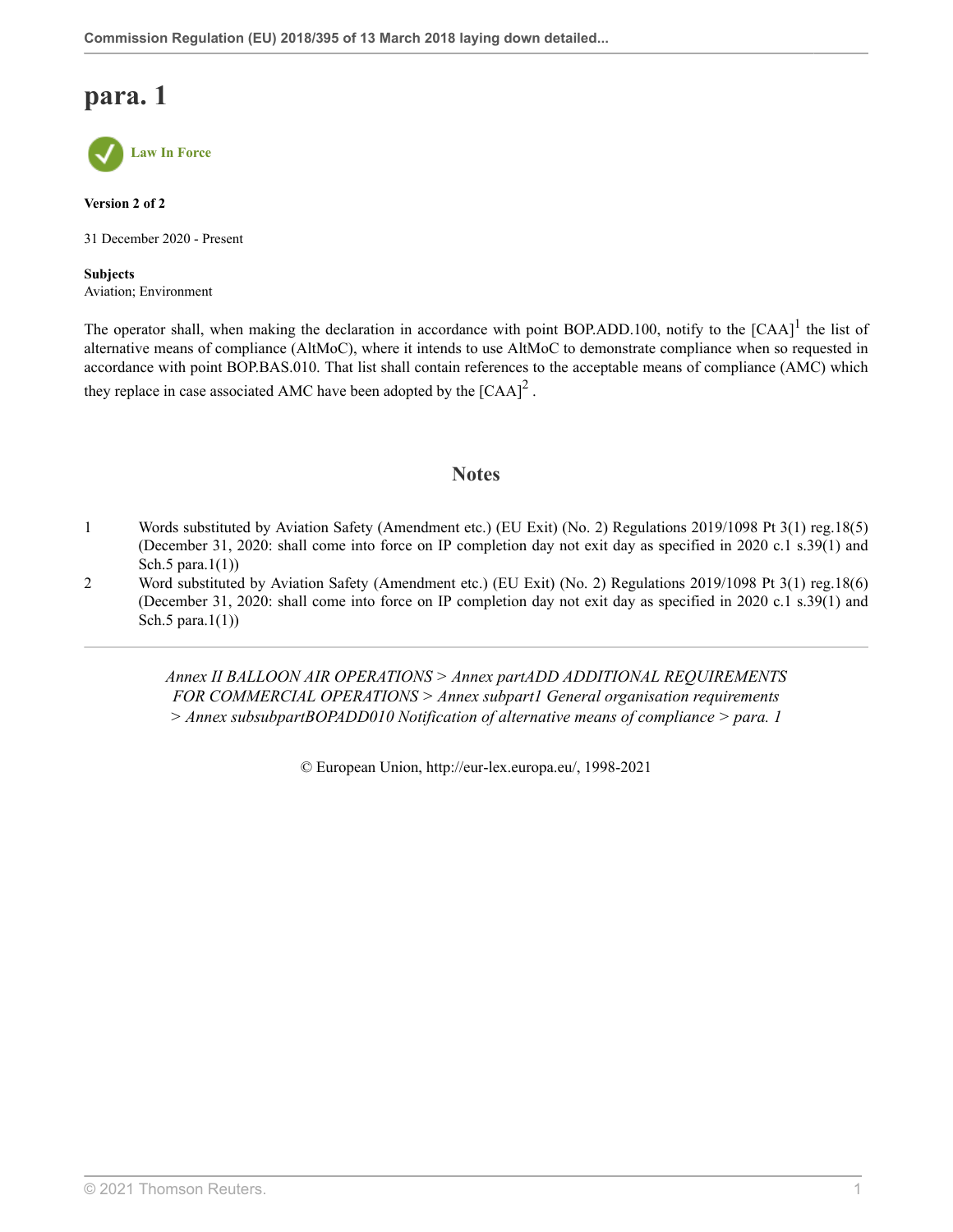**Law In Force**

**Version 2 of 2**

31 December 2020 - Present

**Subjects** Aviation; Environment

**(a)**

For the purpose of determining compliance with the essential requirements set out in Annex V to Regulation (EU) 2018/1139 and with the requirements of this Regulation, the operator shall grant access to any person authorised by the  $[CAA]$ <sup>[1](#page-77-0)</sup> at any time to any facility, balloon, document, records, data, procedures or any other material relevant to the operator's activity that falls within the scope of this Regulation, irrespective of whether or not the activity is contracted.

**(b)**

Access to the balloon shall, in the case of commercial passenger ballooning, include the possibility to enter and remain in the balloon during flight operations, unless to do so would endanger the flight.

### <span id="page-77-1"></span>**Notes**

<span id="page-77-0"></span>[1](#page-77-1) Words substituted by Aviation Safety (Amendment etc.) (EU Exit) (No. 2) Regulations 2019/1098 [Pt 3\(1\) reg.18\(7\)](http://uk.westlaw.com/Document/I1025CBD0A46711E9AA46BDE62A47EF6F/View/FullText.html?originationContext=document&transitionType=DocumentItem&vr=3.0&rs=PLUK1.0&contextData=(sc.Search)) (December 31, 2020: shall come into force on IP completion day not exit day as specified in 2020 c.1 s.39(1) and Sch.5 para.1(1))

> *Annex II BALLOON AIR OPERATIONS > Annex partADD ADDITIONAL REQUIREMENTS FOR COMMERCIAL OPERATIONS > Annex subpart1 General organisation requirements > Annex subsubpartBOPADD015 Access > para. 1*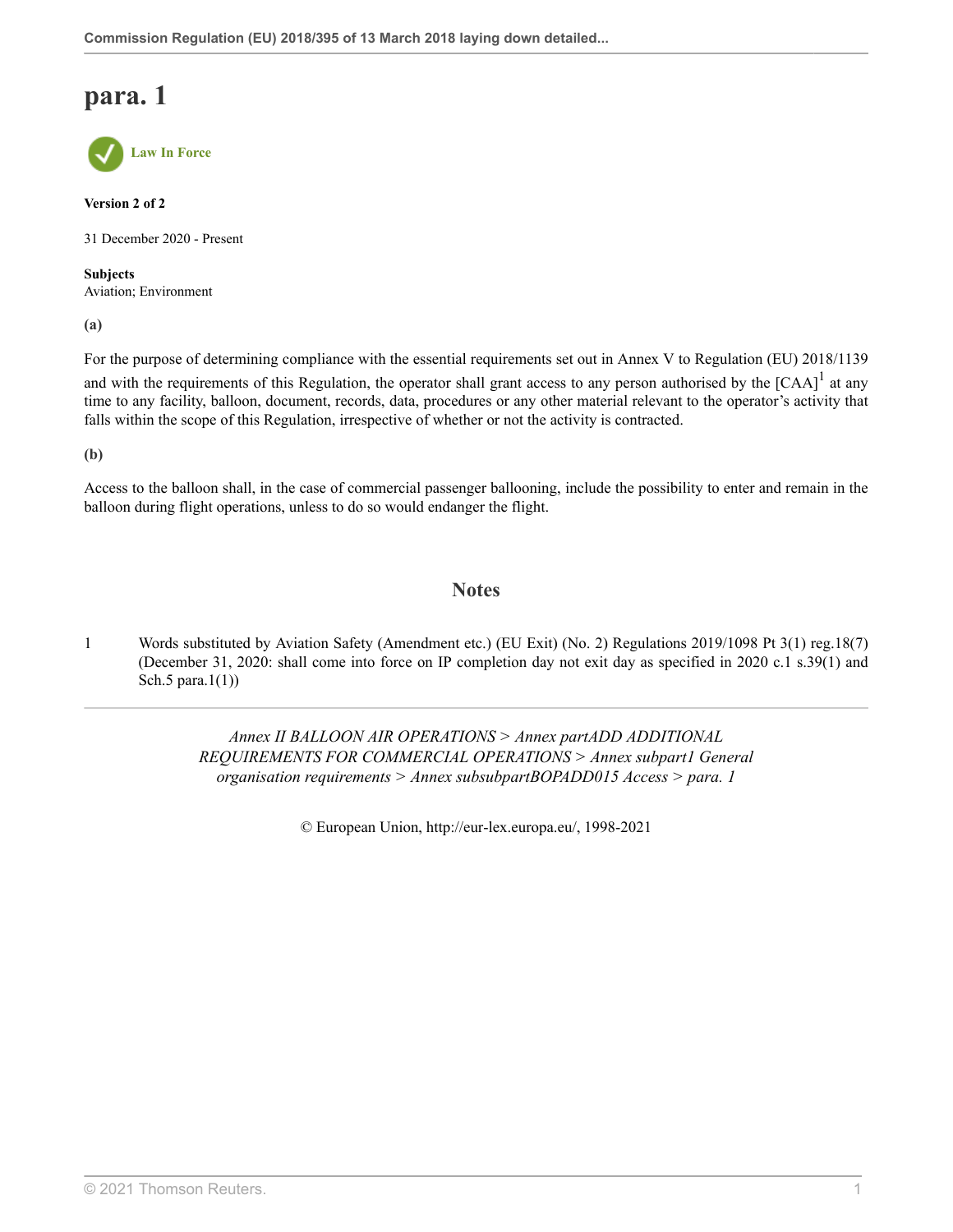

**Version 2 of 2**

31 December 2020 - Present

**Subjects** Aviation; Environment

After receipt of the notification of findings raised by the  $[CAA]$ <sup>[1](#page-78-0)</sup> in accordance with points ARO.GEN.350, ARO.GEN.355 and ARO.GEN.360 of Annex II to Regulation (EU) No 965/2012, the operator shall do all of the following:

**(a)**

identify the root cause of the non-compliance;

**(b)**

define a corrective action plan;

**(c)**

demonstrate implementation of the corrective action plan to the satisfaction of the  $[CAA]$ <sup>[1](#page-78-0)</sup> within the time period specified by that authority in accordance with point ARO.GEN.350 of Annex II to Regulation (EU) No 965/2012.

### <span id="page-78-1"></span>**Notes**

<span id="page-78-0"></span>[1](#page-78-1) Words substituted by Aviation Safety (Amendment etc.) (EU Exit) (No. 2) Regulations 2019/1098 [Pt 3\(1\) reg.18\(7\)](http://uk.westlaw.com/Document/I1025CBD0A46711E9AA46BDE62A47EF6F/View/FullText.html?originationContext=document&transitionType=DocumentItem&vr=3.0&rs=PLUK1.0&contextData=(sc.Search)) (December 31, 2020: shall come into force on IP completion day not exit day as specified in 2020 c.1 s.39(1) and Sch.5 para.1(1))

> *Annex II BALLOON AIR OPERATIONS > Annex partADD ADDITIONAL REQUIREMENTS FOR COMMERCIAL OPERATIONS > Annex subpart1 General organisation requirements > Annex subsubpartBOPADD020 Findings > para. 1*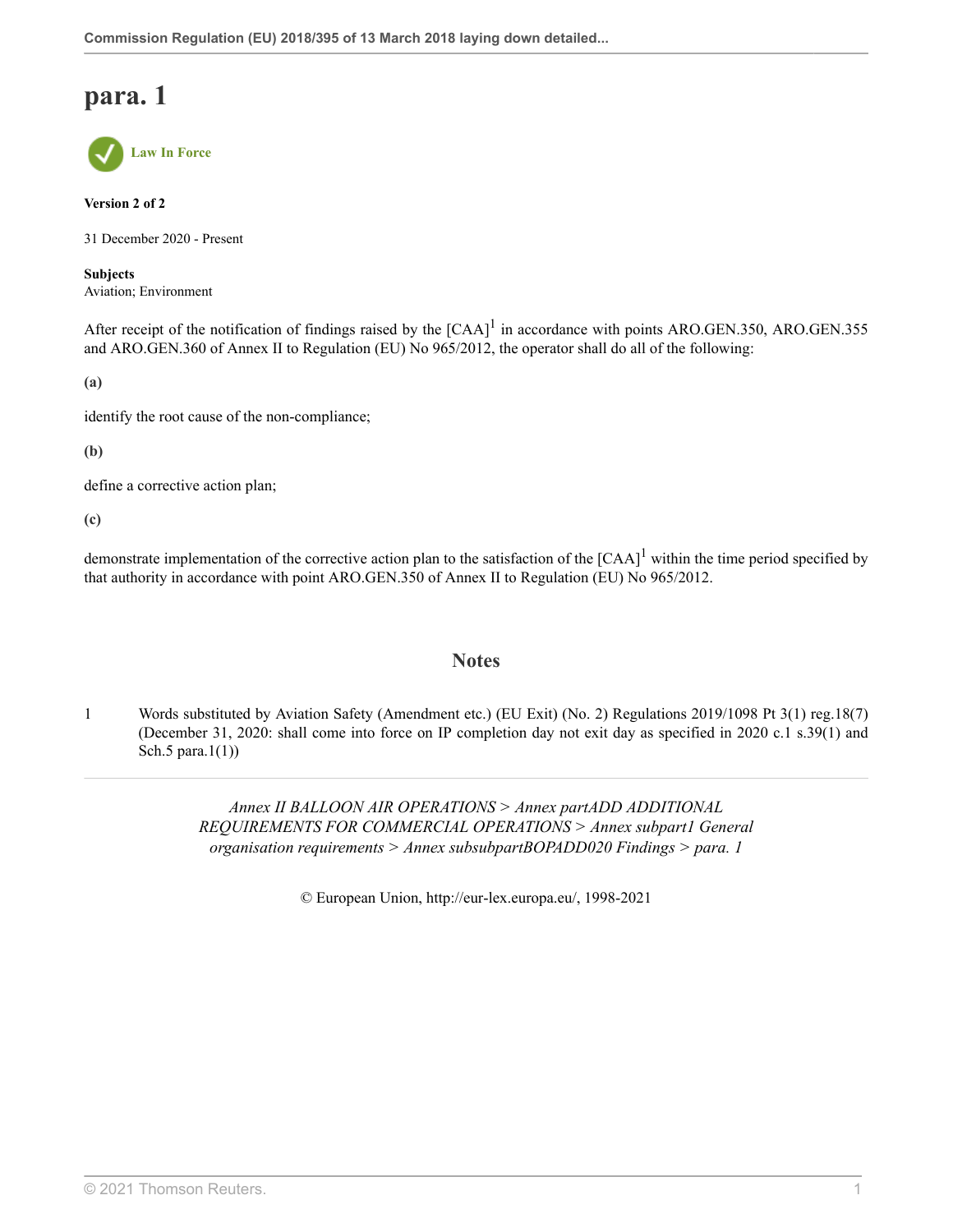**Law In Force**

### **Version 2 of 2**

31 December 2020 - Present

#### **Subjects** Aviation; Environment

**(a)**

<span id="page-79-3"></span>The operator shall implement, as part of its management system, an occurrence reporting scheme which is to provide for mandatory and voluntary reporting in accordance with Regulation (EU) No 376/2014 of the European Parliament and of the  $Count<sup>1</sup>$  $Count<sup>1</sup>$  $Count<sup>1</sup>$ .

**(b)**

Without prejudice to point (a), the operator shall report to the  $[CAA]^2$  $[CAA]^2$  and to the organisation responsible for the design of the balloon any malfunction, technical defect, exceeding of technical limitations or occurrence that would highlight inaccurate, incomplete or ambiguous information contained in data established in accordance with Annex I to Regulation (EU) No 748/2012 and any other occurrence which constitutes an incident but not an accident or serious incident.

**(c)**

The operator shall take the necessary measures to ensure compliance with Article 9 of Regulation (EU) No 996/2010 of the European Parliament and of the Council<sup>[3](#page-79-2)</sup> by the pilot-in-command, any other crew member and all its personnel in respect of any serious incident or accident associated with the operation of a balloon.

### <span id="page-79-5"></span><span id="page-79-4"></span>**Notes**

- <span id="page-79-0"></span>[1](#page-79-3) Regulation (EU) No 376/2014 of the European Parliament and of the Council of 3 April 2014 on the reporting, analysis and follow-up of occurrences in civil aviation, amending Regulation (EU) No 996/2010 of the European Parliament and of the Council and repealing Directive 2003/42/EC of the European Parliament and of the Council and Commission Regulations (EC) No 1321/2007 and (EC) No 1330/2007 (OJ L 122, 24.4.2014, p. 18).
- <span id="page-79-1"></span>[2](#page-79-4) Words substituted by Aviation Safety (Amendment etc.) (EU Exit) (No. 2) Regulations 2019/1098 [Pt 3\(1\) reg.18\(7\)](http://uk.westlaw.com/Document/I1025CBD0A46711E9AA46BDE62A47EF6F/View/FullText.html?originationContext=document&transitionType=DocumentItem&vr=3.0&rs=PLUK1.0&contextData=(sc.Search)) (December 31, 2020: shall come into force on IP completion day not exit day as specified in 2020 c.1 s.39(1) and Sch.5 para. $1(1)$ )
- <span id="page-79-2"></span>[3](#page-79-5) Regulation (EU) No 996/2010 of the European Parliament and of the Council of 20 October 2010 on the investigation and prevention of accidents and incidents in civil aviation and repealing Directive 94/56/EC (OJ L 295, 12.11.2010, p. 35).

*Annex II BALLOON AIR OPERATIONS > Annex partADD ADDITIONAL REQUIREMENTS FOR COMMERCIAL OPERATIONS > Annex subpart1 General organisation requirements > Annex subsubpartBOPADD025 Occurrence reporting > para. 1*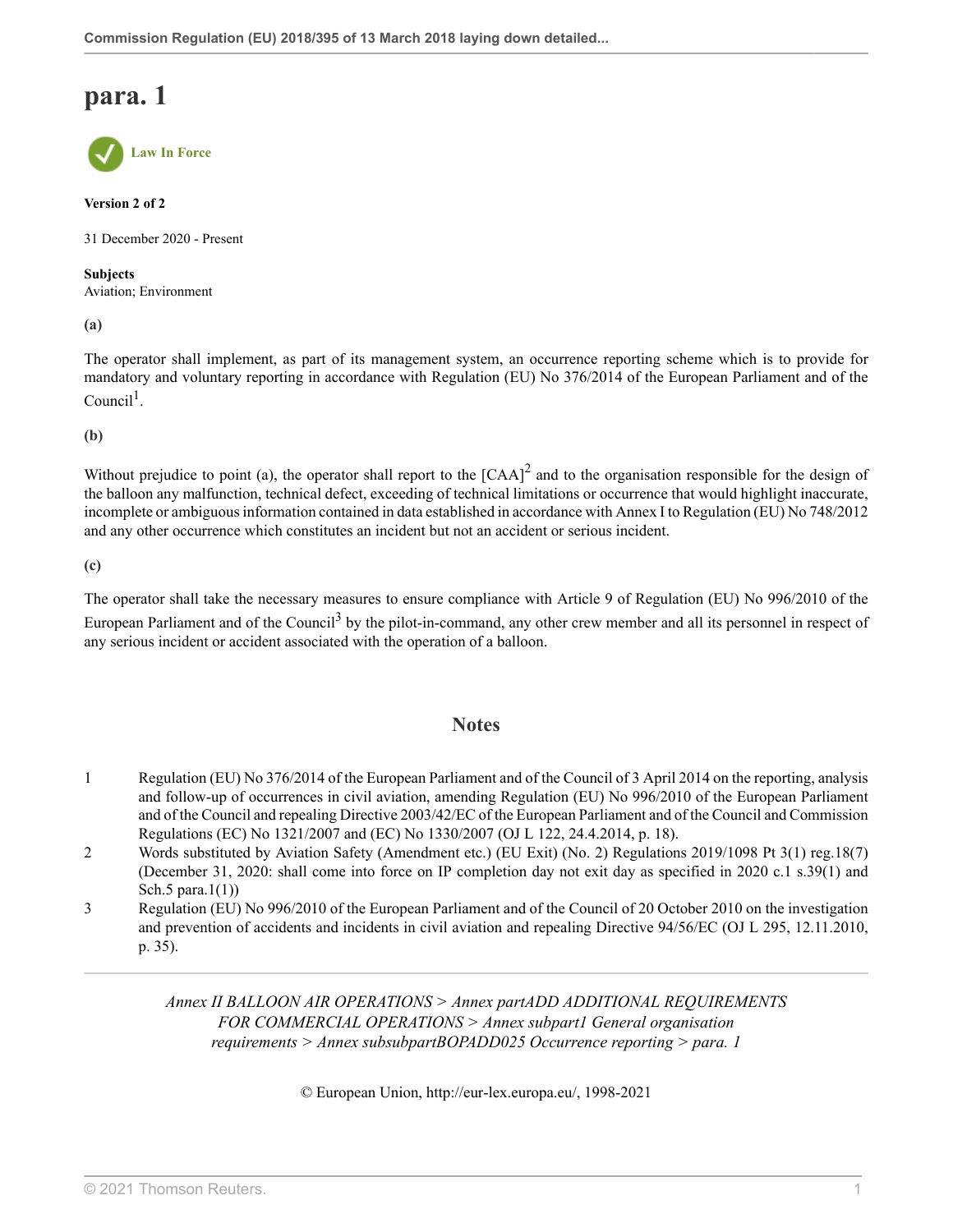**Law In Force**

**Version 1 of 1**

8 April 2020 - Present

**Subjects** Aviation; Environment

**(a)**

The operator shall establish, implement and maintain a management system that includes all of the following:

(1) clearly defined lines of responsibility and accountability throughout the organisation of the operator, including a direct safety accountability of the accountable manager;

(2) a description of the overall philosophies and principles of the operator with regard to safety, which shall be known as the safety policy;

(3) the identification of aviation safety hazards entailed by the activities of the operator, the evaluation of those hazards and the management of associated risks, including by taking actions to mitigate those risks where necessary and verifying the effectiveness of those actions;

(4) maintaining personnel trained and competent to perform their tasks;

(5) documentation of all key processes of the management system, including a process for making personnel aware of their responsibilities and the procedure for amending that documentation;

(6) a function to monitor compliance of the operator with the requirements of this Annex. Such compliance monitoring shall include a feedback system of findings to the accountable manager of the operator to ensure effective implementation of corrective actions as necessary;

(7) the processes necessary to ensure compliance with the requirements of Articles 4, 5, 6 and 13 of Regulation (EU) No 376/2014.

### **(b)**

The management system shall correspond to the size of the operator and the nature and complexity of its activities, taking into account the hazards and associated risks of those activities.

> *Annex II BALLOON AIR OPERATIONS > Annex partADD ADDITIONAL REQUIREMENTS FOR COMMERCIAL OPERATIONS > Annex subpart1 General organisation requirements > Annex subsubpartBOPADD030 Management system > para. 1*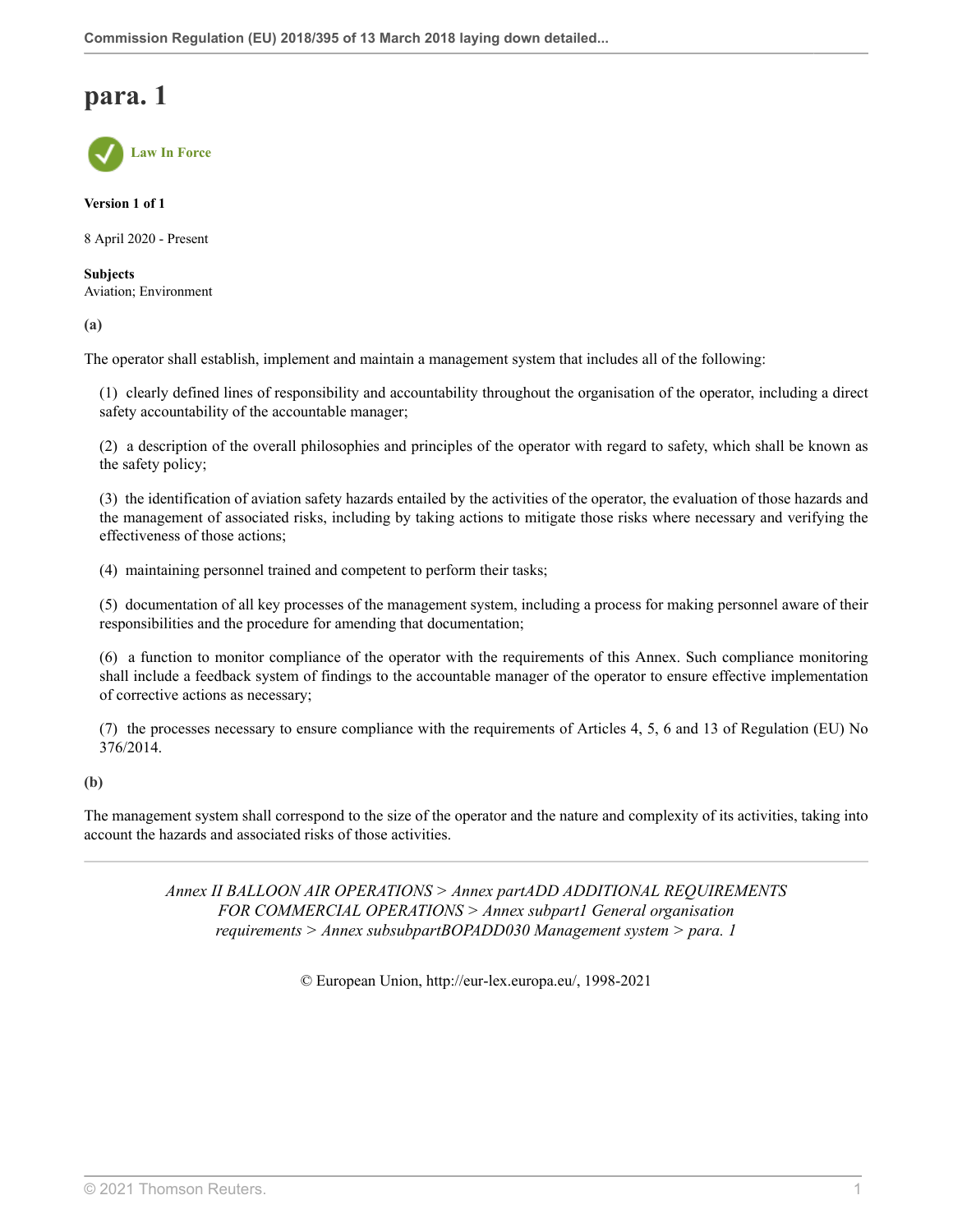

**Version 2 of 2**

31 December 2020 - Present

**Subjects** Aviation; Environment

When contracting any part of its activity that falls within the scope of this Regulation, the operator shall be responsible for ensuring that the contracted organisation carries out the activity in accordance with the essential requirements set out in Annex V to Regulation (EU) 20[1](#page-81-0)8/1139 and with the requirements of this Regulation. The operator shall also ensure that the [CAA]<sup>1</sup> is given access to the contracted organisation in order to determine that the operator complies with those requirements.

### <span id="page-81-1"></span>**Notes**

<span id="page-81-0"></span>[1](#page-81-1) Words substituted by Aviation Safety (Amendment etc.) (EU Exit) (No. 2) Regulations 2019/1098 [Pt 3\(1\) reg.18\(7\)](http://uk.westlaw.com/Document/I1025CBD0A46711E9AA46BDE62A47EF6F/View/FullText.html?originationContext=document&transitionType=DocumentItem&vr=3.0&rs=PLUK1.0&contextData=(sc.Search)) (December 31, 2020: shall come into force on IP completion day not exit day as specified in 2020 c.1 s.39(1) and Sch.5 para. $1(1)$ )

> *Annex II BALLOON AIR OPERATIONS > Annex partADD ADDITIONAL REQUIREMENTS FOR COMMERCIAL OPERATIONS > Annex subpart1 General organisation requirements > Annex subsubpartBOPADD035 Contracted activities > para. 1*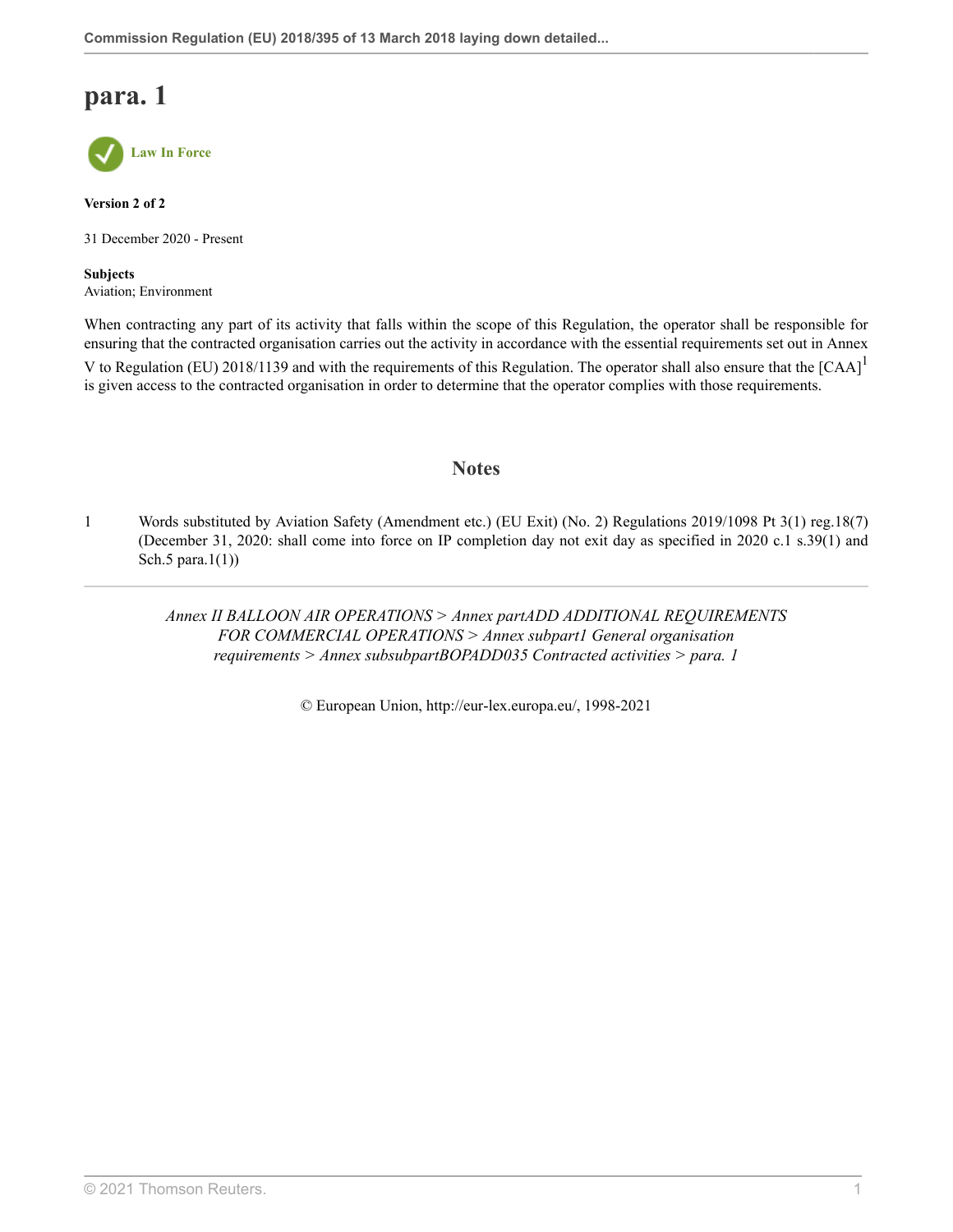**Law In Force**

**Version 1 of 1**

8 April 2020 - Present

**Subjects** Aviation; Environment

**(a)**

The operator shall appoint an accountable manager who has the authority to ensure that all activities that fall within the scope of this Regulation can be financed and carried out in accordance with the essential requirements set out in Annex V to Regulation (EU) 2018/1139 and with the requirements of this Regulation. The accountable manager shall be responsible for establishing and maintaining an effective management system.

**(b)**

The operator shall:

- (1) identify the responsibilities of its personnel for all tasks and activities to be performed;
- (2) have sufficient qualified personnel to carry out those tasks and activities; and
- (3) maintain appropriate experience, qualification and training records of its personnel.

**(c)**

The operator shall nominate one or more persons responsible for the management and supervision of all of the following areas:

- (1) flight operations;
- (2) ground operations;
- (3) continuing airworthiness, in accordance with Regulation (EU) No 1321/2014.

*Annex II BALLOON AIR OPERATIONS > Annex partADD ADDITIONAL REQUIREMENTS FOR COMMERCIAL OPERATIONS > Annex subpart1 General organisation requirements > Annex subsubpartBOPADD040 Personnel requirements > para. 1*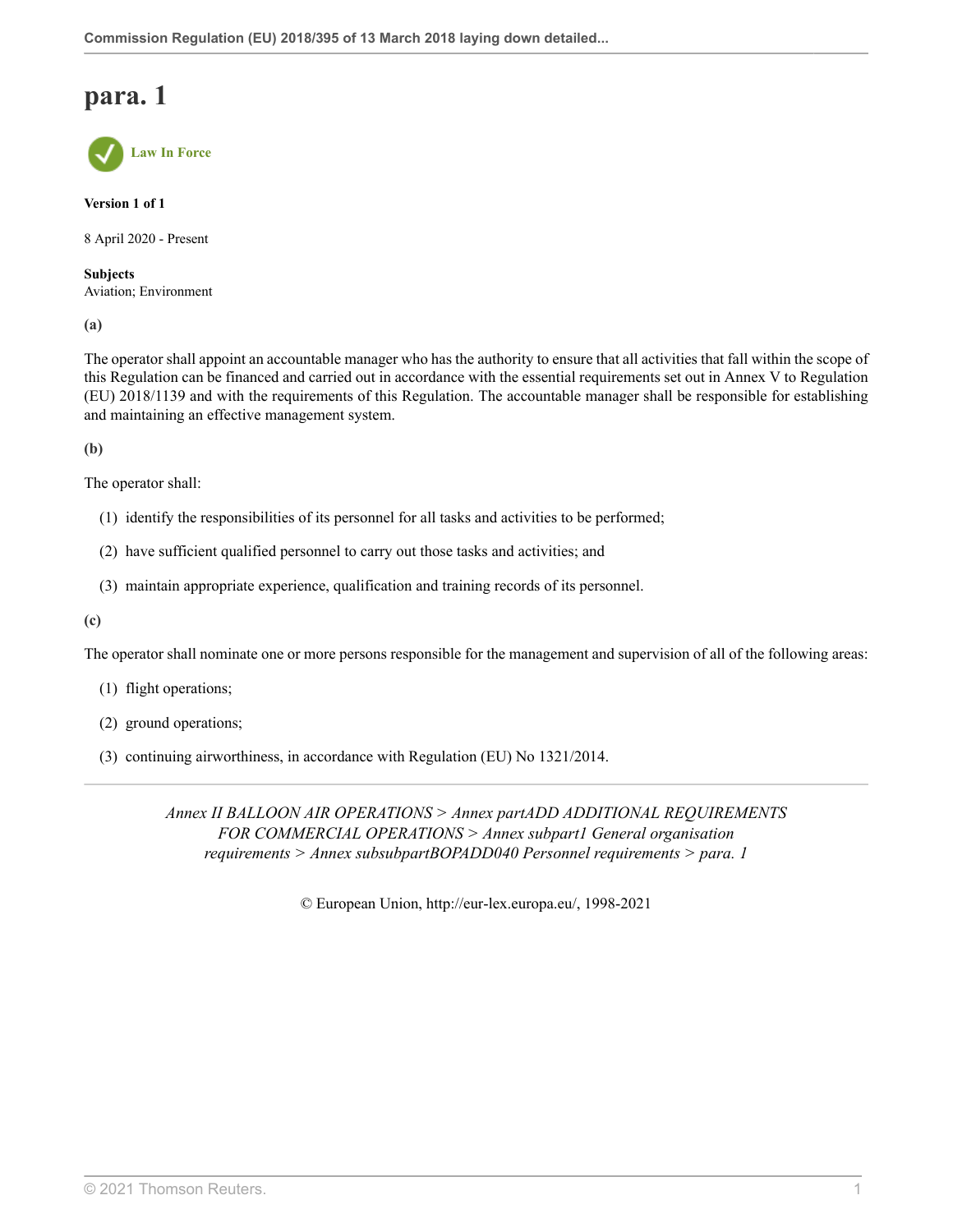

**Version 1 of 1**

8 April 2020 - Present

**Subjects** Aviation; Environment

The operator shall have facilities that are sufficient to allow the performance and management of all tasks and activities required to ensure compliance with the essential requirements set out in Annex V to Regulation (EU) 2018/1139 and with the requirements of this Regulation.

> *Annex II BALLOON AIR OPERATIONS > Annex partADD ADDITIONAL REQUIREMENTS FOR COMMERCIAL OPERATIONS > Annex subpart1 General organisation requirements > Annex subsubpartBOPADD045 Facility requirements > para. 1*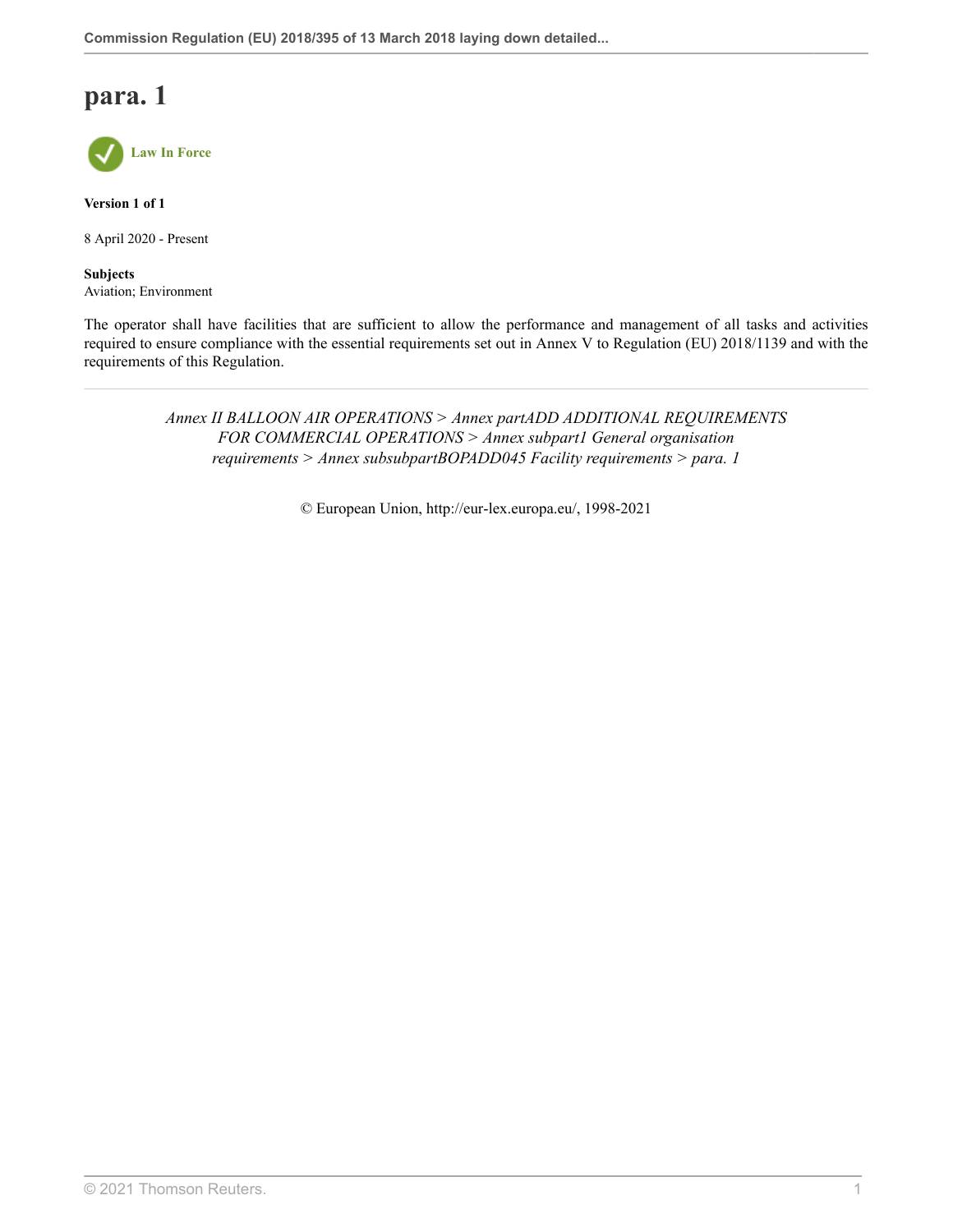**Law In Force**

**Version 1 of 1**

8 April 2020 - Present

**Subjects** Aviation; Environment

**(a)**

In the declaration referred to in the second subparagraph of Article 3(2), the operator shall confirm that it complies and will continue to comply with the essential requirements set out in Annex V to Regulation (EU) 2018/1139 and with the requirements of this Regulation.

**(b)**

The operator shall include in the declaration all of the following information:

- (1) the name of the operator;
- (2) the place where the operator has its principal place of business;

(3) the name and contact details of the accountable manager of the operator;

(4) the starting date of the commercial operation and, where relevant, the date at which the change to an existing commercial operation takes effect;

(5) in respect of all balloons used for the commercial operation, the balloon type, registration, main base, type of operation and continuing airworthiness management organisation.

**(c)**

Where applicable, the operator shall annex to the declaration the list of alternative means of compliance (AltMoC), in accordance with point BOP.ADD.010.

**(d)**

When making the declaration, the operator shall use the form contained in the Appendix to this Annex.

*Annex II BALLOON AIR OPERATIONS > Annex partADD ADDITIONAL REQUIREMENTS FOR COMMERCIAL OPERATIONS > Annex subpart2 Declaration, airworthiness and wet and dry lease > Annex subsubpartBOPADD100 Declaration > para. 1*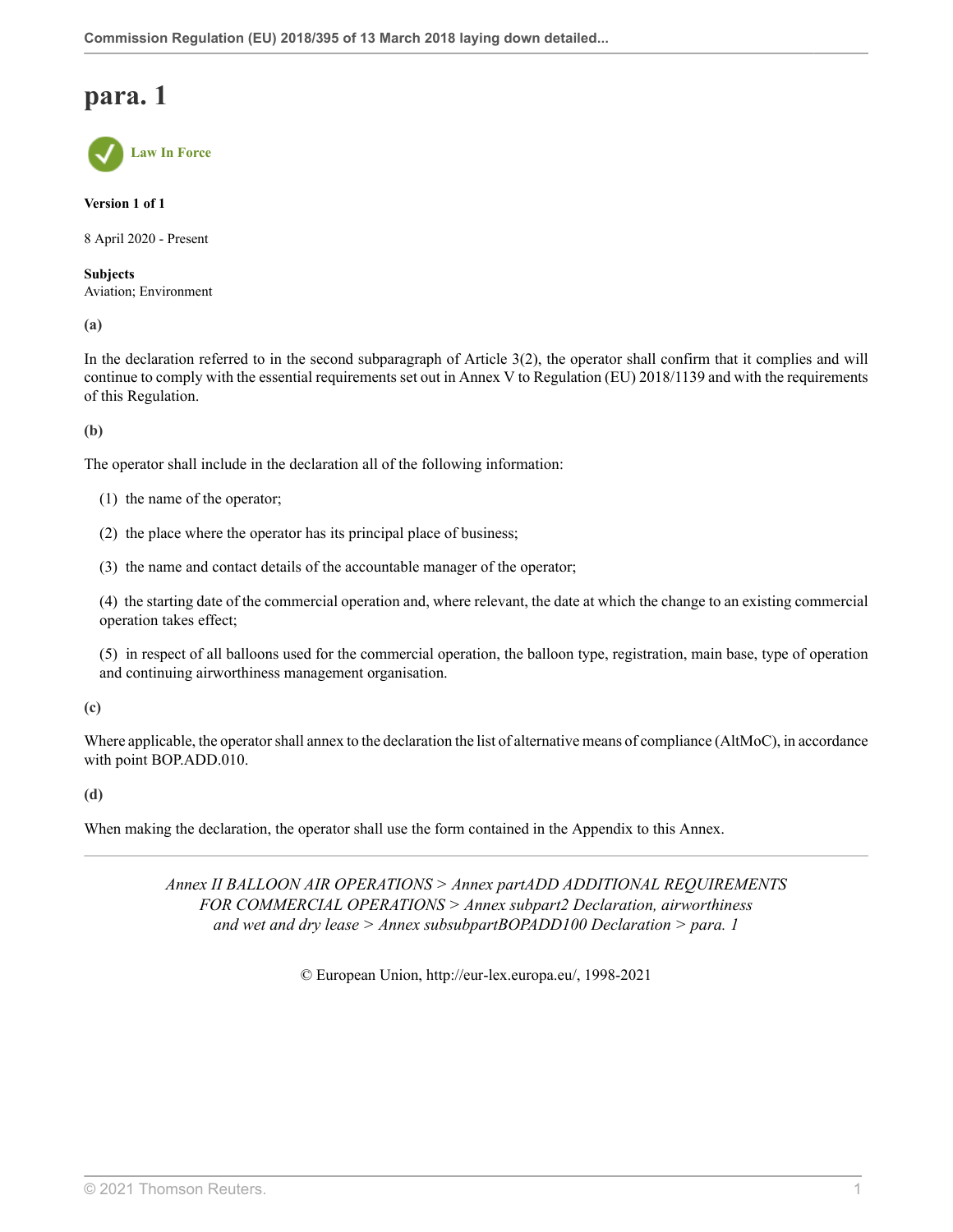

**Version 2 of 2**

31 December 2020 - Present

**Subjects** Aviation; Environment

**(a)**

<span id="page-85-1"></span>The operator shall notify the  $[CAA]$ <sup>[1](#page-85-0)</sup> without delay of any changes in circumstances affecting its compliance with the essential requirements set out in Annex V to Regulation (EU) 2018/1139 and with the requirements of this Regulation, as declared to the  $[CAA]$ <sup>[1](#page-85-0)</sup>, and of any changes in respect of the information referred to in point BOP.ADD.100(b) and the list of AltMoCs referred to in point BOP.ADD.100(c), as included in or annexed to the declaration.

**(b)**

The operator shall notify the  $[CAA]$ <sup>[1](#page-85-0)</sup> without delay when it is no longer engaged in commercial operations with balloons.

### **Notes**

<span id="page-85-0"></span>[1](#page-85-1) Words substituted by Aviation Safety (Amendment etc.) (EU Exit) (No. 2) Regulations 2019/1098 [Pt 3\(1\) reg.18\(7\)](http://uk.westlaw.com/Document/I1025CBD0A46711E9AA46BDE62A47EF6F/View/FullText.html?originationContext=document&transitionType=DocumentItem&vr=3.0&rs=PLUK1.0&contextData=(sc.Search)) (December 31, 2020: shall come into force on IP completion day not exit day as specified in 2020 c.1 s.39(1) and Sch.5 para.1(1))

*Annex II BALLOON AIR OPERATIONS > Annex partADD ADDITIONAL REQUIREMENTS FOR COMMERCIAL OPERATIONS > Annex subpart2 Declaration, airworthiness and wet and dry lease > Annex subsubpartBOPADD105 Changes to the declaration and cessation of commercial operations > para. 1*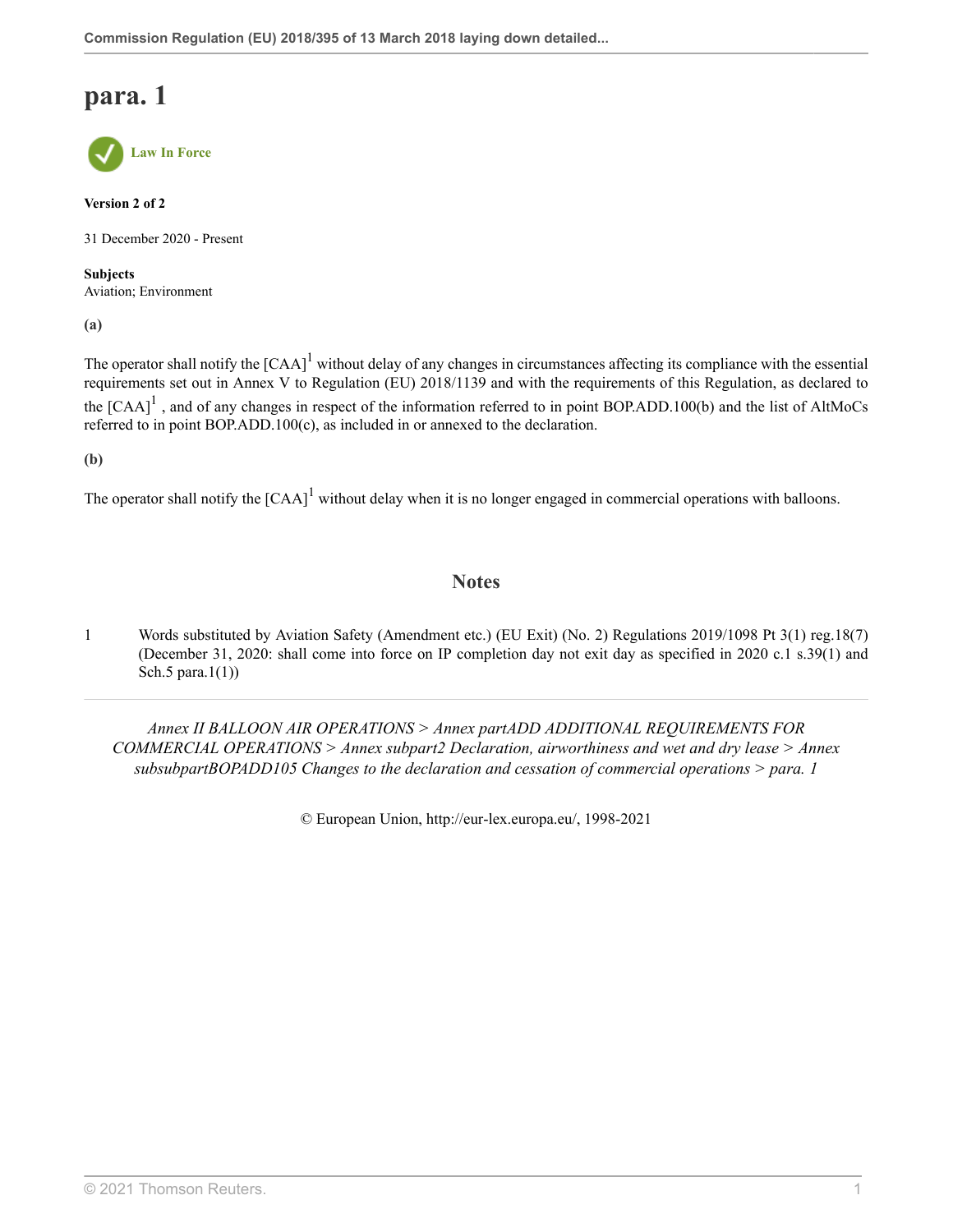

**Version 1 of 1**

8 April 2020 - Present

**Subjects** Aviation; Environment

Balloons shall have a certificate of airworthiness issued in accordance with Regulation (EU) No 748/2012 or, in the case of a balloon registered in a third country, shall be subject to either a wet lease agreement or a dry lease agreement in accordance with point BOP.ADD.115.

> *Annex II BALLOON AIR OPERATIONS > Annex partADD ADDITIONAL REQUIREMENTS FOR COMMERCIAL OPERATIONS > Annex subpart2 Declaration, airworthiness and wet and dry lease > Annex subsubpartBOPADD110 Airworthiness requirements > para. 1*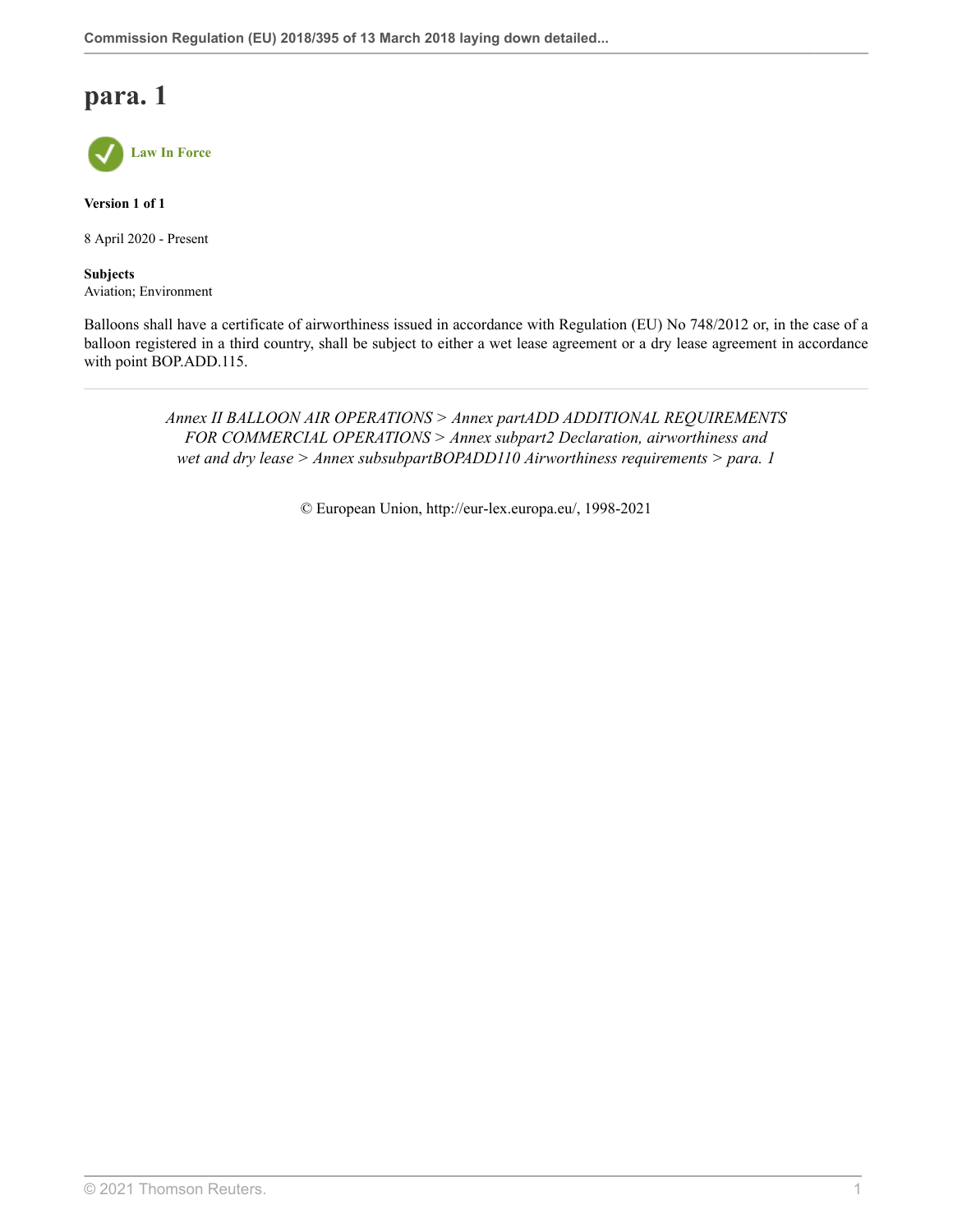**Law In Force**

**Version 2 of 2**

31 December 2020 - Present

**Subjects** Aviation; Environment

**(a)**

<span id="page-87-1"></span>The operator shall notify to the  $[CAA]$ <sup>[1](#page-87-0)</sup> any wet lease agreement or dry lease agreement concerning a balloon registered in a third country

**(b)**

Where a balloon registered in a third country is subject to a wet lease agreement, the operator shall ensure that the level of safety resulting from the application of the safety standards with regard to continuing airworthiness and air operations to which the third country operator of the balloon is subject, is at least equivalent to that resulting from the application of the requirements of Annex I to Regulation (EU) No 1321/2014 and of this Regulation.

**(c)**

Where a balloon registered in a third country is subject to a dry lease agreement, the operator of such balloon shall ensure compliance with the essential requirements relating to continuing airworthiness set out in Annexes II and V to Regulation (EU) 2018/1139 and with the requirements of this Regulation.

### **Notes**

<span id="page-87-0"></span>[1](#page-87-1) Words substituted by Aviation Safety (Amendment etc.) (EU Exit) (No. 2) Regulations 2019/1098 [Pt 3\(1\) reg.18\(7\)](http://uk.westlaw.com/Document/I1025CBD0A46711E9AA46BDE62A47EF6F/View/FullText.html?originationContext=document&transitionType=DocumentItem&vr=3.0&rs=PLUK1.0&contextData=(sc.Search)) (December 31, 2020: shall come into force on IP completion day not exit day as specified in 2020 c.1 s.39(1) and Sch.5 para. $1(1)$ )

*Annex II BALLOON AIR OPERATIONS > Annex partADD ADDITIONAL REQUIREMENTS FOR COMMERCIAL OPERATIONS > Annex subpart2 Declaration, airworthiness and wet and dry lease > Annex subsubpartBOPADD115 Wet lease and dry lease of a balloon registered in a third country > para. 1*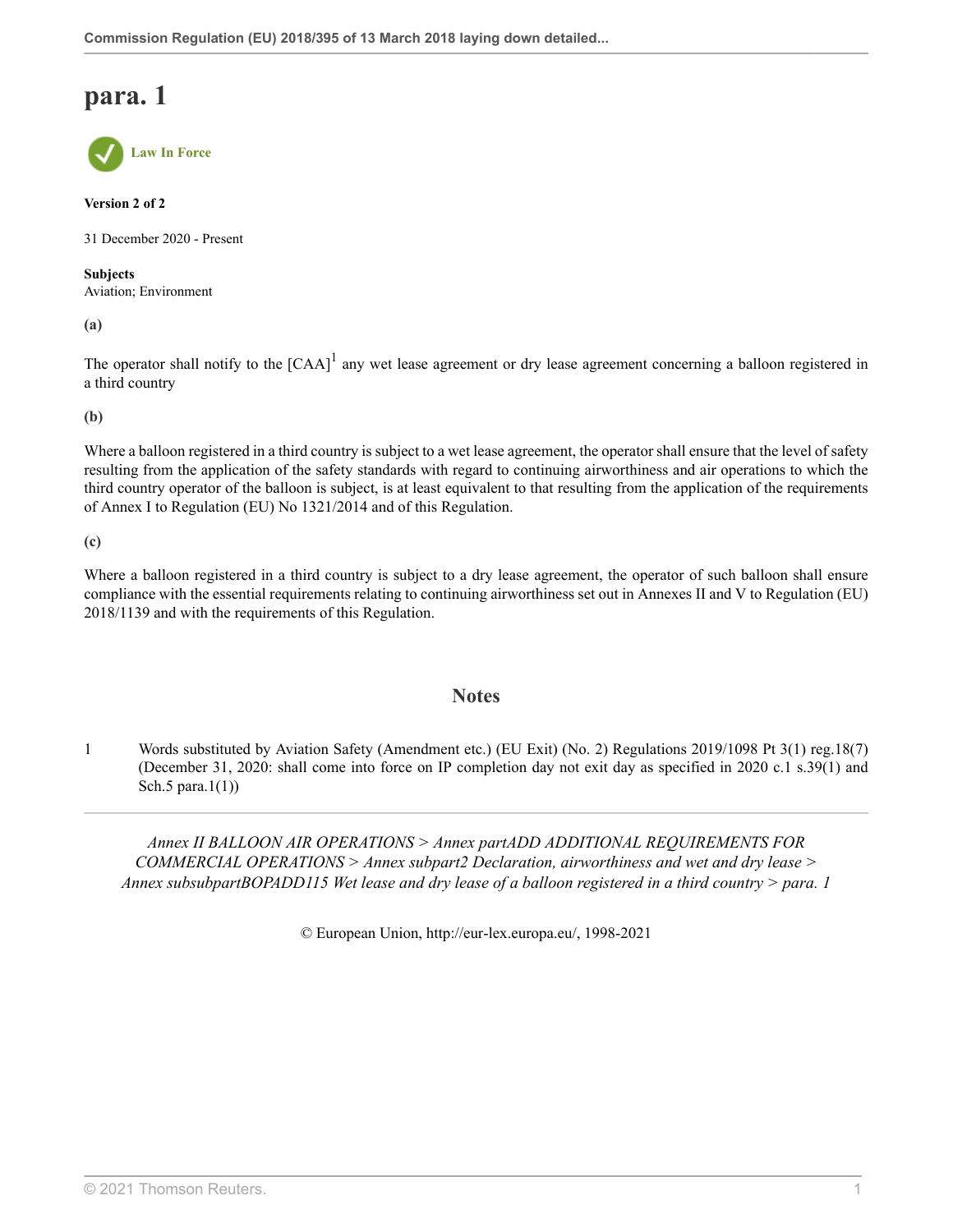**Law In Force**

**Version 1 of 1**

8 April 2020 - Present

**Subjects** Aviation; Environment

**(a)**

The operator shall establish an operations manual.

**(b)**

The content of the operations manual shall reflect the requirements set out in this Annex and shall not contravene any information contained in the operator's declaration.

**(c)**

The operations manual may be established as separate parts.

**(d)**

All personnel of the operator shall have easy access to the portions of the operations manual that are relevant to their duties.

**(e)**

The operations manual shall be kept up-to-date. All personnel of the operator shall be made aware of any amendment of the operations manual that are relevant to the performance of their duties.

**(f)**

The operator shall ensure that any information used as the basis for the content of the operations manual and any amendment thereof is correctly reflected in the operations manual.

**(g)**

The operator shall ensure that all personnel are able to understand the language in which those parts of the operations manual which are relevant to their duties are written. The content of the operations manual shall be presented in a form that can be used without difficulty.

> *Annex II BALLOON AIR OPERATIONS > Annex partADD ADDITIONAL REQUIREMENTS FOR COMMERCIAL OPERATIONS > Annex subpart3 Manuals and records > Annex subsubpartBOPADD200 Operations manual > para. 1*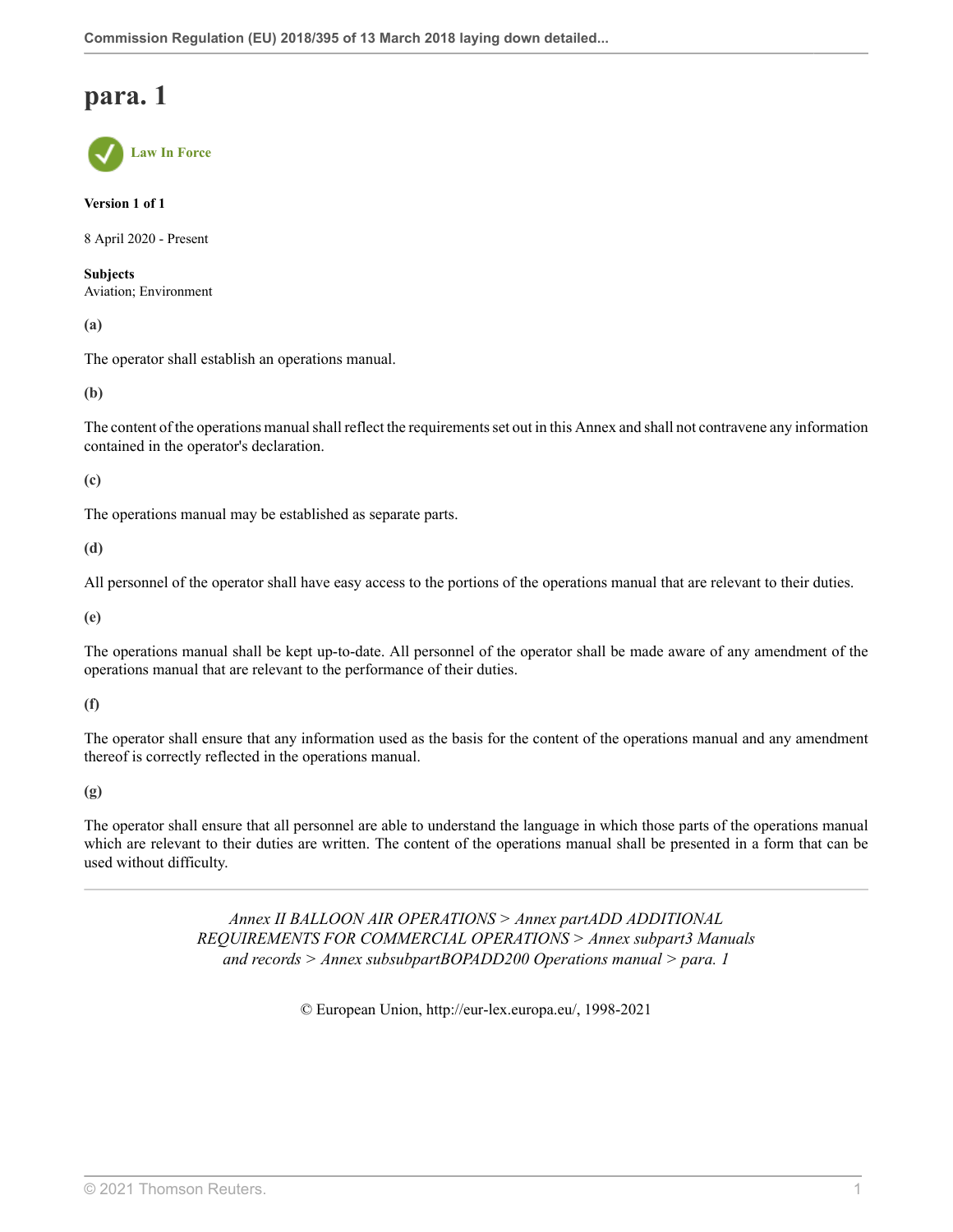

**Version 1 of 1**

8 April 2020 - Present

**Subjects** Aviation; Environment

**(a)**

The operator shall establish a system of record-keeping that allows adequate storage and reliable traceability of its activities.

**(b)**

The format of the records shall be specified in the operator's procedures or manuals.

*Annex II BALLOON AIR OPERATIONS > Annex partADD ADDITIONAL REQUIREMENTS FOR COMMERCIAL OPERATIONS > Annex subpart3 Manuals and records > Annex subsubpartBOPADD205 Record-keeping > para. 1*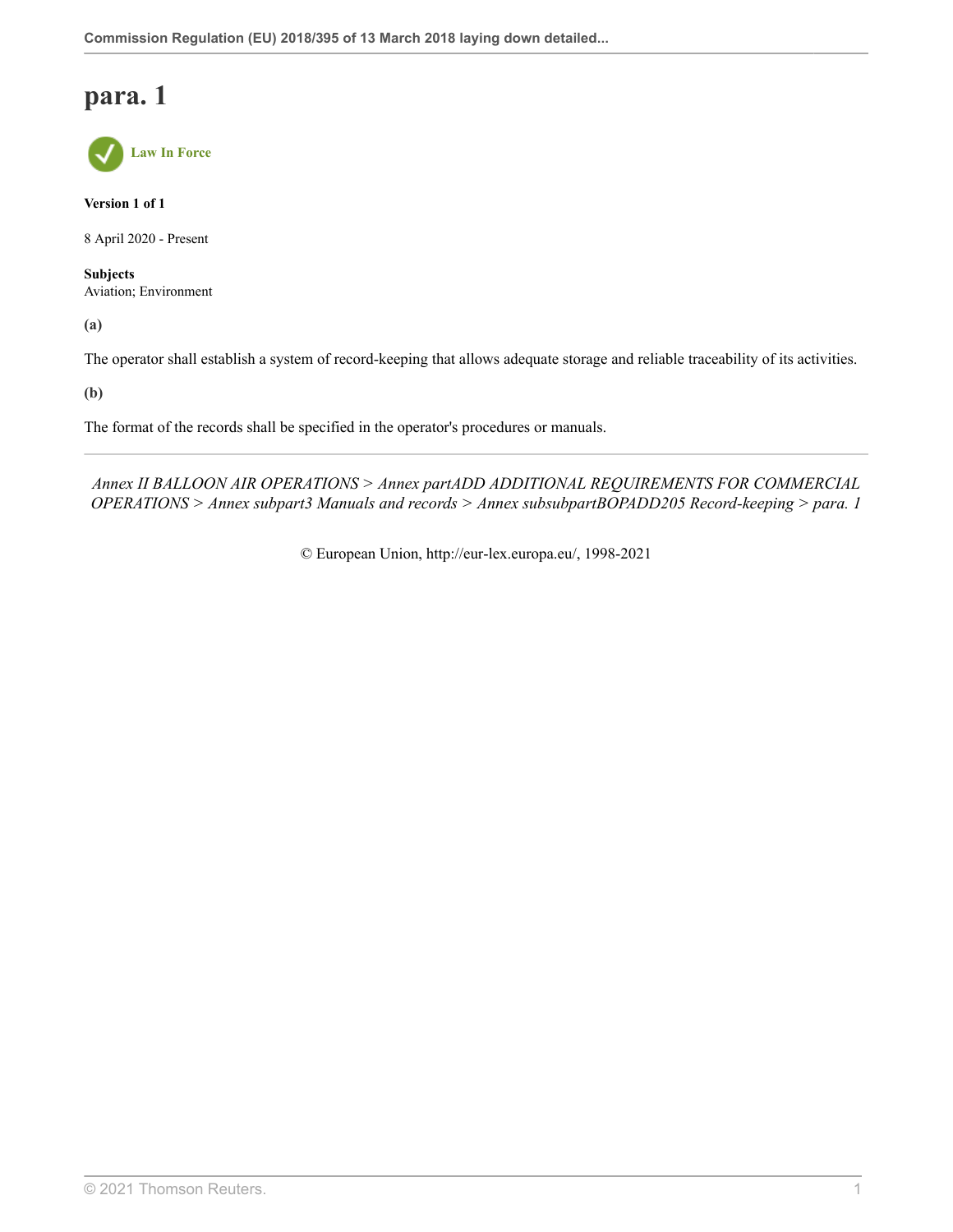**Law In Force**

### **Version 2 of 2**

31 December 2020 - Present

#### **Subjects**

Aviation; Environment

**(a)**

The composition of the flight crew shall be, as a minimum, as specified in the AFM or operating limitations prescribed for the balloon.

**(b)**

The flight crew shall include additional flight crew members when required by the type of operation. The number of the flight crew shall not be lower than the number specified in the operations manual.

**(c)**

All flight crew members shall hold a licence and ratings issued or accepted in accordance with Annex III to this Regulation and shall be appropriate to the duties assigned to them.

**(d)**

Flight crew members may be relieved during the flight of their duties at the controls by another suitably qualified flight crew member.

**(e)**

When engaging the services of flight crew members who work on a freelance or part-time basis, the operator shall verify that all of the following requirements are complied with:

- (1) the requirements of this Subpart;
- (2) Annex III to this Regulation, including the requirements on recent experience;

(3) the flight and duty time limitations and rest requirements in accordance with  $[any$  relevant enactment $]$ <sup>[1](#page-90-0)</sup>, taking into account all services rendered by the flight crew member to other operators.

### <span id="page-90-1"></span>**Notes**

<span id="page-90-0"></span>[1](#page-90-1) Words substituted in point (e)(3) by Aviation Safety (Amendment etc.) (EU Exit) (No. 2) Regulations 2019/1098 [Pt](http://uk.westlaw.com/Document/I1025CBD0A46711E9AA46BDE62A47EF6F/View/FullText.html?originationContext=document&transitionType=DocumentItem&vr=3.0&rs=PLUK1.0&contextData=(sc.Search)) [3\(1\) reg.18\(8\)](http://uk.westlaw.com/Document/I1025CBD0A46711E9AA46BDE62A47EF6F/View/FullText.html?originationContext=document&transitionType=DocumentItem&vr=3.0&rs=PLUK1.0&contextData=(sc.Search)) (December 31, 2020: shall come into force on IP completion day not exit day as specified in 2020 c.1 s.39(1) and Sch.5 para.1(1))

*Annex II BALLOON AIR OPERATIONS > Annex partADD ADDITIONAL REQUIREMENTS FOR COMMERCIAL OPERATIONS > Annex subpart4 Flight crew > Annex subsubpartBOPADD300 Composition of flight crew > para. 1*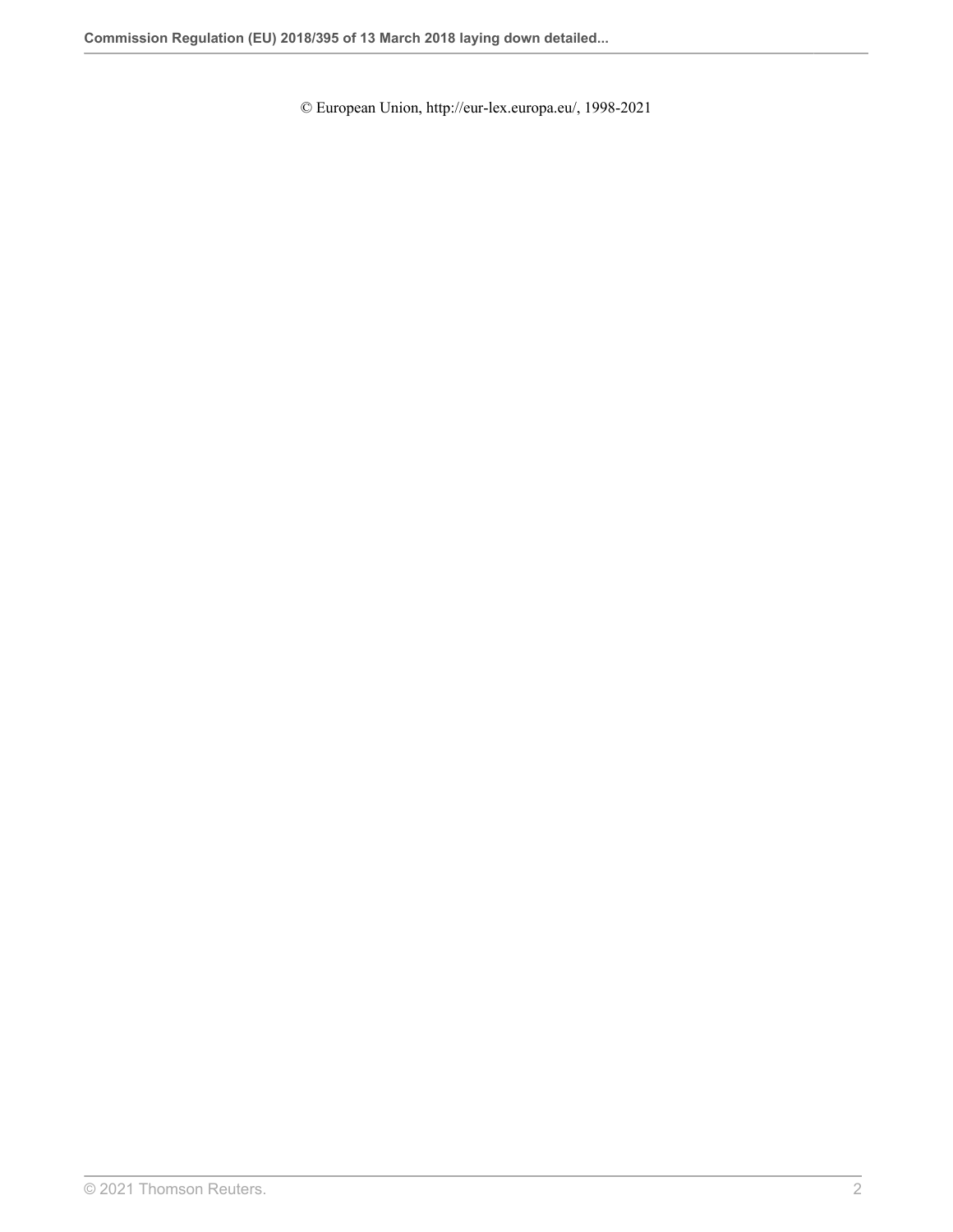

**Version 1 of 1**

8 April 2020 - Present

**Subjects** Aviation; Environment

**(a)**

The operator shall designate one pilot amongst the flight crew as pilot-in-command.

**(b)**

The operator shall only designate a pilot to act as pilot-in-command if he or she:

- (1) is qualified to act as pilot-in-command in accordance with Annex III to this Regulation;
- (2) has the minimum level of experience specified in the operations manual; and
- (3) has adequate knowledge of the area to be flown.

*Annex II BALLOON AIR OPERATIONS > Annex partADD ADDITIONAL REQUIREMENTS FOR COMMERCIAL OPERATIONS > Annex subpart4 Flight crew > Annex subsubpartBOPADD305 Designation as pilot-in-command > para. 1*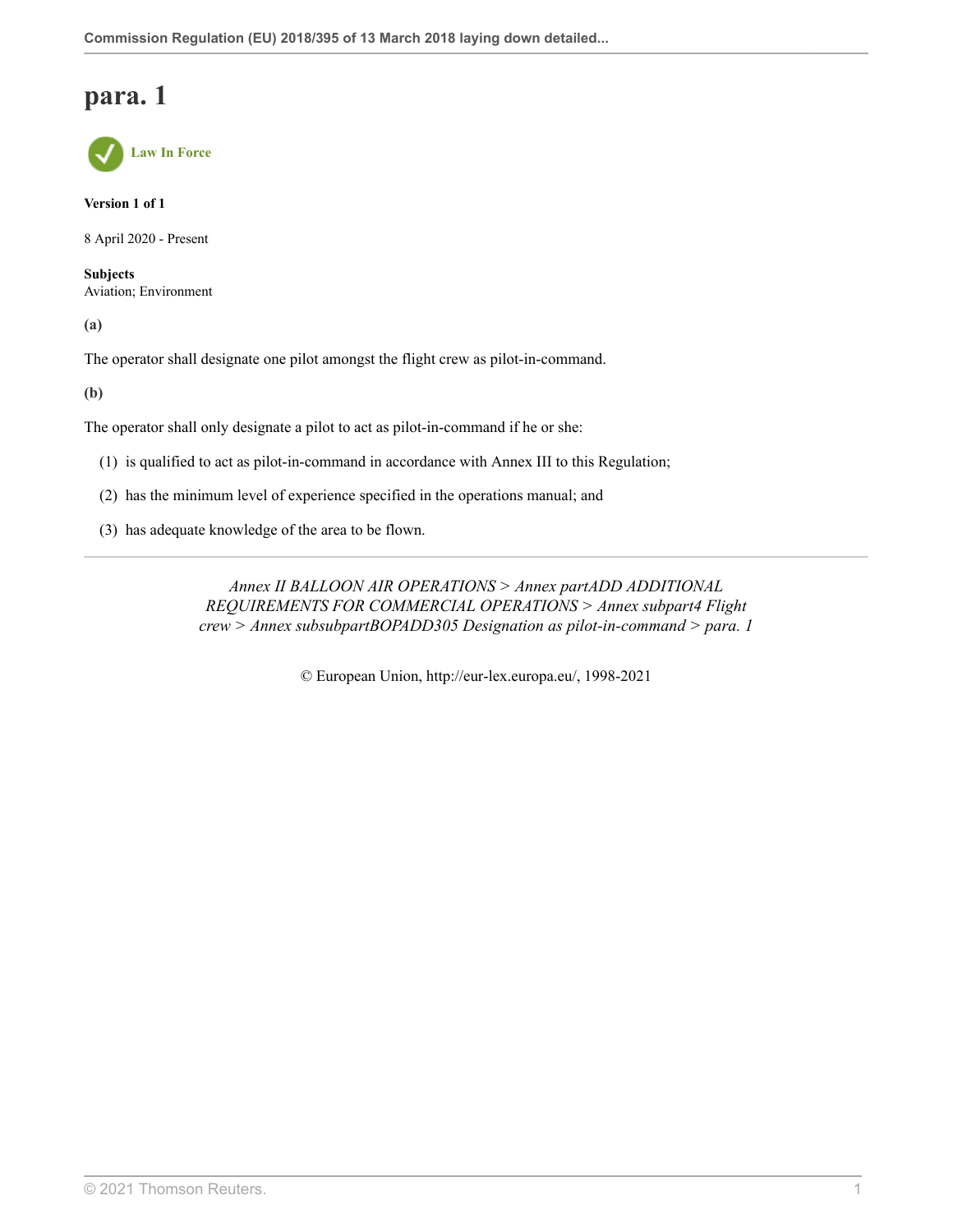

**Version 1 of 1**

8 April 2020 - Present

**Subjects** Aviation; Environment

All training and checking of flight crew members required pursuant to point BOP.ADD.315 shall be provided as follows:

**(a)**

in accordance with the training programmes and syllabi established by the operator in the operations manual;

### **(b)**

by appropriately qualified persons and, as regards flight training and checking, by persons qualified in accordance with Annex III to this Regulation.

> *Annex II BALLOON AIR OPERATIONS > Annex partADD ADDITIONAL REQUIREMENTS FOR COMMERCIAL OPERATIONS > Annex subpart4 Flight crew > Annex subsubpartBOPADD310 Provision of training and checking > para. 1*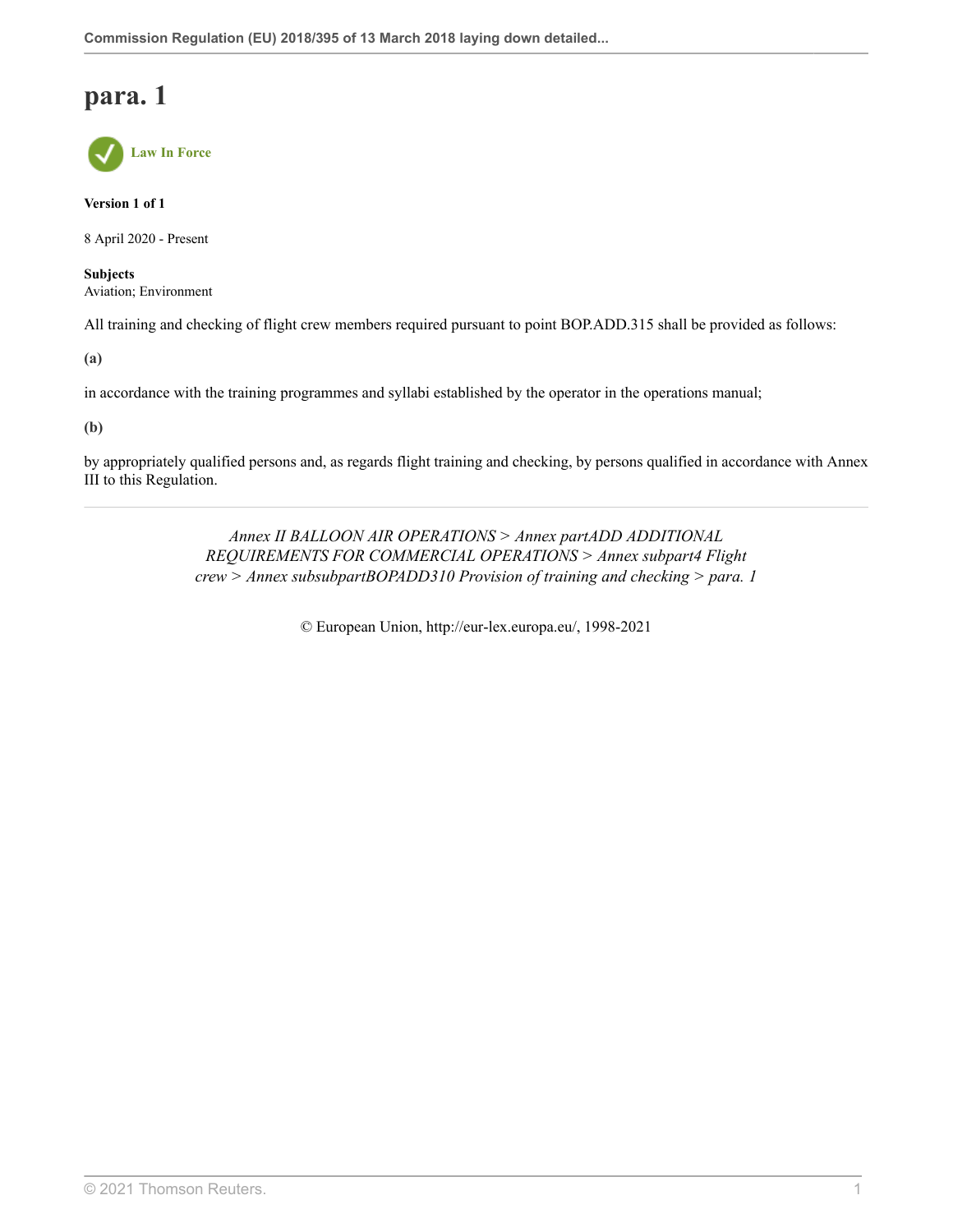**Law In Force**

**Version 1 of 1**

8 April 2020 - Present

**Subjects** Aviation; Environment

**(a)**

Each flight crew member shall complete every 2 years recurrent flight and ground training relevant to the class of balloon on which he or she operates, including training on the location and use of all emergency and safety equipment carried.

**(b)**

Each flight crew member shall complete operator proficiency checks to demonstrate his or her competence in carrying out normal, abnormal and emergency procedures, covering the relevant aspects associated with the specialised tasks described in the operations manual. When carrying out those checks, due account shall be taken of crew members who undertake operations under VFR at night.

**(c)**

The operator proficiency check shall be valid for 24 calendar months, counting from the end of the month during which the check was carried out or, in case the check is carried out within the last 3 months of the validity period of the previous check, from the last day of the validity period of that previous check.

> *Annex II BALLOON AIR OPERATIONS > Annex partADD ADDITIONAL REQUIREMENTS FOR COMMERCIAL OPERATIONS > Annex subpart4 Flight crew > Annex subsubpartBOPADD315 Recurrent training and checking > para. 1*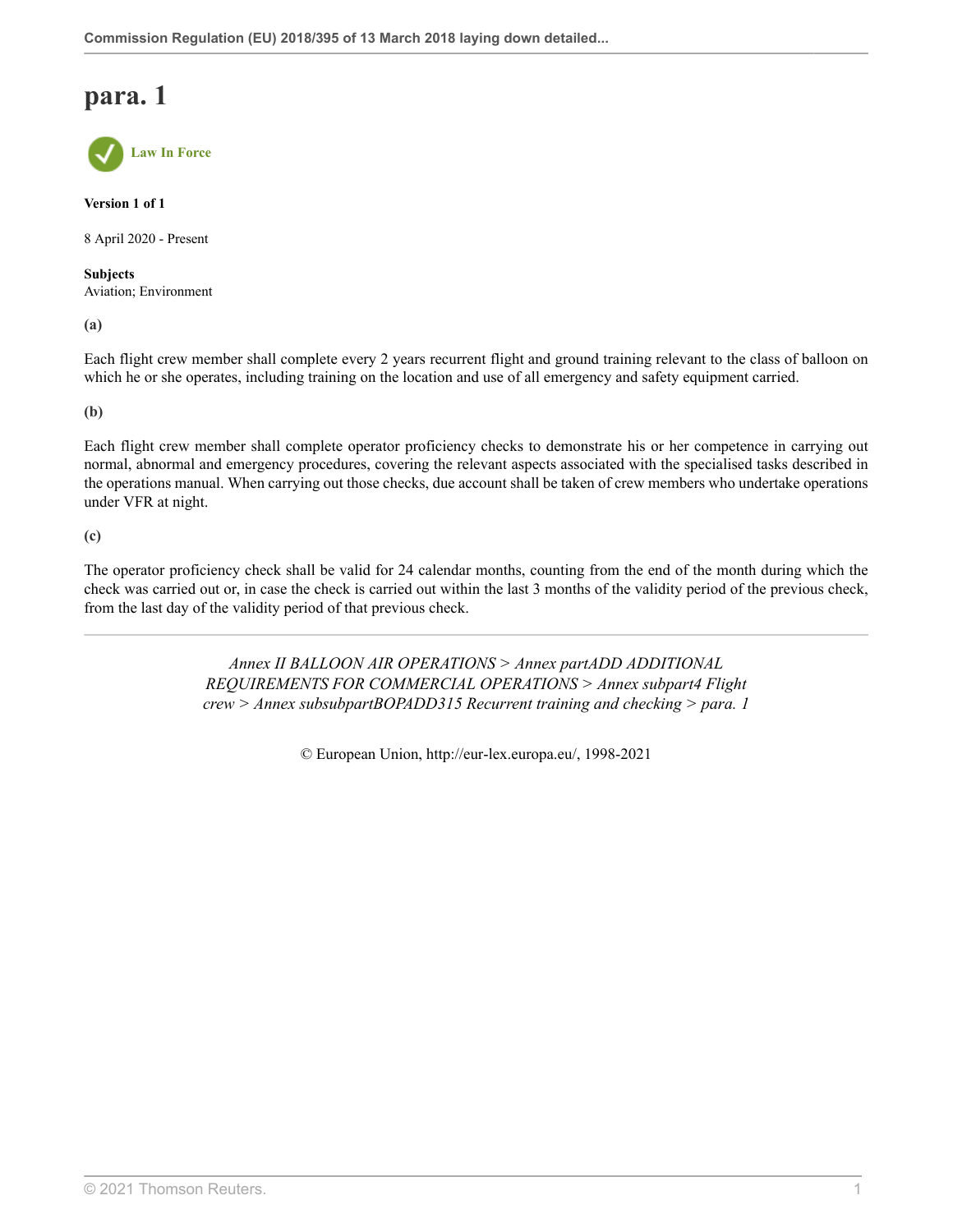

### **Version 2 of 2**

31 December 2020 - Present

**Subjects** Aviation; Environment

The pilot-in-command shall comply with both of the following:

**(a)**

the relevant requirements of the operator's occurrence reporting scheme referred to in point BOP.ADD.025;

**(b)**

<span id="page-95-1"></span>all flight and duty time limitations and rest requirements applicable to his or her activities in accordance with [any relevant enactment] $<sup>1</sup>$  $<sup>1</sup>$  $<sup>1</sup>$ .</sup>

### **Notes**

<span id="page-95-0"></span>[1](#page-95-1) Words substituted in point (b) by Aviation Safety (Amendment etc.) (EU Exit) (No. 2) Regulations 2019/1098 [Pt 3\(1\)](http://uk.westlaw.com/Document/I1025CBD0A46711E9AA46BDE62A47EF6F/View/FullText.html?originationContext=document&transitionType=DocumentItem&vr=3.0&rs=PLUK1.0&contextData=(sc.Search)) [reg.18\(9\)](http://uk.westlaw.com/Document/I1025CBD0A46711E9AA46BDE62A47EF6F/View/FullText.html?originationContext=document&transitionType=DocumentItem&vr=3.0&rs=PLUK1.0&contextData=(sc.Search)) (December 31, 2020: shall come into force on IP completion day not exit day as specified in 2020 c.1 s.39(1) and Sch.5 para. $1(1)$ )

> *Annex II BALLOON AIR OPERATIONS > Annex partADD ADDITIONAL REQUIREMENTS FOR COMMERCIAL OPERATIONS > Annex subpart5 General operating requirements > Annex subsubpartBOPADD400 Responsibilities of the pilot-in-command > para. 1*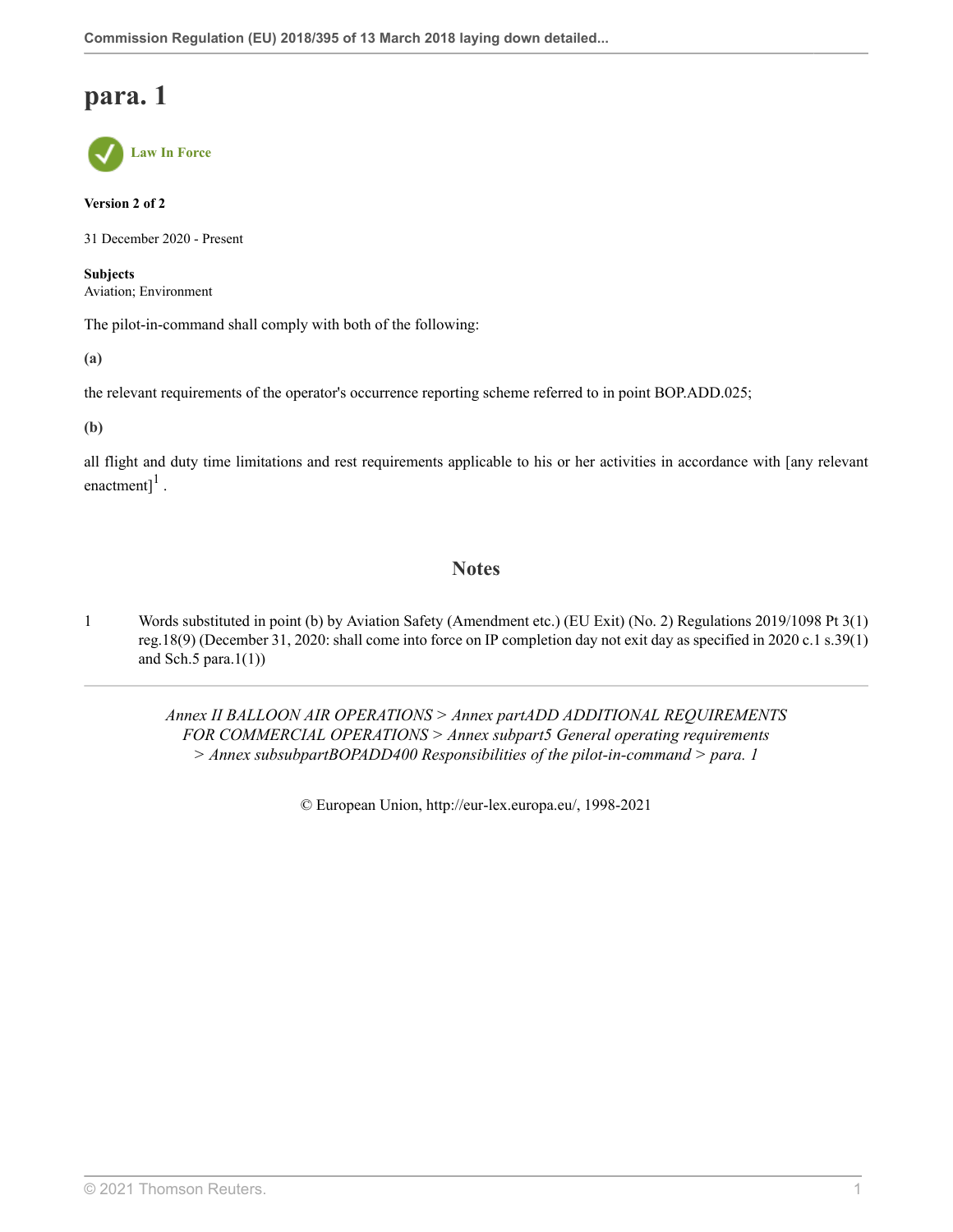

**Version 1 of 1**

8 April 2020 - Present

**Subjects** Aviation; Environment

Notwithstanding point BOP.BAS.035, the operator shall take all reasonable measures to ensure that all persons carried in the balloon obey all lawful commands given by the pilot-in-command for the purpose of ensuring the safety of the balloon, of any person or property carried therein or of any person or property on the ground.

> *Annex II BALLOON AIR OPERATIONS > Annex partADD ADDITIONAL REQUIREMENTS FOR COMMERCIAL OPERATIONS > Annex subpart5 General operating requirements > Annex subsubpartBOPADD405 Authority of the pilot-in-command > para. 1*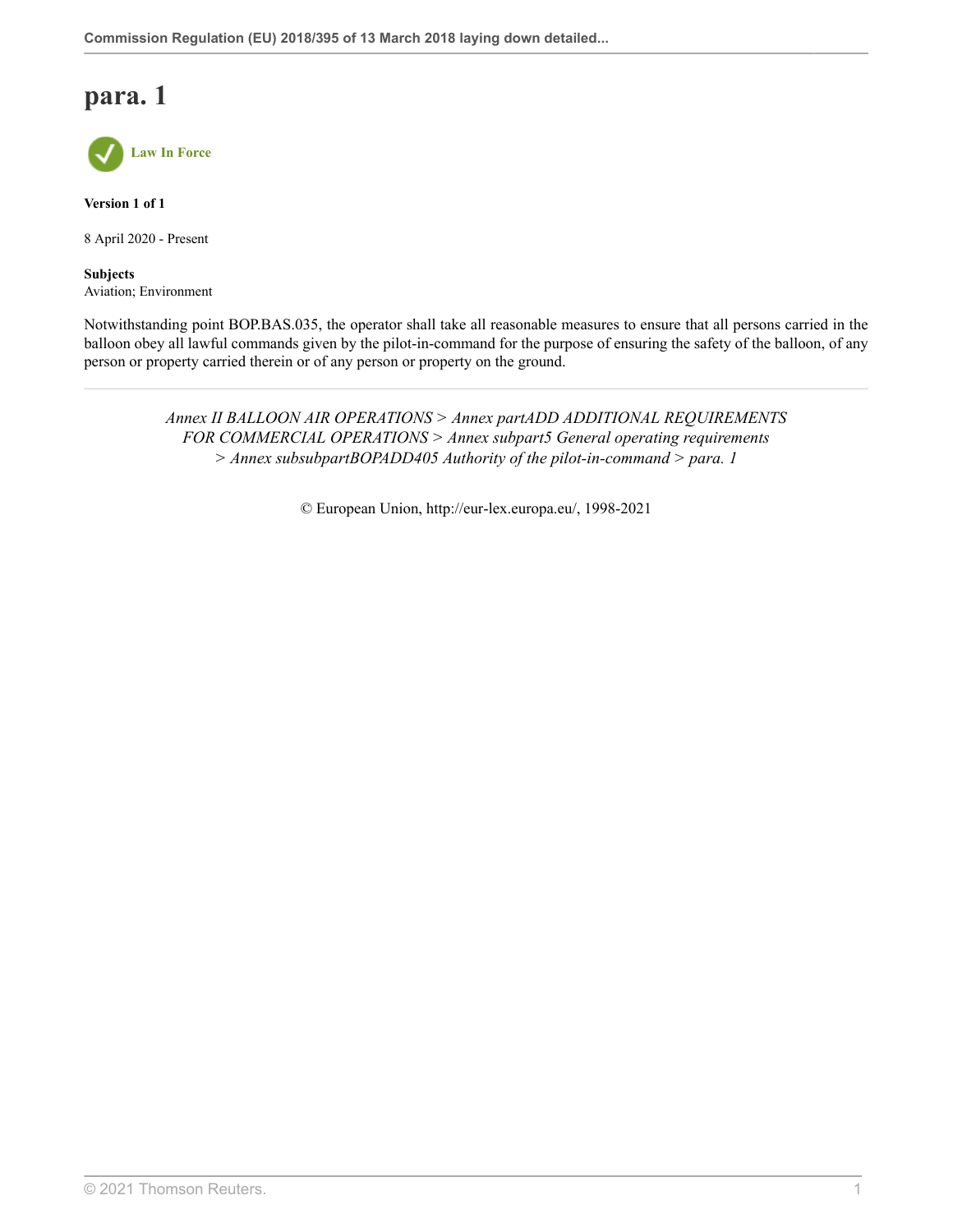

**Version 1 of 1**

8 April 2020 - Present

**Subjects** Aviation; Environment

When a balloon carries more than 19 passengers, at least one additional crew member shall be present on board the balloon in addition to the flight crew as required pursuant to points (a) and (b) of point BOP.ADD.300 to assist passengers in the event of an emergency. That additional crew member shall be appropriately experienced and trained.

> *Annex II BALLOON AIR OPERATIONS > Annex partADD ADDITIONAL REQUIREMENTS FOR COMMERCIAL OPERATIONS > Annex subpart5 General operating requirements > Annex subsubpartBOPADD410 Additional balloon crew member > para. 1*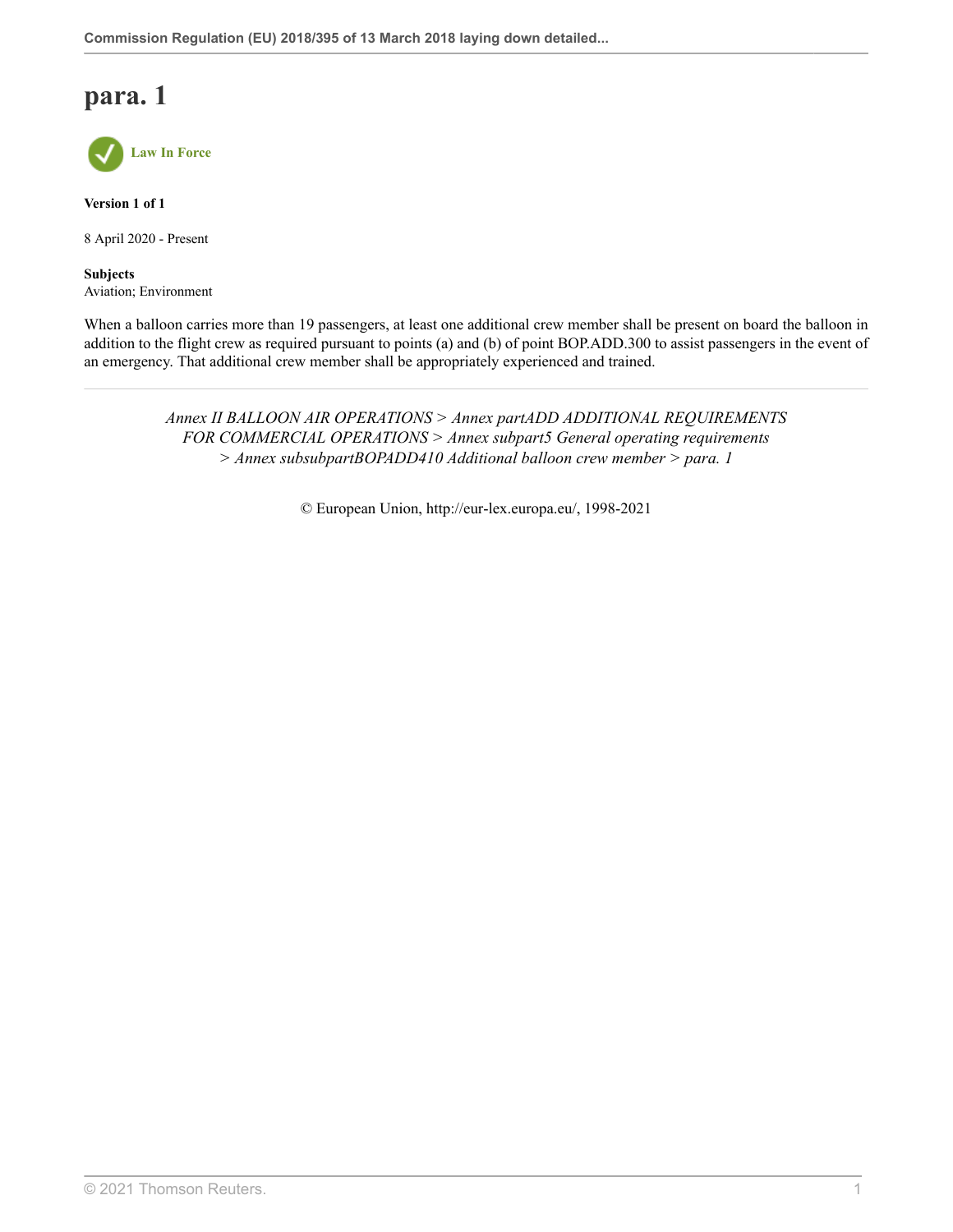

**Version 1 of 1**

8 April 2020 - Present

**Subjects** Aviation; Environment

Crew members shall not perform any duties on the balloon where their fitness might be impaired after deep water diving or following blood donation.

*Annex II BALLOON AIR OPERATIONS > Annex partADD ADDITIONAL REQUIREMENTS FOR COMMERCIAL OPERATIONS > Annex subpart5 General operating requirements > Annex subsubpartBOPADD415 Fitness relating to deep water diving and blood donation > para. 1*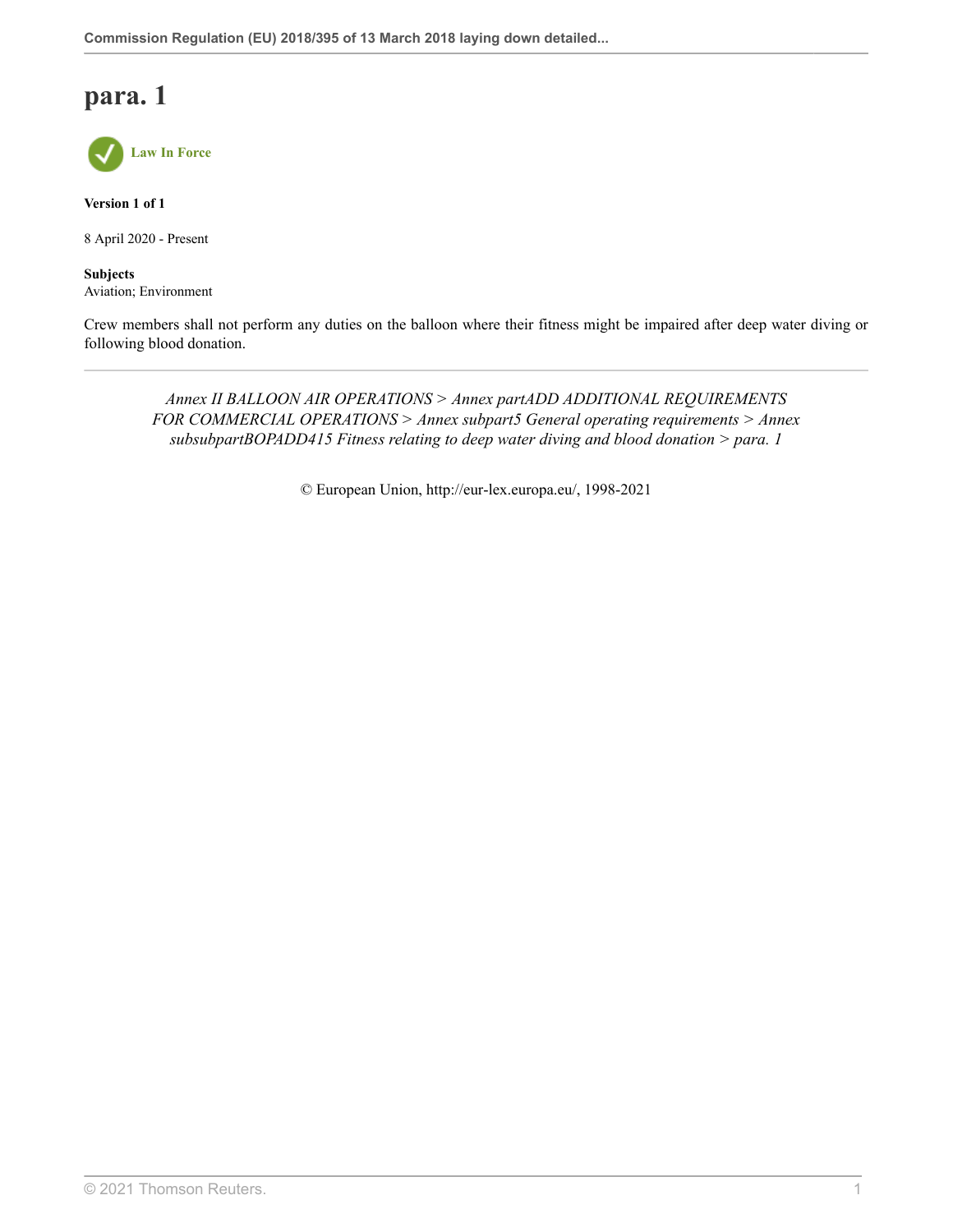

**Version 1 of 1**

8 April 2020 - Present

**Subjects** Aviation; Environment

The operator shall ensure that all crew members can communicate with each other in a common language.

*Annex II BALLOON AIR OPERATIONS > Annex partADD ADDITIONAL REQUIREMENTS FOR COMMERCIAL OPERATIONS > Annex subpart5 General operating requirements > Annex subsubpartBOPADD420 Common language > para. 1*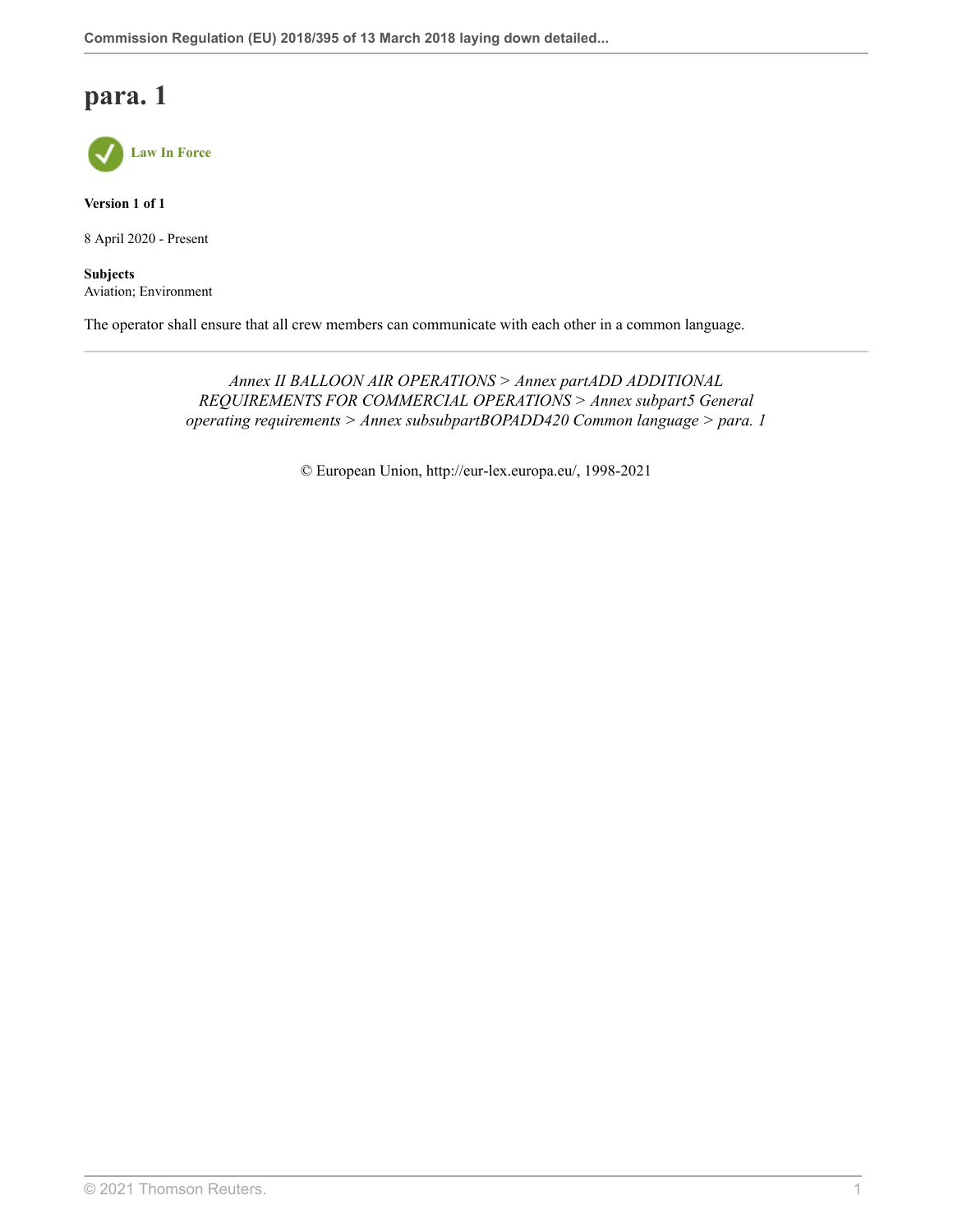

**Version 1 of 1**

8 April 2020 - Present

**Subjects** Aviation; Environment

The operator shall take all reasonable measures to ensure that no person enters or is in a balloon when under the influence of psychoactive substances to the extent that the safety of the balloon, of any person or property carried therein or of any person or property on the ground is likely to be endangered by the presence of that person.

> *Annex II BALLOON AIR OPERATIONS > Annex partADD ADDITIONAL REQUIREMENTS FOR COMMERCIAL OPERATIONS > Annex subpart5 General operating requirements > Annex subsubpartBOPADD425 Psychoactive substances > para. 1*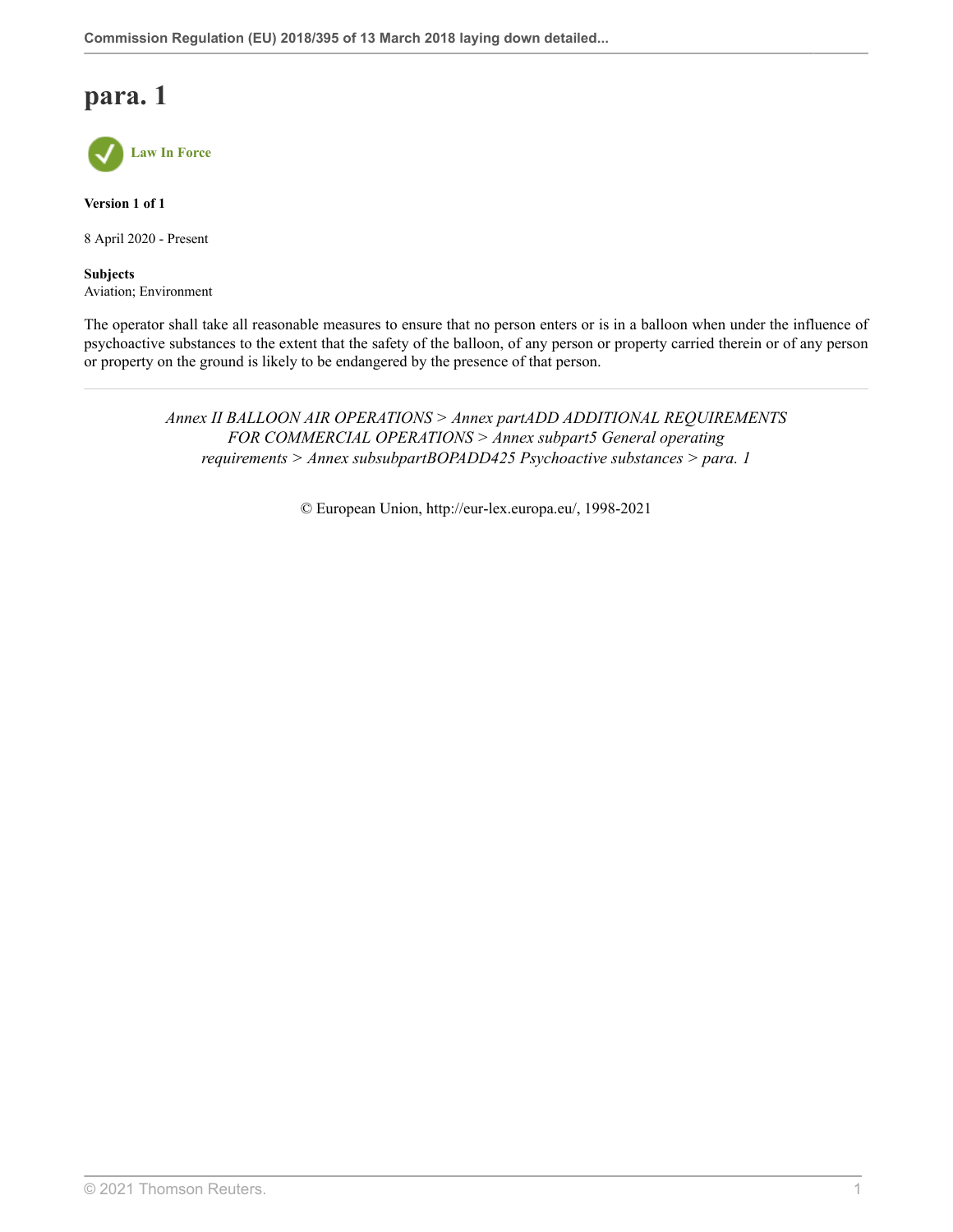**Law In Force**

**Version 1 of 1**

8 April 2020 - Present

**Subjects** Aviation; Environment

The operator shall take all reasonable measures to ensure that no person, intentionally, recklessly or negligently, acts or omits to act with one of the following consequences:

**(a)**

endanger a balloon or person therein or on the ground;

**(b)**

cause or permit a balloon to endanger any person or property.

*Annex II BALLOON AIR OPERATIONS > Annex partADD ADDITIONAL REQUIREMENTS FOR COMMERCIAL OPERATIONS > Annex subpart5 General operating requirements > Annex subsubpartBOPADD430 Endangering > para. 1*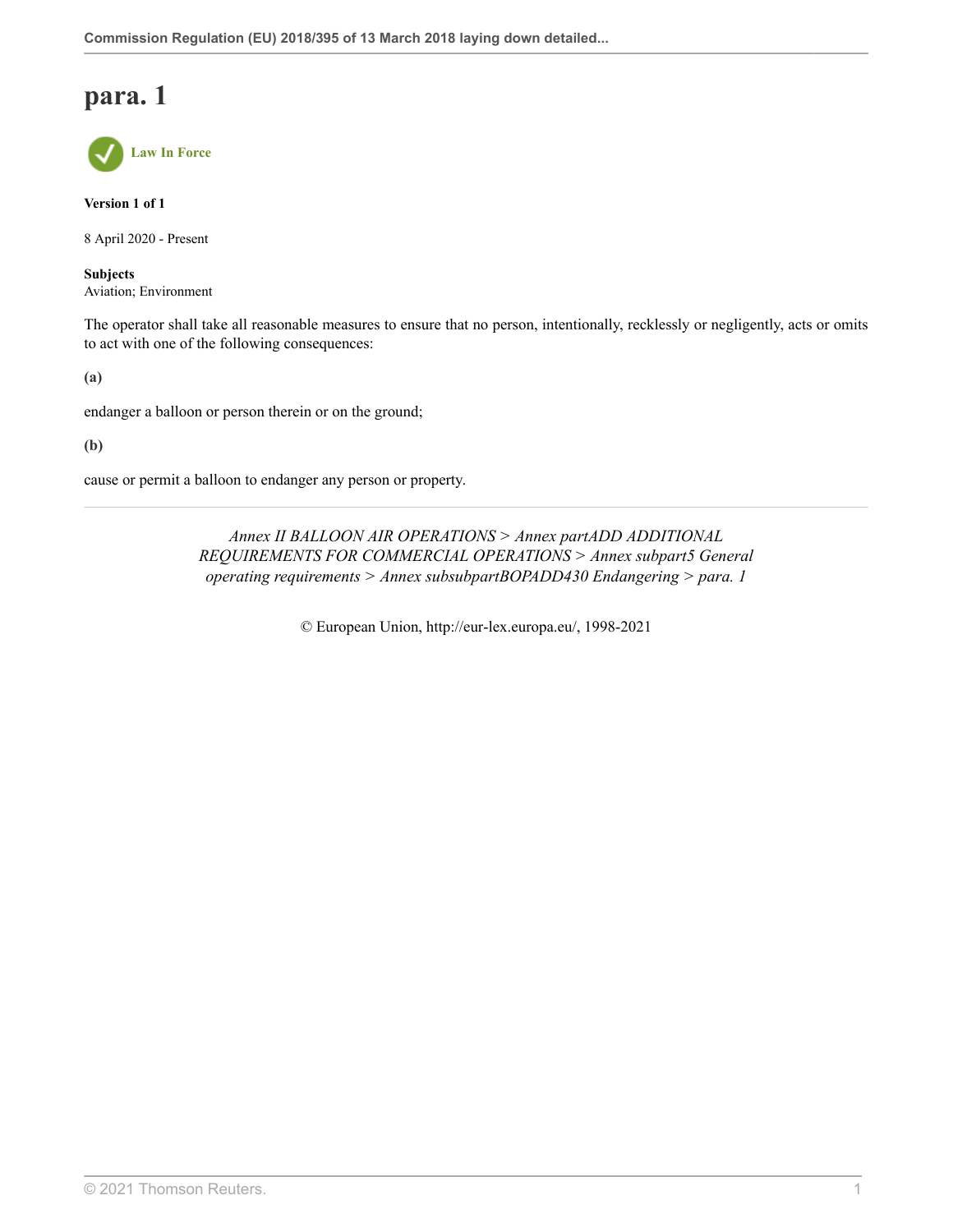**Law In Force**

#### **Version 2 of 2**

31 December 2020 - Present

**Subjects** Aviation; Environment

**(a)**

All of the following documents, manuals and information shall be carried on each flight as originals or copies:

- (1) the declaration made by the operator;
- (2) information concerning search and rescue services for the area of the intended flight;
- (3) the operational flight plan.

**(b)**

All of the following documents, manuals and information shall be stowed at a safe place, not on board the balloon during a flight, as originals:

(1) the documents, manuals and information referred to in point (a), when copies thereof are carried on board the balloon during a flight;

(2) the current parts of the operations manual or the standard operating procedures (SOPs) that are relevant to the duties of crew members, which shall be easily accessible to them;

- (3) passenger lists, when passengers are carried;
- <span id="page-102-1"></span>(4) the mass documentation referred to in point (c) of point BOP.ADD.600.

**(c)**

When requested by the  $[CAA]$ <sup>[1](#page-102-0)</sup>, the pilot-in-command or the operator shall make available to that authority the original documents, manuals and information within the time period specified by the authority which shall not be less than 24 hours.

### **Notes**

<span id="page-102-0"></span>[1](#page-102-1) Words substituted in point (c) by Aviation Safety (Amendment etc.) (EU Exit) (No. 2) Regulations 2019/1098 [Pt 3\(1\)](http://uk.westlaw.com/Document/I1025CBD0A46711E9AA46BDE62A47EF6F/View/FullText.html?originationContext=document&transitionType=DocumentItem&vr=3.0&rs=PLUK1.0&contextData=(sc.Search)) [reg.18\(10\)](http://uk.westlaw.com/Document/I1025CBD0A46711E9AA46BDE62A47EF6F/View/FullText.html?originationContext=document&transitionType=DocumentItem&vr=3.0&rs=PLUK1.0&contextData=(sc.Search)) (December 31, 2020: shall come into force on IP completion day not exit day as specified in 2020 c.1 s.39(1) and Sch.5 para.1 $(1)$ )

> *Annex II BALLOON AIR OPERATIONS > Annex partADD ADDITIONAL REQUIREMENTS FOR COMMERCIAL OPERATIONS > Annex subpart5 General operating requirements > Annex subsubpartBOPADD435 Documents, manuals and information to be carried > para. 1*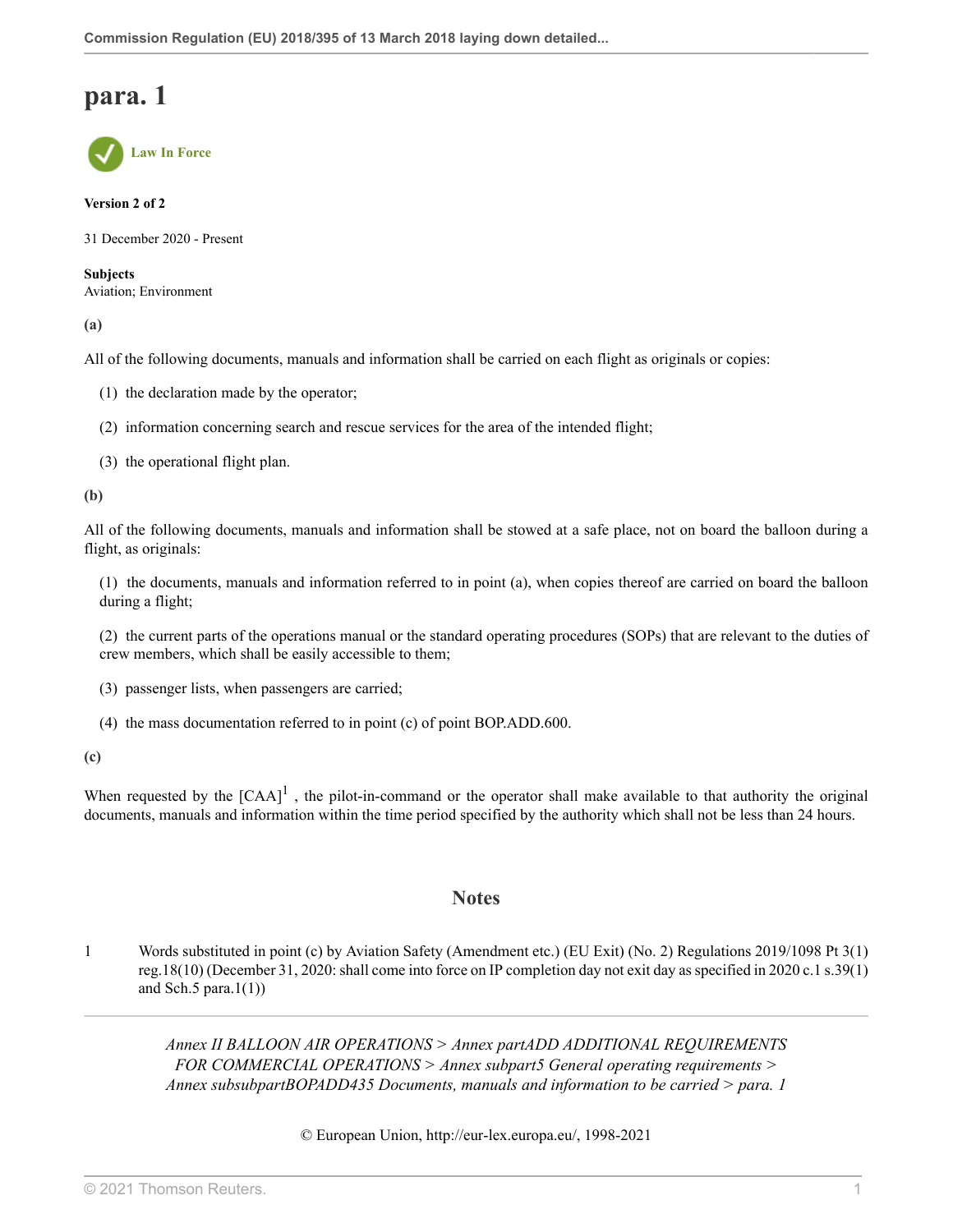**Law In Force**

**Version 1 of 1**

8 April 2020 - Present

**Subjects** Aviation; Environment

The operator shall:

**(a)**

establish procedures to ensure that all reasonable measures are taken to prevent dangerous goods from being carried on board the balloon inadvertently; and

**(b)**

provide crew members with the necessary information enabling them to adequately carry out their duties in respect of any dangerous goods carried or intended to be carried on board the balloon.

> *Annex II BALLOON AIR OPERATIONS > Annex partADD ADDITIONAL REQUIREMENTS FOR COMMERCIAL OPERATIONS > Annex subpart5 General operating requirements > Annex subsubpartBOPADD440 Dangerous goods > para. 1*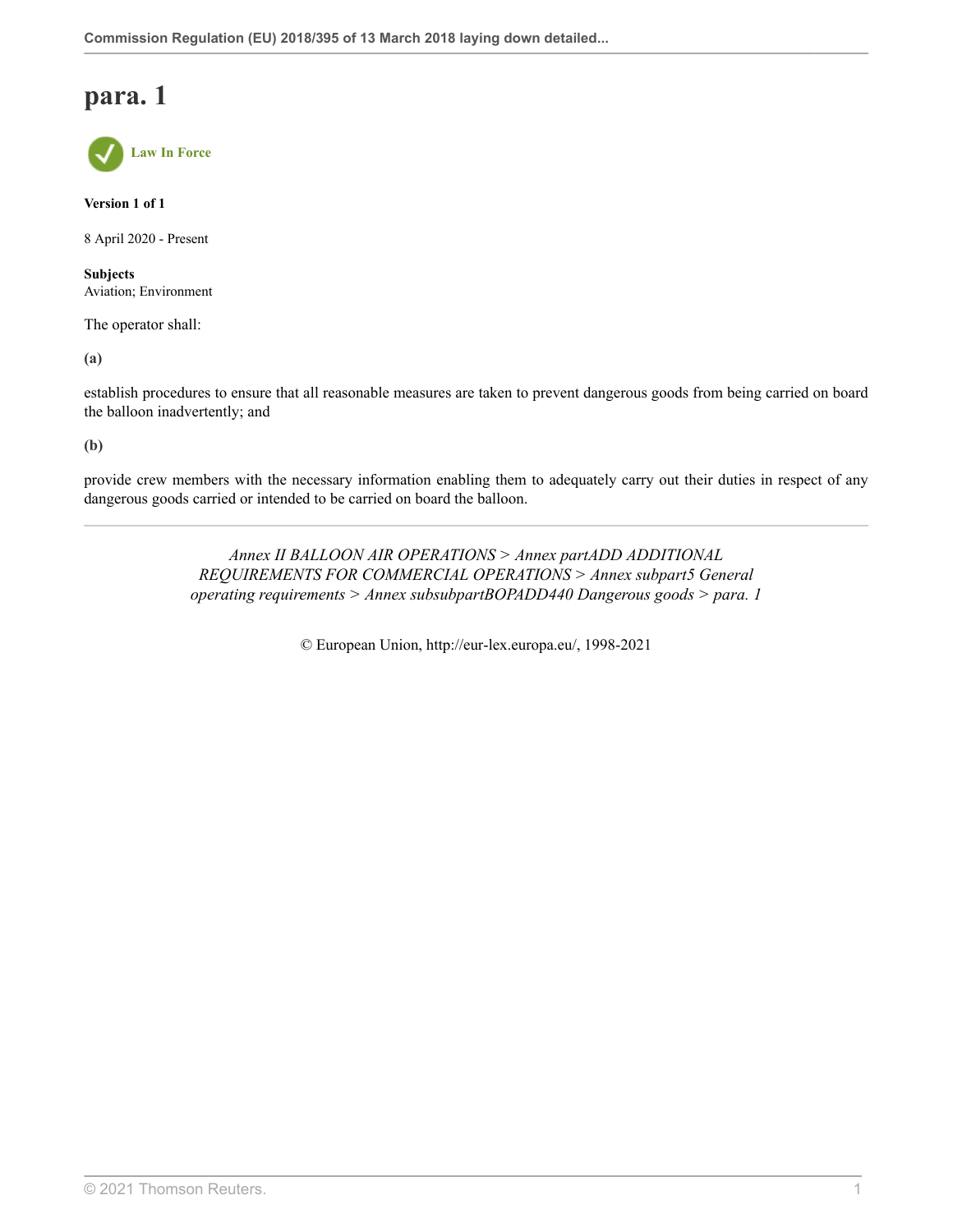

**Version 1 of 1**

8 April 2020 - Present

**Subjects** Aviation; Environment

The operator shall ensure that the calculations as regards reserve fuel or ballast are documented in an operational flight plan.

*Annex II BALLOON AIR OPERATIONS > Annex partADD ADDITIONAL REQUIREMENTS FOR COMMERCIAL OPERATIONS > Annex subpart6 Operating procedures > Annex subsubpartBOPADD500 Fuel or ballast calculations > para. 1*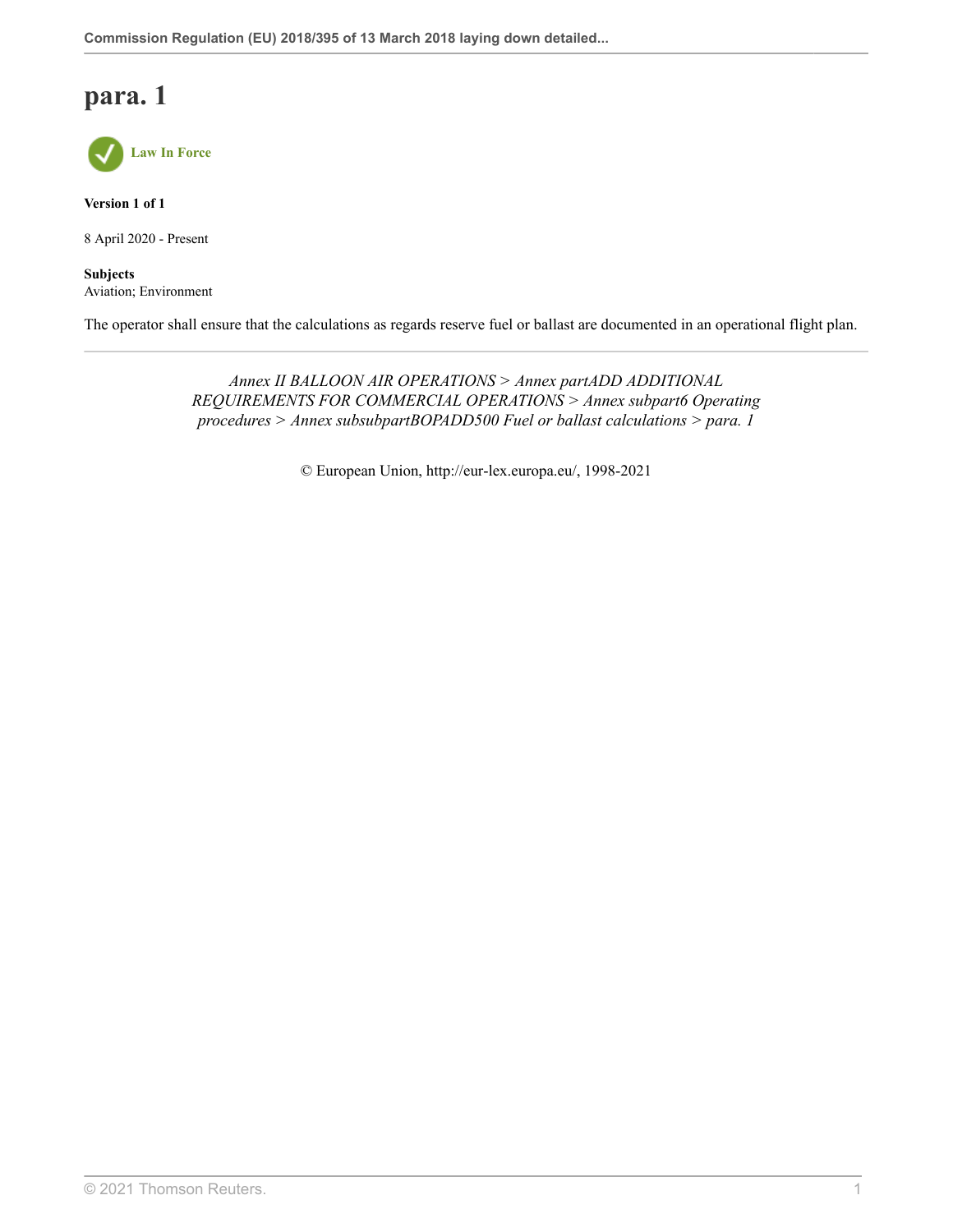

**Version 1 of 1**

8 April 2020 - Present

**Subjects** Aviation; Environment

The operator shall establish procedures for carrying persons requiring special conditions, assistance or devices when carried on board a balloon under conditions that ensure the safety of the balloon and of any person or property carried therein.

> *Annex II BALLOON AIR OPERATIONS > Annex partADD ADDITIONAL REQUIREMENTS FOR COMMERCIAL OPERATIONS > Annex subpart6 Operating procedures > Annex subsubpartBOPADD505 Carriage of special categories of passengers > para. 1*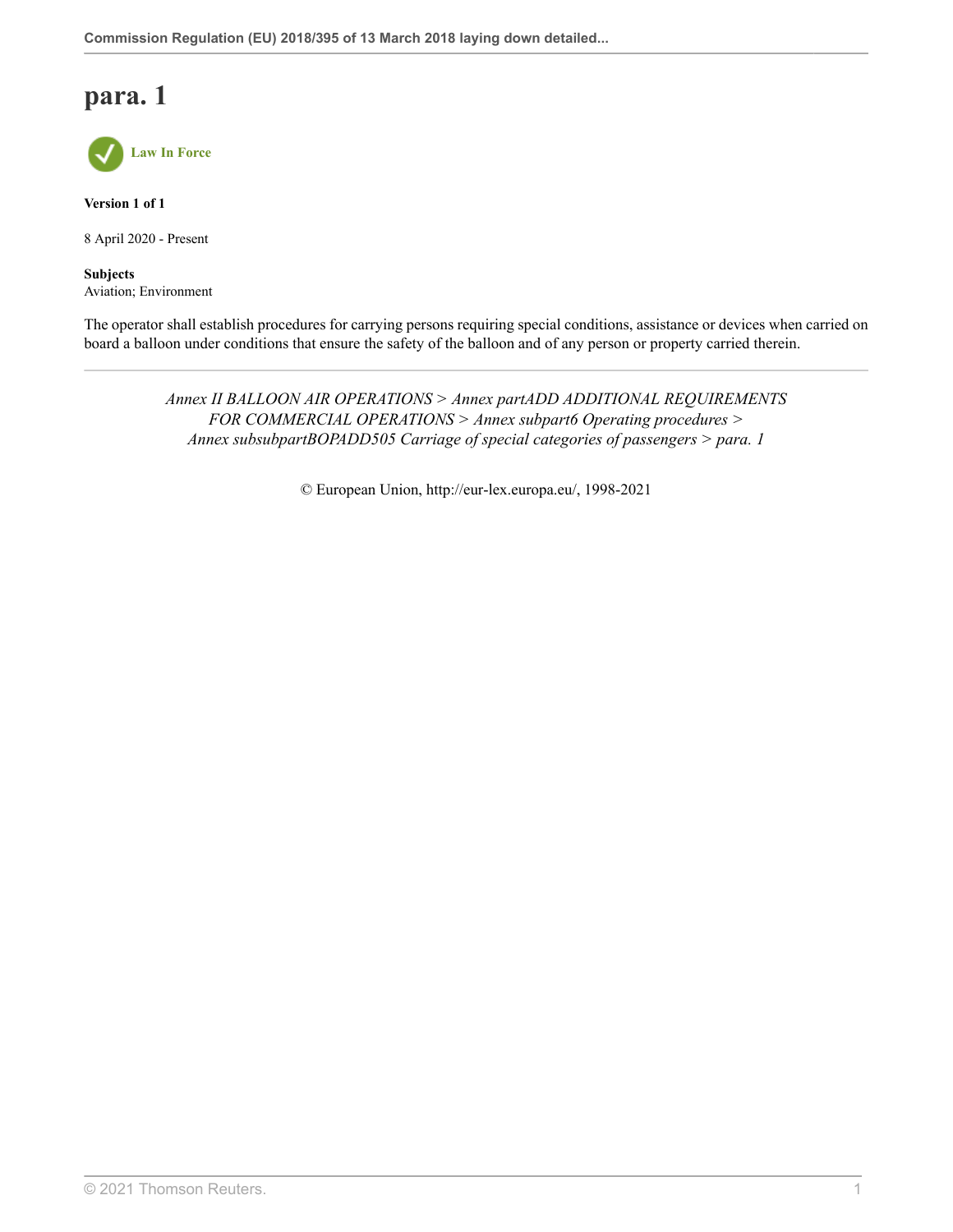**Law In Force**

**Version 1 of 1**

8 April 2020 - Present

**Subjects** Aviation; Environment

Notwithstanding point BOP.BAS.190:

**(a)**

Before commencing a commercial balloon specialised operation, the operator shall conduct a risk assessment, assessing the complexity of the intended operation in order to determine the hazards and associated risks of the operation and to establish mitigating measures where necessary.

**(b)**

Based on the risk assessment, the operator shall, before commencing the commercial balloon specialised operation, establish standard operating procedures (SOPs) appropriate to the intended operation and the balloon used. The SOPs shall either be part of the operations manual or be laid down in a separate document. The operator shall regularly review and update the SOPs where necessary in order to adequately take account of the risk assessment.

**(c)**

The operator shall ensure that commercial balloon specialised operations are performed in accordance with the SOPs.

*Annex II BALLOON AIR OPERATIONS > Annex partADD ADDITIONAL REQUIREMENTS FOR COMMERCIAL OPERATIONS > Annex subpart6 Operating procedures > Annex subsubpartBOPADD510 Commercial balloon specialised operations — Standard operating procedures > para. 1*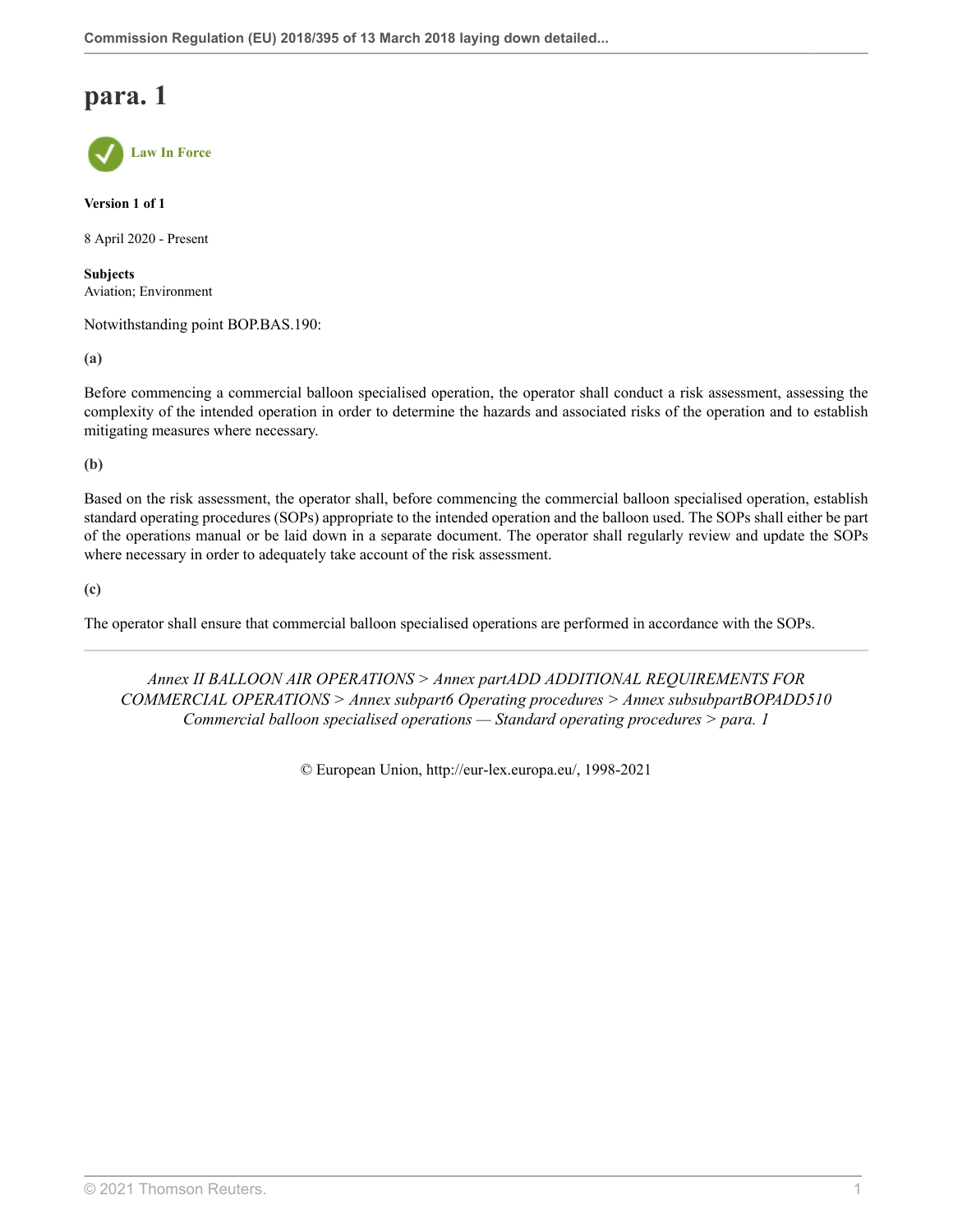**Law In Force**

**Version 1 of 1**

8 April 2020 - Present

**Subjects** Aviation; Environment

**(a)**

The operator shall establish a system specifying how all of the following items are accurately determined for each flight, so as to enable the pilot-in-command to verify that the limitations of the AFM are complied with:

- (1) balloon empty mass;
- (2) mass of the traffic load;
- (3) mass of the fuel or ballast load;
- (4) take-off mass;
- (5) loading of the balloon performed under the supervision of the pilot-in-command or qualified personnel;
- (6) preparation and disposition of all documentation.
- **(b)**

The mass computation based on electronic calculations shall be replicable by the pilot-in-command.

**(c)**

The mass documentation, specifying the items listed in point (a), shall be prepared prior to each flight and documented in an operational flight plan.

> *Annex II BALLOON AIR OPERATIONS > Annex partADD ADDITIONAL REQUIREMENTS FOR COMMERCIAL OPERATIONS > Annex subpart7 Performance and operating limitations > Annex subsubpartBOPADD600 System for determining the mass > para. 1*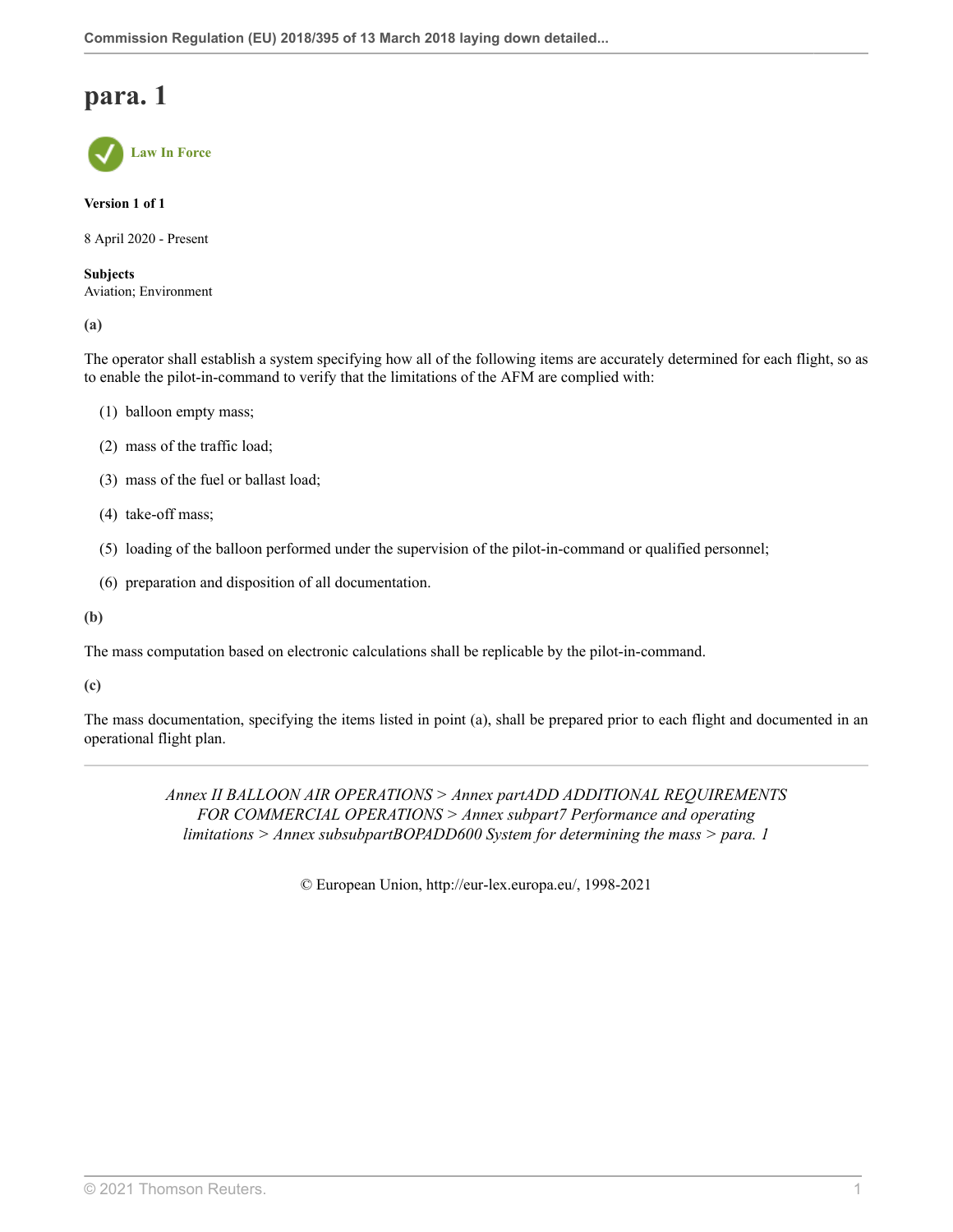

#### **Version 2 of 2**

31 December 2020 - Present

| <b>Subjects</b>                                                                                                                                                                                                                                                                                              |                                                     |                  |                          |                                 |
|--------------------------------------------------------------------------------------------------------------------------------------------------------------------------------------------------------------------------------------------------------------------------------------------------------------|-----------------------------------------------------|------------------|--------------------------|---------------------------------|
| Aviation; Environment                                                                                                                                                                                                                                                                                        |                                                     |                  |                          |                                 |
| <b>DECLARATION</b>                                                                                                                                                                                                                                                                                           |                                                     |                  |                          |                                 |
|                                                                                                                                                                                                                                                                                                              |                                                     |                  |                          |                                 |
| in accordance with Commission Regulation (EU) 2018/395                                                                                                                                                                                                                                                       |                                                     |                  |                          |                                 |
| Operator                                                                                                                                                                                                                                                                                                     |                                                     |                  |                          |                                 |
| Name:                                                                                                                                                                                                                                                                                                        |                                                     |                  |                          |                                 |
|                                                                                                                                                                                                                                                                                                              |                                                     |                  |                          |                                 |
| Place where the operator has its principal place of business:                                                                                                                                                                                                                                                |                                                     |                  |                          |                                 |
|                                                                                                                                                                                                                                                                                                              |                                                     |                  |                          |                                 |
| Name and contact details of the accountable manager:                                                                                                                                                                                                                                                         |                                                     |                  |                          |                                 |
| <b>Balloon</b> operation                                                                                                                                                                                                                                                                                     |                                                     |                  |                          |                                 |
| Starting date of commercial operation and, where relevant, date of change to existing commercial operation.                                                                                                                                                                                                  |                                                     |                  |                          |                                 |
| Information on balloon(s) used, commercial operation(s) and continuing airworthiness management. <sup>1</sup>                                                                                                                                                                                                |                                                     |                  |                          |                                 |
| <b>Balloon</b> type                                                                                                                                                                                                                                                                                          | <b>Balloon registration</b>                         | <b>Main base</b> | Type(s) of operation $2$ | <b>Continuing airworthiness</b> |
|                                                                                                                                                                                                                                                                                                              |                                                     |                  |                          | management organisation 3       |
| Where applicable, list of the AltMoCs with references to the associated AMC (annex to this declaration):                                                                                                                                                                                                     |                                                     |                  |                          |                                 |
| <b>Statements</b>                                                                                                                                                                                                                                                                                            |                                                     |                  |                          |                                 |
| $\Box$ The operator complies, and will continue to comply, with the essential requirements set out in Annex V to Regulation (EU) 2018/1139 and with the                                                                                                                                                      |                                                     |                  |                          |                                 |
| requirements of Regulation (EU) 2018/395.                                                                                                                                                                                                                                                                    |                                                     |                  |                          |                                 |
| In particular, the operator conducts its commercial operations in accordance with the following requirements of Subpart                                                                                                                                                                                      |                                                     |                  |                          |                                 |
| ADD of Annex II to Regulation (EU) 2018/395:                                                                                                                                                                                                                                                                 |                                                     |                  |                          |                                 |
| The management system documentation, including the operations manual, comply with the requirements of Subpart ADD and all flights will be carried                                                                                                                                                            |                                                     |                  |                          |                                 |
| out in accordance with the provisions of the operations manual as required by point BOP.ADD.005(b) of Subpart ADD.                                                                                                                                                                                           |                                                     |                  |                          |                                 |
| □All balloons operated either have a certificate of airworthiness issued in accordance with Regulation (EU) No 748/2012 or meet the specific airworthiness                                                                                                                                                   |                                                     |                  |                          |                                 |
| requirements applicable to balloons that are registered in a third country and are subject to a wet lease agreement or a dry lease agreement, as required by                                                                                                                                                 |                                                     |                  |                          |                                 |
| points BOP.ADD.110 and BOP.ADD.115(b) and (c) of Subpart ADD.                                                                                                                                                                                                                                                |                                                     |                  |                          |                                 |
| □All flight crew members hold a licence and ratings issued or accepted in accordance with Annex III to Regulation (EU) 2018/395, as required by point<br>BOP.ADD.300(c) of Subpart ADD.                                                                                                                      |                                                     |                  |                          |                                 |
|                                                                                                                                                                                                                                                                                                              |                                                     |                  |                          |                                 |
| $\Box$ The operator will notify the [CAA] <sup>4</sup> of any changes in circumstances affecting its compliance with the essential requirements set out in Annex V to                                                                                                                                        |                                                     |                  |                          |                                 |
| Regulation (EU) 2018/1139 and with the requirements of Regulation (EU) 2018/395 as declared to the $[CAA]$ <sup>4</sup> through this declaration and any changes to<br>the information and lists of AltMoCs included in and annexed to this declaration, as required by point BOP.ADD.105(a) of Subpart ADD. |                                                     |                  |                          |                                 |
| $\Box$ The operator confirms that all information included in this declaration, including its annexes, is complete and correct.                                                                                                                                                                              |                                                     |                  |                          |                                 |
|                                                                                                                                                                                                                                                                                                              | Date, name and signature of the accountable manager |                  |                          |                                 |
|                                                                                                                                                                                                                                                                                                              |                                                     |                  |                          |                                 |

### <span id="page-108-6"></span><span id="page-108-5"></span><span id="page-108-4"></span><span id="page-108-3"></span>**Notes**

- <span id="page-108-0"></span>[1](#page-108-3) Complete the table. If there is not enough space to list the information, it shall be listed in a separate annex. The annex shall be dated and signed.
- <span id="page-108-1"></span>[2](#page-108-4) 'Type(s) of operation' refers to the type(s) of commercial operation conducted with the balloon.
- <span id="page-108-2"></span>[3](#page-108-5) Information about the organisation responsible for the continuing airworthiness management shall include the name of the organisation, the address and the approval reference.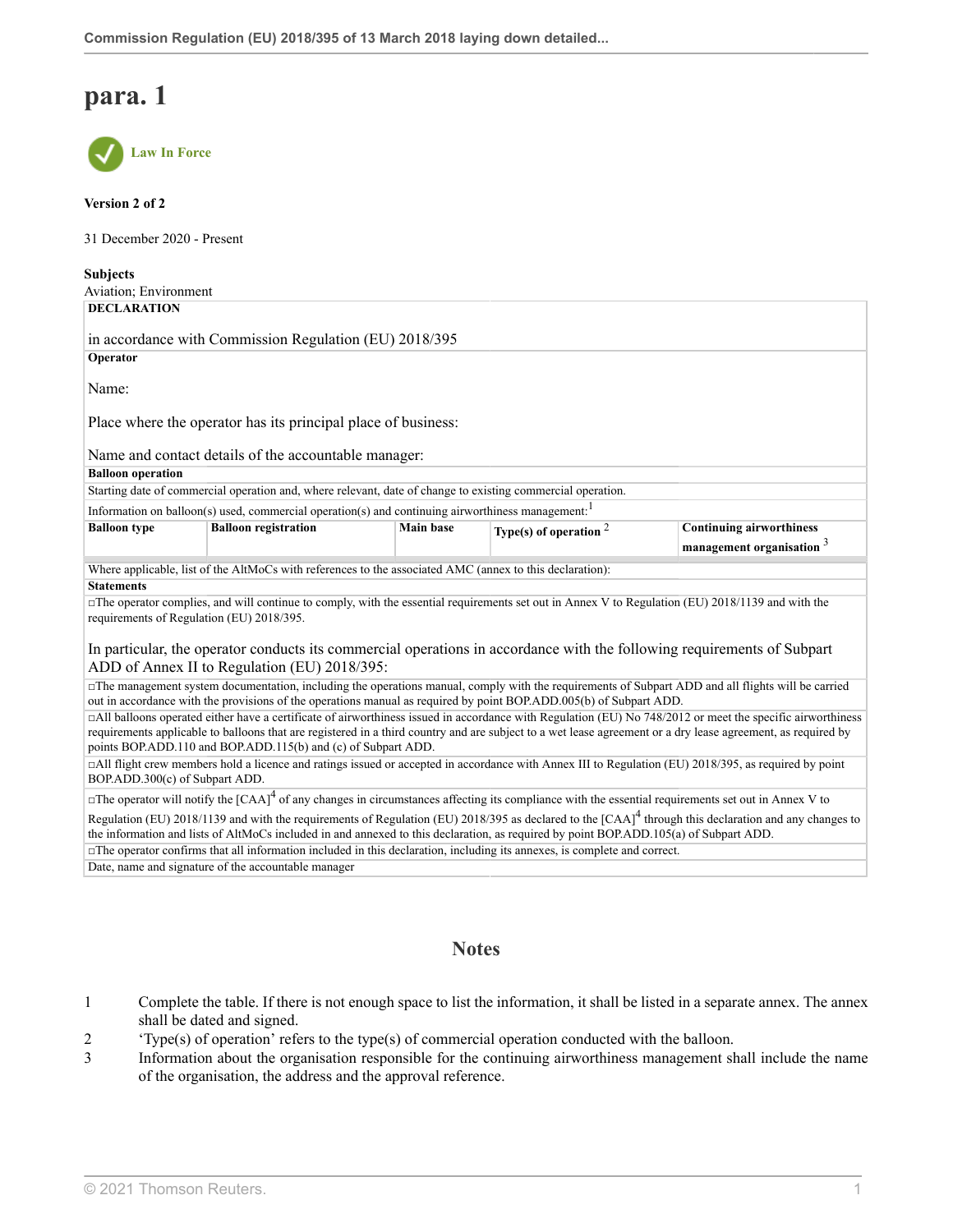## **Notes**

<span id="page-109-0"></span>[4](#page-108-6) Words substituted by Aviation Safety (Amendment etc.) (EU Exit) (No. 2) Regulations 2019/1098 [Pt 3\(1\) reg.19](http://uk.westlaw.com/Document/IC872B190A46611E9AA46BDE62A47EF6F/View/FullText.html?originationContext=document&transitionType=DocumentItem&vr=3.0&rs=PLUK1.0&contextData=(sc.Search)) (December 31, 2020: shall come into force on IP completion day not exit day as specified in 2020 c.1 s.39(1) and Sch.5 para.1(1))

*Annex II BALLOON AIR OPERATIONS > para. 1*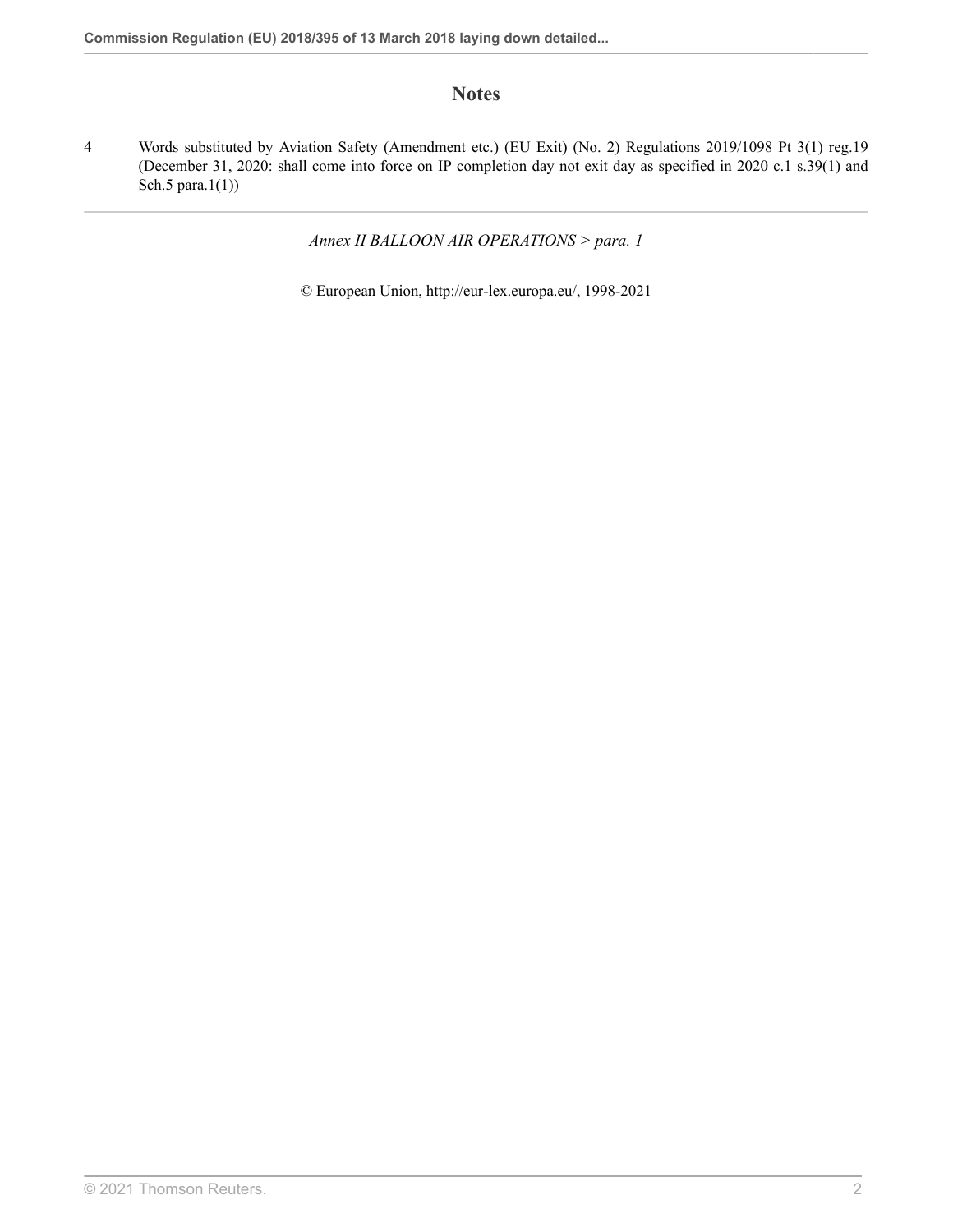

**Version 3 of 3**

28 January 2021 - Present

**Subjects** Aviation; Environment BFCL.001 Scope

This Annex establishes the requirements for the issue of a balloon pilot licence ('BPL') and associated privileges, ratings and certificates, and the conditions for their validity and use.

<span id="page-110-0"></span> $[...]^{1}$  $[...]^{1}$  $[...]^{1}$ BFCL.010 Classes and groups of balloons

For the purpose of this Annex, balloons shall be categorised in the following classes and groups:

- (a) 'hot-air balloon' class:
	- (1) group A: envelope capacity up to 3400 m<sup>3</sup> (120069 ft<sup>3</sup>);
	- (2) group B: envelope capacity between 3401 m<sup>3</sup> (120070 ft<sup>3</sup>) and 6000 m<sup>3</sup> (211888 ft<sup>3</sup>);
	- (3) group C: envelope capacity between 6001 m<sup>3</sup> (211889 ft<sup>3</sup>) and 10500 m<sup>3</sup> (370804 ft<sup>3</sup>);
	- (4) group D: envelope capacity of more than  $10500 \text{ m}^3$  (370804 ft<sup>3</sup>);
- (b) 'gas balloon' class;
- (c) 'mixed balloon' class;
- (d) 'hot-air airship' class.

BFCL.015 Application for and issue, revalidation and renewal of a BPL as well as associated privileges, ratings and certificates

- <span id="page-110-2"></span><span id="page-110-1"></span>(a) An application for the following shall be submitted to [the CAA]<sup>[2](#page-112-1)</sup> in a form and manner established by [the CAA]<sup>[3](#page-112-2)</sup>:
	- (1) the issue of a BPL and associated ratings;
	- (2) the extension of the privileges of a BPL;
	- (3) the issue of a flight instructor (for balloons) ( $FI(B)$ ) certificate;
	- (4) the issue, revalidation and renewal of a flight examiner (for balloons) ('FE(B)') certificate; and
	- (5) any amendments to the BPL and associated privileges, ratings certificates.

(b) An application specified in paragraph (a) shall be accompanied by evidence that the applicant complies with the relevant requirements established in this Annex and in Annex IV (Part-MED) to Regulation (EU) No 1178/2011.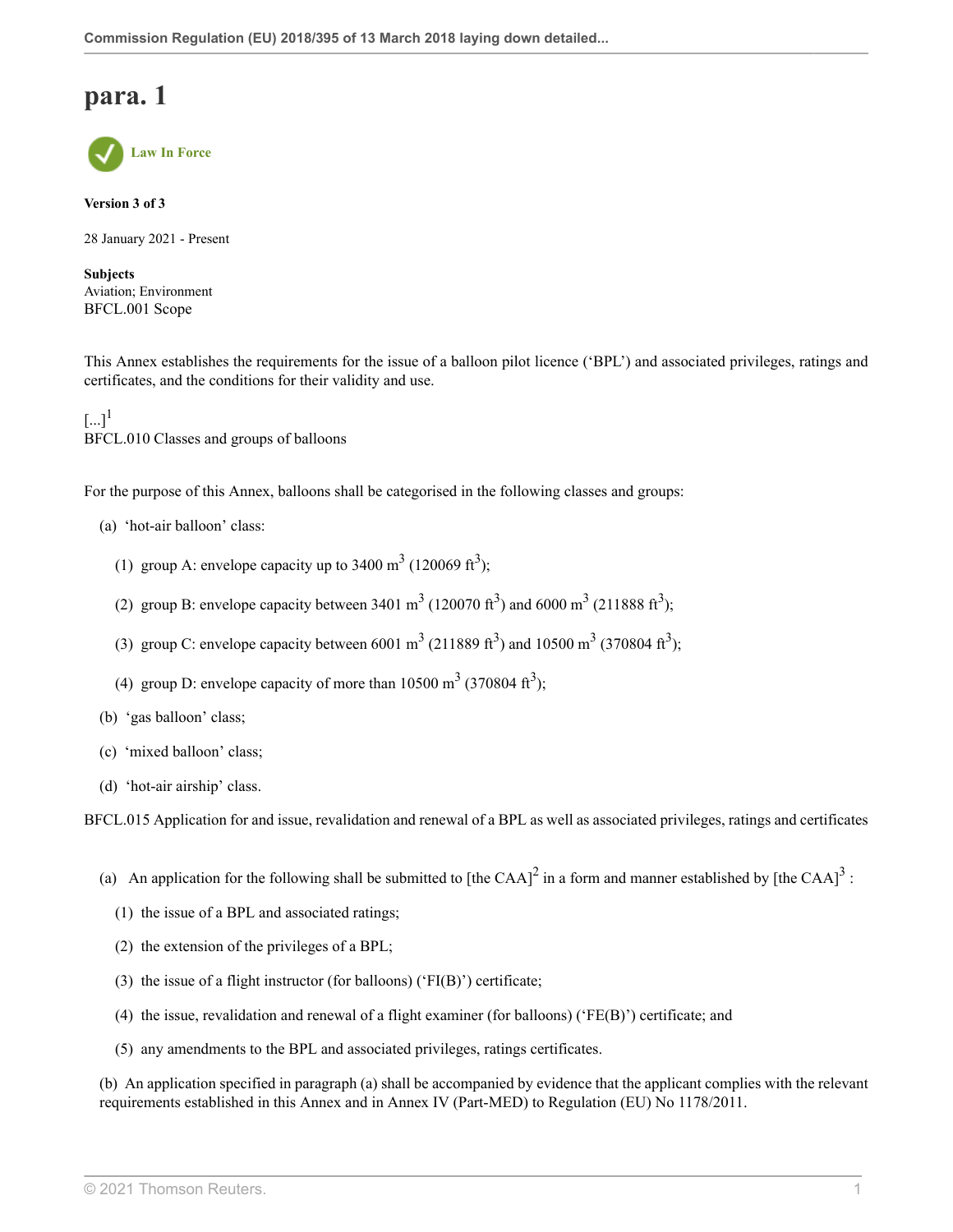<span id="page-111-0"></span>(c) Any limitation or extension of the privileges granted by a licence, rating or certificate shall be endorsed on the licence or certificate by the  $[{\rm CAA}]^4$  $[{\rm CAA}]^4$ .

(d) A person shall not hold at any time more than one BPL issued in accordance with this Annex.

<span id="page-111-1"></span> $\left[... \right]^5$  $\left[... \right]^5$ 

(g) Applicants shall apply for the issue of a BPL and associated ratings, privileges or certificates not later than 6 months after having successfully completed the skill test or assessment of competence.

BFCL.030 Practical skill test

Except for the skill test for the commercial operation rating as specified in point BFCL.215, an applicant for a skill test shall be recommended for the test by the ATO or the DTO that is responsible for the training undertaken by the applicants, once the training is completed. The training records shall be made available to the examiner by the ATO or DTO.

BFCL.035 Crediting of flight time

Applicants for a BPL or an associated privilege, rating or certificate shall be fully credited with all solo, dual instruction or PIC flight time on balloons towards the requirement of a total flight time for the licence, privilege, rating or certificate.

BFCL.045 Obligation to carry and present documents

- <span id="page-111-2"></span>(a) When exercising the privileges of BPL licence, BPL holders shall carry all of the following:
	- (1) a valid BPL;
	- (2) a valid medical certificate [ or medical declaration, appropriate to the privileges exercised]<sup>[6](#page-112-5)</sup>;
	- (3) a personal identification document containing his or her photo;
	- (4) sufficient logbook data to demonstrate compliance with the requirements of this Annex.
- (b) Student pilots shall carry on all solo flights:
	- (1) the documents as specified in paragraphs  $(a)(2)$  and  $(a)(3)$ ; and
	- (2) evidence of the authorisation required by point BFCL.125(a).
- <span id="page-111-3"></span>(c) BPL holders or student pilots shall without undue delay present the documents as specified in paragraph (a) or (b) for inspection upon request by an authorised representative of the  $[{\rm CAA}]^7$  $[{\rm CAA}]^7$ .

BFCL.050 Recording of flight time

<span id="page-111-4"></span>BPL holders and student pilots shall keep a reliable record of the details of all flights flown in a form and manner established by the  $[{\rm CAA}]^8$  $[{\rm CAA}]^8$ .

BFCL.065 Curtailment of privileges of BPL holders aged 70 years or older in commercial passenger ballooning

BPL holders who have attained the age of 70 years shall not act as pilots of a balloon engaged in commercial passenger balloon operations.

BFCL.070 Limitation, suspension or revocation of licences, privileges, ratings and certificates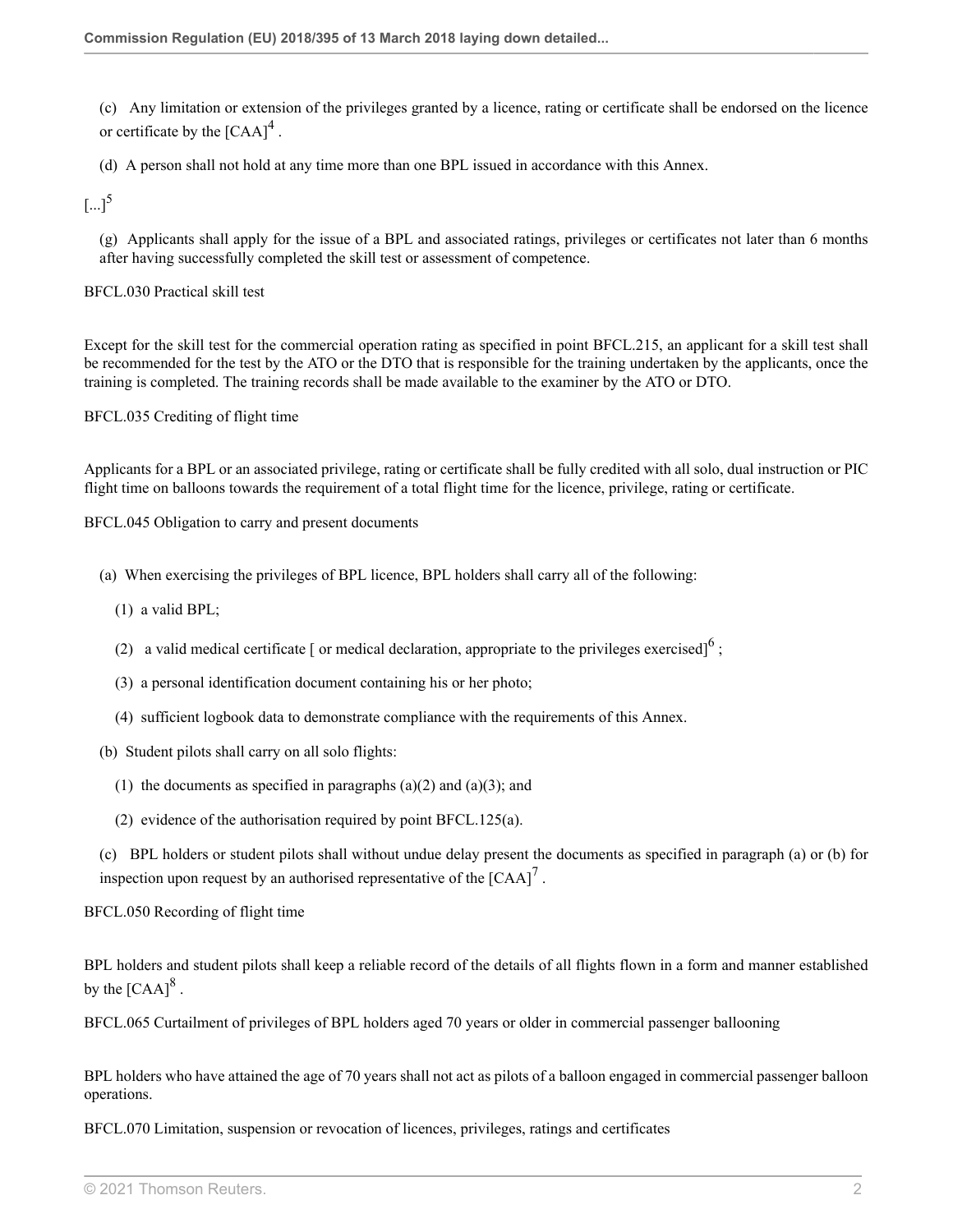<span id="page-112-9"></span>(a) A BPL as well as associated privileges, ratings and certificates issued in accordance with this Annex may be limited, suspended or revoked by the  $[CAA]^9$  $[CAA]^9$  in accordance with the conditions and procedures laid down in Annex VI (Part-ARA) to Regulation (EU) No 1178/2011 if a BPL holder does not comply with the essential requirements set out in Annex IV to Regulation (EU) 2018/1139 or with the requirements of this Annex as well as of Annex II (Part-BOP) to this Regulation or of Annex IV (Part-MED) to Regulation (EU) No 1178/2011.

(b) BPL holders shall immediately return the licence or certificate to the  ${[CAA]}^9$  ${[CAA]}^9$  if their licence, privilege, rating or certificate has been limited, suspended or revoked.

### **Notes**

- <span id="page-112-0"></span>[1](#page-110-0) Point BFCL.005 is repealed by Aviation Safety (Amendment) (EU Exit) Regulations 2020/1116 [Pt 4\(5\) reg.84\(2\)\(a\)](http://uk.westlaw.com/Document/I3AD56FA00E9E11EBA7DFEE51C635DBBB/View/FullText.html?originationContext=document&transitionType=DocumentItem&vr=3.0&rs=PLUK1.0&contextData=(sc.Search)) (December 31, 2020: shall come into force on IP completion day)
- <span id="page-112-1"></span>[2](#page-110-1) Words substituted in point BFCL.015(a) by Aviation Safety (Amendment) (EU Exit) Regulations 2020/1116 [Pt 4\(5\)](http://uk.westlaw.com/Document/I3AD56FA00E9E11EBA7DFEE51C635DBBB/View/FullText.html?originationContext=document&transitionType=DocumentItem&vr=3.0&rs=PLUK1.0&contextData=(sc.Search)) [reg.84\(2\)\(b\)\(i\)\(aa\)](http://uk.westlaw.com/Document/I3AD56FA00E9E11EBA7DFEE51C635DBBB/View/FullText.html?originationContext=document&transitionType=DocumentItem&vr=3.0&rs=PLUK1.0&contextData=(sc.Search)) (December 31, 2020: shall come into force on IP completion day)
- <span id="page-112-2"></span>[3](#page-110-2) Words substituted in point BFCL.015(a) by Aviation Safety (Amendment) (EU Exit) Regulations 2020/1116 [Pt 4\(5\)](http://uk.westlaw.com/Document/I3AD56FA00E9E11EBA7DFEE51C635DBBB/View/FullText.html?originationContext=document&transitionType=DocumentItem&vr=3.0&rs=PLUK1.0&contextData=(sc.Search)) [reg.84\(2\)\(b\)\(i\)\(bb\)](http://uk.westlaw.com/Document/I3AD56FA00E9E11EBA7DFEE51C635DBBB/View/FullText.html?originationContext=document&transitionType=DocumentItem&vr=3.0&rs=PLUK1.0&contextData=(sc.Search)) (December 31, 2020: shall come into force on IP completion day)
- <span id="page-112-3"></span>[4](#page-111-0) Words substituted in point BFCL.015(c) by Aviation Safety (Amendment) (EU Exit) Regulations 2020/1116 [Pt 4\(5\)](http://uk.westlaw.com/Document/I3AD56FA00E9E11EBA7DFEE51C635DBBB/View/FullText.html?originationContext=document&transitionType=DocumentItem&vr=3.0&rs=PLUK1.0&contextData=(sc.Search)) [reg.84\(2\)\(b\)\(ii\)](http://uk.westlaw.com/Document/I3AD56FA00E9E11EBA7DFEE51C635DBBB/View/FullText.html?originationContext=document&transitionType=DocumentItem&vr=3.0&rs=PLUK1.0&contextData=(sc.Search)) (December 31, 2020: shall come into force on IP completion day)
- <span id="page-112-4"></span>[5](#page-111-1) Points BFCL.015(e) and (f) are repealed by Aviation Safety (Amendment) (EU Exit) Regulations 2020/1116 [Pt 4\(5\)](http://uk.westlaw.com/Document/I3AD56FA00E9E11EBA7DFEE51C635DBBB/View/FullText.html?originationContext=document&transitionType=DocumentItem&vr=3.0&rs=PLUK1.0&contextData=(sc.Search)) [reg.84\(2\)\(b\)\(iii\)](http://uk.westlaw.com/Document/I3AD56FA00E9E11EBA7DFEE51C635DBBB/View/FullText.html?originationContext=document&transitionType=DocumentItem&vr=3.0&rs=PLUK1.0&contextData=(sc.Search)) (December 31, 2020: shall come into force on IP completion day)
- <span id="page-112-5"></span>[6](#page-111-2) Words inserted by Aviation Safety (Amendment) Regulations 2021/10 [reg.5\(3\)\(a\)](http://uk.westlaw.com/Document/IDE561C00523D11EBB02597D7573F1600/View/FullText.html?originationContext=document&transitionType=DocumentItem&vr=3.0&rs=PLUK1.0&contextData=(sc.Search)) (January 28, 2021)
- <span id="page-112-6"></span>[7](#page-111-3) Words substituted in point BFCL.045(c) by Aviation Safety (Amendment) (EU Exit) Regulations 2020/1116 [Pt 4\(5\)](http://uk.westlaw.com/Document/I3AD56FA00E9E11EBA7DFEE51C635DBBB/View/FullText.html?originationContext=document&transitionType=DocumentItem&vr=3.0&rs=PLUK1.0&contextData=(sc.Search)) [reg.84\(2\)\(c\)](http://uk.westlaw.com/Document/I3AD56FA00E9E11EBA7DFEE51C635DBBB/View/FullText.html?originationContext=document&transitionType=DocumentItem&vr=3.0&rs=PLUK1.0&contextData=(sc.Search)) (December 31, 2020: shall come into force on IP completion day)
- <span id="page-112-7"></span>[8](#page-111-4) Words substituted in point BFCL.050 by Aviation Safety (Amendment) (EU Exit) Regulations 2020/1116 [Pt 4\(5\)](http://uk.westlaw.com/Document/I3AD56FA00E9E11EBA7DFEE51C635DBBB/View/FullText.html?originationContext=document&transitionType=DocumentItem&vr=3.0&rs=PLUK1.0&contextData=(sc.Search)) [reg.84\(2\)\(c\)](http://uk.westlaw.com/Document/I3AD56FA00E9E11EBA7DFEE51C635DBBB/View/FullText.html?originationContext=document&transitionType=DocumentItem&vr=3.0&rs=PLUK1.0&contextData=(sc.Search)) (December 31, 2020: shall come into force on IP completion day)
- <span id="page-112-8"></span>[9](#page-112-9) Words substituted in point BFCL.070 by Aviation Safety (Amendment) (EU Exit) Regulations 2020/1116 [Pt 4\(5\)](http://uk.westlaw.com/Document/I3AD56FA00E9E11EBA7DFEE51C635DBBB/View/FullText.html?originationContext=document&transitionType=DocumentItem&vr=3.0&rs=PLUK1.0&contextData=(sc.Search)) [reg.84\(2\)\(c\)](http://uk.westlaw.com/Document/I3AD56FA00E9E11EBA7DFEE51C635DBBB/View/FullText.html?originationContext=document&transitionType=DocumentItem&vr=3.0&rs=PLUK1.0&contextData=(sc.Search)) (December 31, 2020: shall come into force on IP completion day)

## *Annex III REQUIREMENTS FOR BALLOON FLIGHT CREW LICENSING [PART-BFCL] > Annex partGEN GENERAL REQUIREMENTS > para. 1*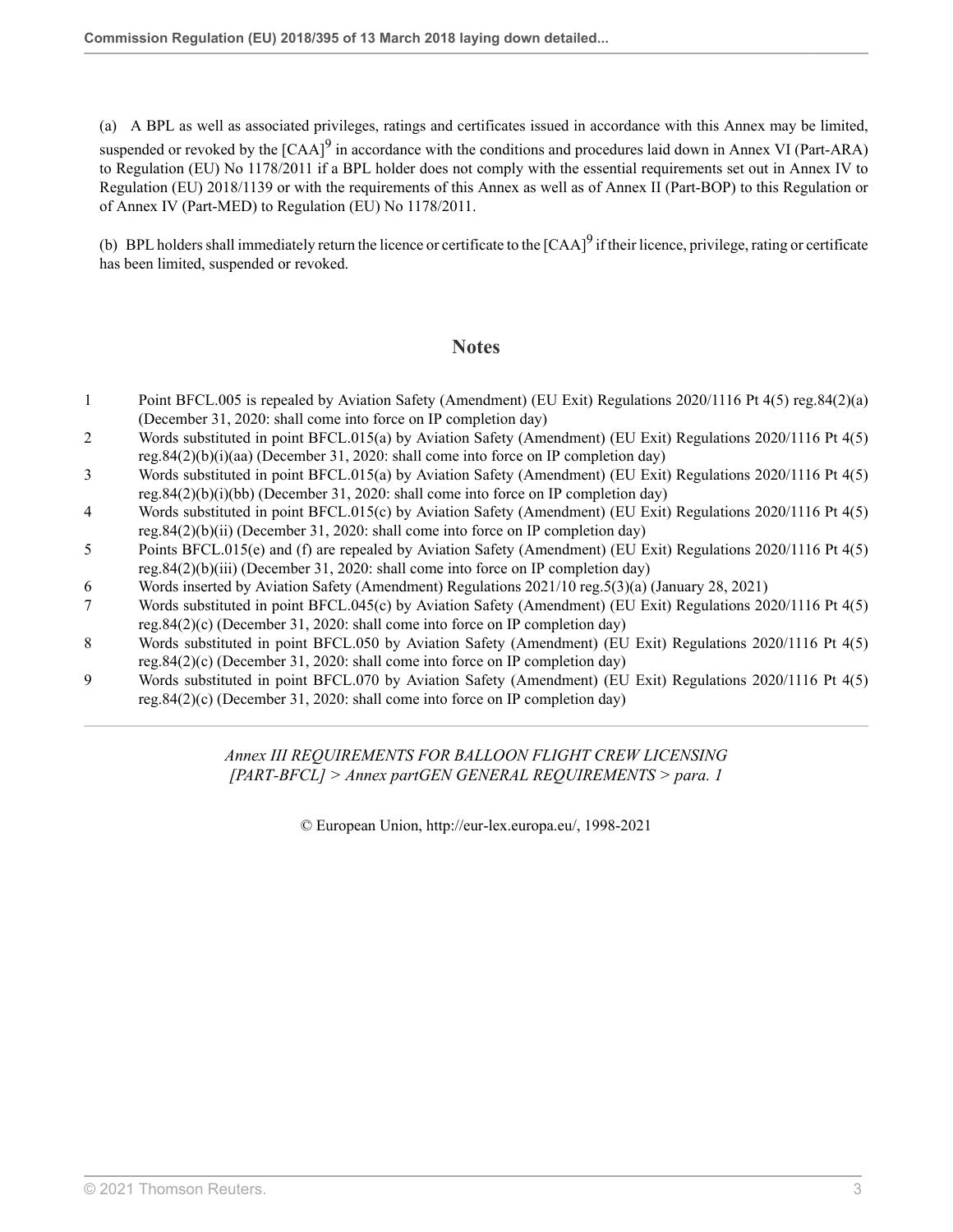**Law In Force**

**Version 3 of 3**

28 January 2021 - Present

**Subjects** Aviation; Environment BFCL.115 BPL – Privileges and conditions

- (a) The privileges of a BPL holder are to act as PIC in balloons:
	- (1) without remuneration in non-commercial operations;

(2) in commercial operations if he or she holds a commercial operation rating in accordance with point BFCL.215 of Subpart ADD of this Annex.

(b) By way of derogation from paragraph (a)(1), a BPL holder who has instructor or examiner privileges may receive remuneration for:

- (1) the provision of flight instruction for the BPL;
- (2) the conduct of skill tests and proficiency checks for the BPL;
- <span id="page-113-0"></span>(3) the training, testing and checking for the privileges, ratings and certificates attached to a BPL.

(c) BPL holders shall exercise BPL privileges only if they comply with the applicable recency requirements and only if their medical certificate [ or medical declaration]<sup>[1](#page-117-0)</sup>, appropriate to the privileges exercised, is valid.

BFCL.120 BPL – Minimum age

Applicants for a BPL shall be at least 16 years of age.

BFCL.125 BPL – Student pilot

- (a) Student pilots shall not fly solo unless authorised to do so and supervised by a flight instructor for balloons (FI(B)).
- (b) Student pilots shall be at least 14 years of age to be allowed on solo flights.

BFCL.130 BPL – Training course and experience requirements

Applicants for a BPL shall complete a training course at an ATO or a DTO. The course shall be tailored to the privileges sought and shall include:

(a) theoretical knowledge as specified in point BFCL.135(a);

(b) at least 16 hours of flight instruction in either hot-air balloons that represent group A of that class, or gas balloons, including at least:

(1) 12 hours of dual flight instruction;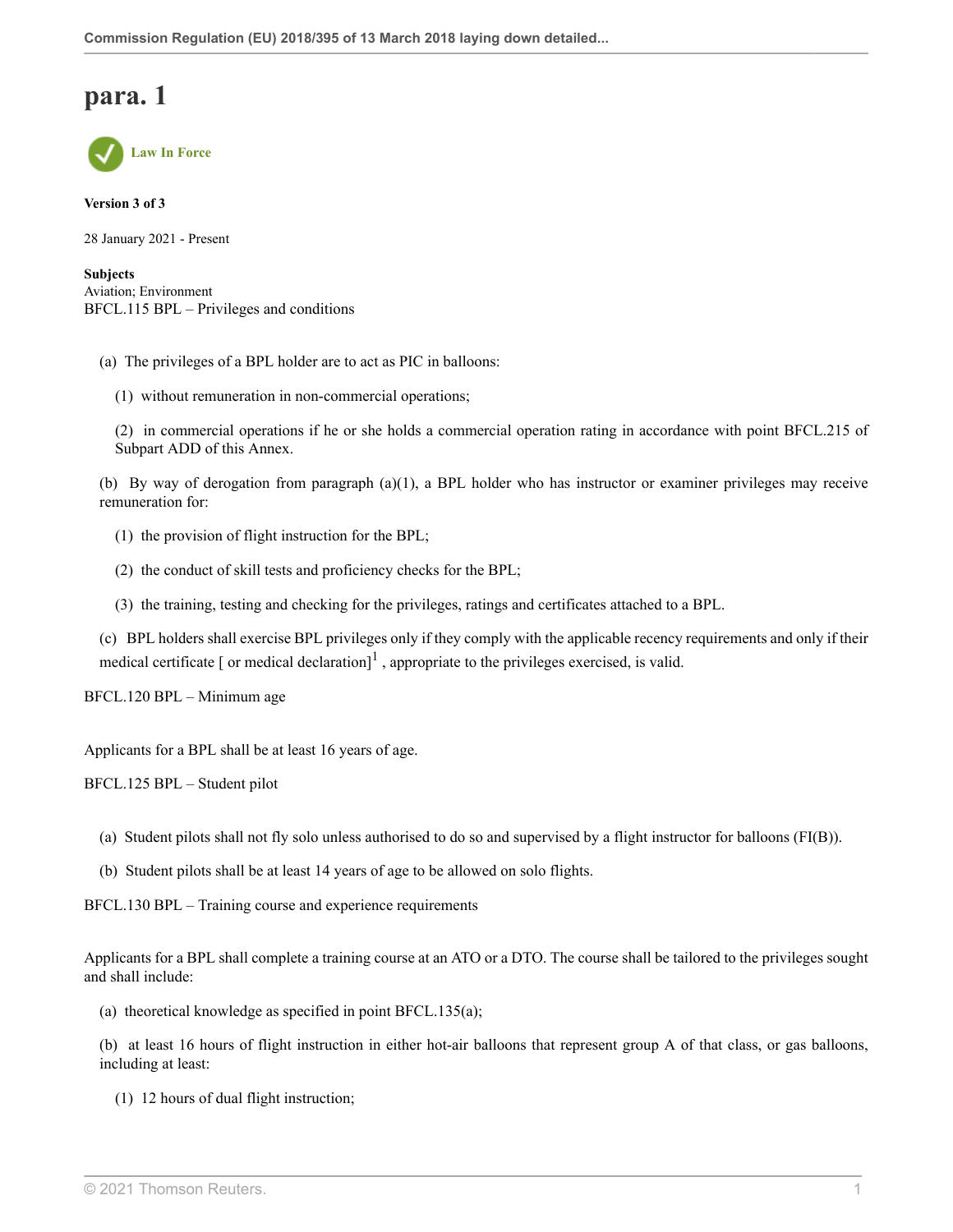- (2) 10 inflations and 20 take-offs and landings; and
- (3) One supervised solo flight with a flight time of at least 30 minutes.

BFCL.135 BPL – Theoretical knowledge examination

(a) Theoretical knowledge Applicants for a BPL shall demonstrate a level of theoretical knowledge that is appropriate to the privileges sought through examinations on the following:

- (1) common subjects:
	- (i) air law;
	- (ii) human performance;
	- (iii) meteorology;
	- (iv) communications; and
- (2) specific subjects concerning balloons:
	- (i) principles of flight;
	- (ii) operational procedures;
	- (iii) flight performance and planning;
	- (iv) aircraft general knowledge related to balloons; and
	- (v) navigation.
- (b) Responsibilities of the applicant  $\left[ \ldots \right]^2$  $\left[ \ldots \right]^2$

<span id="page-114-0"></span>(2) The applicant shall take the theoretical knowledge examination only if recommended by the ATO or the DTO that is responsible for his or her training and once he or she has completed the appropriate elements of the training course of theoretical knowledge instruction to a satisfactory standard.

(3) The recommendation by the ATO or the DTO shall be valid for 12 months. If the applicant has failed to take at least one theoretical knowledge examination paper within this validity period, the need for further training shall be determined by the ATO or the DTO, based on the needs of the applicant.

(c) Pass standards

(1) A pass in a theoretical knowledge examination paper shall be awarded to the applicant if he or she has achieved at least 75 % of the marks allocated to that paper. No penalty marking shall be applied.

(2) Unless otherwise specified in this Annex, an applicant is considered to have successfully completed the required theoretical knowledge examination for the BPL if he or she has passed all the required theoretical knowledge examination papers within a period of 18 months counted from the end of the calendar month when the applicant first attempted to take the examination.

(3) If an applicant has failed to pass one of the theoretical knowledge examination papers within four attempts or has failed to pass all papers within the period mentioned in paragraph (2), he or she shall retake the complete set of theoretical knowledge examination papers.

(4) Before retaking the theoretical knowledge examinations, the applicant shall undertake further training at an ATO or a DTO. The ATO or the DTO shall determine the extent and scope of the training, based on the needs of the applicant.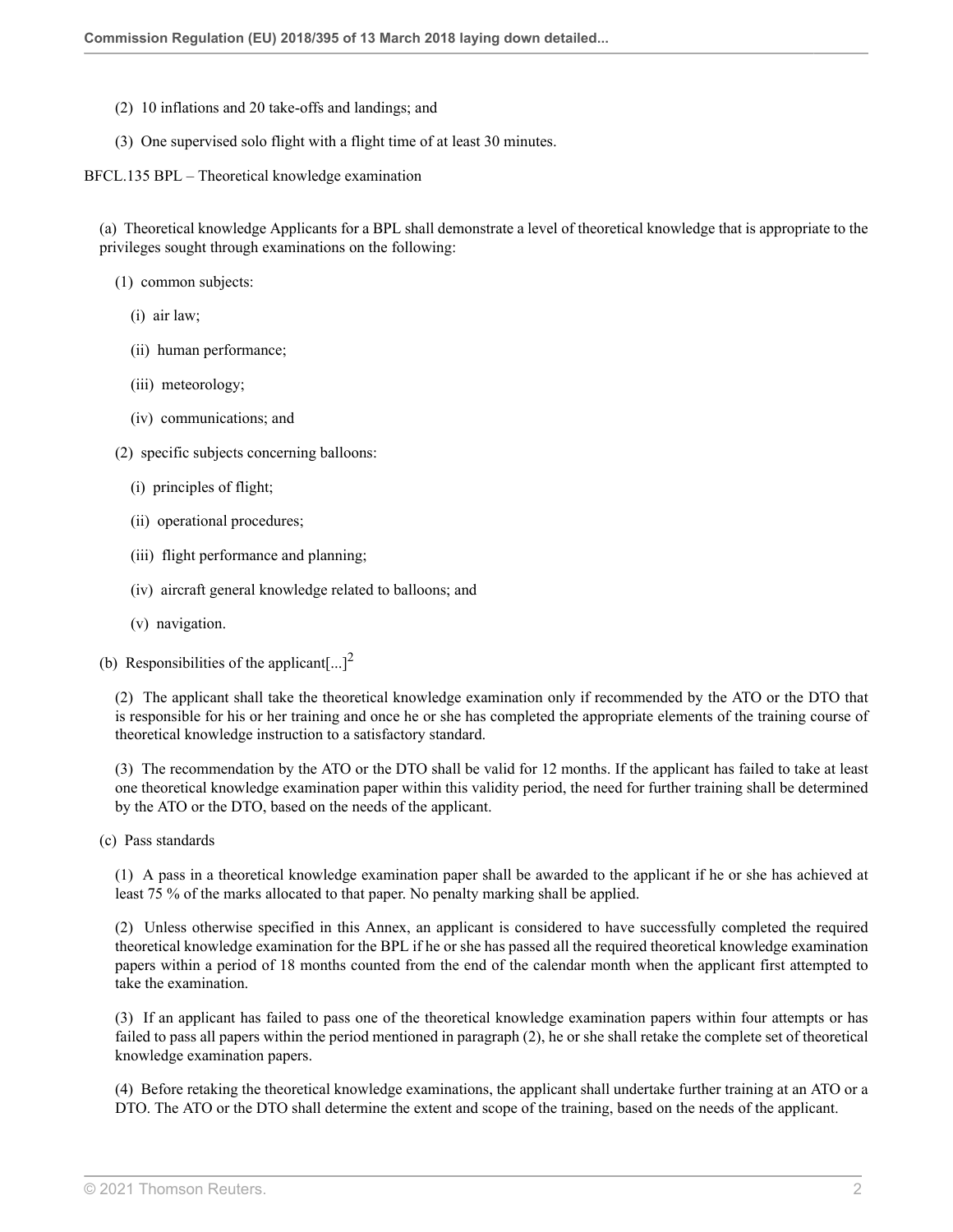(d) Validity period The theoretical knowledge examination shall be valid for a period of 24 months counted from the day when the applicant successfully completed the theoretical knowledge examination, in accordance with paragraph  $(c)(2)$ .

BFCL.140 BPL – Crediting of theoretical knowledge

Applicants for the issue of a BPL shall be credited towards the theoretical knowledge requirements for the common subjects as specified in point BFCL.135(a)(1) if they:

(a) hold a licence in accordance with Annex I (Part-FCL) to Regulation (EU) No 1178/2011 or Annex III (Part-SFCL) to Implementing Regulation (EU) 2018/1976; or

(b) have passed the theoretical knowledge examinations for a licence as specified in paragraph (a), as long as this is done within the validity period specified in point BFCL.135(d).

BFCL.145 BPL – Practical skill test

(a) Applicants for a BPL shall demonstrate through the completion of a skill test the ability to perform, as PIC on a balloon, the relevant procedures and manoeuvres with competency appropriate to the privileges sought.

(b) Applicants shall complete the skill test in the same class of balloons in which the training course has been completed in accordance with point BFCL.130 and, in case of hot-air balloons, in a balloon that represents group A of that class.

(c) To take a skill test for the issue of a BPL, the applicant shall first pass the required theoretical knowledge examination.

(d) Pass standards

(1) The skill test shall be divided into different sections, representing all the different phases of a balloon flight.

(2) Failure in any item of a section shall cause the applicant to fail the entire section. If the applicant fails in only one section, he or she shall repeat only that section. Failure in more than one section shall require the applicant to retake the entire test.

(3) If the applicant needs to retake the test in accordance with paragraph (2) and fails in any section, including those sections that have been passed at a previous attempt, the applicant shall retake the entire test.

(e) If the applicant fails to achieve a pass in all sections of the test within two attempts, he or she shall receive further practical training.

BFCL.150 BPL – Extension of privileges to another balloon class or group

(a) The privileges of the BPL shall be limited to the class of balloon in which the skill test as specified in point BFCL.145 was taken, and, in the case of hot-air balloons, to group A of that class.

(b) In the case of hot-air balloons, the privileges of the BPL shall be extended to another group within the hot-air balloon class upon application if a pilot has completed at least:

(1) two instruction flights with an FI(B) on a balloon of the relevant group;

(2) the following amount of hours of flight time as PIC on balloons:

(i) at least 100 hours, if privileges for group B balloons are sought;

(ii) at least 200 hours, if privileges for group C balloons are sought;

(iii) at least 300 hours, if privileges for group D balloons are sought.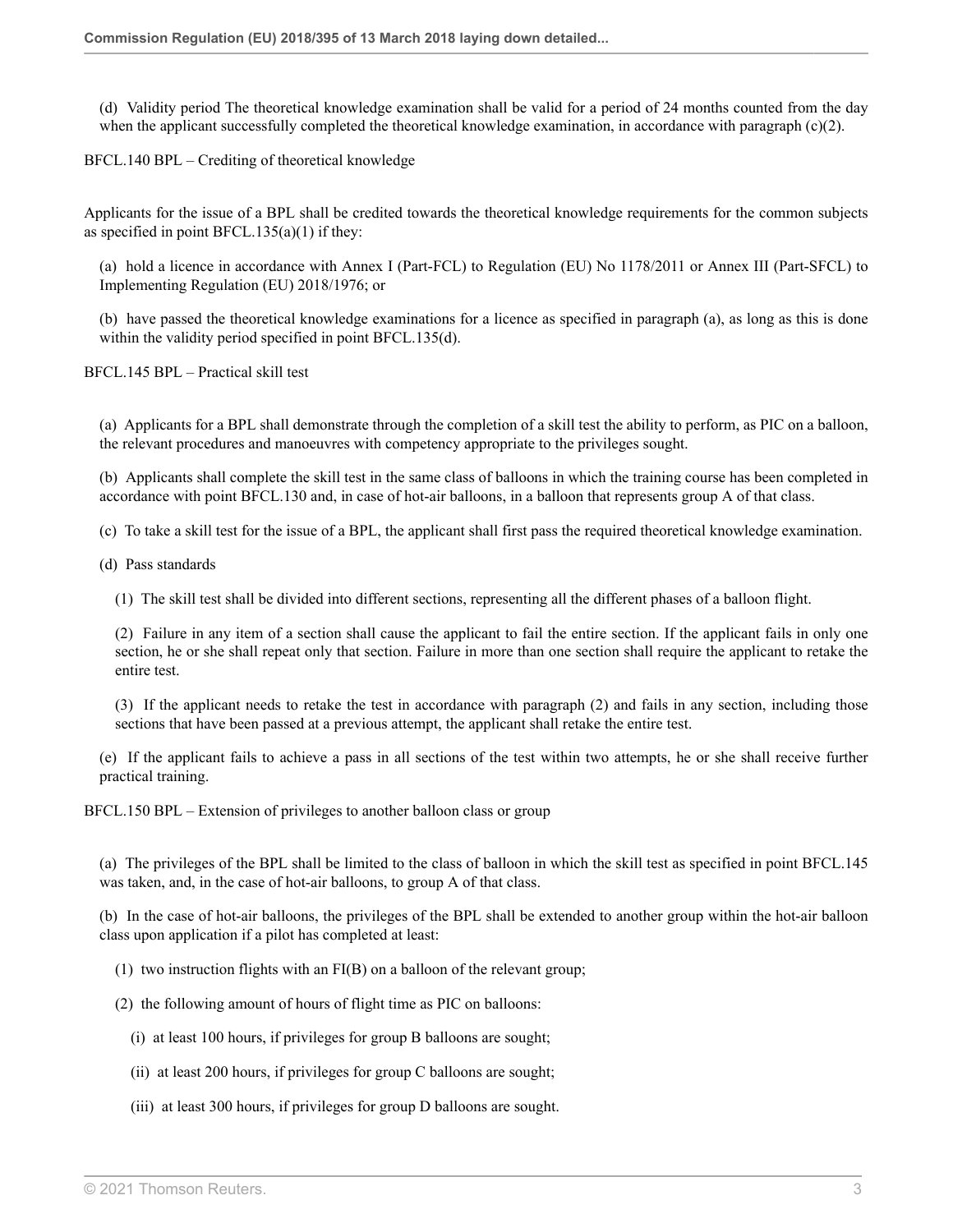(c) Except for the mixed balloon class, the privileges of the BPL shall be extended to another balloon class, or, if privileges for the hot-air balloon class are sought, to group A of the hot-air balloon class, upon application if a pilot has completed in the relevant balloon class and group:

(1) a training course at an ATO or a DTO, including at least:

- (i) five dual instructional flights; or
- (ii) in the case of an extension from hot-air balloons to hot-air airships, five hours of dual instruction time; and

(2) a skill test during which the pilot has demonstrated to the FE(B) an adequate level of theoretical knowledge for the other class in the following subjects:

- (i) principles of flight;
- (ii) operational procedures;
- (iii) flight performance and planning;
- (iv) aircraft general knowledge with regard to the balloon class for which the extension of privileges is sought.

(d) The completion of the training as specified in paragraphs  $(b)(1)$  and  $(c)(1)$  shall be entered in the logbook of the pilot and signed by:

 $(1)$  in the case of paragraph  $(b)(1)$ , the instructor who is responsible for the instruction flights; and

(2) in the case of paragraph (c)(1), the head of training of the ATO or of the DTO that is responsible for the training.

(e) A BPL holder shall exercise his or her privileges in the mixed balloon class only if he or she has privileges for both the hot-air balloon class and the gas balloon class.

BFCL.160 BPL – Recency requirements

(a) A BPL holder shall only exercise the privileges of his or her licence if he or she has completed in the relevant balloon class:

(1) either:

(i) within the last 24 months before the planned flight, at least six hours of flight time as PIC, including 10 take-offs and landings, as PIC or flying dual or solo under the supervision of an FI(B); and

(ii) within the last 48 months before the planned flight, at least one training flight with an FI(B); or

(2) within the last 24 months before the planned flight, a proficiency check in accordance with point (c).

(b) In addition to the requirements in paragraph (a), in the case of a pilot who is qualified to fly more than one class of balloons, in order to exercise his or her privileges in the other balloon class or the other balloon classes, he or she shall have completed at least three hours of flight time, as PIC or flying dual or solo under the supervision of an FI(B), on each additional balloon class within the last 24 months.

(c) A BPL holder who does not comply with the requirements in paragraph  $(a)(1)$  and, if applicable,  $(b)$ , before resuming the exercise of his or her privileges, shall pass a proficiency check with an FE(B) in a balloon that represents the relevant class.

(d) After complying with paragraph (a), (b) or (c), as applicable, a BPL holder with privileges to fly hot-air balloons shall exercise his or her privileges only on hot-air balloons that represent:

(i) the same group of hot-air balloons in which the training flight as specified in paragraph  $(a)(1)(ii)$  or the proficiency check as specified in paragraph (c), as applicable, have been completed, or a group with a smaller envelope size; or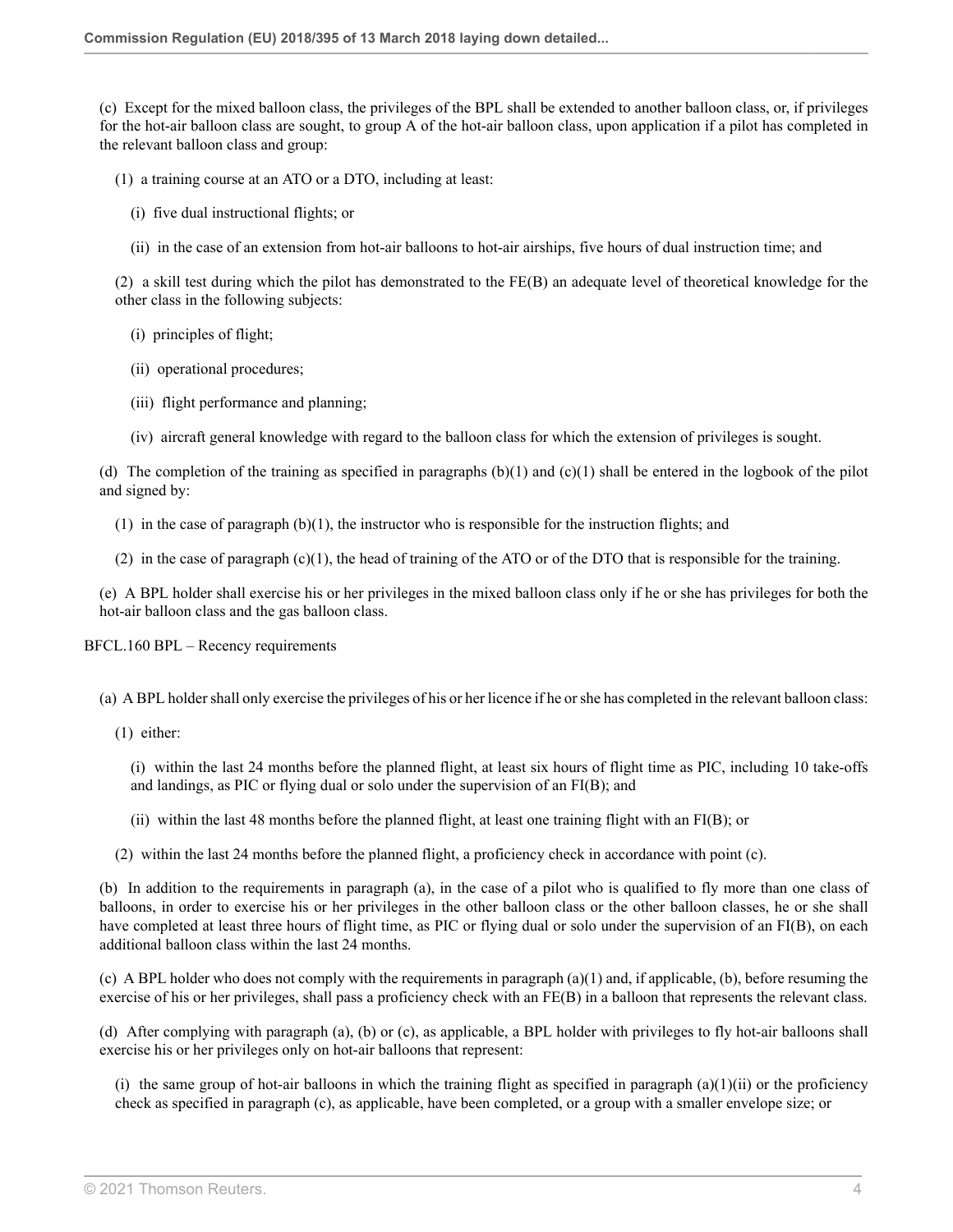(ii) group A of hot-air balloons in cases where a pilot, in accordance with paragraph (b), has completed the training flight as specified in paragraph  $(a)(2)$  in a balloon class other than hot-air balloons.

(e) The completion of the dual flights, the flights under supervision and the training flight as specified in paragraph (a)(1) and (b), as well as the proficiency check as specified in paragraph (c) shall be entered in the logbook of the pilot and signed by, in the case of paragraphs (a)(1) and (b), the responsible FI(B) and, in the case of paragraph (c), the responsible FE(B).

(f) A BPL holder, that holds also the privileges for commercial operations as specified in point BFCL.215 of Subpart ADD of this Annex, shall be deemed to comply with the requirements of:

(1) paragraph (a) and, if applicable, (b), in case he or she has completed a proficiency check in accordance with point  $BFCL.215(d)(2)(i)$  in the relevant balloon class or classes within the last 24 months; or

(2) paragraph (a)(1)(ii), in case he or she has completed the training flight as specified in point BFCL.215(d)(2)(ii) in the relevant balloon class.

 In the case of the hot-air balloon class, limitations specified in paragraph (d), concerning the privileges to operate different classes of balloons, shall apply, depending on the balloon class used for complying with paragraphs  $(f)(1)$  or  $(f)(2)$ .

### **Notes**

<span id="page-117-0"></span>[1](#page-113-0) Words inserted by Aviation Safety (Amendment) Regulations 2021/10 [reg.5\(3\)\(b\)](http://uk.westlaw.com/Document/IDE561C00523D11EBB02597D7573F1600/View/FullText.html?originationContext=document&transitionType=DocumentItem&vr=3.0&rs=PLUK1.0&contextData=(sc.Search)) (January 28, 2021)

<span id="page-117-1"></span>[2](#page-114-0) Point BFCL.135(b)(1) is repealed by Aviation Safety (Amendment) (EU Exit) Regulations 2020/1116 [Pt 4\(5\) reg.84\(3\)](http://uk.westlaw.com/Document/I3AD56FA00E9E11EBA7DFEE51C635DBBB/View/FullText.html?originationContext=document&transitionType=DocumentItem&vr=3.0&rs=PLUK1.0&contextData=(sc.Search)) (December 31, 2020: shall come into force on IP completion day)

> *Annex III REQUIREMENTS FOR BALLOON FLIGHT CREW LICENSING [PART-BFCL] > Annex partBPL BALLOON PILOT LICENCE (BPL) > para. 1*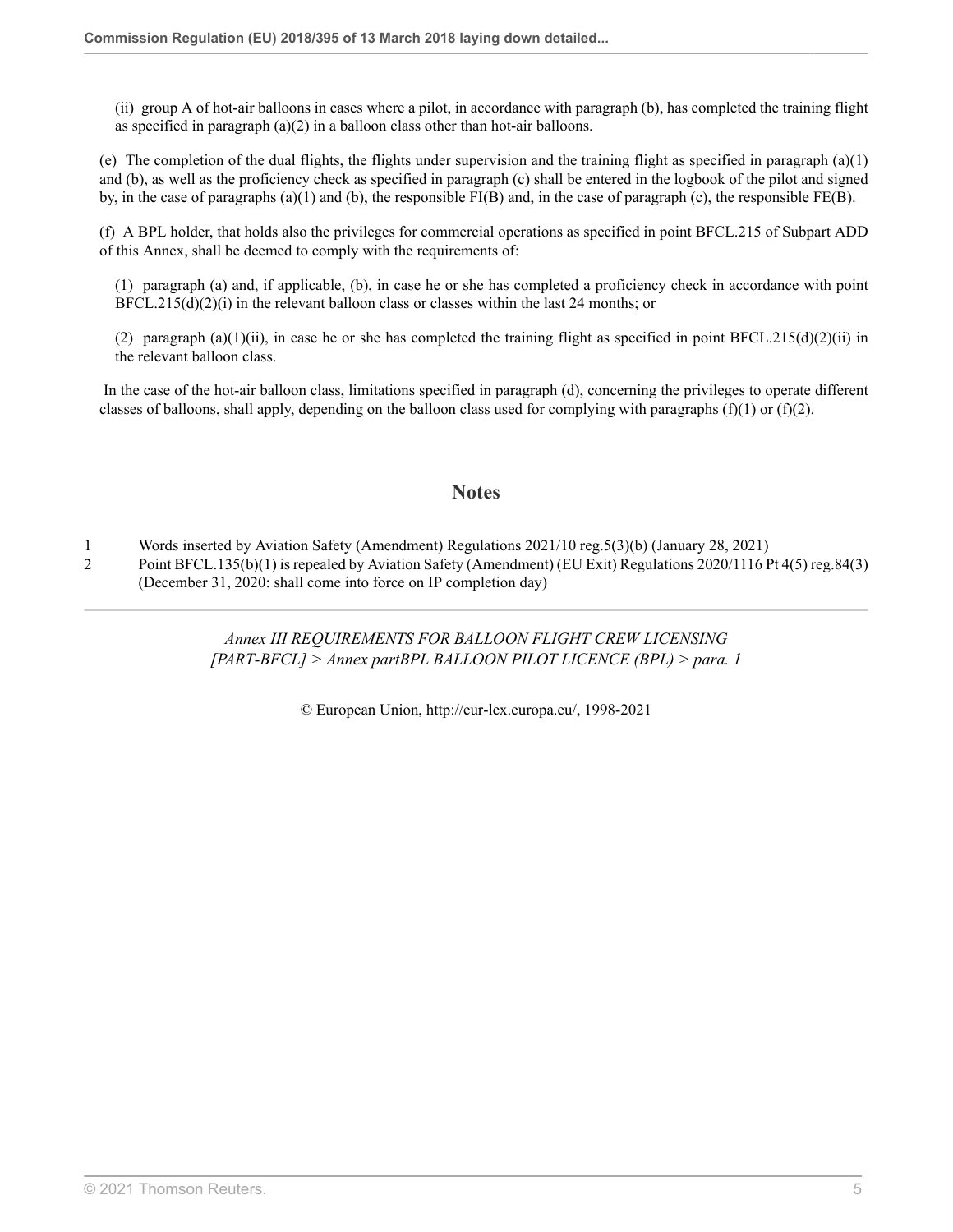

**Version 1 of 1**

8 April 2020 - Present

**Subjects** Aviation; Environment BFCL.200 Tethered hot-air balloon flight rating

(a) A BPL holder shall undertake tethered flights with hot-air balloons only if he or she holds a tethered hot-air balloon flight rating in accordance with this point.

(b) To apply for a tethered hot-air balloon flight rating, the applicant shall:

(1) have privileges for the hot-air balloon class;

(2) first complete at least two tethered hot-air balloon instruction flights.

(c) The completion of the tethered hot-air balloon training shall be entered in the logbook and signed by the FI(B) who is responsible for the training.

(d) A pilot who holds a tethered hot-air balloon flight rating shall exercise his or her privileges only if he or she has completed at least one tethered hot-air balloon flight during the 48 months preceding the planned flight, or, if he or she has not performed such a flight, the pilot shall exercise his or her privileges if they have performed a tethered hot-air balloon flight flying dual or solo under the supervision of an FI(B). The completion of such dual or solo flight under supervision shall be entered in the pilots logbook and signed by the FI(B).

BFCL.210 Night rating

(a) A BPL holder shall exercise the privileges of his or her licence in VFR conditions at night only if he or she holds a night rating in accordance with this point.

(b) An applicant for a night rating shall have completed at least two instruction flights at night of at least one hour each.

(c) The completion of the night rating training shall be entered in the logbook and signed by the FI(B) who is responsible for the training.

BFCL.215 Commercial operation rating

(a) A BPL holder shall exercise the privileges of his or her licence during commercial operations with balloons only if he or she holds a commercial operation rating in accordance with this point.

(b) An applicant for a commercial operation rating shall:

(1) have attained the age of 18 years;

(2) have completed 50 hours of flight time and 50 take-offs and landings as PIC on balloons;

(3) have the privileges for the class of balloon in which the privileges of the commercial operation rating will be exercised; and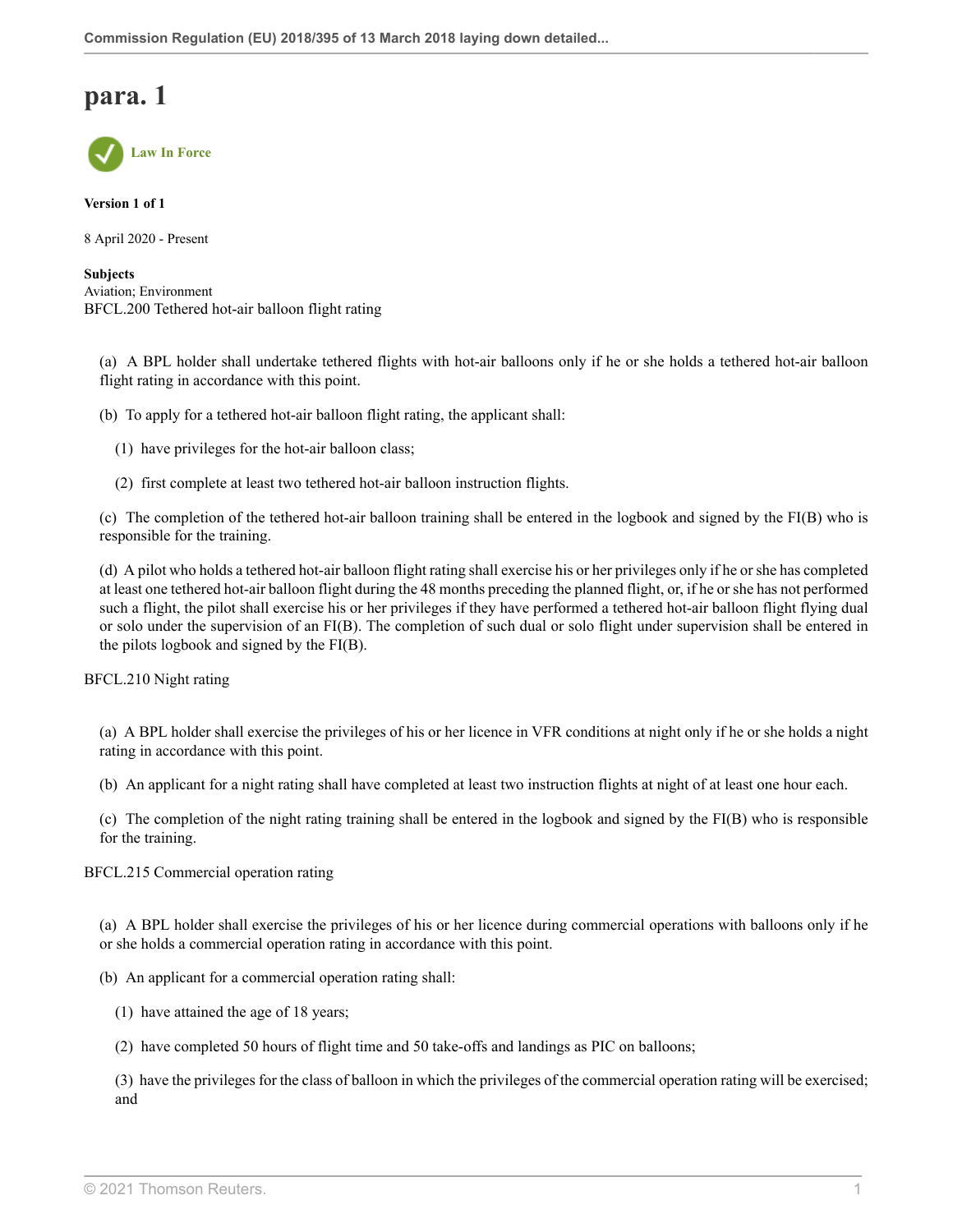(4) have passed a skill test on the relevant class of balloon during which he or she shall demonstrate to an FE(B) the competence required for commercial balloon operations.

(c) The privileges of the commercial operation rating shall be limited to the class of balloon in which the skill test in accordance with paragraph (b)(3) has been completed. The privileges shall be extended upon application to another class of balloon if, in that other class, the applicant complies with paragraph  $(b)(3)$  and  $(b)(4)$ .

(d) A pilot who holds a commercial operation rating shall exercise the privileges of that rating in commercial passenger ballooning only if he or she has completed:

(1) within the 180 days preceding the planned flight:

(i) at least three flights as PIC in balloons, of which at least one shall be in a balloon of the relevant class; or

(ii) one flight as PIC in a balloon of the relevant class under the supervision of an FI(B) who is qualified in accordance with this point; and

(2) within the 24 months preceding the planned flight:

(i) a proficiency check, in a balloon of the relevant class, during which he or she shall demonstrate to an FE(B) the competence required for commercial passenger ballooning; or

(ii) a refresher course at an ATO or a DTO, tailored to the competence required for commercial balloon operations, including at least six hours of theoretical knowledge instruction and one training flight in a balloon of the relevant class with an FI(B) who is qualified for commercial balloon operations in accordance with this point.

(e) To maintain the privileges of the commercial operation rating for all balloon classes, a pilot who holds a commercial operation rating with privileges extended to more than one class of balloons shall comply with the requirements in paragraph  $(d)(2)$  in at least one class of balloons.

(f) A pilot who complies with paragraph (d) and holds a commercial operation rating for the hot-air balloon class shall exercise the privileges of that rating in the hot-air balloon class only on balloons that represent:

(i) the same group of the hot-air balloon in which the proficiency check as specified in paragraph  $(d)(2)(i)$  or the training flight as specified in paragraph (d)(2)(ii), have been completed; or

(ii) a hot-air balloon group with a smaller envelope size.

(g) The completion of the flight under supervision as specified in paragraph  $(d)(1)(ii)$ , the proficiency check as specified in paragraph  $(d)(2)(i)$  and the refresher training course as specified in paragraph  $(d)(2)(ii)$  shall be entered in the logbook of the pilot and shall be signed by the head of training of the ATO or the DTO, or the FI(B) or the FE(B) that is responsible for the training course, the supervision or the proficiency check, as applicable.

(h) A pilot who has completed an operator proficiency check in accordance with point BOP.ADD.315 of Annex II (Part-BOP) to this Regulation shall be deemed to comply with paragraph  $(d)(2)(i)$ .

> *Annex III REQUIREMENTS FOR BALLOON FLIGHT CREW LICENSING [PART-BFCL] > Annex partADD ADDITIONAL RATINGS > para. 1*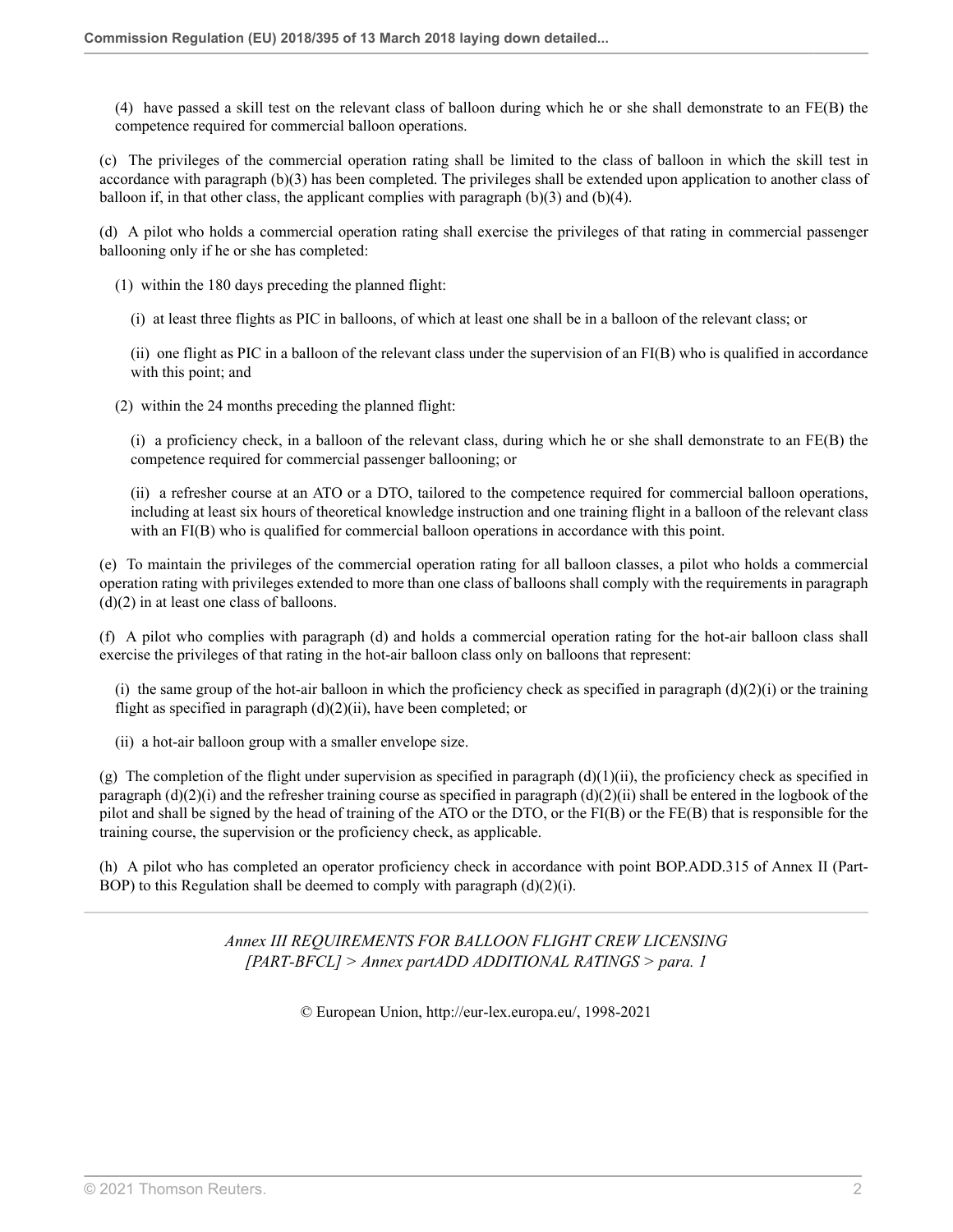**Law In Force**

#### **Version 2 of 2**

31 December 2020 - Present

**Subjects** Aviation; Environment

#### **BFCL.300 Flight instructor certificates**

**(a) General**

An instructor shall only carry out flight instruction in a balloon if he or she:

(1) holds:

(i) a BPL including the privileges, ratings and certificates for which flight instruction is to be provided; and

<span id="page-120-1"></span>(ii) a balloon flight instructor (FI(B)) certificate appropriate to the instruction carried out, and issued in accordance with this Subpart; and

(2) is entitled to act as PIC in the balloon during flight instruction.

## **(b) Instruction provided outside the [United Kingdom] [1](#page-120-0)**

(1) By way of derogation from subparagraph (a)(1), in the case of flight instruction provided during a training course approved in accordance with this Annex (Part-BFCL) outside the [United Kingdom, the CAA] $^2$  $^2$  shall issue a flight instructor certificate to an applicant who holds a balloon pilot licence that is compliant with Annex 1 to the Chicago Convention, provided that the applicant:

(i) holds at least a licence including, where relevant, privileges, ratings or certificates equivalent to those for which he or she is authorised to instruct;

(ii) complies with the requirements established in this Subpart for the issue of the FI(B) certificate with the relevant instructional privileges; and

<span id="page-120-3"></span>(iii) demonstrates to the  $[CAA]^3$  $[CAA]^3$  an adequate level of knowledge of [United Kingdom]<sup>[4](#page-121-2)</sup> aviation safety rules to be able to exercise his or her instructional privileges in accordance with this Annex.

(2) The certificate shall be limited to the provision of approved flight instruction:

(i) outside the [United Kingdom] $<sup>5</sup>$  $<sup>5</sup>$  $<sup>5</sup>$ ; and</sup>

(ii) to a student pilot who has sufficient knowledge of the language in which flight instruction is provided.

### <span id="page-120-5"></span><span id="page-120-4"></span><span id="page-120-2"></span>**Notes**

<span id="page-120-0"></span>[1](#page-120-1) Words substituted in point BFCL.300(b) by Aviation Safety (Amendment) (EU Exit) Regulations 2020/1116 [Pt 4\(5\)](http://uk.westlaw.com/Document/I3AD56FA00E9E11EBA7DFEE51C635DBBB/View/FullText.html?originationContext=document&transitionType=DocumentItem&vr=3.0&rs=PLUK1.0&contextData=(sc.Search)) [reg.84\(4\)\(a\)\(i\)](http://uk.westlaw.com/Document/I3AD56FA00E9E11EBA7DFEE51C635DBBB/View/FullText.html?originationContext=document&transitionType=DocumentItem&vr=3.0&rs=PLUK1.0&contextData=(sc.Search)) (December 31, 2020: shall come into force on IP completion day)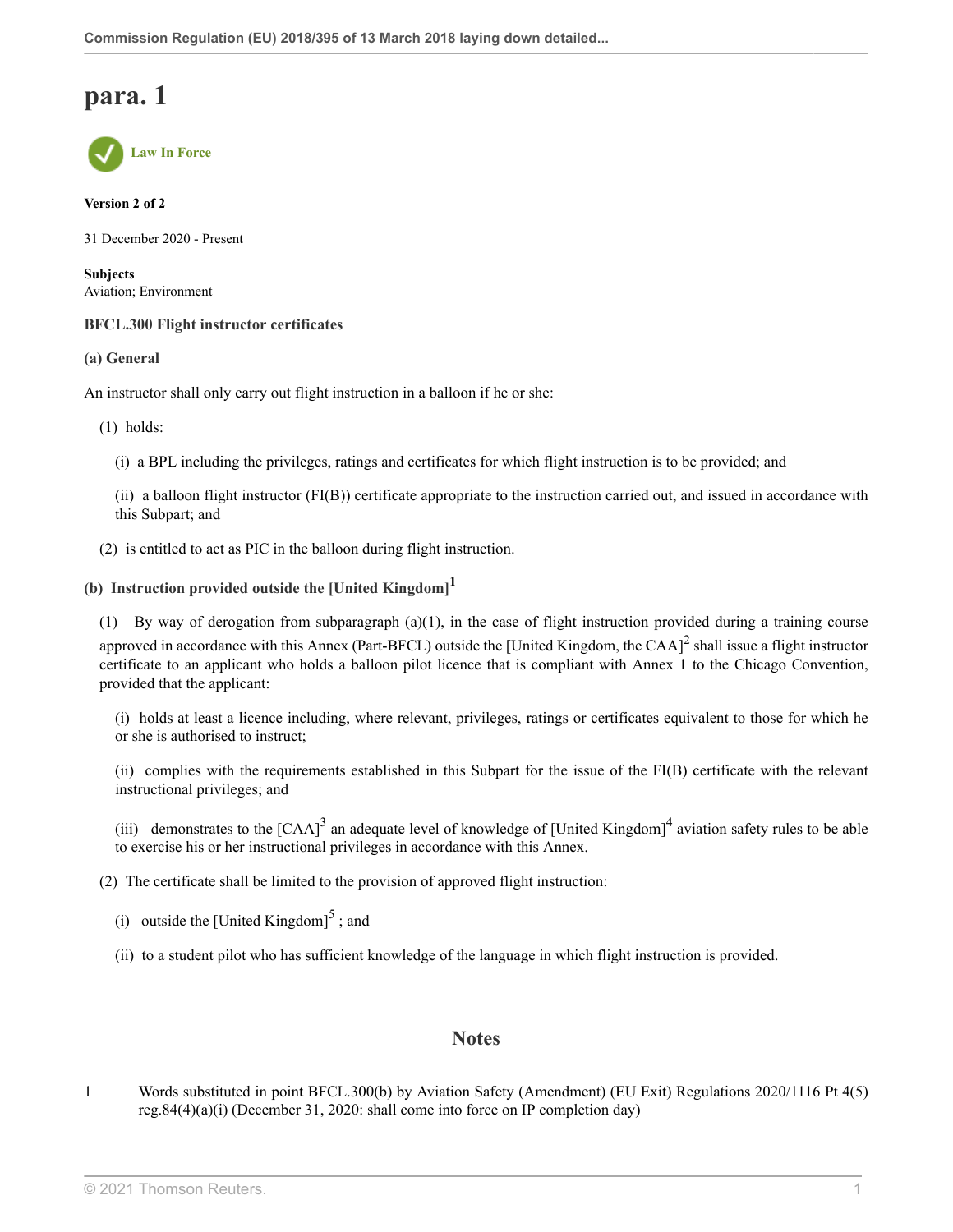## **Notes**

- <span id="page-121-0"></span>[2](#page-120-2) Words substituted in point BFCL.300(b)(1) by Aviation Safety (Amendment) (EU Exit) Regulations 2020/1116 [Pt 4\(5\)](http://uk.westlaw.com/Document/I3AD56FA00E9E11EBA7DFEE51C635DBBB/View/FullText.html?originationContext=document&transitionType=DocumentItem&vr=3.0&rs=PLUK1.0&contextData=(sc.Search)) [reg.84\(4\)\(a\)\(ii\)](http://uk.westlaw.com/Document/I3AD56FA00E9E11EBA7DFEE51C635DBBB/View/FullText.html?originationContext=document&transitionType=DocumentItem&vr=3.0&rs=PLUK1.0&contextData=(sc.Search)) (December 31, 2020: shall come into force on IP completion day)
- <span id="page-121-1"></span>[3](#page-120-3) Words substituted in point BFCL.300(b)(1)(iii) by Aviation Safety (Amendment) (EU Exit) Regulations 2020/1116 [Pt](http://uk.westlaw.com/Document/I3AD56FA00E9E11EBA7DFEE51C635DBBB/View/FullText.html?originationContext=document&transitionType=DocumentItem&vr=3.0&rs=PLUK1.0&contextData=(sc.Search)) [4\(5\) reg.84\(4\)\(a\)\(iii\)\(aa\)](http://uk.westlaw.com/Document/I3AD56FA00E9E11EBA7DFEE51C635DBBB/View/FullText.html?originationContext=document&transitionType=DocumentItem&vr=3.0&rs=PLUK1.0&contextData=(sc.Search)) (December 31, 2020: shall come into force on IP completion day)
- <span id="page-121-2"></span>[4](#page-120-4) Word substituted in point BFCL.300(b)(1)(iii) by Aviation Safety (Amendment) (EU Exit) Regulations 2020/1116 [Pt](http://uk.westlaw.com/Document/I3AD56FA00E9E11EBA7DFEE51C635DBBB/View/FullText.html?originationContext=document&transitionType=DocumentItem&vr=3.0&rs=PLUK1.0&contextData=(sc.Search)) [4\(5\) reg.84\(4\)\(a\)\(iii\)\(bb\)](http://uk.westlaw.com/Document/I3AD56FA00E9E11EBA7DFEE51C635DBBB/View/FullText.html?originationContext=document&transitionType=DocumentItem&vr=3.0&rs=PLUK1.0&contextData=(sc.Search)) (December 31, 2020: shall come into force on IP completion day)
- <span id="page-121-3"></span>[5](#page-120-5) Words substituted in point BFCL.300(b)(2)(i) by Aviation Safety (Amendment) (EU Exit) Regulations 2020/1116 [Pt](http://uk.westlaw.com/Document/I3AD56FA00E9E11EBA7DFEE51C635DBBB/View/FullText.html?originationContext=document&transitionType=DocumentItem&vr=3.0&rs=PLUK1.0&contextData=(sc.Search)) [4\(5\) reg.84\(4\)\(a\)\(iv\)](http://uk.westlaw.com/Document/I3AD56FA00E9E11EBA7DFEE51C635DBBB/View/FullText.html?originationContext=document&transitionType=DocumentItem&vr=3.0&rs=PLUK1.0&contextData=(sc.Search)) (December 31, 2020: shall come into force on IP completion day)

*Annex III REQUIREMENTS FOR BALLOON FLIGHT CREW LICENSING [PART-BFCL] > Annex partFI FLIGHT INSTRUCTORS > Annex subpart1 General requirements > para. 1*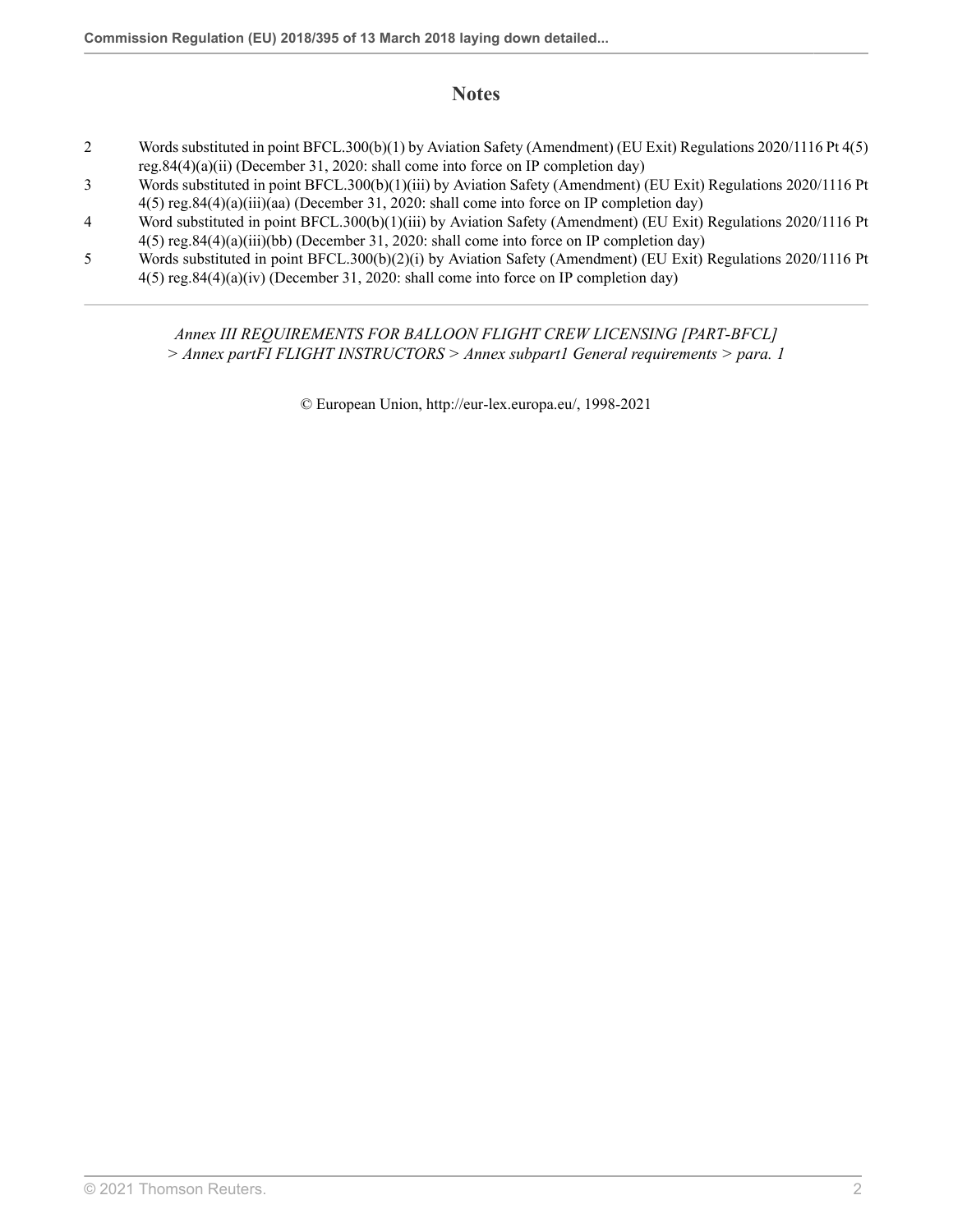

**Version 2 of 2**

31 December 2020 - Present

**Subjects** Aviation; Environment BFCL.315 FI(B) certificate – Privileges and conditions

(a) Subject to compliance of applicants with point BFCL.320 and with the following conditions, an FI(B) certificate shall be issued with privileges to conduct flight instruction for:

(1) a BPL;

(2) the extension of privileges to further classes and groups of balloons provided that the applicant has completed at least 15 hours of flight time as PIC in each relevant class;

(3) a night rating or a tethered flight rating, provided that the applicant has received specific training in providing instruction for the relevant rating at an ATO or at a DTO; and

(4) an FI(B) certificate, provided that the applicant has:

(i) completed at least 50 hours of flight instruction on balloons; and

<span id="page-122-0"></span>(ii) in accordance with the procedures established for that purpose by the  $[CAA]$ <sup>[1](#page-124-0)</sup>, conducted at least one hour of flight instruction for the FI(B) certificate under the supervision and to the satisfaction of an FI(B) who is qualified in accordance with this subparagraph and nominated by the head of training of the ATO or the DTO.

(b) The privileges listed in paragraph (a) shall include the privileges to conduct flight instruction for:

- (1) the issue of the relevant licence, privileges, ratings or certificate; and
- (2) the revalidation, renewal or compliance with the relevant recency requirements of this Annex, as applicable.

BFCL.320 FI(B) – Prerequisites and requirements

Applicants for an FI(B) certificate shall:

- (a) be at least 18 years of age;
- (b) comply with the requirements of subparagraphs  $(a)(1)(i)$  and  $(a)(2)$  of point BFCL.300;
- (c) have completed 75 hours of balloon flight time as PIC;
- (d) have completed an instructor training course in accordance with point BFCL.330 at an ATO or a DTO; and
- (e) have passed an assessment of competence in accordance with point BFCL.345.

BFCL.325 FI(B) competencies and assessment

Applicants for an FI(B) certificate shall be trained to achieve the following competencies: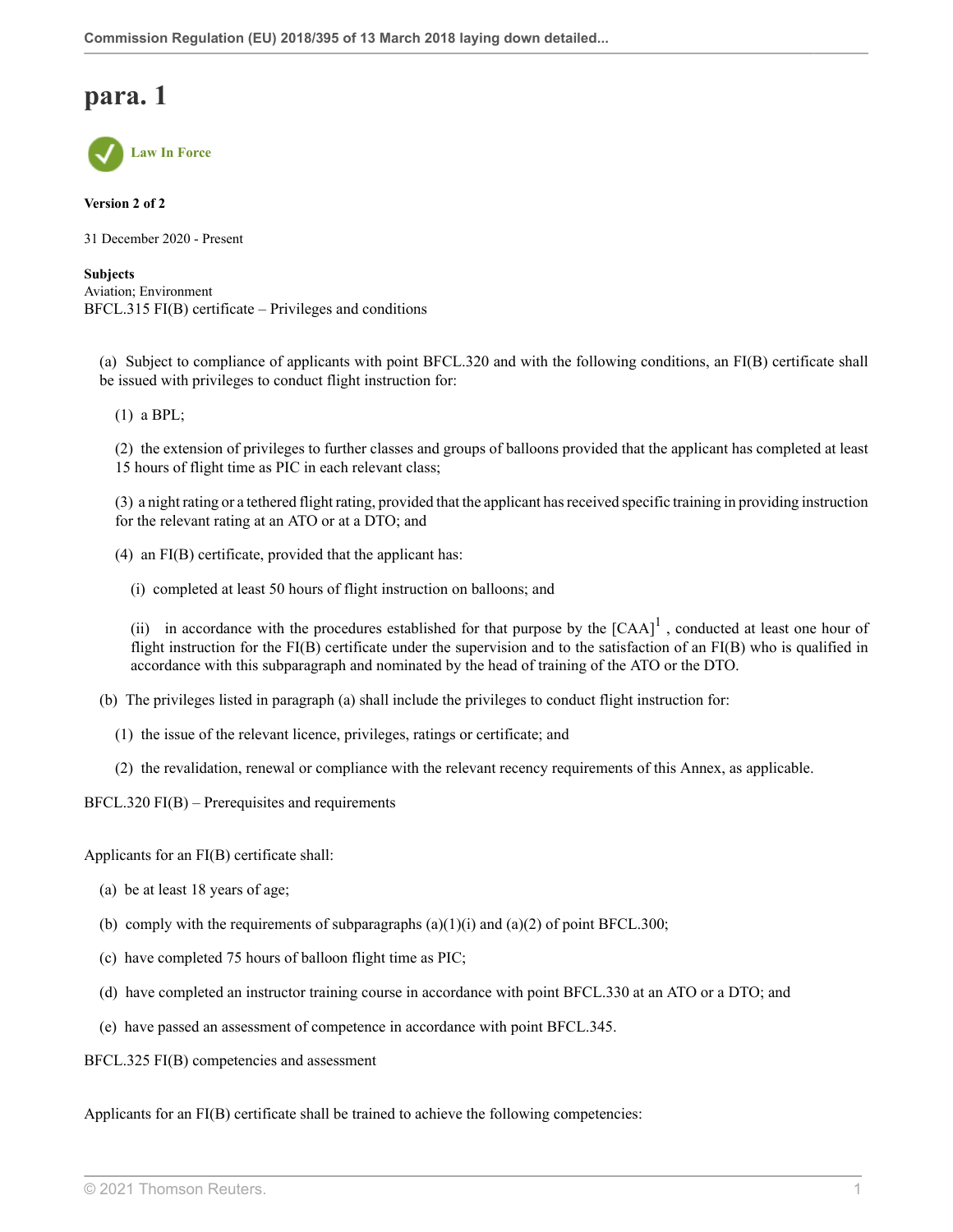- (a) prepare resources;
- (b) create a climate conducive to learning;
- (c) present knowledge;
- (d) integrate threat and error management (TEM) and crew resource management (CRM);
- (e) manage time to achieve training objectives;
- (f) facilitate learning;
- (g) assess trainee performance;
- (h) monitor and review progress;
- (i) evaluate training sessions; and
- (j) report outcome.

BFCL.330 FI(B) – Training course

(a) Applicants for an FI(B) certificate shall first pass a specific pre-entry assessment at an ATO or a DTO within the 12 months preceding the start of the training course, to assess his or her ability to take the course.

- (b) The FI(B) training course shall include at least:
	- (1) the elements specified in point BFCL.325;
	- (2) 25 hours of teaching and learning;
	- (3) 12 hours of theoretical knowledge instruction, including progress tests; and
	- (4) three hours of flight instruction, including three take-offs and landings.

(c) Applicants who already hold an instructor certificate in accordance with Annex III (Part-SFCL) to Implementing Regulation (EU) 2018/1976 or with Annex I (Part-FCL) to Regulation (EU) No 1178/2011 shall be fully credited towards the requirement in paragraph  $(b)(2)$ .

BFCL.345 FI(B) – Assessment of competence

(a) Applicants for the issue of an FI(B) certificate shall pass an assessment of competence on a balloon to demonstrate to an examiner qualified in accordance with point BFCL.415(c) the ability to instruct a student pilot to the level required for the issue of a BPL.

(b) The assessment shall include:

(1) the demonstration of the competencies described in point BFCL.325 during pre-flight, post-flight and theoretical knowledge instruction;

(2) oral theoretical examinations on the ground, pre-flight and post-flight briefings, and in-flight demonstrations in the appropriate balloon class;

(3) exercises adequate to evaluate the instructor's competencies.

BFCL.360 FI(B) certificate – Recency requirements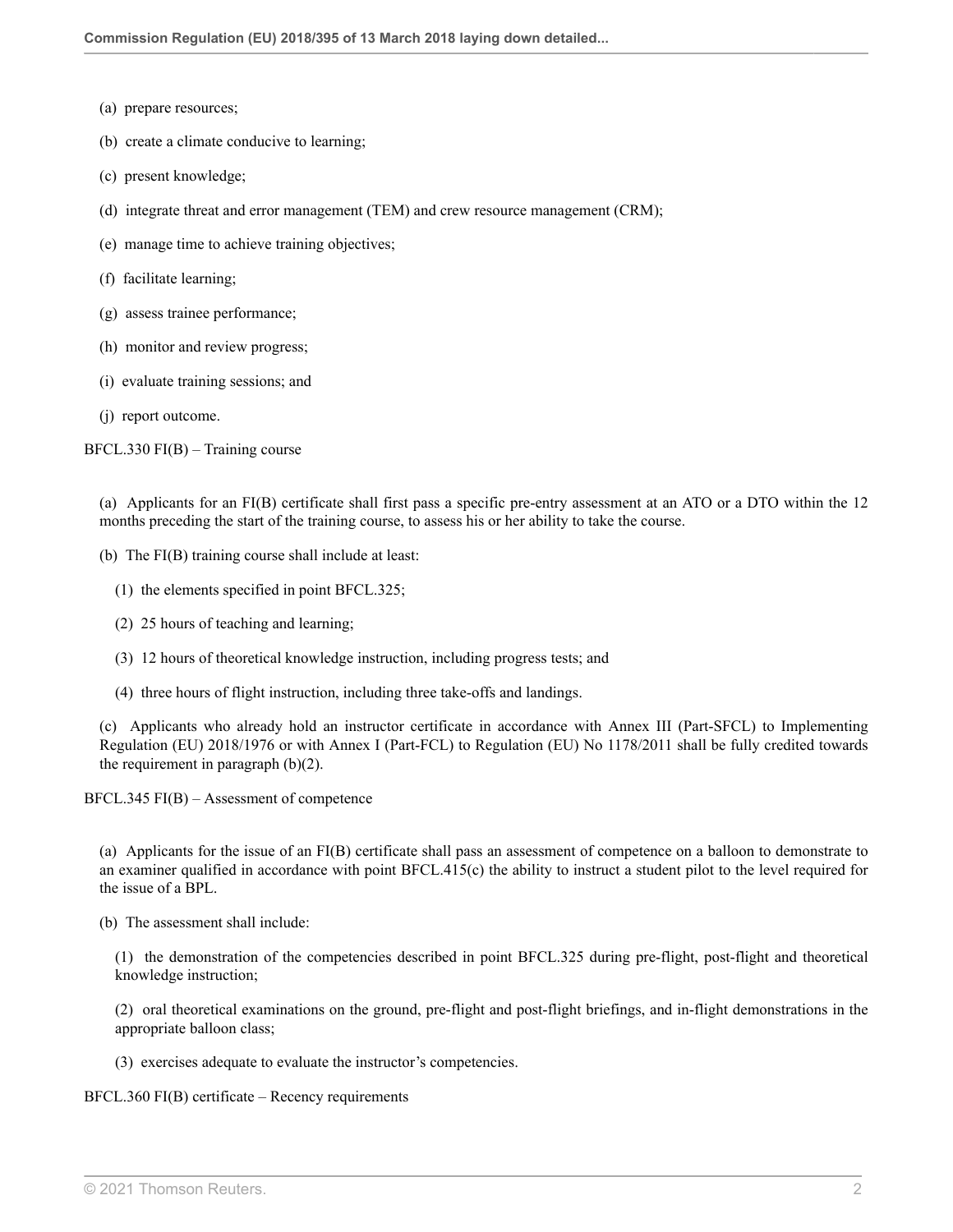(a) An FI(B) certificate holder shall only exercise the privileges of his or her certificate if he or she has completed:

(1) within the last three years before the planned exercise of those privileges:

(i) instructor refresher training at an ATO, a DTO, or [the CAA]<sup>[2](#page-124-1)</sup> during which the holder shall receive theoretical knowledge instruction for refreshing and updating the knowledge relevant for balloon instructors;

(ii) at least 6 hours of flight instruction in balloons as  $FI(B)$ ; and

(2) within the last nine years and in accordance with the procedures established for that purpose by the  $[CAA]^3$  $[CAA]^3$ , one instruction flight on a balloon as FI(B) under the supervision and to the satisfaction of an FI(B) who is qualified in accordance with point BFCL.315(a)(4) and nominated by the head of training of an ATO or a DTO.

(b) The hours flown as an FE(B) during skill tests, proficiency checks or assessments of competence shall be fully credited towards the requirement in paragraph  $(a)(1)(ii)$ .

(c) If an FI(B) certificate holder has failed to complete the instruction flight under supervision to the satisfaction of the FI(B) in accordance with paragraph (a)(2), he or she shall not exercise the privileges of the  $FI(B)$  certificate until he or she has successfully completed an assessment of competence in accordance with point BFCL.345.

(d) To resume the exercise of the privileges of the FI(B) certificate, an FI(B) certificate holder who does not comply with all the requirements of paragraph (a) shall comply with the requirement of paragraph  $(a)(1)(i)$  and of point BFCL.345.

### <span id="page-124-4"></span><span id="page-124-3"></span>**Notes**

- <span id="page-124-0"></span>[1](#page-122-0) Words substituted in point BFCL.315(a)(4)(ii) by Aviation Safety (Amendment) (EU Exit) Regulations 2020/1116 [Pt](http://uk.westlaw.com/Document/I3AD56FA00E9E11EBA7DFEE51C635DBBB/View/FullText.html?originationContext=document&transitionType=DocumentItem&vr=3.0&rs=PLUK1.0&contextData=(sc.Search)) [4\(5\) reg.84\(4\)\(b\)](http://uk.westlaw.com/Document/I3AD56FA00E9E11EBA7DFEE51C635DBBB/View/FullText.html?originationContext=document&transitionType=DocumentItem&vr=3.0&rs=PLUK1.0&contextData=(sc.Search)) (December 31, 2020: shall come into force on IP completion day)
- <span id="page-124-1"></span>[2](#page-124-3) Words substituted in point BFCL.360(a)(1)(i) by Aviation Safety (Amendment) (EU Exit) Regulations 2020/1116 [Pt](http://uk.westlaw.com/Document/I3AD56FA00E9E11EBA7DFEE51C635DBBB/View/FullText.html?originationContext=document&transitionType=DocumentItem&vr=3.0&rs=PLUK1.0&contextData=(sc.Search)) [4\(5\) reg.84\(4\)\(c\)\(i\)](http://uk.westlaw.com/Document/I3AD56FA00E9E11EBA7DFEE51C635DBBB/View/FullText.html?originationContext=document&transitionType=DocumentItem&vr=3.0&rs=PLUK1.0&contextData=(sc.Search)) (December 31, 2020: shall come into force on IP completion day)
- <span id="page-124-2"></span>[3](#page-124-4) Words substituted in point BFCL.360(a)(2) by Aviation Safety (Amendment) (EU Exit) Regulations 2020/1116 [Pt 4\(5\)](http://uk.westlaw.com/Document/I3AD56FA00E9E11EBA7DFEE51C635DBBB/View/FullText.html?originationContext=document&transitionType=DocumentItem&vr=3.0&rs=PLUK1.0&contextData=(sc.Search)) [reg.84\(4\)\(c\)\(ii\)](http://uk.westlaw.com/Document/I3AD56FA00E9E11EBA7DFEE51C635DBBB/View/FullText.html?originationContext=document&transitionType=DocumentItem&vr=3.0&rs=PLUK1.0&contextData=(sc.Search)) (December 31, 2020: shall come into force on IP completion day)

*Annex III REQUIREMENTS FOR BALLOON FLIGHT CREW LICENSING [PART-BFCL] > Annex partFI FLIGHT INSTRUCTORS > Annex subpart2 Flight instructor certificate for balloons – FI(B) > para. 1*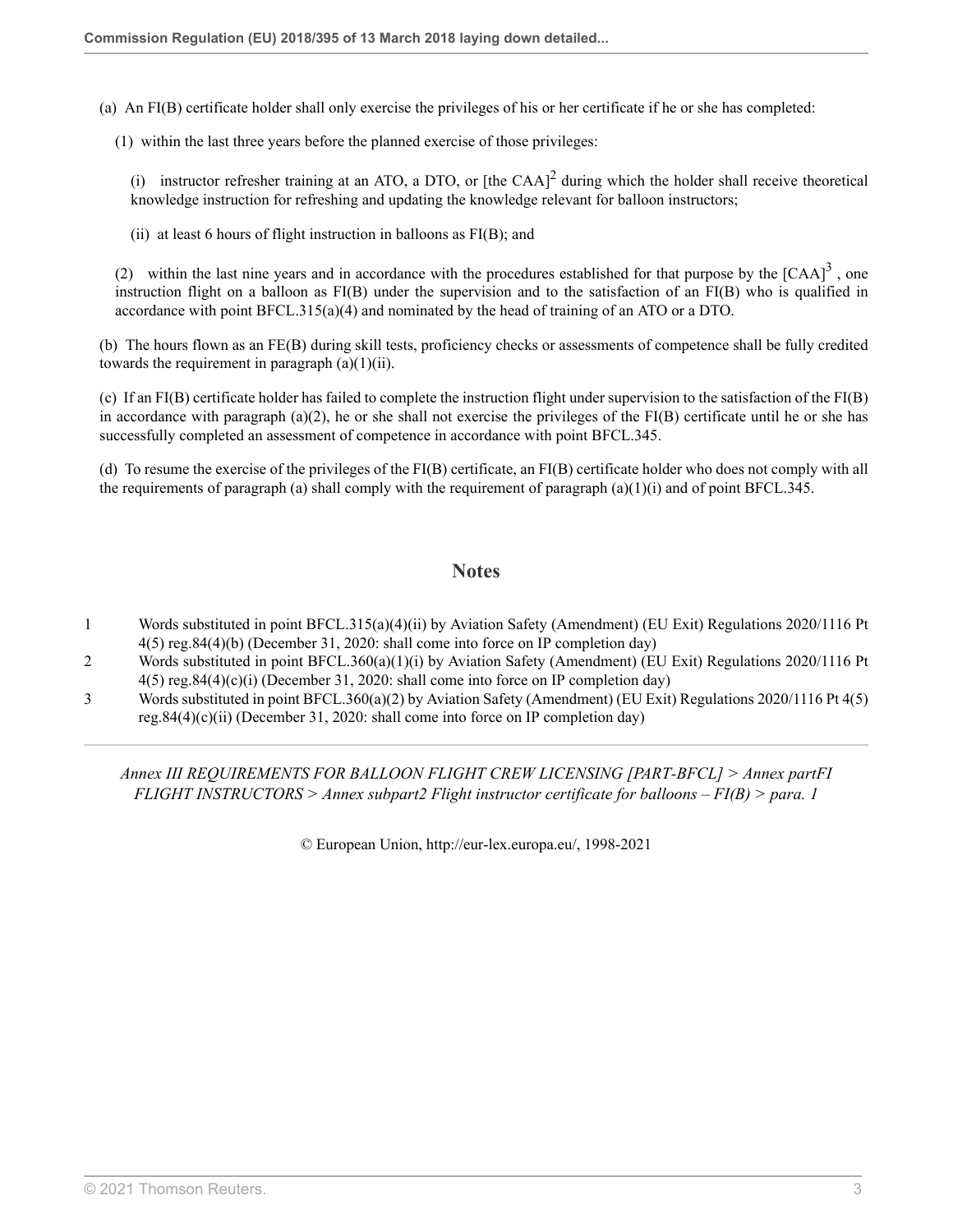**Law In Force**

**Version 2 of 2**

31 December 2020 - Present

**Subjects** Aviation; Environment

#### **BFCL.400 Balloon flight examiner certificates**

**(a) General**

An examiner shall only carry out skill tests, proficiency checks or assessments of competence in accordance with this Annex if he or she:

(1) holds:

(i) a BPL including privileges, ratings and certificates for which he or she is authorised to conduct skill tests, proficiency checks or assessments of competence, and the privileges to instruct for them;

<span id="page-125-0"></span>(ii) an FE(B) certificate including privileges appropriate to the skill test, proficiency check or assessment of competence conducted, issued in accordance with this Subpart;

(2) is entitled to act as PIC in a balloon during the skill test, proficiency check or assessment of competence.

## **(b) Examinations conducted outside the [United Kingdom] [1](#page-126-0)**

(1) By way of derogation from paragraph (a)(1), in the case of skill tests and proficiency checks performed outside the [United Kingdom, the CAA]<sup>[2](#page-126-1)</sup> shall issue an examiner certificate to an applicant who holds a balloon pilot licence that is compliant with Annex 1 to the Chicago Convention, provided that the applicant:

<span id="page-125-1"></span>(i) holds at least a licence including, where relevant, privileges, ratings, or certificates equivalent to those for which he or she is authorised to conduct skill tests or proficiency checks;

(ii) complies with the requirements established in this Subpart for the issue of the relevant examiner certificate;

<span id="page-125-3"></span><span id="page-125-2"></span>(iii) demonstrates to the  $[CAA]^3$  $[CAA]^3$  an adequate level of knowledge of [United Kingdom]<sup>[4](#page-127-0)</sup> aviation safety rules to be able to exercise examiner privileges in accordance with this Annex.

(2) The certificate referred to in subparagraph (1) shall be limited to performing skill tests and proficiency checks:

- <span id="page-125-4"></span>(i) outside the [United Kingdom] $<sup>5</sup>$  $<sup>5</sup>$  $<sup>5</sup>$ ; and</sup>
- (ii) to a pilot who has sufficient knowledge of the language in which the test/check is provided.

BFCL.405 Limitation of privileges in case of vested interests

A balloon examiner shall not conduct:

(a) a skill test or assessment of competence of an applicant for the issue of a licence, rating or certificate to whom he or she has provided more than 50 % of the required flight instruction for the licence, rating or certificate for which the skill test or assessment of competence is taken; or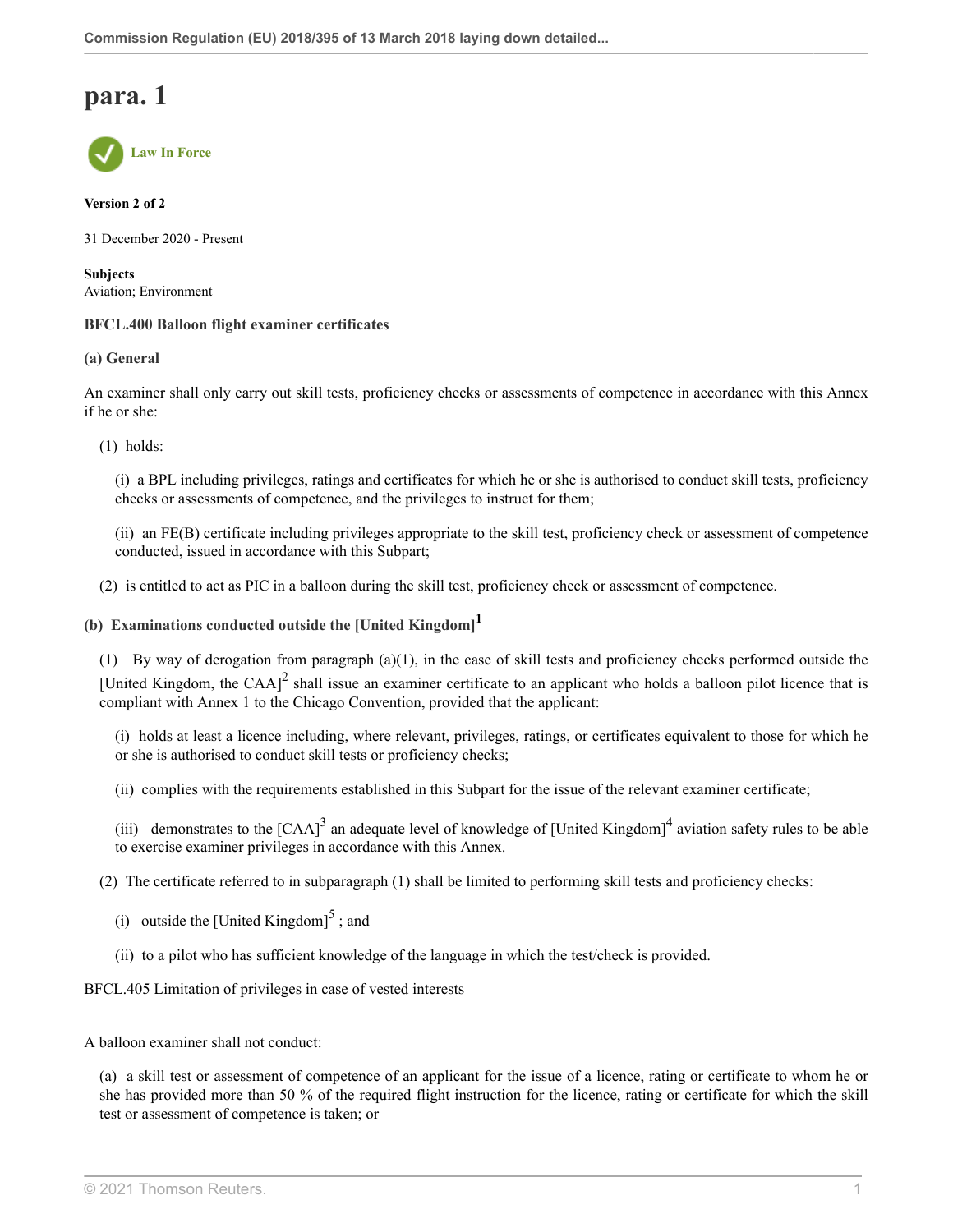(b) a skill test, proficiency check or assessment of competence whenever he or she feels that his or her objectivity may be affected.

BFCL.410 Conduct of skill tests, proficiency checks and assessments of competence

(a) When conducting skill tests, proficiency checks and assessments of competence, a balloon examiner shall do all of the following:

(1) ensure that communication with the applicant can be established without language barriers;

(2) verify that the applicant complies with all the qualification, training and experience requirements of this Annex for the issue, revalidation or renewal of the licence, privileges, rating or certificate for which the skill test, proficiency check or assessment of competence is taken; and

(3) make the applicant aware of the consequences of providing incomplete, inaccurate or false information related to his or her training and flight experience.

(b) After completion of the skill test, proficiency check or assessment of competence, the balloon examiner shall:

(1) inform the applicant of the results of the skill test, proficiency check or assessment of competence;

(2) in the event of a pass in an assessment of competence for the revalidation or renewal, endorse the new expiry date on the applicant's licence or certificate, if specifically authorised for that purpose by the  $[{\rm CAA}]^6$  $[{\rm CAA}]^6$ ;

(3) provide the applicant with a signed report of the skill test, proficiency check or assessment of competence and submit without undue delay copies of the report to the  ${[CAA]}^7$  ${[CAA]}^7$ . The report shall include:

<span id="page-126-4"></span>(i) a declaration that the balloon examiner has received information from the applicant regarding his or her experience and instruction, and found that experience and instruction comply with the applicable requirements of this Annex;

(ii) confirmation that all the required manoeuvres and exercises have been completed, as well as information on the verbal theoretical knowledge examination, when applicable. If an item has been failed, the examiner shall record the reasons for this assessment;

(iii) the results of the skill test, proficiency check or assessment of competence  $[.]^8$  $[.]^8$ 

(c) The balloon examiner shall maintain the records for five years with details of all skill tests, proficiency checks and assessments of competence performed and their results.

(d) Upon request by the  $[CAA]^9$  $[CAA]^9$ , the balloon examiner shall submit all records and reports, and any other information, as required, for oversight activities.

### <span id="page-126-6"></span><span id="page-126-5"></span><span id="page-126-3"></span>**Notes**

- <span id="page-126-0"></span>[1](#page-125-0) Words substituted in point BFCL.400(b) by Aviation Safety (Amendment) (EU Exit) Regulations 2020/1116 [Pt 4\(5\)](http://uk.westlaw.com/Document/I3AD56FA00E9E11EBA7DFEE51C635DBBB/View/FullText.html?originationContext=document&transitionType=DocumentItem&vr=3.0&rs=PLUK1.0&contextData=(sc.Search)) [reg.84\(5\)\(a\)\(i\)](http://uk.westlaw.com/Document/I3AD56FA00E9E11EBA7DFEE51C635DBBB/View/FullText.html?originationContext=document&transitionType=DocumentItem&vr=3.0&rs=PLUK1.0&contextData=(sc.Search)) (December 31, 2020: shall come into force on IP completion day)
- <span id="page-126-1"></span>[2](#page-125-1) Words substituted in point BFCL.400(b)(1) by Aviation Safety (Amendment) (EU Exit) Regulations 2020/1116 [Pt 4\(5\)](http://uk.westlaw.com/Document/I3AD56FA00E9E11EBA7DFEE51C635DBBB/View/FullText.html?originationContext=document&transitionType=DocumentItem&vr=3.0&rs=PLUK1.0&contextData=(sc.Search)) [reg.84\(5\)\(a\)\(ii\)\(aa\)](http://uk.westlaw.com/Document/I3AD56FA00E9E11EBA7DFEE51C635DBBB/View/FullText.html?originationContext=document&transitionType=DocumentItem&vr=3.0&rs=PLUK1.0&contextData=(sc.Search)) (December 31, 2020: shall come into force on IP completion day)
- <span id="page-126-2"></span>[3](#page-125-2) Words substituted in point BFCL.400(b)(1)(iii) by Aviation Safety (Amendment) (EU Exit) Regulations 2020/1116 [Pt](http://uk.westlaw.com/Document/I3AD56FA00E9E11EBA7DFEE51C635DBBB/View/FullText.html?originationContext=document&transitionType=DocumentItem&vr=3.0&rs=PLUK1.0&contextData=(sc.Search)) [4\(5\) reg.84\(5\)\(a\)\(ii\)\(bb\)](http://uk.westlaw.com/Document/I3AD56FA00E9E11EBA7DFEE51C635DBBB/View/FullText.html?originationContext=document&transitionType=DocumentItem&vr=3.0&rs=PLUK1.0&contextData=(sc.Search)) (December 31, 2020: shall come into force on IP completion day)

 $\left[...\right]^{8}$  $\left[...\right]^{8}$  $\left[...\right]^{8}$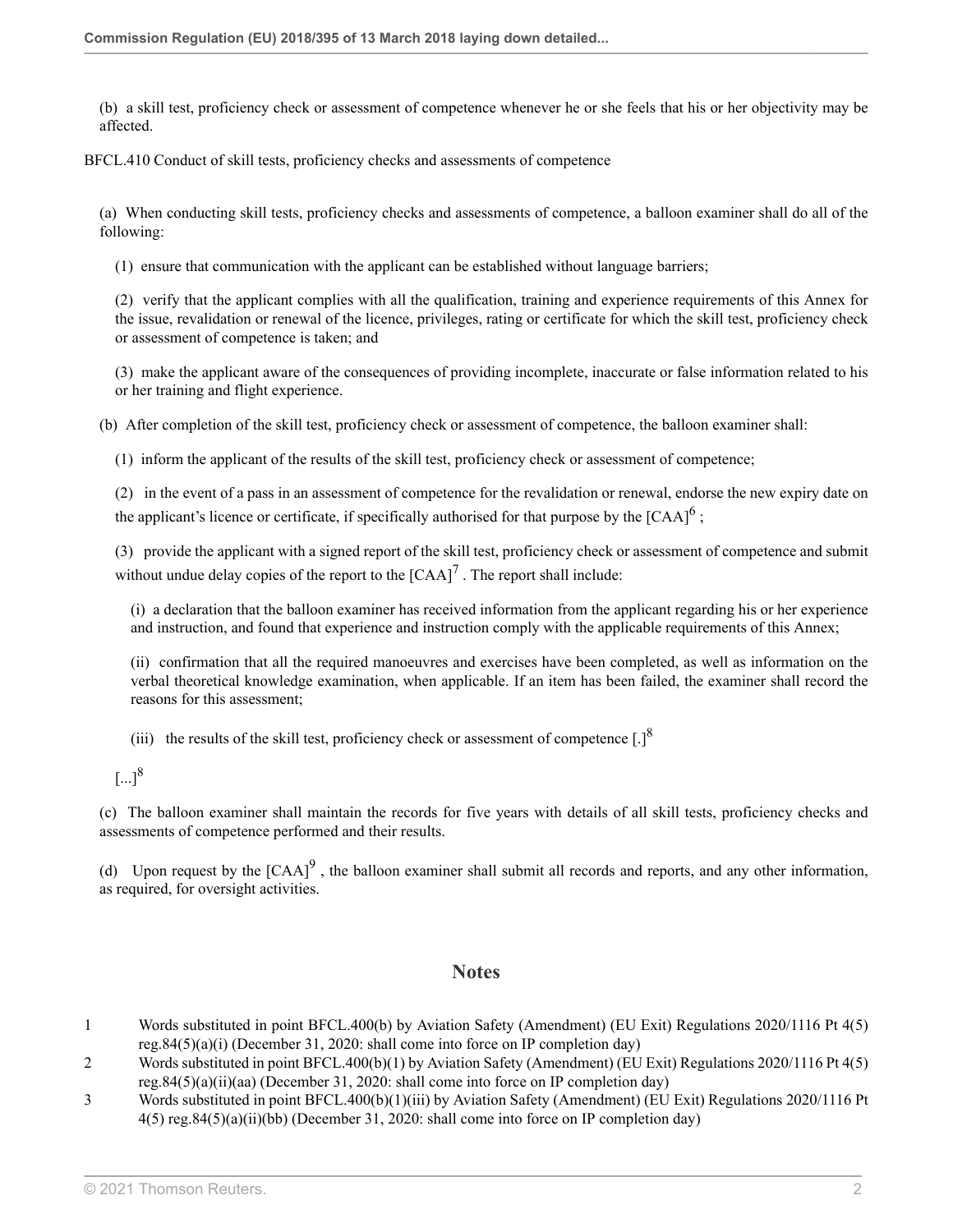## **Notes**

- <span id="page-127-0"></span>[4](#page-125-3) Word substituted in point BFCL.400(b)(1)(iii) by Aviation Safety (Amendment) (EU Exit) Regulations 2020/1116 [Pt](http://uk.westlaw.com/Document/I3AD56FA00E9E11EBA7DFEE51C635DBBB/View/FullText.html?originationContext=document&transitionType=DocumentItem&vr=3.0&rs=PLUK1.0&contextData=(sc.Search)) [4\(5\) reg.84\(5\)\(a\)\(ii\)\(cc\)](http://uk.westlaw.com/Document/I3AD56FA00E9E11EBA7DFEE51C635DBBB/View/FullText.html?originationContext=document&transitionType=DocumentItem&vr=3.0&rs=PLUK1.0&contextData=(sc.Search)) (December 31, 2020: shall come into force on IP completion day)
- <span id="page-127-1"></span>[5](#page-125-4) Words substituted in point BFCL.400(b)(2)(i) by Aviation Safety (Amendment) (EU Exit) Regulations 2020/1116 [Pt](http://uk.westlaw.com/Document/I3AD56FA00E9E11EBA7DFEE51C635DBBB/View/FullText.html?originationContext=document&transitionType=DocumentItem&vr=3.0&rs=PLUK1.0&contextData=(sc.Search)) [4\(5\) reg.84\(5\)\(a\)\(iii\)](http://uk.westlaw.com/Document/I3AD56FA00E9E11EBA7DFEE51C635DBBB/View/FullText.html?originationContext=document&transitionType=DocumentItem&vr=3.0&rs=PLUK1.0&contextData=(sc.Search)) (December 31, 2020: shall come into force on IP completion day)
- <span id="page-127-2"></span>[6](#page-126-3) Words substituted in point BFCL.410(b)(2) by Aviation Safety (Amendment) (EU Exit) Regulations 2020/1116 [Pt 4\(5\)](http://uk.westlaw.com/Document/I3AD56FA00E9E11EBA7DFEE51C635DBBB/View/FullText.html?originationContext=document&transitionType=DocumentItem&vr=3.0&rs=PLUK1.0&contextData=(sc.Search)) [reg.84\(5\)\(b\)\(i\)](http://uk.westlaw.com/Document/I3AD56FA00E9E11EBA7DFEE51C635DBBB/View/FullText.html?originationContext=document&transitionType=DocumentItem&vr=3.0&rs=PLUK1.0&contextData=(sc.Search)) (December 31, 2020: shall come into force on IP completion day)
- <span id="page-127-3"></span>[7](#page-126-4) Words substituted in point BFCL.410(b)(3) by Aviation Safety (Amendment) (EU Exit) Regulations 2020/1116 [Pt 4\(5\)](http://uk.westlaw.com/Document/I3AD56FA00E9E11EBA7DFEE51C635DBBB/View/FullText.html?originationContext=document&transitionType=DocumentItem&vr=3.0&rs=PLUK1.0&contextData=(sc.Search)) [reg.84\(5\)\(b\)\(ii\)\(aa\)](http://uk.westlaw.com/Document/I3AD56FA00E9E11EBA7DFEE51C635DBBB/View/FullText.html?originationContext=document&transitionType=DocumentItem&vr=3.0&rs=PLUK1.0&contextData=(sc.Search)) (December 31, 2020: shall come into force on IP completion day)
- <span id="page-127-4"></span>[8](#page-126-5) Points BFCL.410(b)(3)(iv) and (v) are repealed by Aviation Safety (Amendment) (EU Exit) Regulations 2020/1116 [Pt](http://uk.westlaw.com/Document/I3AD56FA00E9E11EBA7DFEE51C635DBBB/View/FullText.html?originationContext=document&transitionType=DocumentItem&vr=3.0&rs=PLUK1.0&contextData=(sc.Search)) [4\(5\) reg.84\(5\)\(b\)\(ii\)\(bb\)](http://uk.westlaw.com/Document/I3AD56FA00E9E11EBA7DFEE51C635DBBB/View/FullText.html?originationContext=document&transitionType=DocumentItem&vr=3.0&rs=PLUK1.0&contextData=(sc.Search)) (December 31, 2020: shall come into force on IP completion day)
- <span id="page-127-5"></span>[9](#page-126-6) Words substituted in point BFCL.410(d) by Aviation Safety (Amendment) (EU Exit) Regulations 2020/1116 [Pt 4\(5\)](http://uk.westlaw.com/Document/I3AD56FA00E9E11EBA7DFEE51C635DBBB/View/FullText.html?originationContext=document&transitionType=DocumentItem&vr=3.0&rs=PLUK1.0&contextData=(sc.Search)) [reg.84\(5\)\(c\)](http://uk.westlaw.com/Document/I3AD56FA00E9E11EBA7DFEE51C635DBBB/View/FullText.html?originationContext=document&transitionType=DocumentItem&vr=3.0&rs=PLUK1.0&contextData=(sc.Search)) (December 31, 2020: shall come into force on IP completion day)

### *Annex III REQUIREMENTS FOR BALLOON FLIGHT CREW LICENSING [PART-BFCL] > Annex partFE FLIGHT EXAMINERS > Annex subpart1 General requirements > para. 1*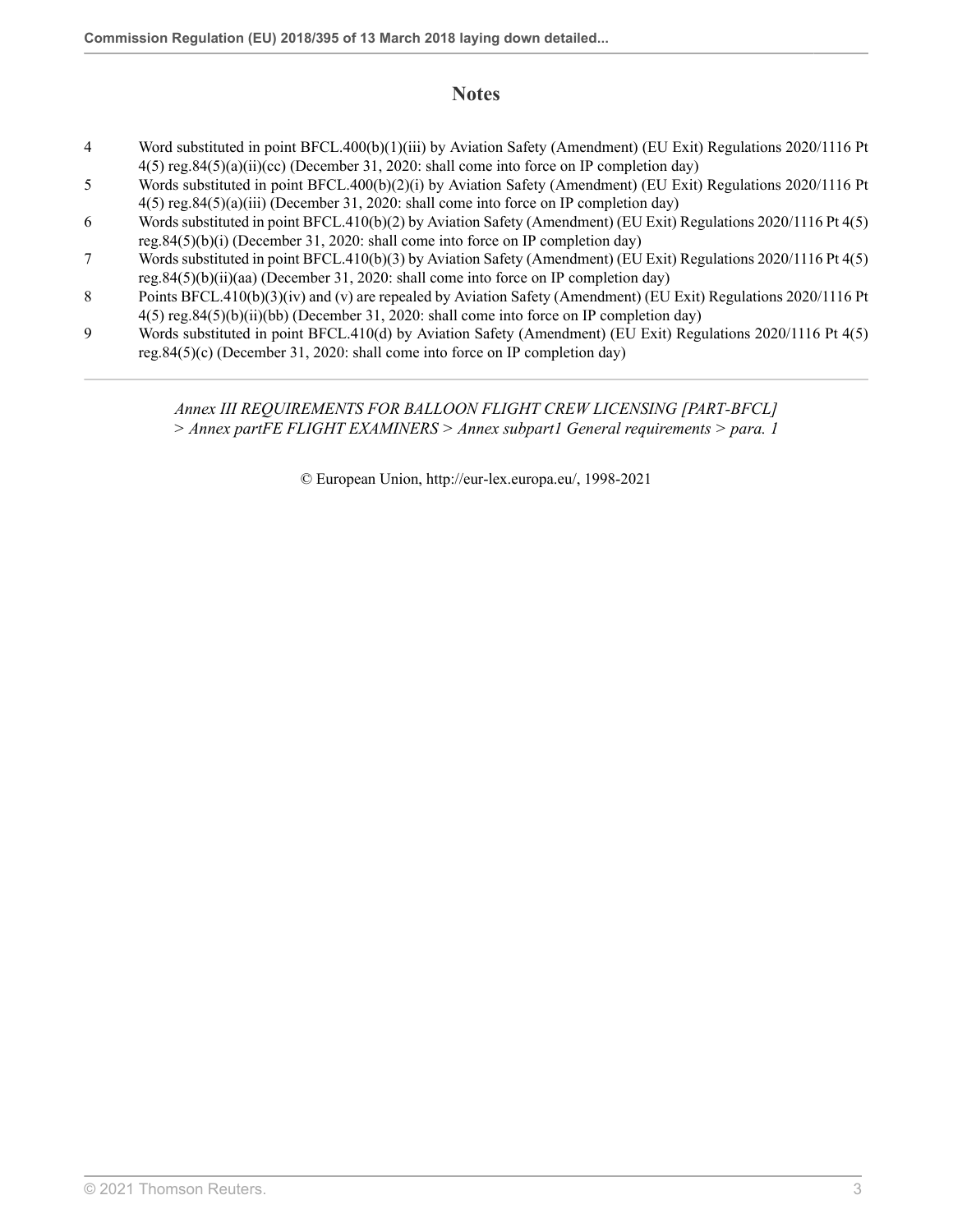

**Version 2 of 2**

31 December 2020 - Present

**Subjects** Aviation; Environment BFCL.415 FE(B) certificate – Privileges and conditions

Subject to compliance of the applicant with point BFCL.420 and with the following conditions, an FE(B) certificate shall be issued upon application with privileges to conduct:

(a) skill tests and proficiency checks for the BPL and skill tests for the extension of the privileges to another balloon class, provided that the applicant has completed 250 hours of flight time as pilot on balloons, including 50 hours of flight instruction covering the full syllabus of a BPL training course;

(b) skill tests and proficiency checks for the commercial operation rating as specified in point BFCL.215, provided that the applicant complies with the experience requirements set out in paragraph (a) and has received specific training during an examiner standardisation course in accordance with point BFCL.430;

(c) assessments of competence for the issue of an FI(B) certificate, provided that the applicant has:

(1) completed 350 hours of flight time as pilot on balloons, including 5 hours of instruction to an applicant for the FI(B) certificate;

(2) received specific training during an examiner standardisation course in accordance with point BFCL.430.

BFCL.420 FE(B) certificate – Prerequisites and requirements

Applicants for an FE(B) certificate shall:

- (a) comply with the requirements of subparagraphs  $(a)(1)(i)$  and  $(2)$  of point BFCL.400;
- (b) have completed the FE(B) standardisation course in accordance with point BFCL.430;
- (c) have completed an assessment of competence in accordance with point BFCL.445;

(d) demonstrate relevant background related to the privileges of the FE(B) certificate; and

(e) demonstrate that he or she has not been subject to any sanctions, including the suspension, limitation or revocation of any of his or her licences, ratings or certificates issued in accordance with this Annex, with Annex I (Part-FCL) to Regulation (EU) No 1178/2011, or with Annex III (Part-SFCL) to Implementing Regulation (EU) 2018/1976, for non-compliance with Regulation (EU) 2018/1139 and its delegated and implementing acts during the last three years.

BFCL.430 FE(B) certificate – Standardisation course

<span id="page-128-1"></span><span id="page-128-0"></span>(a) Applicants for an FE(B) certificate shall take a standardisation course which is provided either by [the CAA]<sup>[1](#page-130-0)</sup> or by an ATO or a DTO and approved by [the CAA]<sup>[2](#page-130-1)</sup>.

(b) The standardisation course shall be tailored to the balloon flight examiner privileges sought and shall consist of theoretical and practical instruction, including, at least: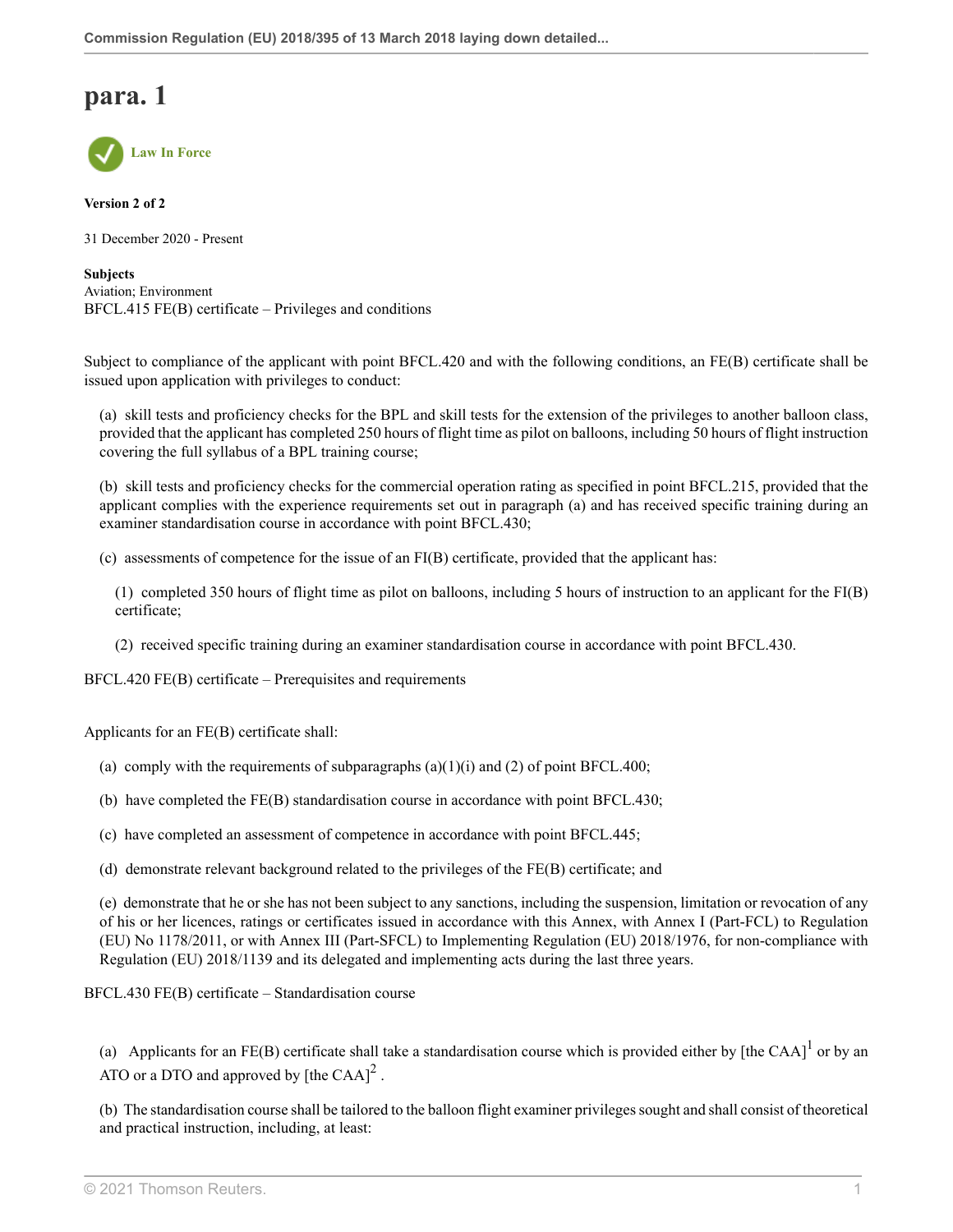(1) the conduct of at least one skill test, proficiency check or assessment of competence for the BPL or associated ratings or certificates;

(2) instruction on the applicable requirements of this Annex and the applicable air operations requirements, the conduct of skill tests, proficiency checks and assessments of competence, and their documentation and reporting;

(3) a briefing on the following:

- (i) national administrative procedures;
- (ii) requirements for the protection of personal data;
- (iii) examiner's liability;
- <span id="page-129-0"></span>(iv) examiner's accident insurance;[ and] $^3$  $^3$
- <span id="page-129-5"></span><span id="page-129-1"></span>(v) national fees  $\left[ . \right]^4$  $\left[ . \right]^4$

```
5
```
<span id="page-129-3"></span> $[...]^{6}$  $[...]^{6}$  $[...]^{6}$ BFCL.445 FE(B) certificate – Assessment of competence

<span id="page-129-4"></span>An applicant for the initial issue of an FE(B) certificate shall demonstrate his or her competences as an FE(B) to an inspector from the [CAA]<sup>[7](#page-130-6)</sup> or to a senior examiner specifically authorised to do so by the [CAA]<sup>[8](#page-130-7)</sup>. During the assessment of competence, the applicant shall conduct a skill test, proficiency check or assessment of competence, including briefing, conduct of the skill test, proficiency check or assessment of competence, and assessment of the person to whom the test, check or assessment is given, debriefing and recording documentation.

BFCL.460 FE(B) certificate – Validity, revalidation and renewal

(a) An FE(B) certificate shall be valid for five years.

(b) An FE(B) certificate shall be revalidated if its holder has:

<span id="page-129-7"></span><span id="page-129-6"></span>(1) during the validity period of the FE(B) certificate, completed an examiner refresher course which is provided either by the  ${[CAA]}^9$  ${[CAA]}^9$  or by an ATO or a DTO and approved by  ${[the\;CAA]}^{10}$  ${[the\;CAA]}^{10}$  ${[the\;CAA]}^{10}$ , during which the holder shall receive theoretical knowledge instruction for refreshing and updating the knowledge relevant for balloon examiners; and

<span id="page-129-10"></span><span id="page-129-9"></span><span id="page-129-8"></span>(2) within the last 24 months preceding the end of the validity period of the certificate, conducted one skill test, proficiency check or assessment of competence under the supervision and to the satisfaction of an inspector from the  $[CAA]$ <sup>[11](#page-130-10)</sup> or an examiner specifically authorised to do so by the  $[CAA]^{12}$  $[CAA]^{12}$  $[CAA]^{12}$ .

(c) An FE(B) certificate holder who also holds one or more examiner certificates for other aircraft categories in accordance with Annex I (Part-FCL) to Regulation (EU) No 1178/2011 or with Annex III (Part-SFCL) to Implementing Regulation (EU) 2018/1976 may achieve combined revalidation of all examiner certificates held, in agreement with the  $[{\rm CAA}]^{13}$  $[{\rm CAA}]^{13}$  $[{\rm CAA}]^{13}$ .

(d) If an FE(B) certificate has expired, its holder shall comply with the requirements of paragraph (b)(1) and of point BFCL.445 before he or she can resume the exercise of the privileges of the FE(B) certificate.

(e) An FE(B) certificate shall only be revalidated or renewed if the applicant demonstrates continued compliance with the requirements of point BFCL.410 as well as with the requirements of point BFCL.420(d) and (e).